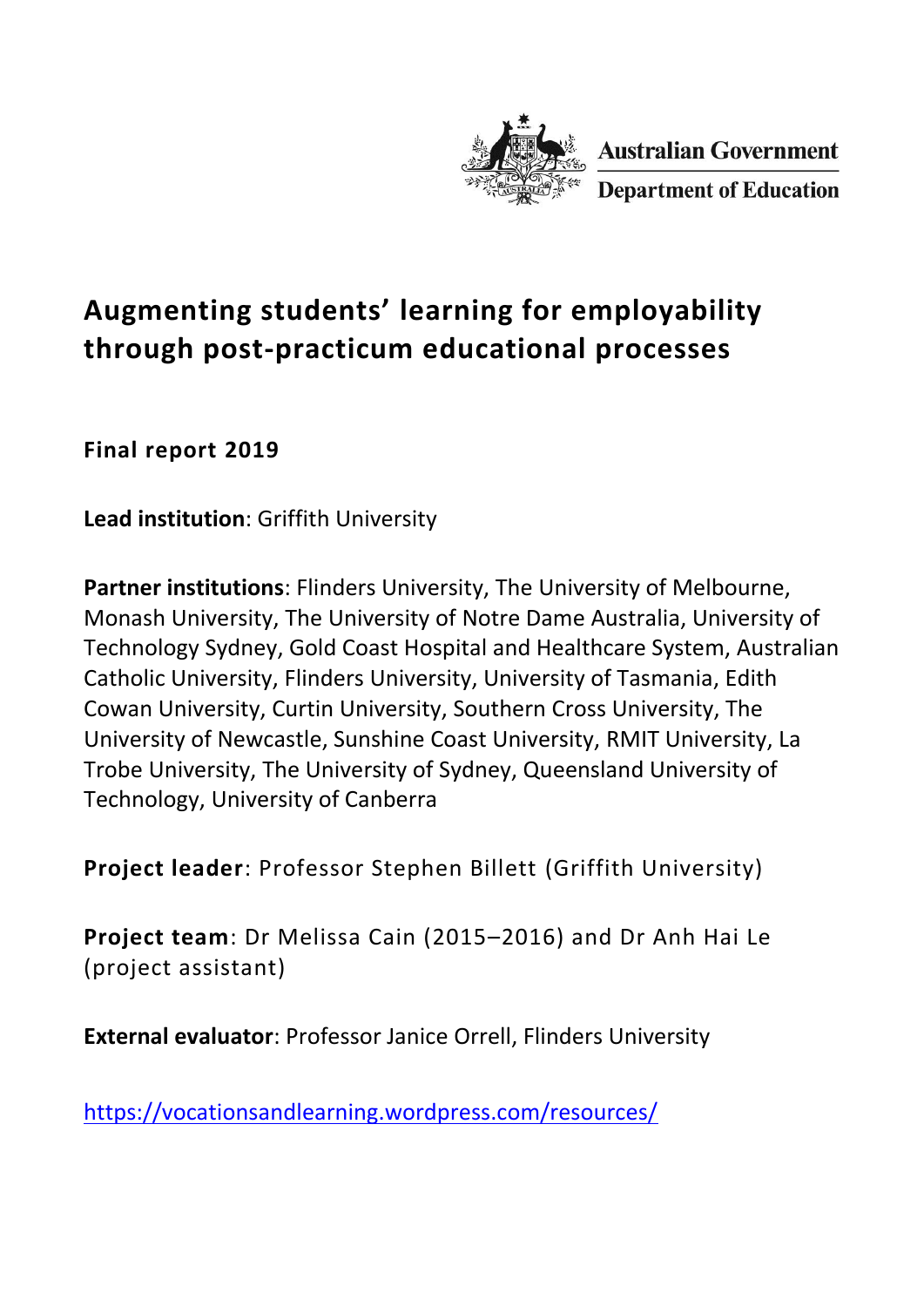Support for the production of this report has been provided by the Australian Government Department of Education. The views expressed in this report do not necessarily reflect the views of the Australian Government Department of Education.



With the exception of the Commonwealth Coat of Arms, and where otherwise noted, all material presented in this document is provided under Creative Commons Attribution-ShareAlike 4.0 International Licens[e creativecommons/4.0/license.](http://creativecommons.org/licenses/by-sa/4.0/)

The details of the relevant licence conditions are available on the Creative Commons website (accessible using the links provided) as is the full legal code for the Creative Commons Attribution-ShareAlike 4.0 International License [creativecommons/4.0/legalcode.](http://creativecommons.org/licenses/by-sa/4.0/legalcode)

Requests and inquiries concerning these rights should be addressed to: Higher Education Program Management Governance Quality and Access Branch Higher Education Group Australian Government Department of Education GPO Box 9880 Location code C50MA7 CANBERRA ACT 2601

[<learningandteaching@education.gov.au>](mailto:learningandteaching@education.gov.au)

#### 2019

ISBN [office for learning and teaching will add] ISBN [office for learning and teaching will add] ISBN [office for learning and teaching will add]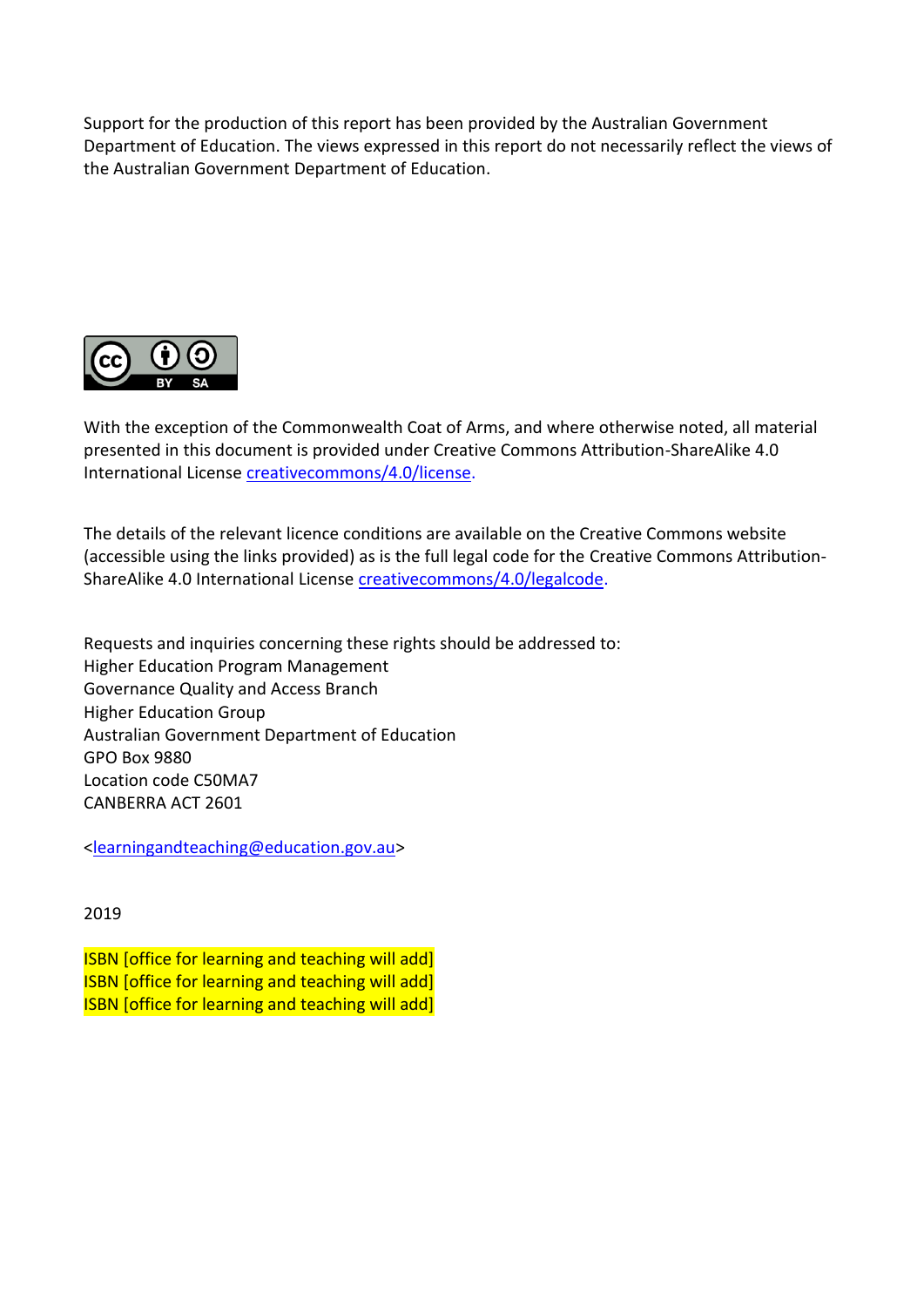# <span id="page-2-0"></span>**Acknowledgements**

The principal investigator acknowledges the generous support provided by the Commonwealth of Australia through the innovative teaching grants administered by the Office of Learning and Teaching.

It is important to acknowledge all the work undertaken, largely enthusiastically, by those who participated in and contribute to the success of this project. This includes the work of the participants in both rounds of trialling and evaluating post-practicum interventions across a range of disciplines and Australian higher education institutions.

It is important also to acknowledge and thank the original project manager, Dr Melissa Cain, and project assistant, Dr Anh Hai Le for their contributions to the project, which in the latter case extends right up to the completion of this final report.

Also acknowledged is the helpful, considered and meticulous work undertaken by the external project evaluator, Professor Janice Orrell (Flinders University).

**Round 1 participants**: Professor Gary Rogers, Dr Laurie Grealish, Dr Marion Mitchell, Professor Andrea Bialocerkowski, Dr Kelly Clancy, Professor Lauren Williams, Professor Elizabeth Cardell, (Griffith University), Dr Linda Sweet (Flinders University), Professor Elizabeth Molloy (University of Melbourne), Dr Jenny Newton (Monash University), Professor Carole Steketee, Niamh Keane (Notre Dame), Professor Tracy Levett-Jones (Newcastle/ University of Technology, Sydney), Dr Helen Courtney-Pratt Newcastle/University of Tasmania), Dr Christy Noble, Chris Sly, Lyn Armit, Leigh Collier, Dr Garry Kirwan (Gold Coast Hospital and Healthcare Service), Dr Melissa Cain (Australian Catholic University), Dr Julia Harrison (Monash University).

**Round 2 participants**: Dr Yasmin Antwertinger, Ingrid Larkin, Dr Erin O'Connor, Dr Esther Lau, Dr Manuel Serrano (Queensland University of Technology), Associate Professor Rachel Bacon (University of Canberra), Dr Christine Boag-Hodgson, Dr Zoe Murray, Dr Shirley Morrissey, Carol-Joy Patrick, Fleur Webb, Faith Valencia-Forrester, James Townshend, (Griffith University), Dr Naomi Chapman, Dr Jessica Colliver (Curtin University), Dr Nick Cooling (University of Tasmania), Dr Susan Edgar (Notre Dame), Kerin Elsum, Dr Alex Wake (RMIT), Susan Gilbert-Hunt, Nigel Gribble, Associate Professor Rachael Hains-Wesson (University of Sydney), Associate Professor Debbie Heck (Sunshine Coast University), Associate Professor Denise Jackson, Abigail Lewis, (Edith Cowan), Kelly McDermott (La Trobe University), Dr Debra Palesy (UTS), Michael Grande (Southern Cross), Fiona Little (University of Newcastle).

The document detailing Round 1 and 2 reports can be found at:

[https://vocationsandlearning.wordpress.com](https://vocationsandlearning.wordpress.com/)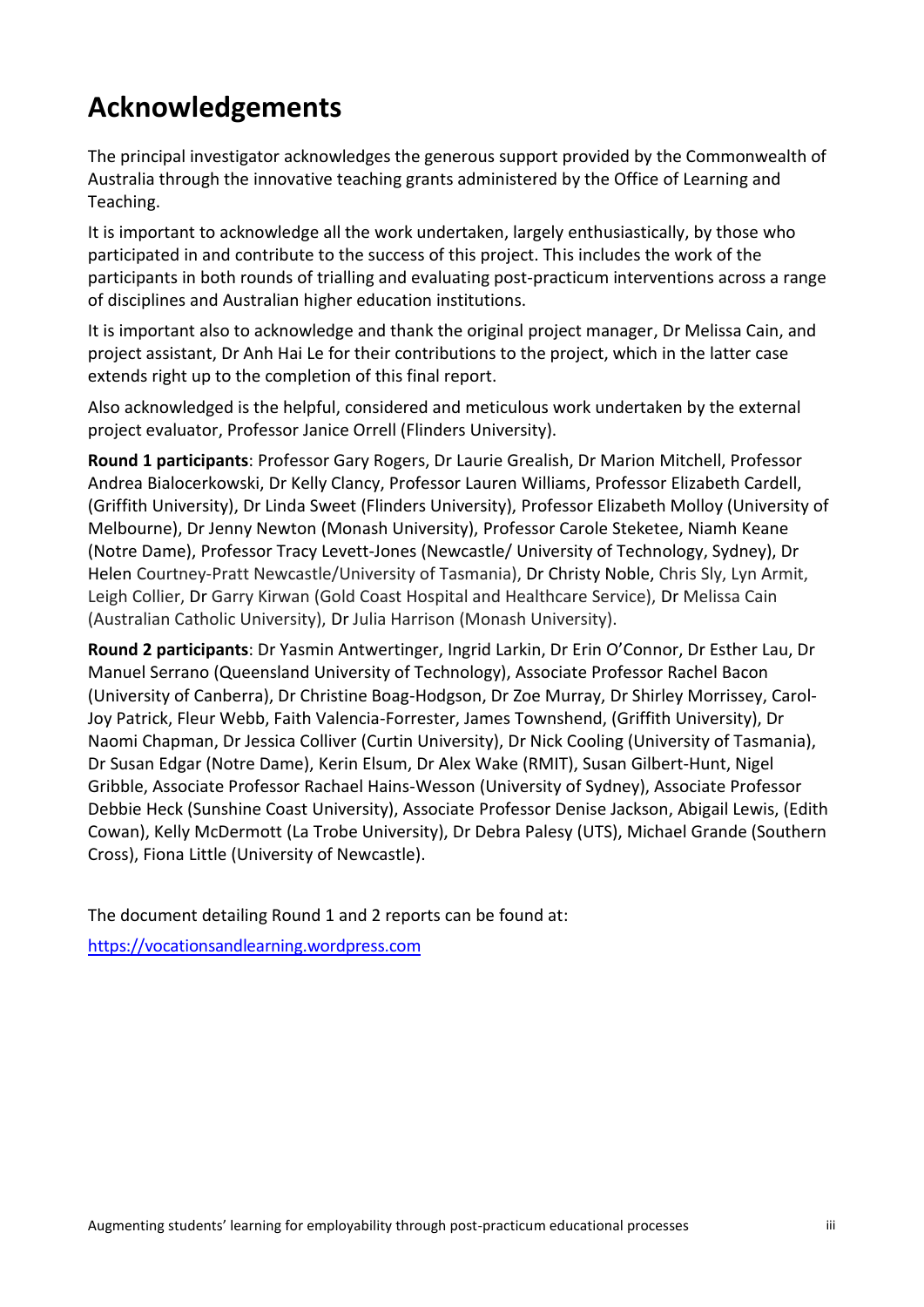# <span id="page-3-0"></span>**Executive summary**

# <span id="page-3-1"></span>**Project context**

Expectations are growing among governments, employers, parents and higher education students that university studies should lead to employable outcomes. That employability includes graduates having adequate occupational capacities to (i) commence employment upon graduation, (ii) successfully transition from higher education into work, (iii) practise the particular occupations for which they have prepared, and (iv) accommodate the needs of their workplaces.

As a consequence, much attention is being given to the provision of work experiences to assist these outcomes. Going beyond those longstanding provisions, in education programs such as health care and education, that have included practicum or other kinds of workplace experiences, the provision of workplace experiences is becoming common across higher education programs.

To optimise students' ability to achieve these employability goals, it is insufficient merely to provide them with workplace experiences. These experiences need to be planned, enacted and otherwise integrated into the overall higher education experience and provision, and augmented by specific educational interventions.

Earlier research indicates that certain educational processes and actions are needed before, during and after practical experiences to optimise learning. Particular kinds of educational practices associated with specific goals have been identified.

## <span id="page-3-2"></span>**Potential of post-practicum interventions**

It has been identified that after students have had practicum experiences they can engage in educational processes to build upon and optimise these experiences. These include processes of sharing, comparing what they have encountered and learnt with those of other students. This circumstance presents an opportunity for engaging students to augment their practicum experiences post-practicum. This is the focus of the study reported here.

The educational purposes and outcomes here are potentially strong. Interventions at this point can assist developing insights, practices and values that are robust: they have the capacity to be applied across a range of educational and workplace situations. Engaging students in educational processes that draw upon their experiences and require them to appraise, apply, compare and contrast stands to be an important educational process.

The potential outcomes for augmenting students' learning here can include:

- understanding more fully the requirements of the occupation in practice
- understanding something of the diversity of circumstances and specific situational outcomes that students will need to practice
- making informed judgements about occupational pathways, including specialisms
- developing understandings, practices and values that can be applied to other circumstances where occupational knowledge is enacted
- generating personal practices of students to be active and focused learners.

## <span id="page-3-3"></span>**Project aim and approach**

This report elaborates the processes and outcomes of the Office of Learning and Teaching grant 'Augmenting Students' Learning for Employability through Post-Practicum Educational Processes' (2015–2018).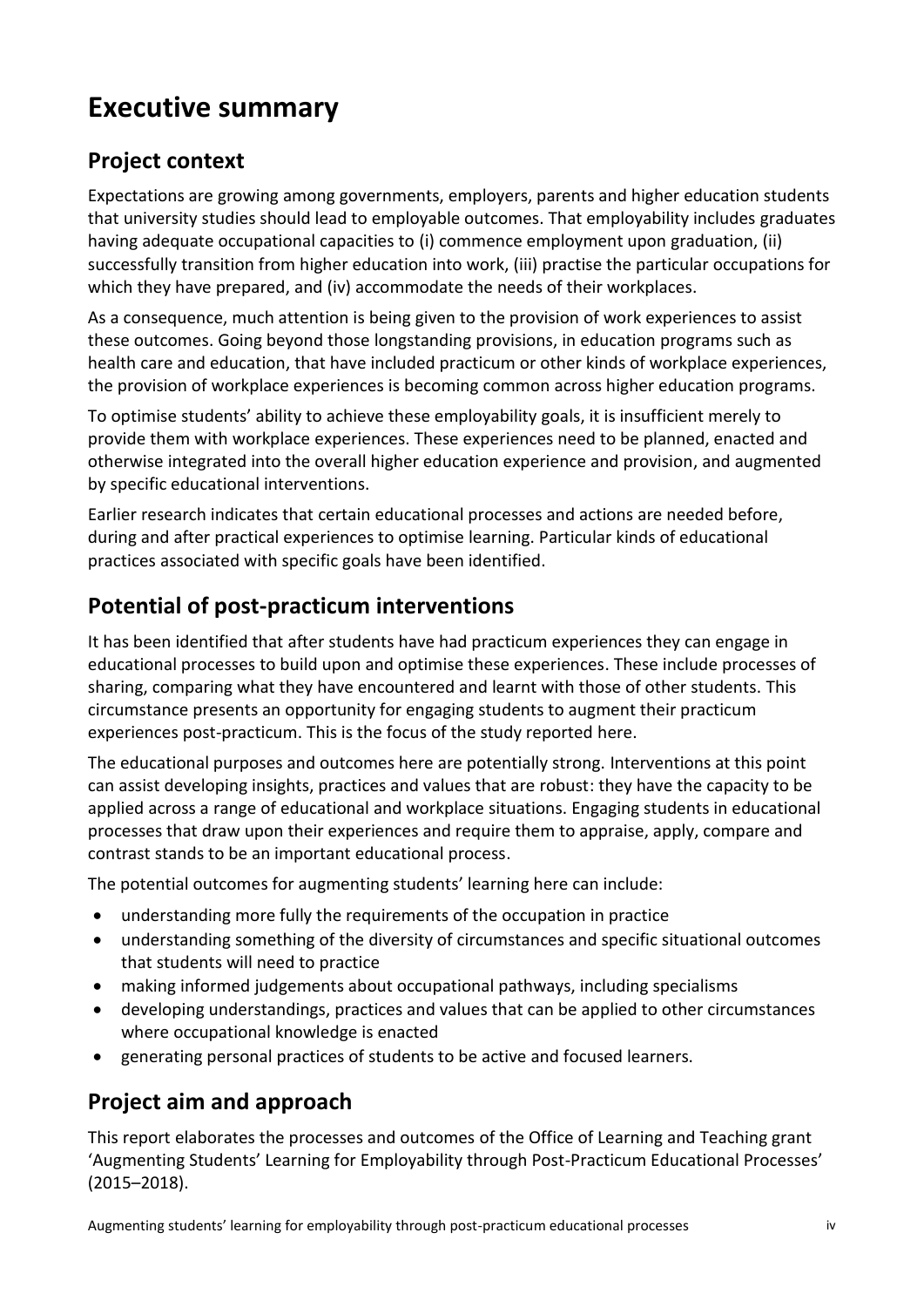The overall goal of this project was to identify the kinds of practice that can be adopted within higher education institutions and by busy practitioners to optimise student learning from practicums. The broader aim is to promote student learning associated with employability through post-practicum interventions. Its specific goals are to:

- identify and appraise the effectiveness of post-practicum interventions promoting outcomes associated with students' employability, including readiness to practice
- identify how these interventions are aligned with achieving specific educational goals across a range of occupational sectors
- generate and test principles and practices supporting the effective enactment of these interventions across a range of disciplines and occupations
- initiate and support a systematic process of trialling, evaluation and adoption of these processes across Australian universities.

# <span id="page-4-0"></span>**Project deliverables and outputs**

The project comprised a review of literature, a survey of students' preferences, two major sharing events (dialogue forum and developmental conference) and the completion of two rounds of trials comprising more than 40 post-practicum interventions, undertaken across 19 Australian universities and 25 disciplines.

The two rounds of trials were complemented by a survey of healthcare students to identify the purposes that post-practicum interventions could serve and the most effective means of enacting these interventions, which subsequently informed the design and enactment of these interventions. The dialogue forum and developmental conference brought together participants to share plans and demonstrate processes and findings. This built up a significant practice community associated with post-practicum interventions.

# <span id="page-4-1"></span>**Project impact and evaluation**

The process was facilitated by templates for organising and planning interventions and reporting findings, engagement with the teaching fellow, and insights from the external evaluator. The evaluation was conducted by Professor Janice Orrell (Flinders University) using participant observation, observation of email communications and a survey of sub-project leaders.

## <span id="page-4-2"></span>**Findings and recommendations**

The findings from the review, survey and rounds of sub-projects illustrate and exemplify the importance of having post-practicum interventions and means by which they can be used effectively within higher education.

It was found that these interventions can be used to address a range of *educational purposes*. These include developing students': (i) occupational identity, (ii) understanding of the occupational practice for which there being prepared, (iii) awareness of variations of that practice, (iv) capacities to engage effectively and critically in their occupational practice,(v) readiness for employment in their sector, including working collaboratively, and (vi) ability to secure and sustain employment in their preferred occupations.

A range of factors was also identified about processes through which these educational interventions should progress. These include:

*Learner expectation* – it was found that students valued these interventions and particularly when the experiences and outcomes they provide are directed towards building their capacities to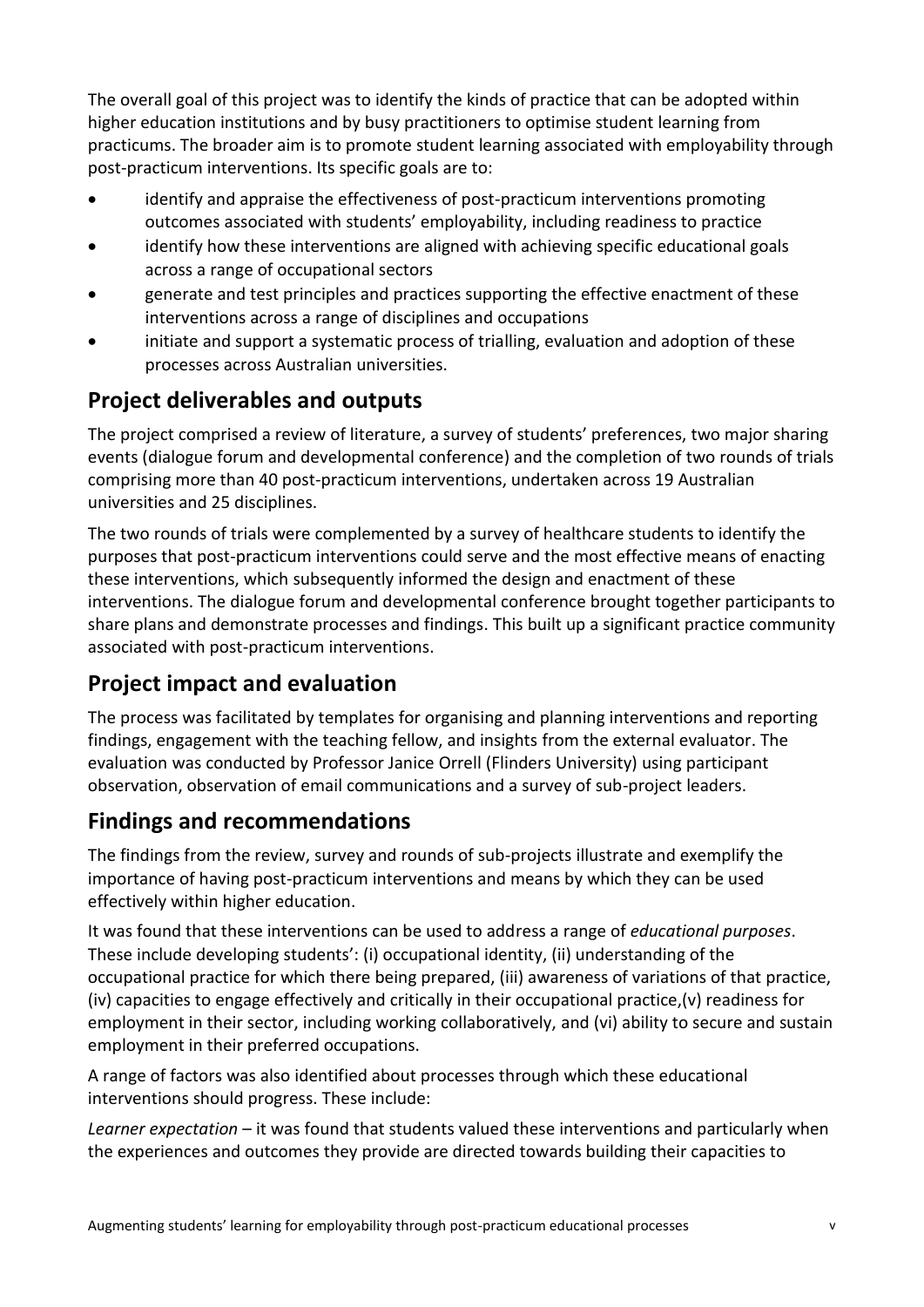practice their preferred occupations and in ways that address their personal readiness, stage of professional preparation and goals.

*Readiness* - the importance of students being adequately prepared for and them participating in that preparation for practicums in ways that made them ready to engage in and learn through those practices. A lack of this readiness will inhibit their capacity to engage in and learn effectively through their practicums.

*Student engagement* - Further, throughout and central to this learning is how students will come to engage in the practicum and with experiences that aim to augment and enrich them. Contemporary students are 'time-precious' or 'time-jealous', and unless they see worth and value in their participation in practicum activities and engaging with interventions that aim to enhance their learning, the processes and outcomes will be suboptimal.

*Engagement in interventions* – There is the concern about whether post-practicum interventions should be compulsory or voluntary. The former can lead to superficial engagement and outcomes, while the latter may miss those who need to engage. Finding ways to have compulsory activities that engage students and they believe are worthwhile seems the appropriate compromise.

*Safe environment* - Aligned with this is the importance of having processes in which students feel safe to share, yet are subject to educational processes so that that sharing is directed positively and constructively towards educational goals.

*Designing and enacting interventions* - the alignment of interventions with purposes that students wanted to achieve and are central to their course outcomes are important for the design of interventions. Their effective enactment is premised upon focuses on student engagement, processes of providing relevant and authoritative feedback concerning their progress and explicit linking with occupational and workplace imperatives.

All of these finding are elaborated below and detailed in the separate document reporting the Round 1 and Round 2 sub-projects.

From these findings, recommendations for practice within higher education include:

- the need to be clear about the kind of educational outcomes intended to be achieved and aligning the particular interventions with those outcomes
- the need for these interventions to be planned and carefully enacted, and integrated into the overall curriculum for the education program
- the importance of understanding students' preferences and engaging them in the process so that they can engage effortfully, with interest, and with confidence with peers
- having educational processes that assist students draw on their experiences in practicums and in ways that allow them to share, compare and contrast those experiences within particular disciplines
- the importance of pressing students to be active and strategic learners in their placements and positioning them as the key constructors of knowledge (i.e. their learning)
- finding circumstances and processes in which students feel safe to share, compare and critically appraise their own and others' experiences
- acknowledging that contemporary students are 'time jealous' and that extensive practicums and interventions associated with them need to be considered when identifying educational purposes and designing and enacting programs
- that teacherly competence in preparing students, engaging them during work experiences and then augmenting their work experiences through post-practicum interventions can do much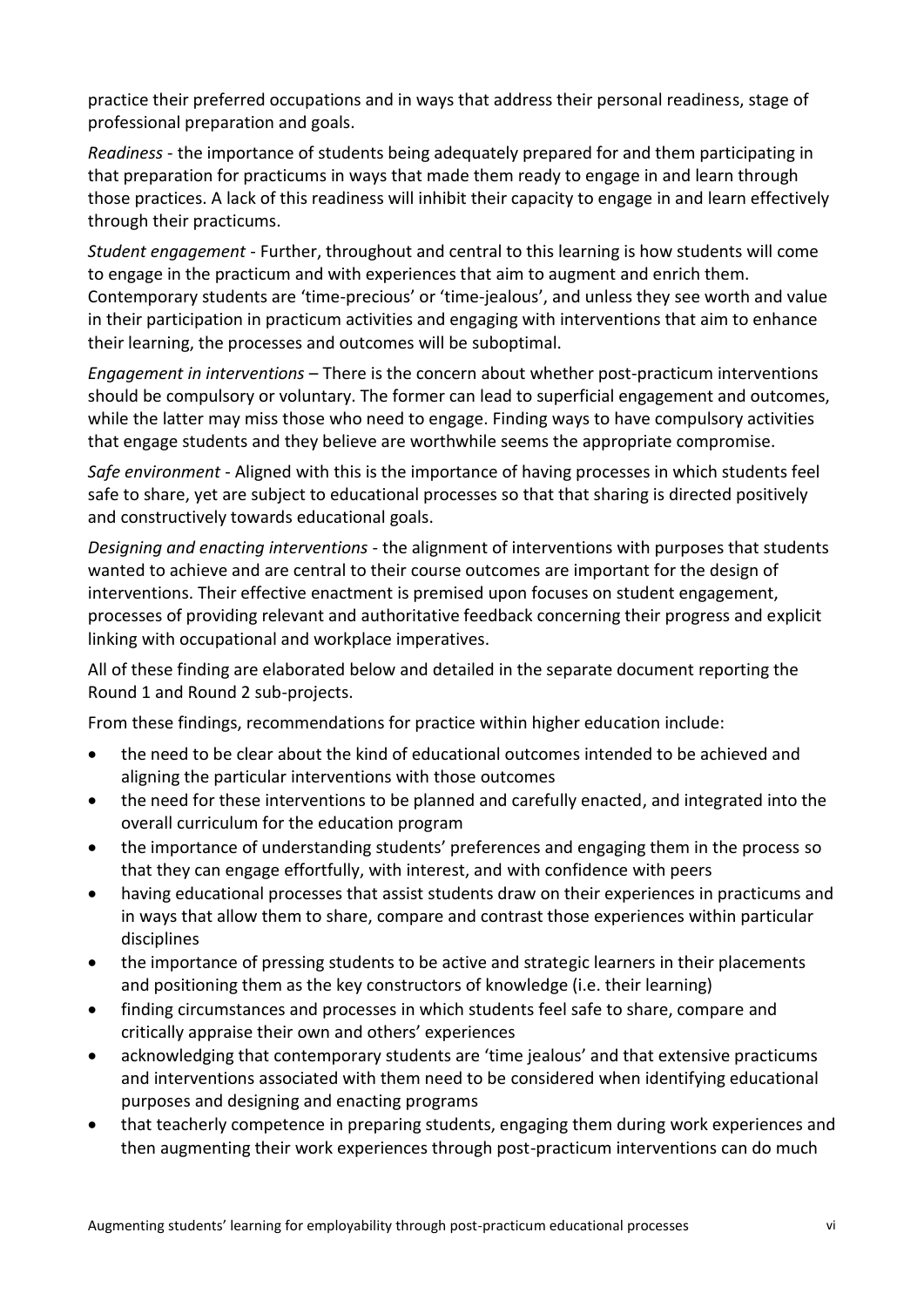to optimise educational provision, prepare students for employability beyond graduation and provide bases for them to be active learners across their working lives.

A series of key challenges arose for teachers and students alike. They include:

- whether interventions should be mandatory or voluntary
- how to secure student effortful engagement in drawing of and sharing learnings from their experiences
- whether interventions should be student led or facilitated by others, such as teachers
- how to structure experiences to promote engagement and focused interactions
- what strategies are effective in promoting student engagement.

These challenges need to be considered in the planning and enactment of interventions to augment practicum experiences.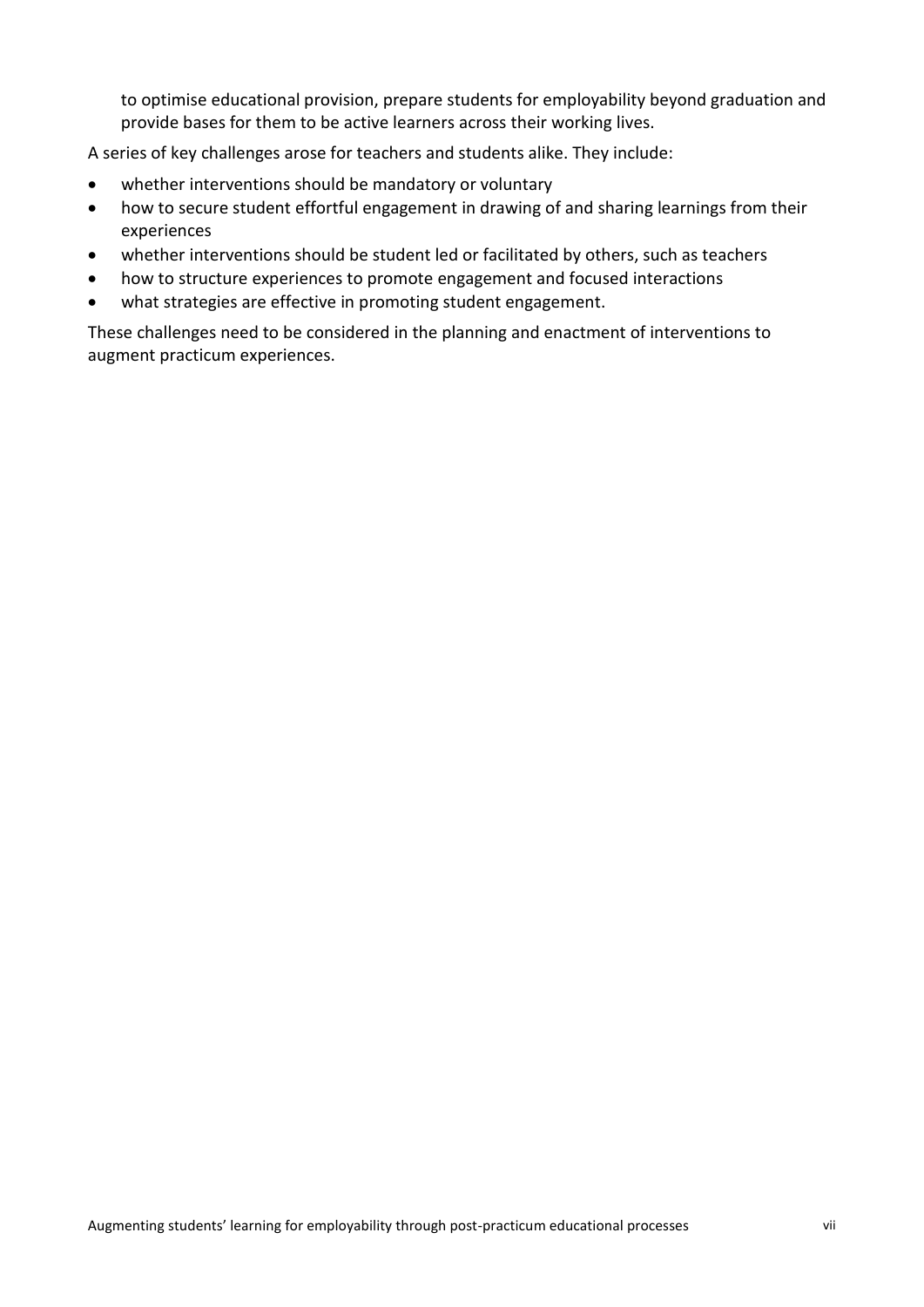# **Table of contents**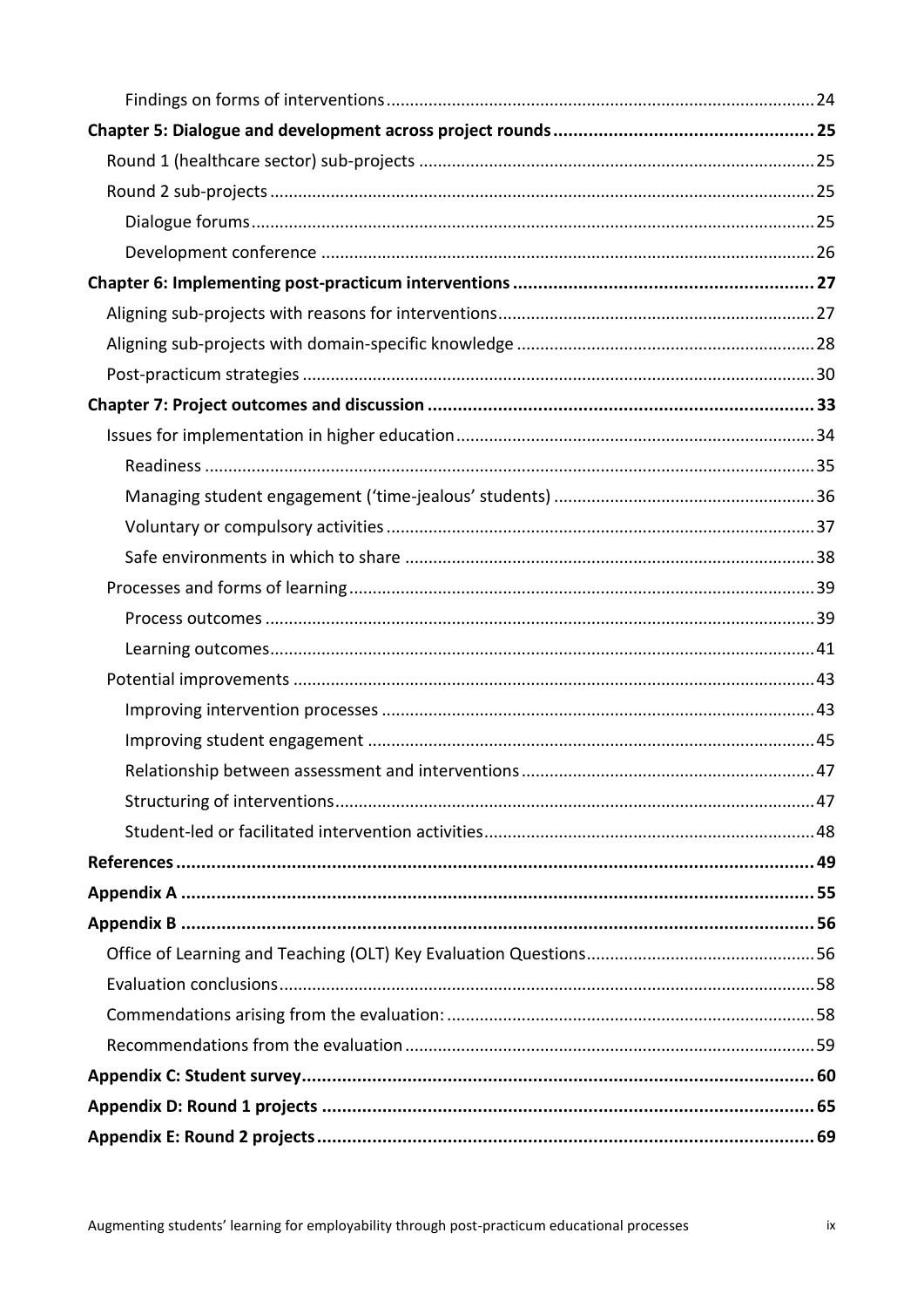# <span id="page-9-0"></span>**Tables and figures**

## <span id="page-9-1"></span>**Tables**

| Table 4.10 Student nurse respondents' preferred educational purposes by age group 21             |
|--------------------------------------------------------------------------------------------------|
| Table 4.11 Number of practicums in current student nurse degree program22                        |
| Table 4.12 Student nurse respondents' preferred timing for interventions (n=161) 22              |
|                                                                                                  |
| Table 6.2 Alignment amongst sub-project focus, forms of knowledge and intervention activities 32 |
|                                                                                                  |
|                                                                                                  |

# <span id="page-9-2"></span>**Figures**

| Figure 4.1. Respondents' preferred educational purposes for intervention participation 15 |  |
|-------------------------------------------------------------------------------------------|--|
| Figure 4.2. Respondents' desired outcomes from intervention participation 16              |  |
|                                                                                           |  |
|                                                                                           |  |
|                                                                                           |  |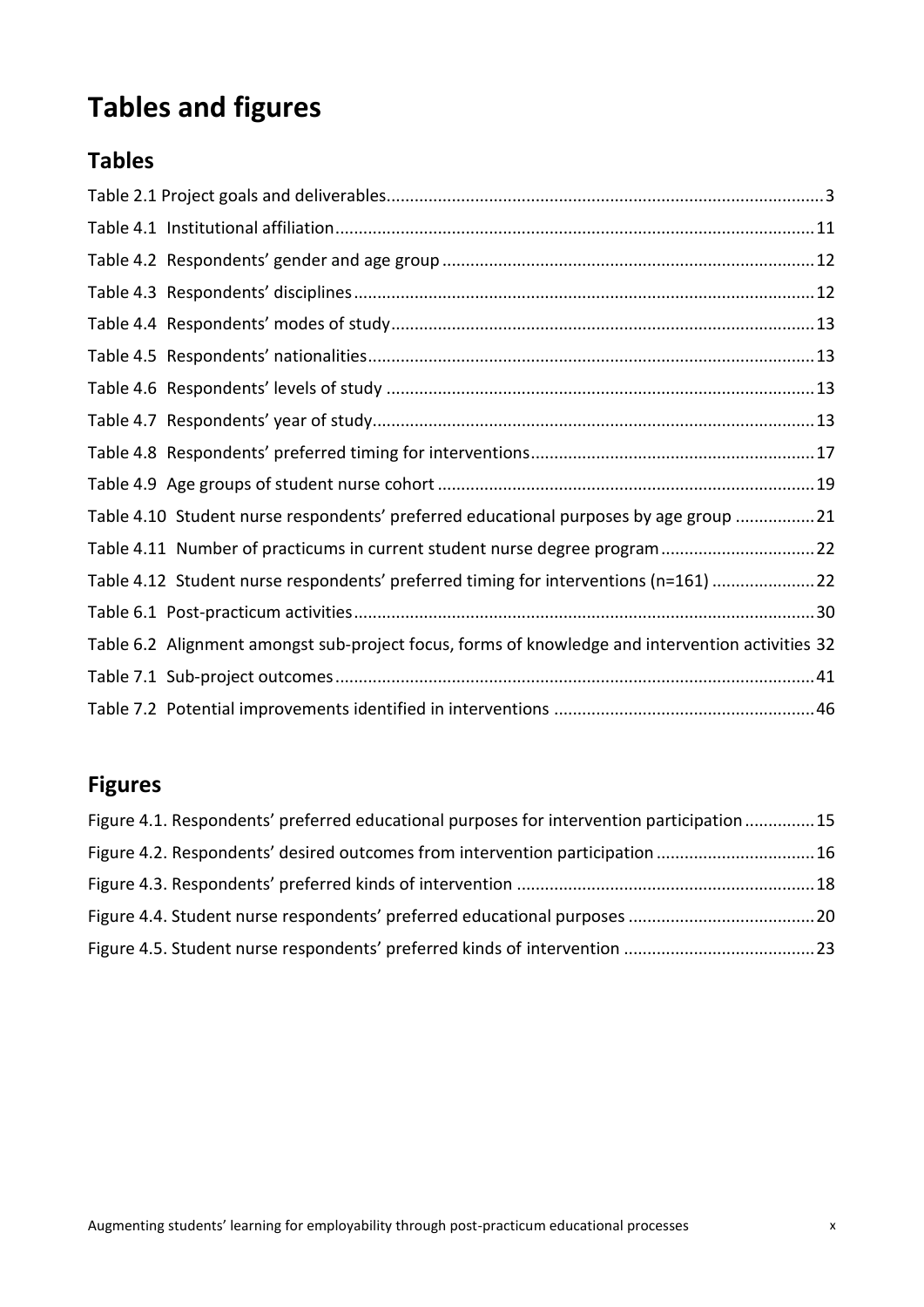# <span id="page-10-0"></span>**Chapter 1: Introduction**

## <span id="page-10-1"></span>**Context**

Over the past 15 years, universities have incrementally adopted work-integrated learning (WIL) as one of their enterprises, largely geared to providing resources and learning opportunities, many in workplaces that will assist students to be well prepared for transition from university to employment. Considerable resources from government-funded institutes for learning and teaching in higher education have been expended on projects to develop resources to prepare and support students for learning and workplaces. A significant gap in the focus of these projects has been how universities might best leverage the work placement experience after students return to university, to convert their experience into knowledge. This project addresses this gap. Given the significant resources expended on securing work experience for students across all kinds of university programs, this project has direct relevance and utility across the Australian higher education sector, which will likely welcome and value its outcomes and support its impact.

## <span id="page-10-2"></span>**Aims and goals**

This project aims to maximise learning outcomes from university students' work experiences. This will be achieved by identifying how post-practicum educational interventions can most effectively secure learning outcomes associated with graduate employability. The project's goal in achieving this aim is to identify how educational interventions can augment students' practicum experiences in developing the capacities required for effective transition to employment upon graduation (Perrone & Vickers, 2003).

The broader aim of the project is to promote student learning associated with employability through post-practicum interventions. The project's specific goals are to:

- 1. identify and appraise the effectiveness of post-practicum interventions that promote outcomes associated with students' employability, including readiness to practice
- 2. identify how these interventions are aligned with achieving specific educational goals across a range of occupational sectors
- 3. generate and test principles and practices supporting the effective enactment of these interventions across a range of disciplines and occupations
- 4. initiate and support a systematic process of trialling, evaluation and adoption of these processes across Australian universities.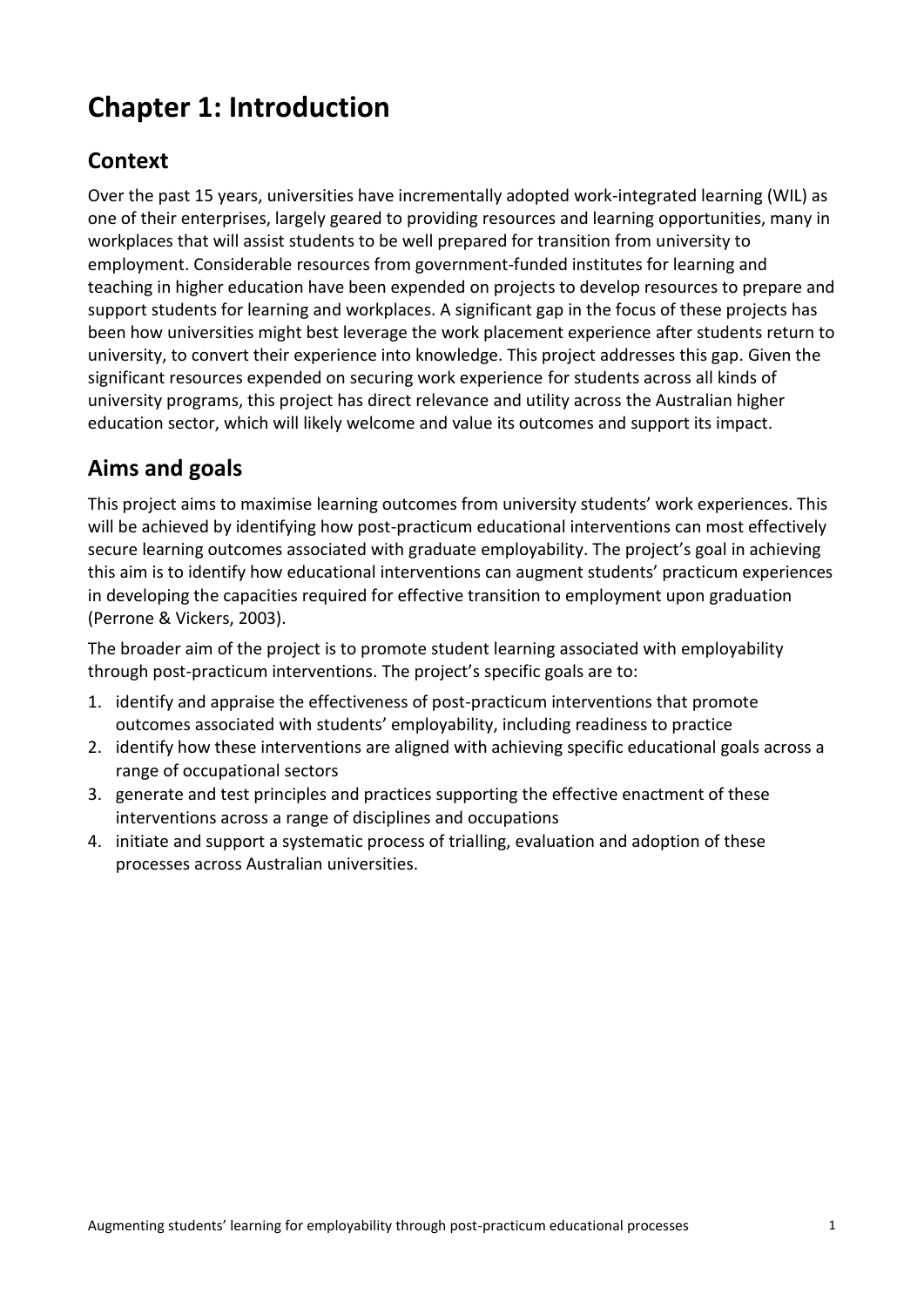## <span id="page-11-0"></span>**Project stages**

The project was enacted across four stages:

- 1. initial environmental scan to produce a common information base to inform the design and development of the individual sub-projects:
	- critical review of literature related to post-practicum pedagogies for supporting students' transition from their studies to employment in the healthcare workforce
	- student survey of the perceptions of what will best assist them to improve and enhance their employability
- 2. healthcare-related sub-project initiation, enactment and evaluation (2016; Round 1)
- 3. non-healthcare-related sub-project initiation, execution and evaluation (2017–2018; Round 2)
- 4. embedding and dissemination of project outcomes.

All four stages have been completed as per the funded proposal.

## <span id="page-11-1"></span>**Evaluation**

The evaluation of this project was conducted by Professor Janice Orrell from Flinders University using:

- participant observation at two project meetings (dialogue conference in February 2016 and development conference in February 2017) at which leaders of the sub-projects presented project plans and outcomes, and established networks
- observation of communication (largely emails) between the project leadership and the individual healthcare-related sub-project teams
- a survey of sub-project leaders of Round 1 projects, which focused on:
	- expectations and motivation for engagement in the wider project
	- adequacy of support provided by the project leader (Stephen Billett) to conduct the project successfully
	- engagement with the wider group associated with the project
	- achievements of the project
	- advice to the Round 2 project teams.

The intention of this evaluation in the first instance was to provide the project leader (Stephen Billett) and the project team with progressive feedback about the impact and utility of their plans and activities in contributing to the capacity of the many sub projects to achieve the overall goals of the project. In addition, the goals are to identify and synthesise the advice of the Round 1 subproject leaders to those commencing as Round 2 sub-project leaders.

This formative evaluation is the basis of this report. A summative evaluation was conducted during stage 4.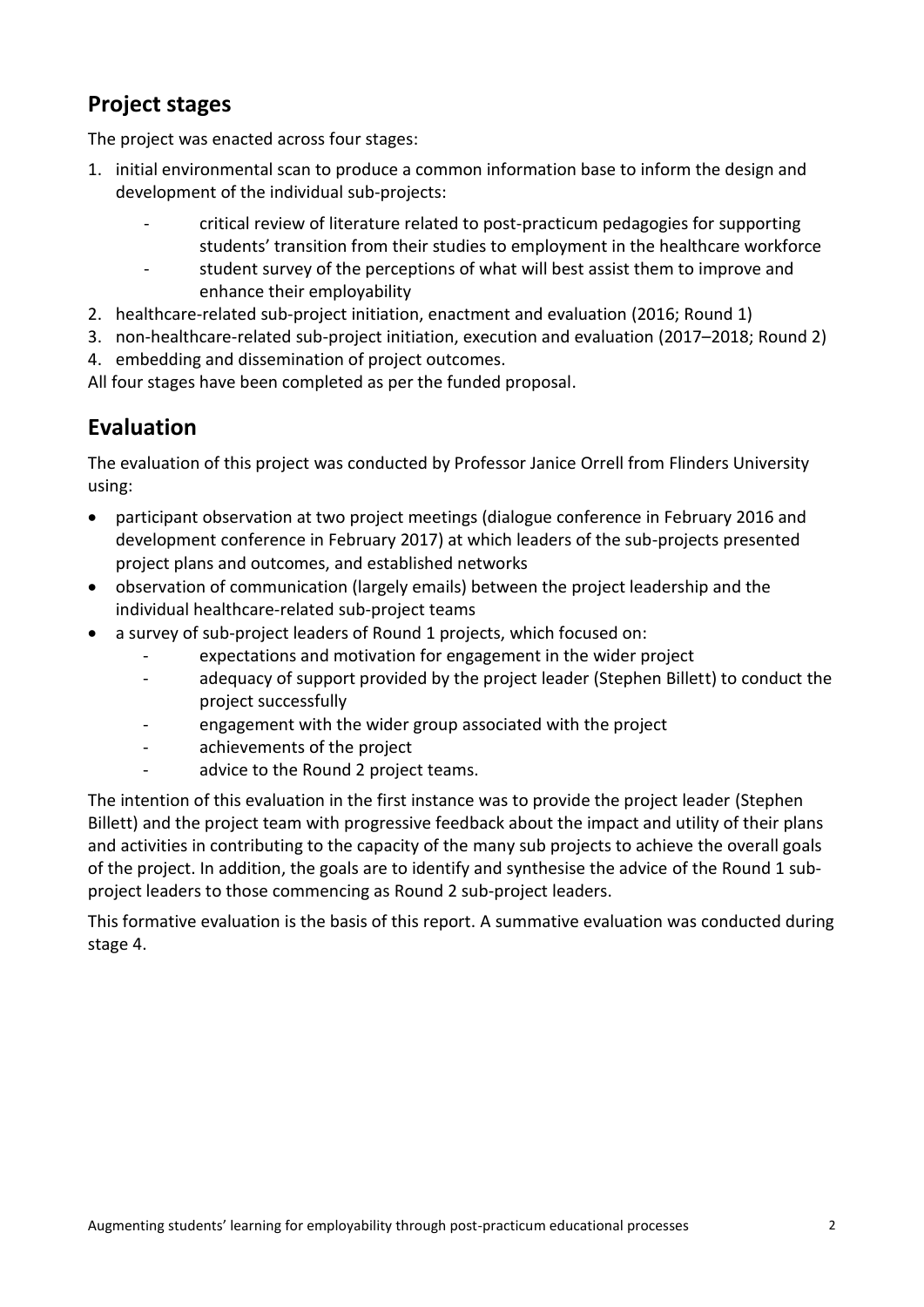# <span id="page-12-0"></span>**Chapter 2: Project outputs and deliverables**

## <span id="page-12-1"></span>**Deliverables**

<span id="page-12-2"></span>Table 2.1 *Project goals and deliverables*

| Goal                                                                                                                                                                      | Deliverable(s)                                                            |
|---------------------------------------------------------------------------------------------------------------------------------------------------------------------------|---------------------------------------------------------------------------|
| Identify and appraise the effectiveness of post-practicum<br>interventions promoting outcomes associated with students'<br>employability, including readiness to practice | literature review, survey, dialogue forum and<br>development conference   |
| Initiate and support a systematic process of trialing, evaluation,<br>and adoption of these processes across Australian universities                                      | reports of 14 Round 1 sub-projects at 9<br>institutions (see Appendix D)  |
| Identify how these interventions are aligned with achieving<br>specific educational goals across a range of occupational sectors                                          |                                                                           |
| Generate and test principles and practices supporting the<br>effective enactment of these interventions realising across a<br>range of disciplines and occupations        | reports of 19 round 2 sub-projects at 22<br>institutions (see Appendix E) |

Findings of the literature review and survey are discussed in Chapters 3 and 4, respectively. The dialogue forum and development conference are described in Chapter 5.

In addition to the sub-project reports, several publications are being prepared.

The rationales for, processes adopted, enactments and evaluation of 12 of the Round 1 subprojects were collated into a book published early in 2019 in an edited volume within the Professional and Practice-based Learning book series published by Springer:

Billett, S., Newton, J.M., Rogers, G.D. & Noble, C (eds) (2019). Augmenting health and social care students' clinical learning experiences: Outcomes and processes, Springer, Dordrecht, The Netherlands ISBN 978-3-030-05560-8

As well as providing individual chapters elaborating the processes and outcomes of each of the sub-projects, these books also offer syntheses of the processes used and their outcomes, and overall commentary on the efficacy of post-practicum interventions and how they might be utilised in the health and social care sectors.

The rationales for, processes adopted, enactment and evaluation of 16 of the 19 completed Round 2 sub-projects are currently being prepared as chapters for a second edited volume that will be published in 2020, entitled *Enriching higher education students' learning through post-work placement interventions.* It will be edited by the project leader, two members of the project teams (Denise Jackson and Faith Valencia-Forrester) and the external evaluator (Janice Orrell). As for the monograph, this publication will describe, elaborate and discuss the processes and outcomes of a range of post practicum interventions, as well as cross-project observations, and conclusions about the ways in which post-practicum interventions can be used effectively in higher education. This includes a consideration of engaging students who are 'time jealous', and also workplaces that are resource precious. (i.e. careful about the extent they engage with and support students)

In these ways, and as required by the project funding, the processes and outcomes of the two rounds of sub-projects will continue to be disseminated, and the discussions they raise will continue the work of the overall grant beyond the end of the funding period.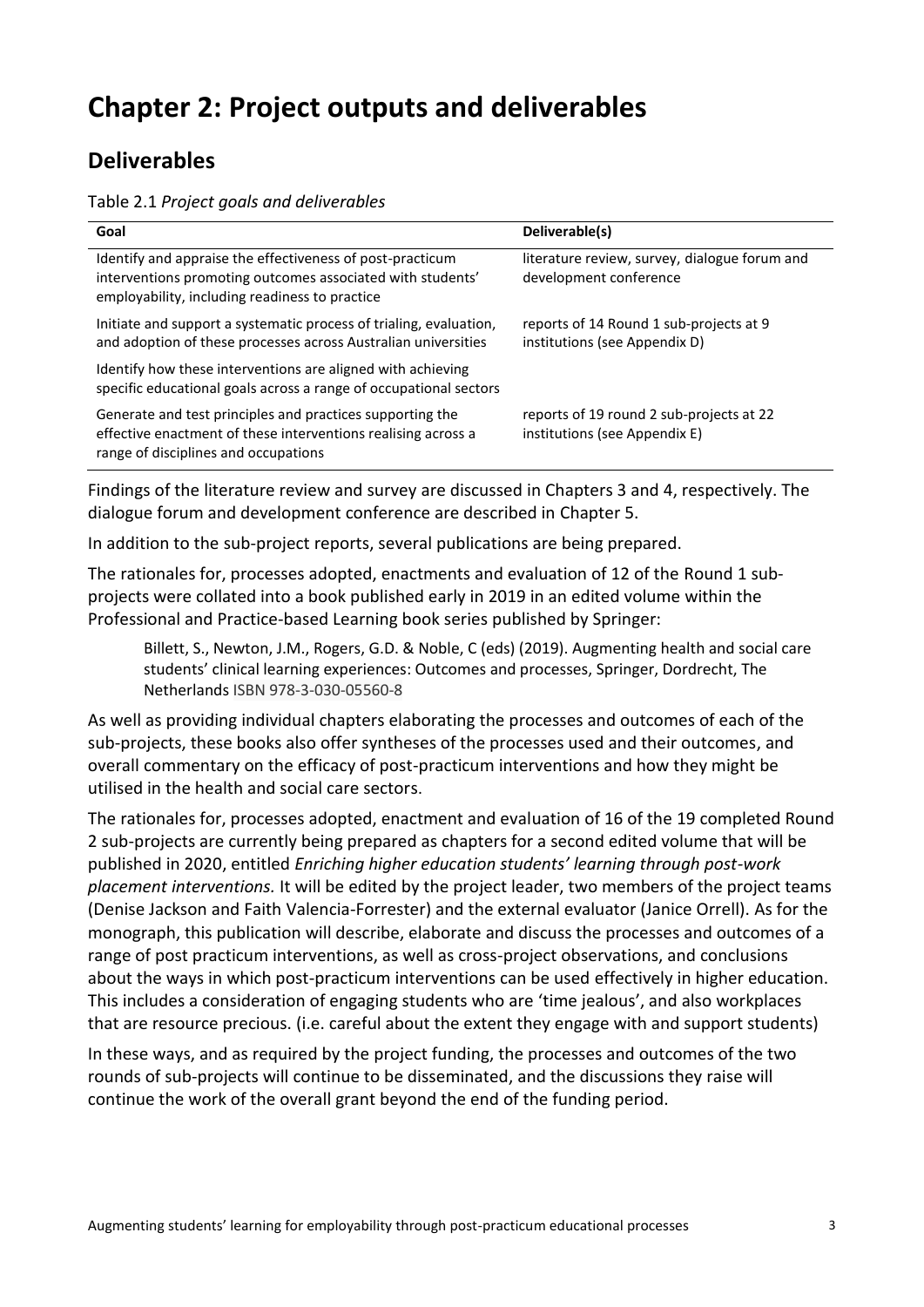# <span id="page-13-0"></span>**Chapter 3: Literature review**

A review of recent relevant literature was undertaken to establish the types of teaching and learning interventions and techniques that have been implemented after student work placements. A total of 41 journal articles and reports covering the disciplines of general medicine, psychiatry, nursing, social work, dentistry, pharmacy, speech pathology, physiotherapy, chiropractic practice, tourism, business, commerce, law, journalism, engineering, education and information technology were considered.

A key and initial finding from the search is the dearth of reporting on post-practicum interventions. This is despite a broad number of studies stating that feedback from students, academics and industry professionals provides clear and useful recommendations for improvement.

Beyond this, four main themes emerged from this review:

- Work placements are highly valued by students, are essential in bridging theory and practice and play a vital role in educating students to meet graduate outcomes and industry standards.
- Students may experience cultural, religious and ethical conflicts in their placements, which can be stressful because students are often not provided ways to reconcile theory with diverse and unfamiliar situations in practice.
- Work placements play an important role in introducing students to non-traditional career options, such as remote and rural practice and aged care. Placement experiences provide important support for students who may choose these career options.
- Reflection in action and reflection on action in the workplace 'plays a critical role in maximising learning potential' (Macleod et al. 2011, p. 32) and provides important information for academics, such as indicators of the success for placement programs and feedback for improving learning both in the workplace and at universities.

## <span id="page-13-1"></span>**Importance of appraising practice experiences**

Doel (2008) reports on professional development logs kept by university engineering students while on their work placements. For most students, this was an unfamiliar practice but was scaffolded in a two-day workshop prior to their placements. Feedback on this assessment tool was gained through surveys and focus groups and provides evidence that reflective thinking encourages students to analyse learning incidents rather than merely stating what occurred. In addition, placements are held to be more valuable experiences if students reflect on the learning environment and their participation, and then reorganise their processes to improve outcomes (p. 164). Bain et al. (2002) also support the use of reflective journals by pre-service teachers in their research in an Australian university. Feedback on reflections was carefully structured to assist students to 'move' towards the use of higher order thinking skills and to reflect in greater depth on their workplace experiences (p. 172). Stockhausen (2005) in reporting on post-practicum feedback from students in a hospital in Queensland demonstrates that reflection 'provides a focus for students as they work through clinical situations that contribute to their professional socialisation and identity' (p. 13). Reflecting through generating individual journal entries and peer debriefing sessions allows students to consider what is most important in their clinical experiences, and thus, Stockhausen (2005) urges clinical educators to build upon this feedback to facilitate more effective learning experiences.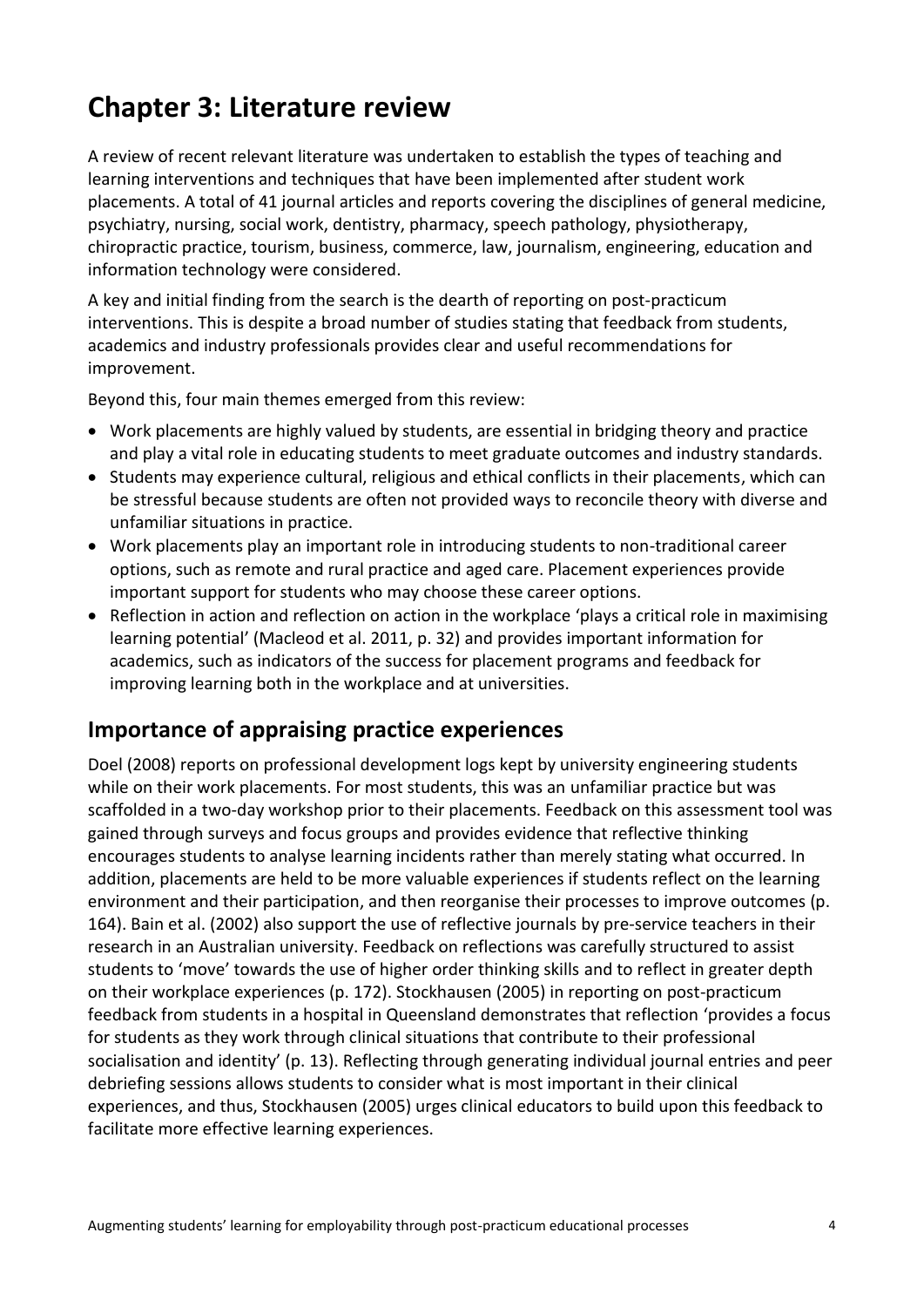Dean and Clements (2010) regard reflection as 'critical to professional development and learning' (p. 290) because carefully structured tasks can allow students to 'identify links between theory and practice, as well as uncover other issues that concern or puzzle them' (p. 290). The advantages of structuring reflective assessments for commerce students at the University of Wollongong in the commerce internship were investigated by Dean et al. (2012) as part of improving the assessment of WIL experiences. This included a daily eLog, reflections on key areas of placement, and a reflective journal (p. 107). Results of the study revealed a significant misalignment between assessment tasks and reflective practice, with some students in the study reporting the reflective tasks as irrelevant or a waste of time. A more holistic approach to reflection was recommended as an intervention, with templates to help structure reflective tasks. Dean and Clements (2010) note with regard to the same study that the development of 'soft skills' required for students to engage effectively in the workplace might be achieved by embedding work placement programs into the academic curriculum in partnership with the business community. The introduction by Lindgren et al. (2005) of 'reflective practice' for Swedish students on nursing clinical placements found that reflection, when used as a means for students to gain a deeper awareness of self and others, is widely accepted in the literature. It is held to be compatible with processes of clinical supervision, and that group supervision and reflection served as an important support to students during their placements. Holt et al. (2004) also note that post-placement feedback from students and industry connections are crucial for university staff to refine courses in rapidly changing areas such as information technology. It may well be that the opportunities for students to share their experiences of dynamic areas of occupational practices can provide understandings and procedures for working in such environments or occupations.

### <span id="page-14-0"></span>**Culture and ethics**

As WIL experiences are situationally, socially and culturally based, some of the sources accessed provided illuminating evidence about the nature of 'culture shock' amongst students unfamiliar with the Australian workplace context – such as international students (Macleod et al. 2011) – as well as Australian-trained students on international placements. Student feedback (e.g. through interviews and discussion groups) from four case studies at Flinders University (Macleod et al. 2011 revealed that when students are placed in situations where cultural expectations differ from what they have experienced in their university classes, ethical challenges are created that can induce stress and anxiety. The OLT project report of Fuscaldo (2013) on health ethics education presents detailed evidence concerning how challenging it can be for students to 'resolve ethical issues that arise when health care involves culturally divergent approaches, beliefs and values' (p. 5). A variety of case studies is presented in that research demonstrating how ethics as applied in theory may clash with the cultural and religious values of patients and their families. For example, a student found it challenging when a Malay family requested that doctors conceal the diagnosis of a terminal illness from there elderly sick father, a practice common in many Asian cultures. Post-placement feedback suggests that Western health ethics is not (always) cross-culturally applicable and that students need a framework 'to assist them to negotiate between abstract principles and particular cultural contexts' (p. 6). Hence, post-practicum interventions can be used to mediate personal experiences with these expectations.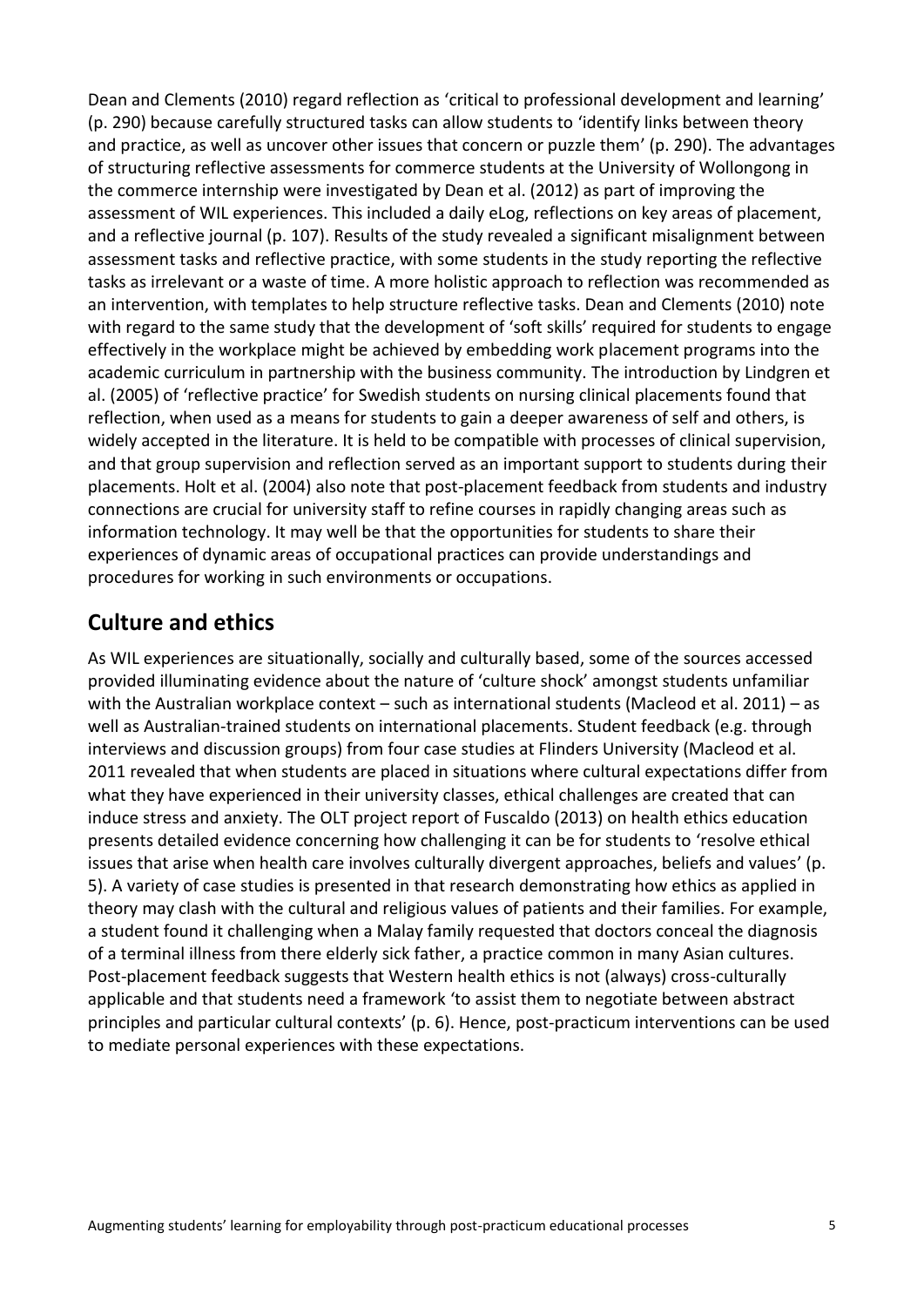## <span id="page-15-0"></span>**Non-traditional placements**

The University of Notre Dame's Rural and Remote Health Placement Programme (RRHPP) assigns medical students to remote placements to develop a community-centred perspective on health care and to help students better understand issues associated with the health care in rural populations. To optimise their learning, students attend pre- and post-placement briefings, and complete a reflection on their placements (Mak & Miflin, 2012, p. 605). Feedback from members of the communities in which the RRHPP operates indicates that the program is positively viewed, highly valued, and fosters empathy. The ultimate effectiveness of the program, however, will be measured by future graduates electing to practice in rural and remote communities as a result of the program.

The presentation by Abuzar et al. (2009) of the rural dental rotation program at the University of Melbourne also supports the importance of rural placements in assisting students to appreciate cultural safety and understand the specific oral health needs of Indigenous Australians. Feedback regarding student experiences affirmed that the program increased the possibility of students taking up practice after graduation in rural and Indigenous communities (p. L3). In placement assessment tasks, students reflected on the discrepancy between the oral health status of the rural and metropolitan communities, and appreciated the opportunity provided to build skills in teamwork in these longer placements. Abuzar et al. (2009) suggests that post-placement strategies need to be adopted to attract and retain dental professionals in rural areas (p. 223). Johnson and Blinkhorn (2012) also support such programs because 80% of Australian dentists practise in the major metropolitan cities. They suggest that one of the roles of clinical placements should be to encourage students to consider working in a rural location after graduation. Postplacement interviews with faculty at James Cook University indicate that students who participated in the rural placement program were clinically more advanced post-placement than those students who did not (p. 106). Evidence presented by Cleland et al. (2014) suggest students' abilities to engage effectively in these experiences will shape their effectiveness. Yet, not all students are able to secure these kinds of placements or have equal capacities to utilise these experiences. So, post-practicum processes can provide those students access these experiences vicariously in ways likely to be helpful for them, particularly if facilitated in ways likely to generate optimal outcomes for all students.

In researching Iranian students' preference for medical specialities, Amini et al. (2013) refer to an Australian study (p. 198) by Pailhez et al. (2005) indicating that, although 14.5% of medical students voiced an interest in psychiatry as a specialty, only 1.4% of students named it as their first choice. Amini et al. (2013) note research indicating medical students' attitudes toward psychiatry as a career option is highly dependent on placement experiences, and the quality of those experiences is a powerful predictor of students' decisions to choose a career in psychiatry (cf Sierles & Taylor, 1995). Although the research results of Amini et al. (2005) did not correlate with the findings in the literature, he suggests that more experience with actual psychiatric work might persuade students to consider psychiatry as a possible vocation. Similar findings are reported by Berntsen and Bjørk (2010), with aged care nursing being less preferred as a career choice by nursing students. Norwegian students consider clinical studies in nursing homes to be extremely challenging, particularly first-year students with limited training in this area (p. 18). The results of Berntsen and Bjørk's study indicate that 'major work is needed to develop the learning context for students in nursing homes' (p. 17) and present this area of nursing as a positive choice for graduate students. It is these challenging experiences in uninviting workplace contexts that may be mediated by post-practicum experiences.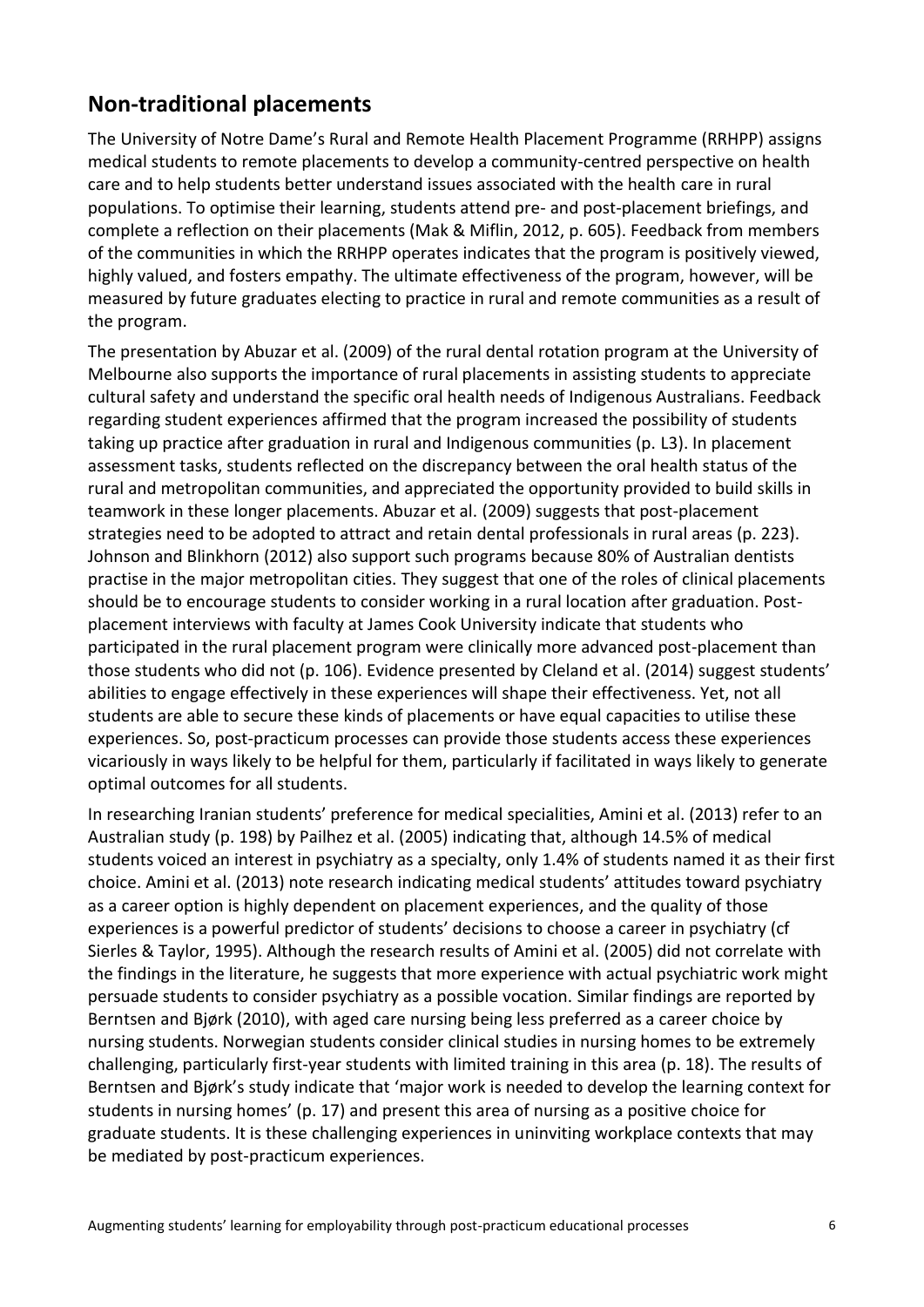## <span id="page-16-0"></span>**Impact of post-placement intervention strategies**

The potential impact of reflective practice as post-practicum experiences was highlighted by Curran (2004) who described the Clinical Legal Education program offered through the School of Law and Legal Studies at La Trobe University. By engaging in 'de-briefing' sessions, students reflected on their experiences in weekly placements in the most disadvantaged communities in Victoria. The aim of the program was for students to work for positive change in the community by initiating actual law reform (p. 300), thereby generating their own post-practicum interventions. Forde and Meadows (2011) report the dimensions of student workplace learning in journalism internships in Queensland, and the resulting impact on their journalism education. Feedback from peer reflective sessions, individual interviews and student focus groups contributed to evaluating the relevance of content and effectiveness of assessment, as well as industry partners' reflections on the dimensions of internships (p. 4), in turn prompting refinements to the current model. Forde and Meadows (2011) advocate the use of interventions before, during and after practice-based experiences as a means of 'workplace variability' (i.e. vastly different individual experiences in similar placements), an important factor highlighted in reflective sessions, and one that influenced curriculum design and pedagogy.

Findings from case studies at Flinders University (Macleod et al. 2011, have resulted in interventions such as the development of models for effective practice, and working towards providing a more effective overall experience for International students. Maire (2010) reports on four post-work placement seminars for students of chiropractic practice at Murdoch University who completed a voluntary placement in Siliguri, India. In the seminars, students shared experiences of different practices encountered whilst on placement, made explicit links between their WIL experience and theory in academic classes, and challenged students to think critically about existing models of chiropractic practices. Results of this intervention support post-practicum seminars as a way of promoting greater integration between academic and workplace settings, and effective and critical learning experiences for chiropractic students.

Several studies underscore the importance of clinical work placements as vital components in the education of student nurses (Chan 2001a; Chan & Yip 2007; Hartigan-Rogers et al. 2007; Papathanasiou et al. 2014; Ruth-Sahd et al. 2010). Clinical placements provide students with optimal opportunities to 'observe role models, to practise by oneself, and to reflect upon what is seen, heard, sensed and done' (Chan 2001b, p. 447). Nash (2012 and Ralph et al. (2009) note that the 'student voice' is frequently missing from placement evaluations, and that clinical settings can be particularly challenging learning environments, as students 'frequently find themselves involved in unplanned and often complex activities with patients' (Nash 2012 p. 1). Courtney-Pratt et al. (2012), Nash (2012) and Peters et al. (2013) highlight mounting pressures on clinical placements as student enrolments in nursing courses continue to increase and highlight that intervention strategies are required because of the shortage of these opportunities. Chan (2001a, 2001b, 2002) presents data from undertaking clinical placement in 14 metropolitan hospitals in South Australia. Using the Clinical Learning Environment Inventory (CLEI), students' perceptions of the outcomes of their clinical placement strongly reflect the five areas of the CLEI – individualisation, innovation, involvement, personalisation and task orientation – in positive clinical experiences. Findings from students' post-placement interviews suggest that clinicians' management styles and the provision of learning opportunities were more valued than teaching (Chan 2001b, p. 449) and that there were significant differences between students' perceptions of the actual clinical learning environment and their preferred clinical learning environment (Chan & Yip 2007; Papathanasiou et al. 2014). The results here provide a clearer picture of what constitutes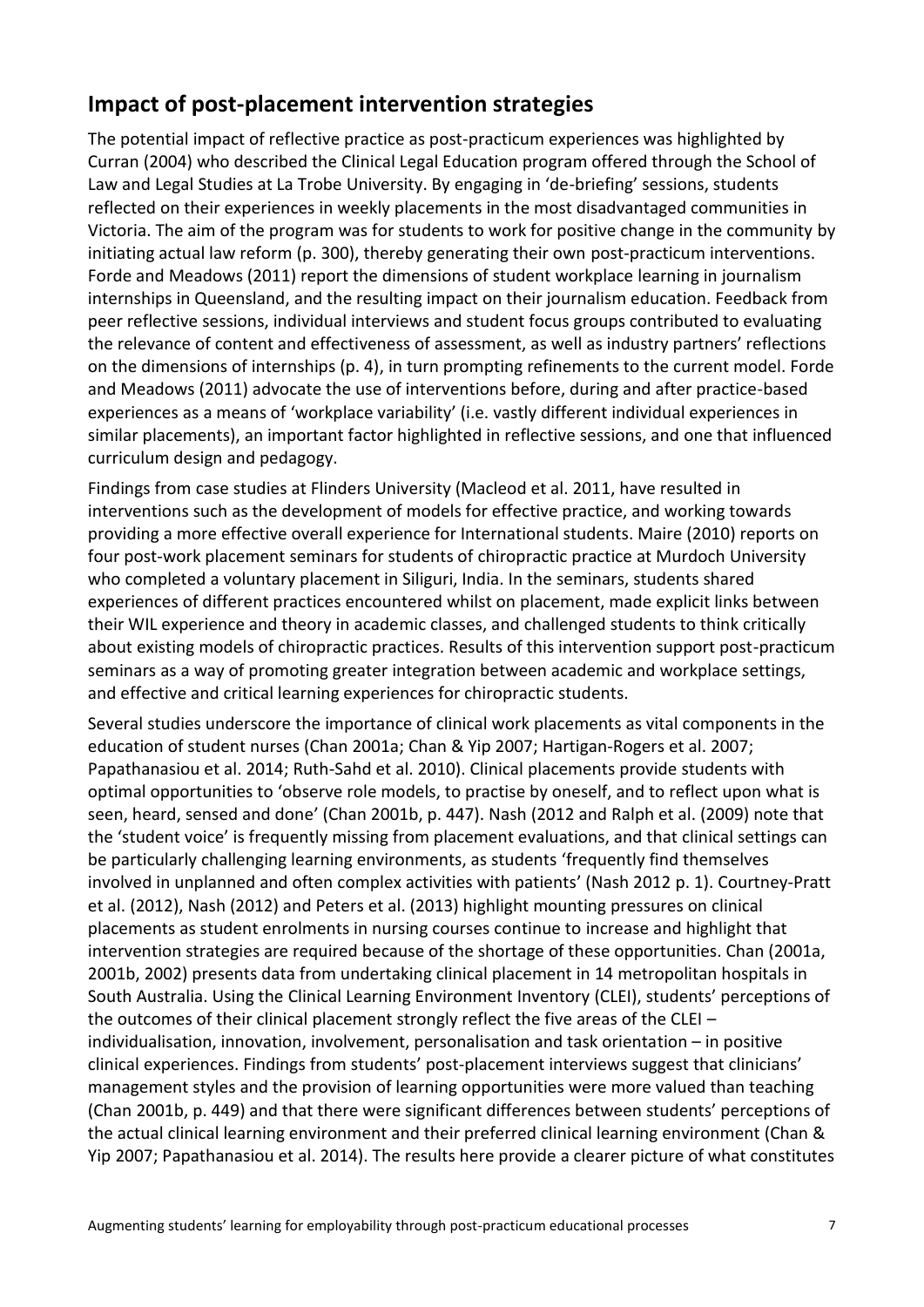quality clinical education from students' perspectives and can be utilised to develop better educational experiences.

Courtney-Pratt (2012) points to an identified gap between theory and practice in nursing education and suggests a new model of employment to increase the integration of hospitals and universities to close this gap. English (2014) notes that the 'preceptor only' model, which is frequently used in nursing work placements, contains many problems, especially those regarding student nurse assessments. These problems are due, in part, to the lack of continuity of assessors with an increasing part-time workforce. Nash (2012) also underscores the importance of practicebased experiences that give students the opportunity to 'share, reflect and critically appraise their experiences' (p. 30) in developing their professional capacities, and that future intervention strategies should include peer mentoring, peer teaching, the development of clinical reasoning skills, and critical reflection. Hartigan-Rogers et al. (2007) and Henderson et al. (2006) point to the importance of supportive learning environments, positive socialisation and individualisation within placements, as their research reveals that positive experiences in nursing placements are related to 'how valued and supported students feel than to the physical aspects of a placement itself' (p. 9). The research of Midgley (2006) found that personalisation was also a critical factor in the success of nursing placements with nursing students in the UK (no university specified). The most important factors in successful placement in the study by Papathanasiou et al. (2014) with nursing students in Greece (also utilising the CLEI) were participation, and a feeling of acceptance and 'belonging' to a group.

With regard to the training of dentistry students, research by Owen and Stupans (2008) reveals a need for a stronger focus on outcomes-based programming within work placements, with all stakeholders having a clear outline about what is to be achieved. Owens recommends a national repository of experiential placement learning and assessment tasks, 'the development of standardised developmental descriptors related to competencies as applicable to university students at the novice and advanced beginner levels' (p. 11) and that collaborative engagement is utilised to identify 'quality experiential placement success indicators in relation to preceptors, students, university, site and overall environment' (p. 11). The research of Peters et al. (2013) with practice nurses revealed a need for further consultation and better communication with universities regarding the allocation of student placements, as poor organisation and communication between universities and clinical facilities greatly impacts the success of placements.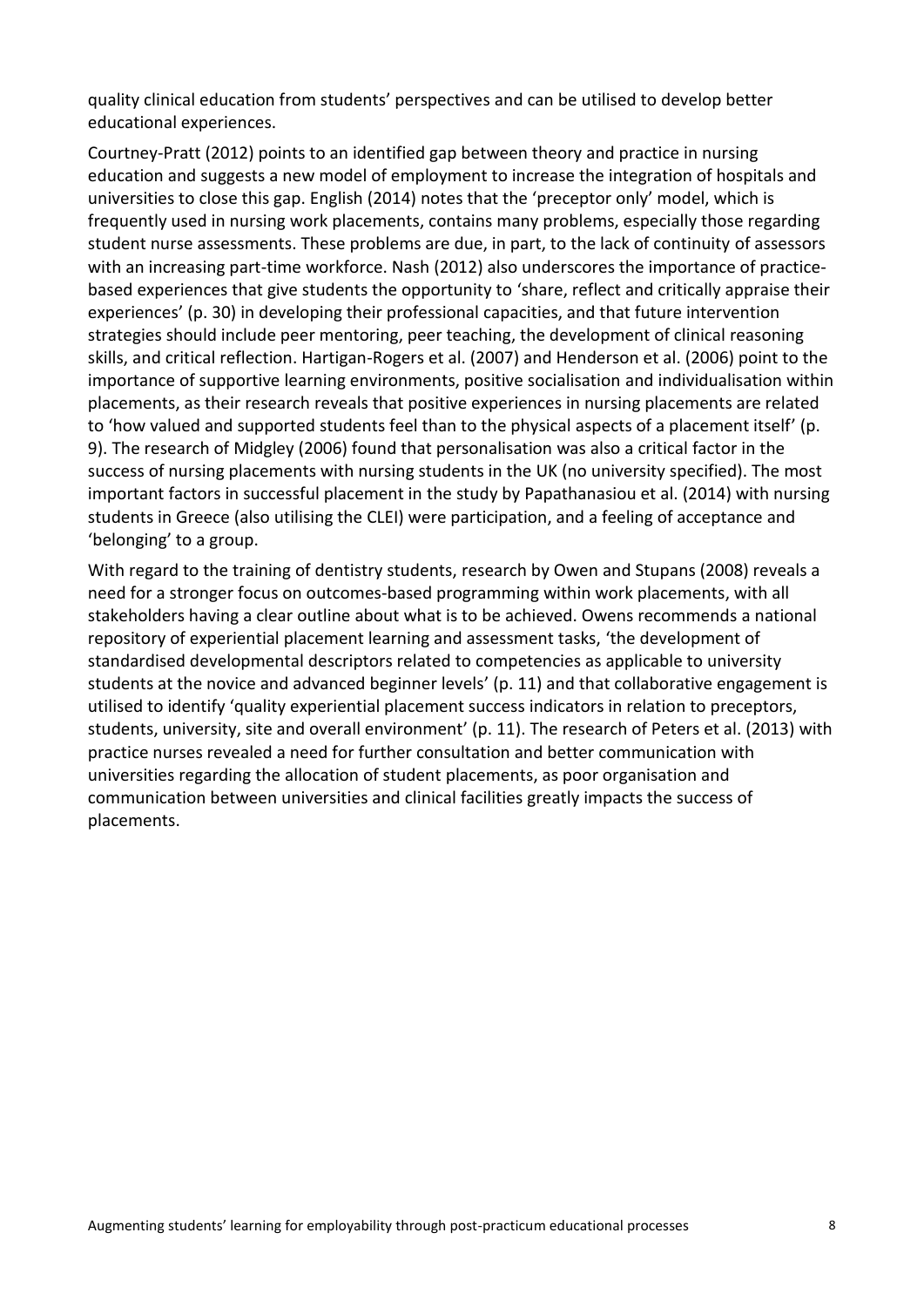## <span id="page-18-0"></span>**Post-practicum experiences – main themes**

The literature search found that the quantum and extent of literature on post-practicum interventions was quite limited. Much of what is reported related to practices that could be used for a range of purposes and not specifically those associated with exploiting students' postpracticum experiences. So, reflections on practice, peer-based reflections and use of logs were emphasised. However, some strategies such as de-briefs and feedback were features in this literature. From the available literature, four main themes emerged from this review:

- Work placements are highly valued by students and seem essential for bridging what is referred to as theory and practice, and play a vital role in educating students to meet graduate outcomes and industry standards.
- Students may experience cultural, religious and ethical conflicts in their placements, which can be stressful as they are often not provided ways to reconcile theory with diverse and unfamiliar situations in practice.
- Work placements play an important role in introducing students to non-traditional career options, such as remote and rural practice and aged care. Placement experiences provide important support for students who may choose these careers options.
- Reflection in action and reflection on action in the workplace 'plays a critical role in maximising learning potential' (Macleod et al. 2011, p. 32) and provides important information for academics, such as indicators of the success for placement programs and feedback for improving learning both in the workplace and at universities.

What is noteworthy is that many of the areas referred to in the students' survey (see chapter 4) were not addressed. Almost absent were the sets of concerns about classroom-based activities (apart from those of Forde & Meadows 2011, and Maire 2010). That is, the whole array of potential classroom-based activities was largely absent in the reported studies. All of this suggests that the kinds of sub-projects being advanced through this project stand to make specific contributions to advancing student learning.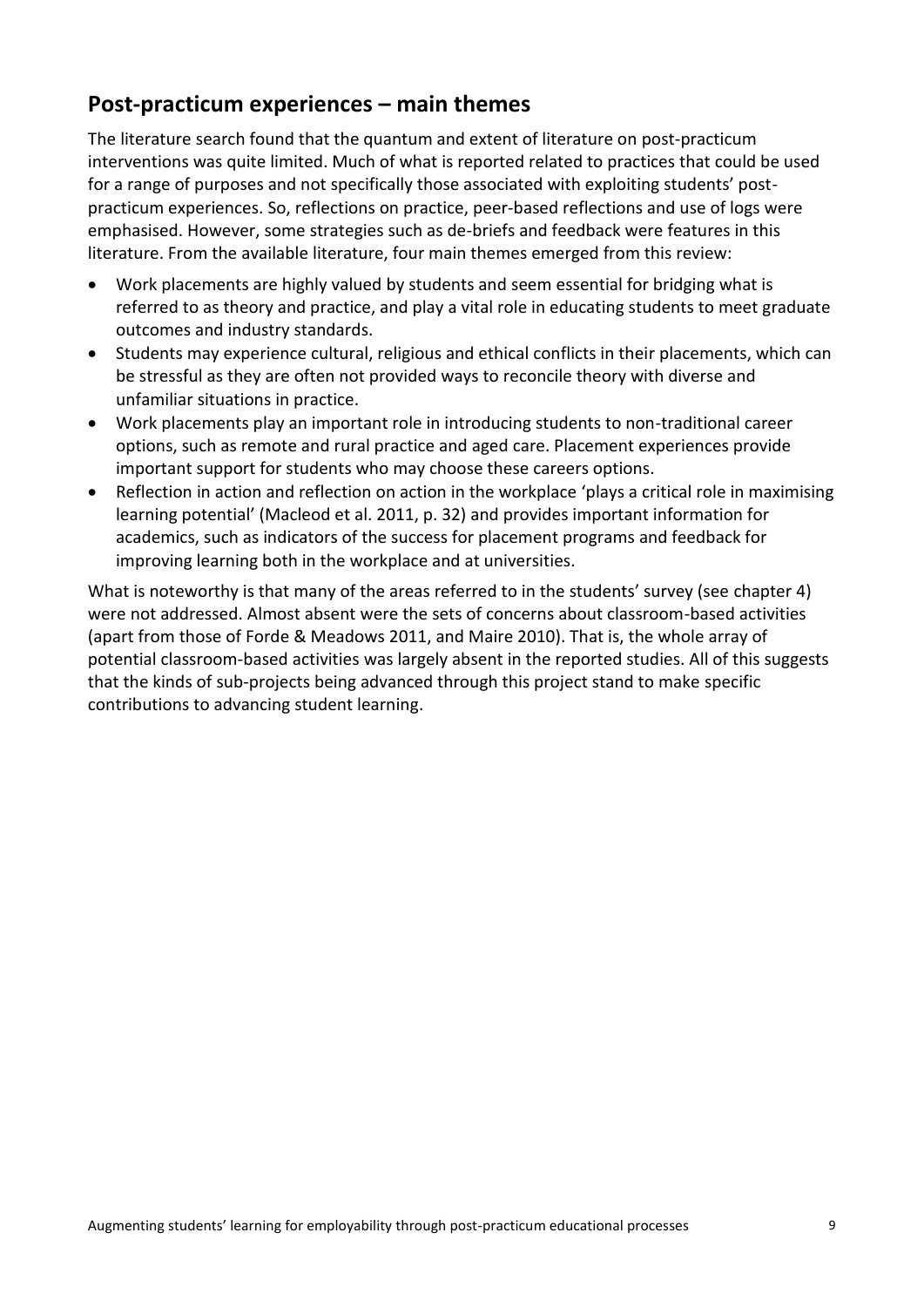# <span id="page-19-0"></span>**Chapter 4: Survey data and findings**

It was decided early in the project to administer a survey of students to ascertain their interests in the educational purposes of post-practicum interventions, the frequency and means by which these interventions might be enacted. A survey was developed through many iterations and rounds of development by members of the project group (see Appendix C). Ethical clearance was sought and secured for the use of the survey as an online survey across the participating universities. This was administered through Lime Survey and participation was supported in specific ways across the discipline areas and institutions.

## <span id="page-19-1"></span>**Possible models for post-practicum interventions**

Educational purposes, options and timings for post-practicum interventions were developed as the survey instrument was prepared.

#### <span id="page-19-2"></span>**Educational purpose(s)**

Some educational purposes for participating in post-practicum activities are to:

- discuss experiences during placement that were worthwhile/interesting/confronting
- link what is taught at university to practice
- learn more about preferred occupation
- learn about other students' experiences during their practicum
- learn how preferred occupation is practiced in across different work settings
- secure feedback on workplace experience
- linking work experiences with course work and assessments
- identify how these experiences can increase employability
- make informed choices about career, work options or specialisations
- make choices about selection of subsequent courses/majors
- improve the experience for the next cohort of students undertaking practicum in that venue.

#### <span id="page-19-3"></span>**Timing of interventions**

Options for timing of interventions include:

- early in the program, perhaps after the first practicum
- after having had a number of practicum experiences
- towards the end of the course
- after every practicum experience.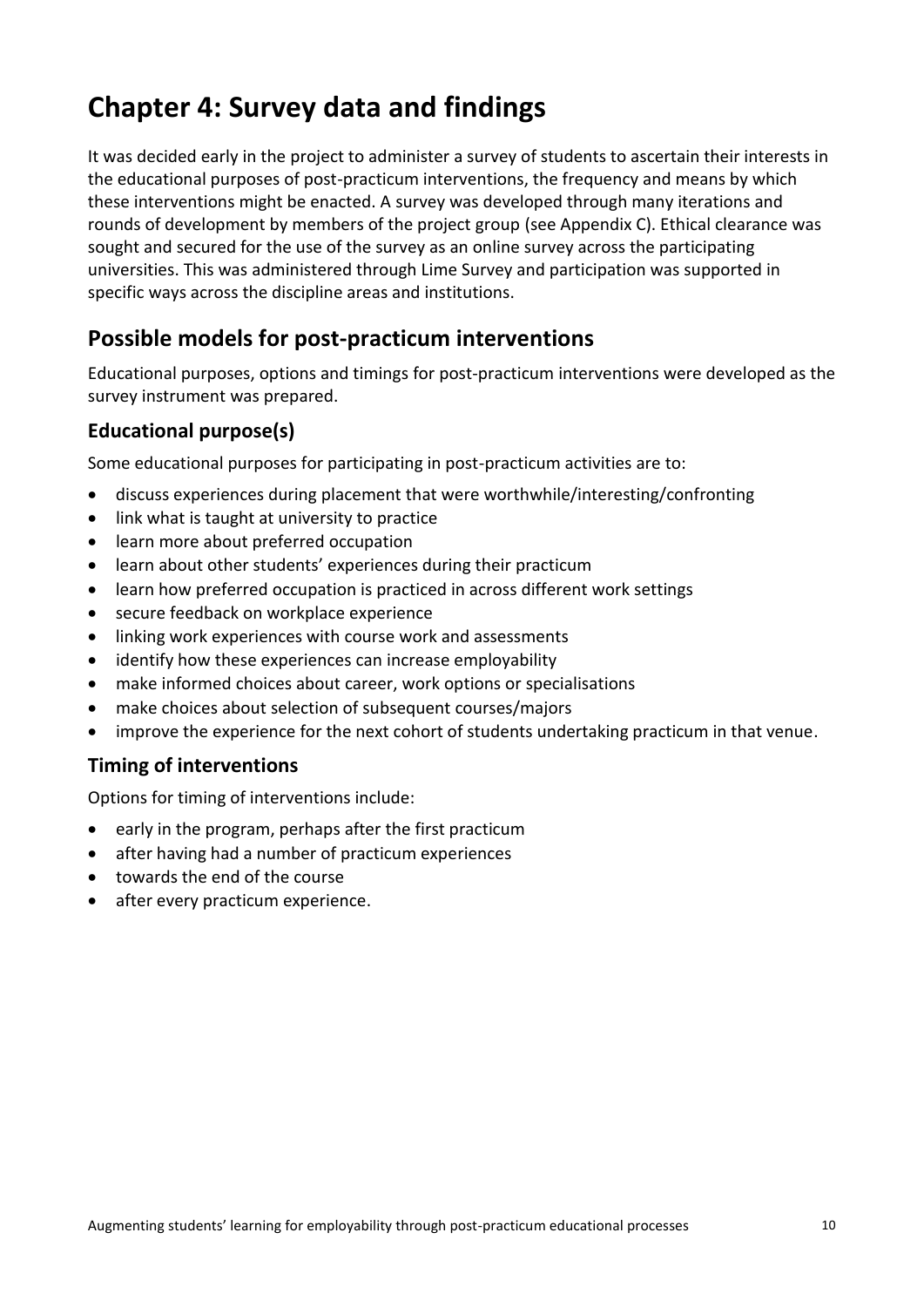### <span id="page-20-0"></span>**Types of intervention**

Options for interventions include:

- one-on-one with teacher
- one-on-one with a peer (another student)
- one-on-one with a more experienced student
- small self-managed groups (3–6 students) across the course
- small groups (3–6 students) facilitated by more experienced students
- small groups (3–6 students) facilitated by teachers/tutors
- shared classroom-based group activities
- whole-of-class activities (10–100 students)
- small groups (3–6 students) meeting periodically, facilitated by placement supervisor
- individually completed activity with feedback from teachers
- presentations to peers
- as part of usual scheduled class activities
- a special event each semester
- something students should organise
- online with peers
- online moderated by tutor.

## <span id="page-20-1"></span>**Respondents**

A total of 484 student informants were recorded as responding to the survey by 31 January 2016. Of these only 399 provided workable responses. Consequently, for an initial descriptive account of these data, it was decided to draw upon only those responses. The data presented in this chapter are from that cohort. The survey respondents to the survey were drawn from across the six participating higher education institutions. As indicated in Table 4.1, the respondents providing complete responses were from across these institutions.

| <b>Institution</b>                        | n (%)      |  |
|-------------------------------------------|------------|--|
| Griffith University                       | 103 (28.5) |  |
| The University of Notre Dame<br>Australia | 81 (22.4)  |  |
| University of Newcastle                   | 56 (15.5)  |  |
| Monash University                         | 50 (13.8)  |  |
| University of Tasmania                    | 50 (13.8)  |  |
| <b>Flinders University</b>                | 21 (5.8)   |  |
| Total                                     | 364 (99.8) |  |
|                                           |            |  |

<span id="page-20-2"></span>

A range of demographic information about these respondents indicates the factors associated with the composition of this overall cohort. First, the majority were female (80%), with only 19% indicating being males (Table 4.2). This distribution of gender may well reflect that large numbers of respondents were enrolled in nursing (90% female) and midwifery programs (Table 3). Whilst this distribution may be representative of those programs it is not representative of the gender distribution across higher education in Australia. The respondents' reported age groupings are well distributed, with a predominance of those at school leaving age through to the late 20s.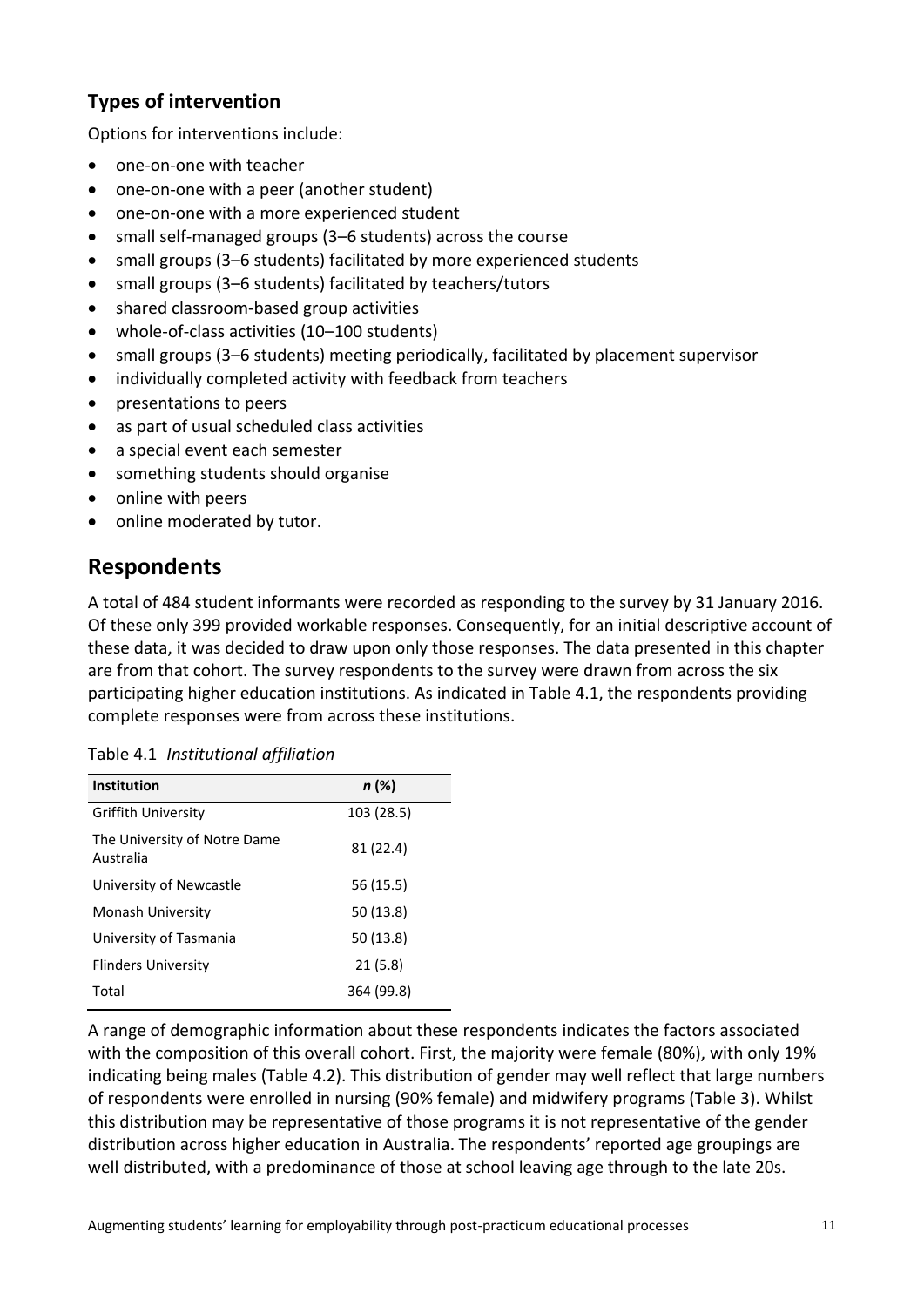However, there were reasonable samples from each age grouping. As indicated in Table 4.2, there is representation across age groupings in the complete responses to the survey.

| <b>Characteristic</b> | n (%)      |
|-----------------------|------------|
| Gender                | 296 (80.2) |
| Female                | 296 (80.2) |
| Male                  | 69 (18.7)  |
| Age group (years)     | 365 (98.9) |
| $15 - 19$             | 20 (5.4)   |
| $20 - 24$             | 130 (35.2) |
| $25 - 29$             | 81 (22.0)  |
| 30–34                 | 45 (12.2)  |
| $35 - 39$             | 28 (7.6)   |
| $\geq 40$             | 60 (16.3)  |

<span id="page-21-0"></span>Table 4.23*Respondents' gender and age group*

<span id="page-21-1"></span>

|  | Table 4.3 Respondents' disciplines |  |
|--|------------------------------------|--|
|--|------------------------------------|--|

| <b>Discipline</b>    | n (%)      |
|----------------------|------------|
| <b>Nursing</b>       | 162 (43.9) |
| Medicine             | 109 (29.5) |
| Midwifery            | 38 (10.3)  |
| <b>Dietetics</b>     | 28 (7.6)   |
| Physiotherapy        | 15(4.1)    |
| Pharmacy             | 2(0.5)     |
| Occupational therapy | 5(1.4)     |
| Speech pathology     | 3(0.8)     |
| Education            | 3(0.8)     |
| Exercise science     | 2(0.5)     |
| Social work          | 1(0.3)     |
| Total                | 368 (99.7) |

The disciplines of nursing (44%), medicine (30%) and midwifery (10%) were the strongest elements, followed by dietetics (8%) and physiotherapy (4%), as indicated in Table 4.3. There were small numbers of respondents from pharmacy, occupational therapy, speech pathology, education, exercise science and social work. This finding indicates that the survey responses represent perspectives from some disciplines more than others. Hence, the findings here are offering general patterns of responses, which some disciplines can claim as being more predictive of what is occurring in their programs than others.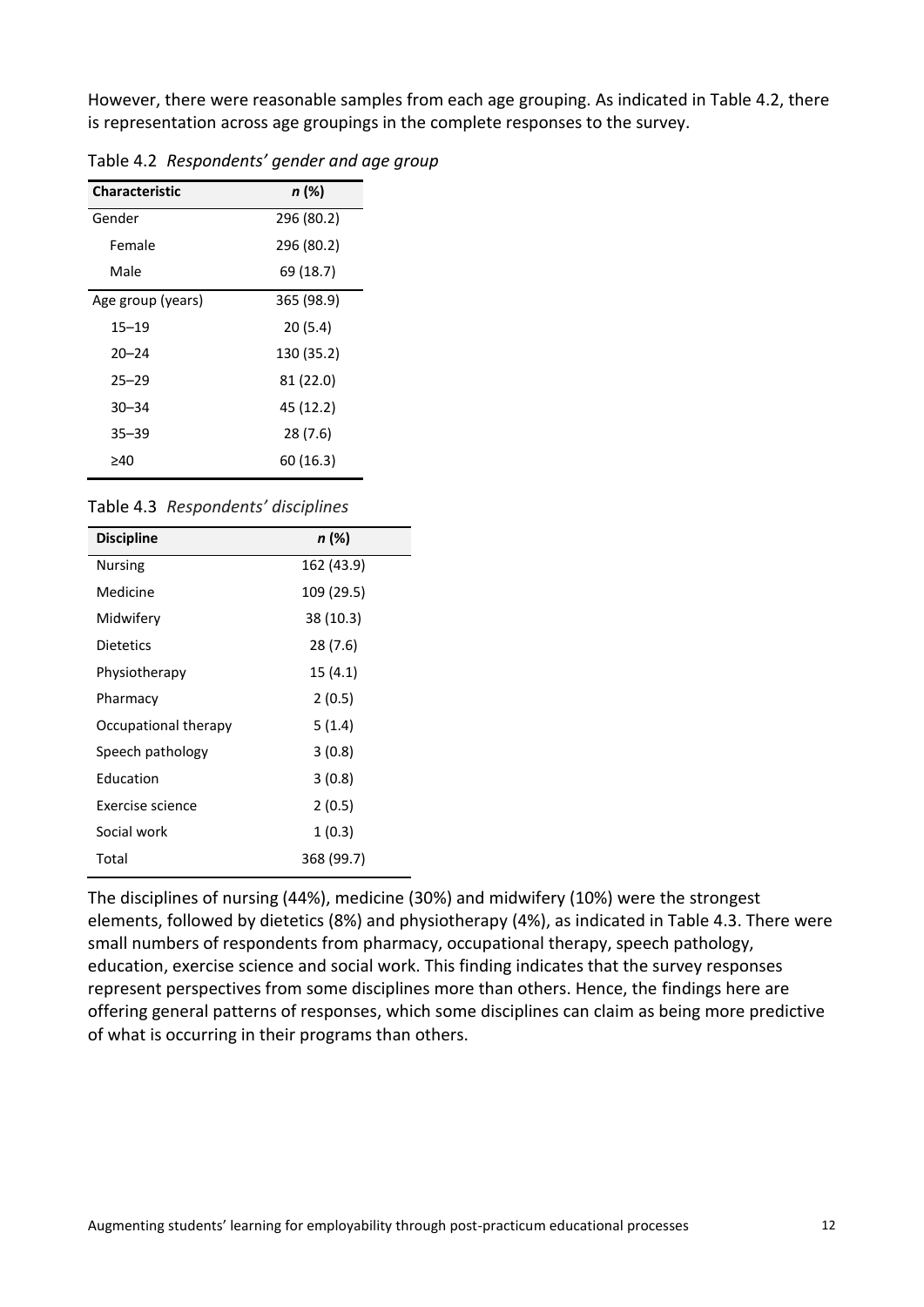The respondents represent perspectives of those who attended higher education as either full- or part-time students, with the former predominating (Table 4.4) and as domestic or international students (Table 4.5), again with the former predominating. Both undergraduate and postgraduate students are represented in the respondents (Table 4.6). Between them, respondents represent the full range of year levels of study (1–5), with the majority having completed more than one year of study (Table 4.7).

<span id="page-22-1"></span>Table 4.45*Respondents' modes of study*

| Mode of study | n   | Percentage |
|---------------|-----|------------|
| Full-time     | 337 | 91.3       |
| Part-time     | 24  | 6.5        |
| Total         | 361 | 97.8       |

<span id="page-22-2"></span>Table 4.56*Respondents' nationalities*

| <b>Nationality</b> | n   | Percentage |
|--------------------|-----|------------|
| Domestic           | 341 | 92.4       |
| International      | 17  | 4.6        |
| Total              | 358 | 97         |

#### <span id="page-22-3"></span>Table 4.67*Respondents' levels of study*

| Level of study | n   | Percentage |
|----------------|-----|------------|
| Undergraduate  | 233 | 63.1       |
| Postgraduate   | 123 | 33.3       |
| Total          | 356 | 96.5       |

#### <span id="page-22-4"></span>Table 4.78*Respondents' year of study*

| Year   | n   | Percentage |
|--------|-----|------------|
| First  | 44  | 11.9       |
| Second | 99  | 26.8       |
| Third  | 173 | 46.9       |
| Fourth | 27  | 7.3        |
| Fifth  | 21  | 5.7        |
| Total  | 364 | 98.6       |

In sum, the respondents offer perspectives from a cohort of informants that are distributed across six higher education institutions and from different disciplines in health care and from both genders, diverse age groups and at different year levels in their higher education programs. These data can be collectively considered or analysed on the basis of the variables set out above. Variables are presented as frequencies and percentages of respondents to offer broad sets of findings about student preferences and goals.

### <span id="page-22-0"></span>**Reasons for participation**

The survey respondents were asked to indicate their preferred reasons or educational purposes for participating in post-practicum interventions. They were given a list of options for educational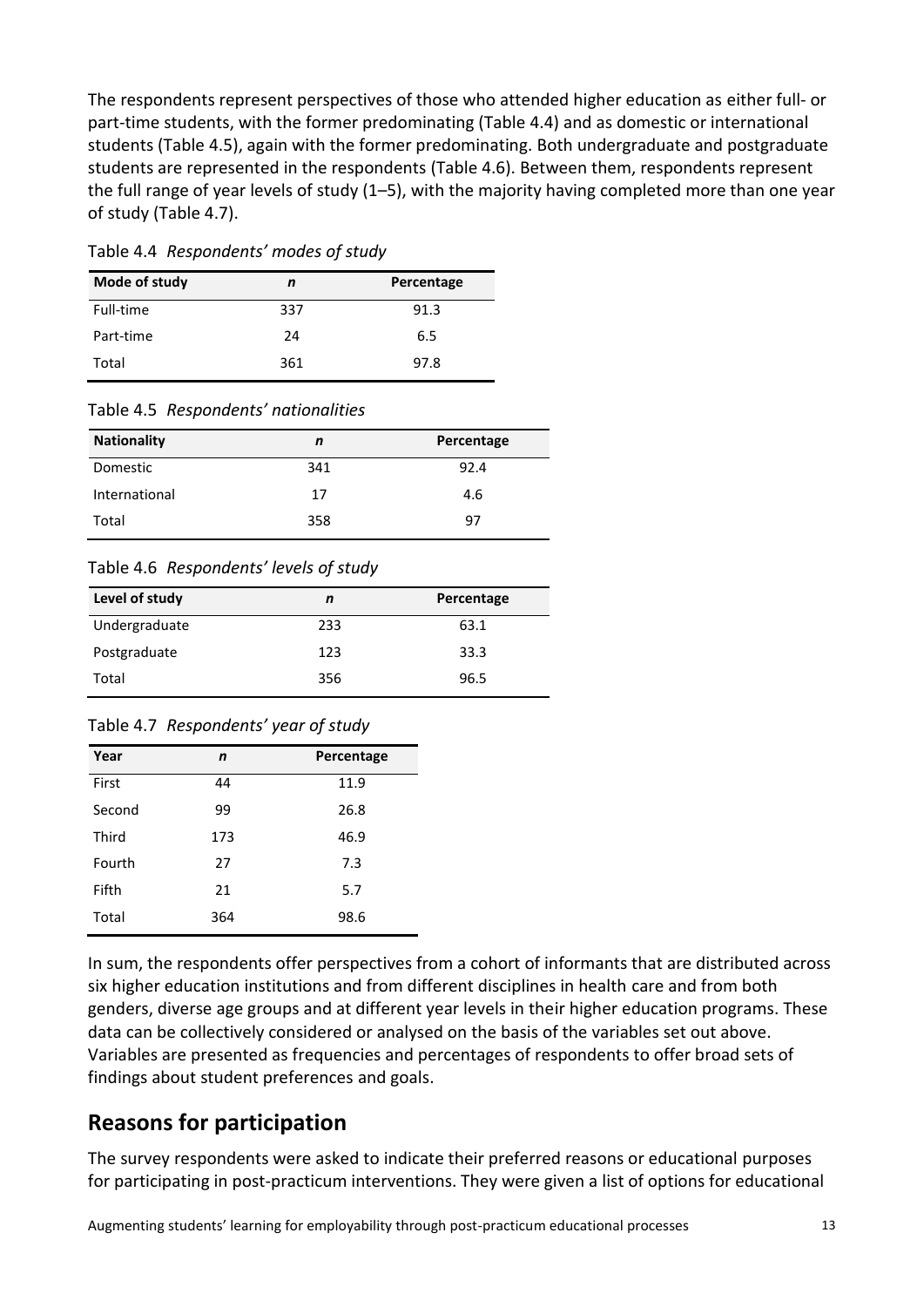purposes that were identified during the development of the survey, and for each purpose they were asked to indicate level of interest: *very interested, some interest, interest, not interested* or *irrelevant*. They were also given the option of stating other purposes and indicating a level of interest at the end. The response data is presented in Figure 4.1 with aggregated levels of interest.

Across the cohort of respondents, the most frequently preferred purposes indicated a strong interest in learning more about their selected occupation, including specialisms, and how performance within the workplace can lead them to being employable. Hence, feedback on individual performance, how that relates to occupational requirements and learning more about the occupation were purposes that these students reported as being the strongest focus of interest. In many ways, these responses are not surprising and are aligned with why practicebased experiences have been included in higher education courses. Of slightly less interest were purposes associated with performance within a program, with linking experience in the work setting with learning need for a preferred occupation and linking those experiences with course requirements and assessment.

Associated with the educational provision were concerns about improving the experiences for subsequent cohorts of students, which was of less interest than the items already mentioned. The three least valued purposes were those associated with enriching learning from specific kinds of experiences, making informed choices about subsequent subject selection and, finally, an interest in learning about other students' experiences during practicums. So, the overall interest here is in enhancing understanding about the occupation and individuals' engagement with it, then improving the educational experience. The educational purpose of least interest related to utilising both one's own and others' experiences to enhance educational processes. This is a little concerning given that this project is strongly focused on using students' experiences, sharing, comparing and critical engagement to enrich the quality of the learning outcomes.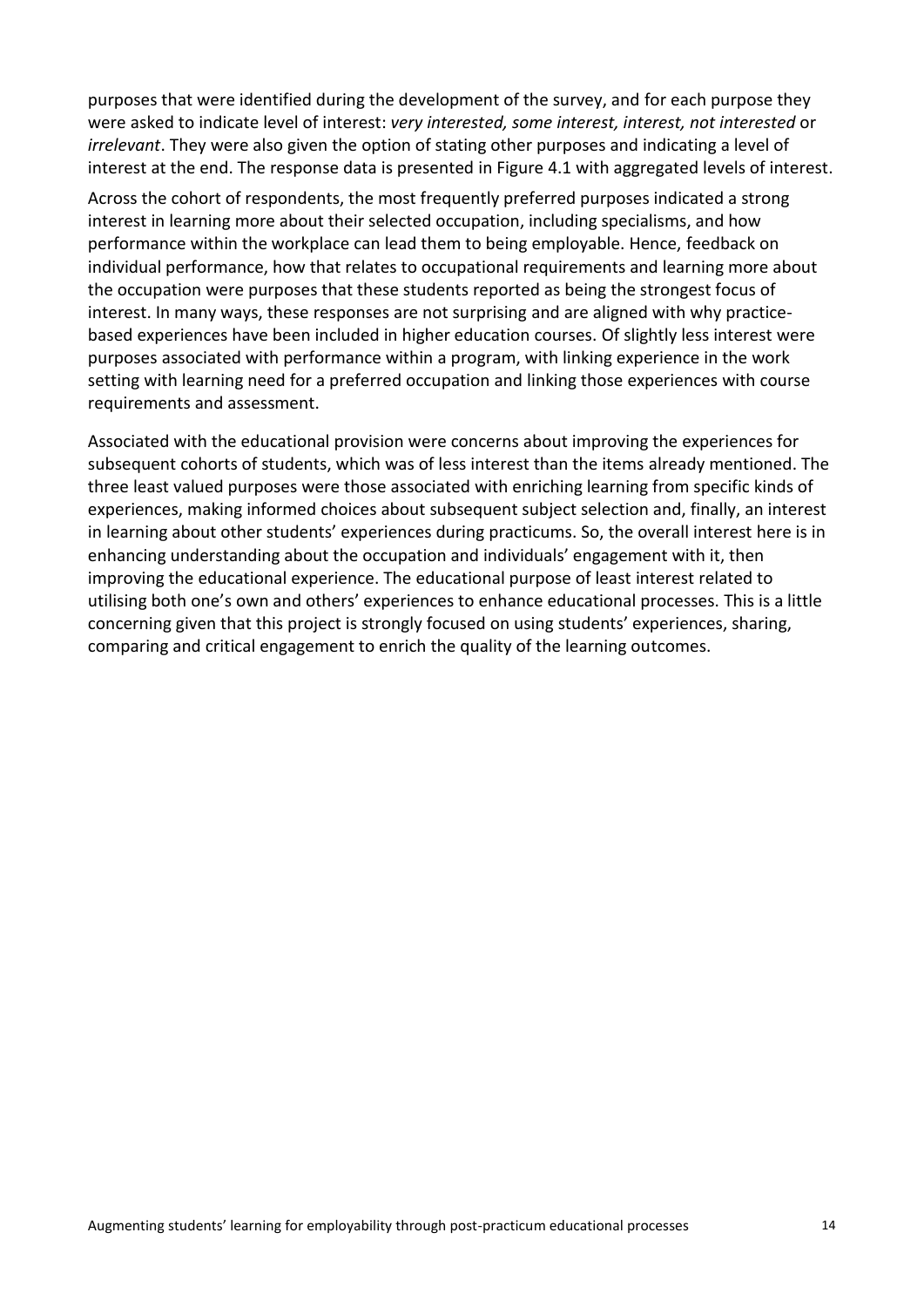

<span id="page-24-0"></span>*Figure 4.1.* Respondents' preferred educational purposes for intervention participation

Respondents were also asked to indicate preferences amongst a set of desired outcomes from the practicum experiences identified during the development of the survey, responding on the same scale of interest. Their responses are presented in Figure 4.2. The most frequently desired outcome reported was the development of capacities for coping in the workplace, followed by input they would receive from a practising professional as part of their practicum experience, and then providing feedback to the practicum site about the kinds of experience that were provided.

The next responses in Figure 4.2 are those associated with elements of the course (i.e. content, assessment and engagement with peers), and with as many perspectives as possible, and through some kind of structured experience. So, these suggestions indicate a desire for there to be structured experiences whose focus relates their experiences to the content of the course, their assessment and this is to be realised through engagement with other students and their perspectives. Of less interest was engaging with students at different stages in their programs, and activities that are organised by students to promote learning. Of note, given the context of a healthcare orientation of the respondents, is that engaging with students from other disciplines was of the lowest interest.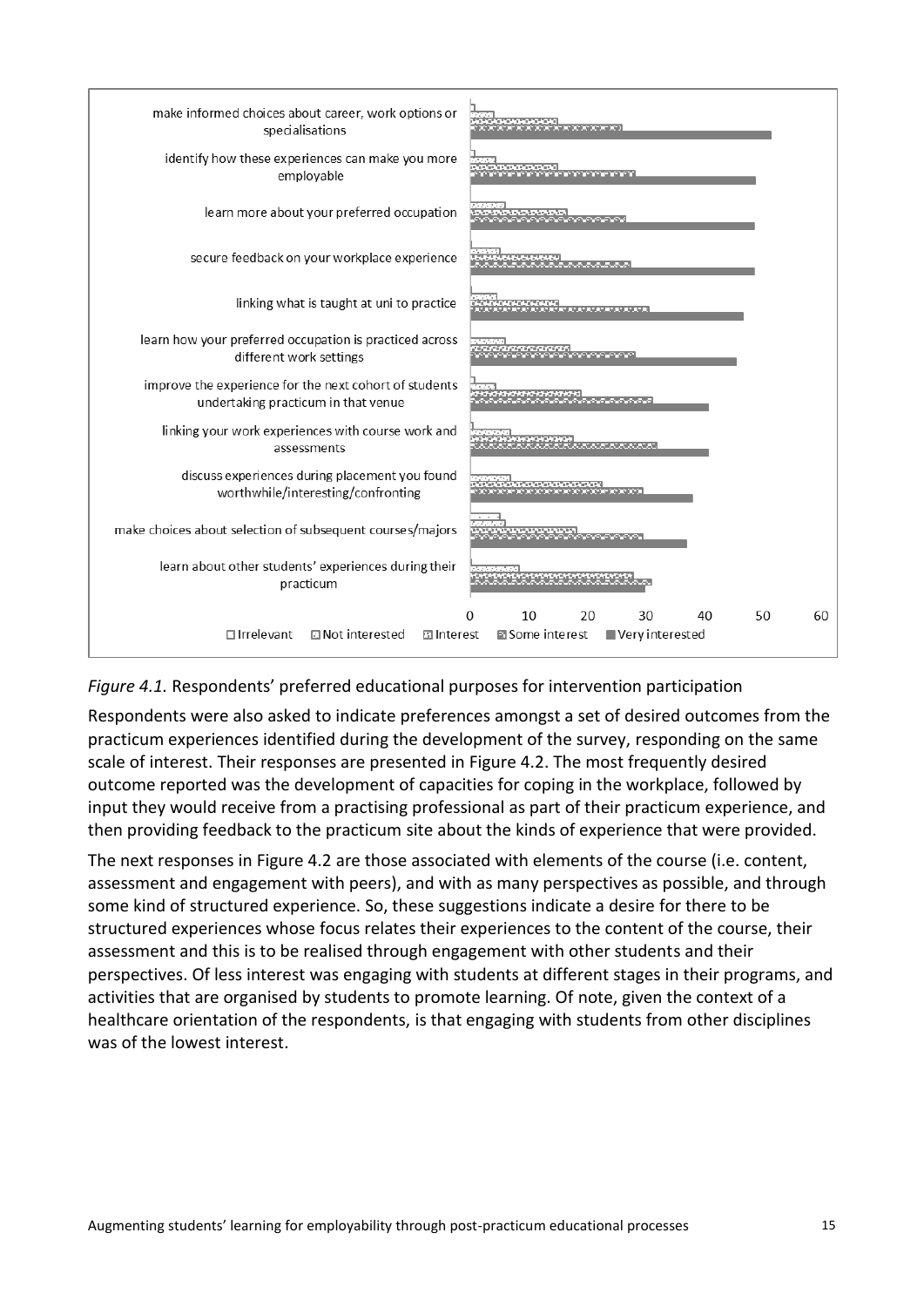

<span id="page-25-1"></span>*Figure 4.2.* Respondents' desired outcomes from intervention participation

Of course, these analyses are just patterns across the entire cohort. Overall, these undifferentiated data suggest that the respondents are keen to use post-practicum experiences to understand more about their preferred occupations, and how they are progressing towards being prepared adequately to participate in the work, including learning more about the work, its variations and how this might inform their actions as students.

## <span id="page-25-0"></span>**Preferred timing and focus of interventions**

The respondents were also asked about their preferences for the timing (Table 4.8) and focus (Figure 4.3) of post-practicum interventions. In the first question they were asked to indicate their preference for the timing of these interventions: *early in the program, after a number of practicum experiences, towards the end of the course* or *after every practicum experience*. Respondents could indicate more than one preference. The strongest preference was for there to be interventions after every practicum (58%) followed by a preference for early in the program, perhaps after the first practicum (46%), after a number of practicum experiences (40%) and towards the end of the course (25%). From these responses the students would welcome interventions after practicums, particularly at the beginning of the program with a suggestion that these are seen as being highly valued as students come to engage with practicum experiences and seeking guidance and feedback.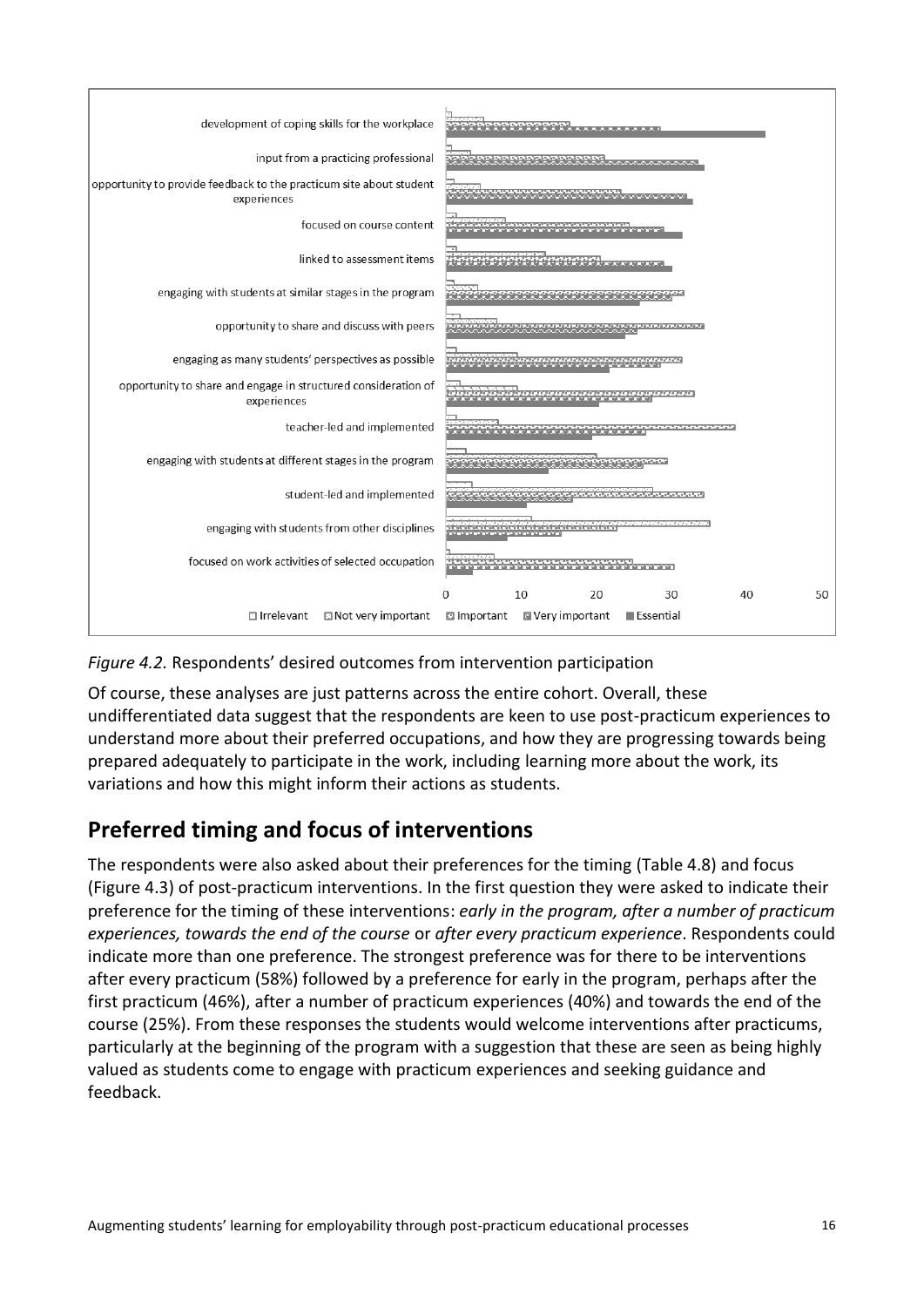<span id="page-26-0"></span>Table 4.89*Respondents' preferred timing for interventions*

| <b>Timing of interventions</b>                           | n (%)      |
|----------------------------------------------------------|------------|
| after every practicum experience                         | 215(58.3)  |
| early in the program, perhaps after your first practicum | 170 (46.1) |
| after having had a number of practicum experiences       | 147 (39.8) |
| towards the end of your course                           | 93(25.2)   |

In terms of the kinds of intervention the informants preferred to engage in, some patterns emerge from these data. The students were presented with a list of interventions and asked to indicate their preference: *High preference*, *Okay, Low preference* or *Would not participate*. Figure 4.3 presents the responses to these options. The aim here was to capture not only the most preferred options but also to identify interventions that would meet with resistance or reluctance, and that might require specific kinds of actions to enact should they be seen important enough.

So far, the assumption has been that, by ranking responses in terms of frequencies of preference, patterns of desire processes and outcomes could be identified. However, these data also provide a different kind of preference associated with students being resistant or reluctantly engaged. This measure is important because student engagement is essential in such activities, even when they are teacher or expert-led. The strongest patterns of preferred interventions are those associated with small group work being led by either teachers or placement supervisors. This is followed by one-on-one interactions with teachers. There is a considerable gap to the next set of preferred responses. Across these options, peer-organised or peer-led processes are far less well supported and generate the highest frequency of reluctance by the informants. Those responses associated with *Would not participate* offered a similar pattern, with 'online with peers' (114 (30.9%)), 'online moderated by tutor' (107 (29%)); 'something students should organise' (105 (28.5%)), 'presentations to peers' (99 (26.8%)) and 'as part of scheduled classes' (24 (6.5%)) indicating interventions that would meet with high levels of reluctance, when taken as being reported by at least 25% of the respondents (Figure 4.3).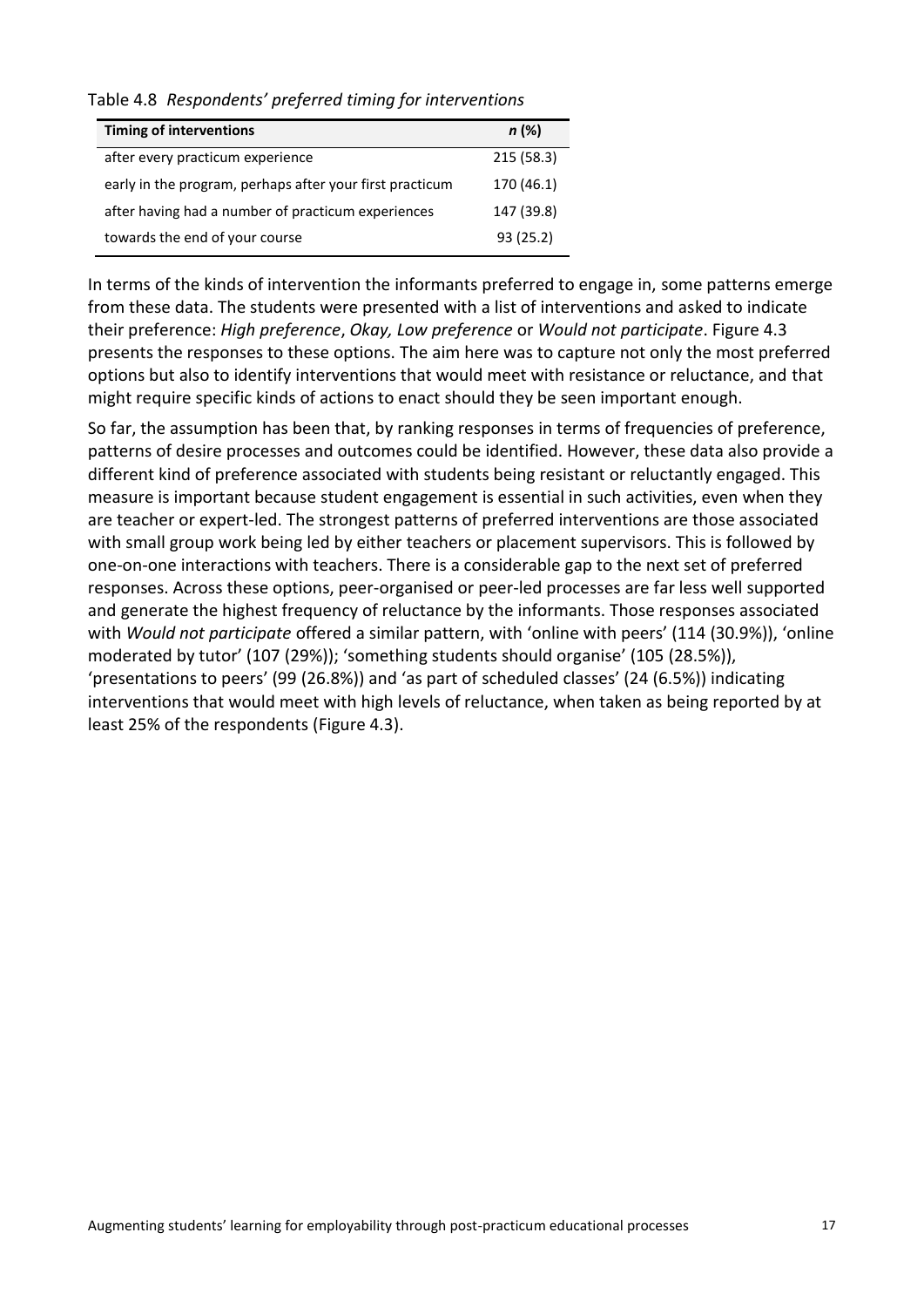

<span id="page-27-0"></span>*Figure 4.3.* Respondents' preferred kinds of intervention

Overall, the data across the entire cohort indicate that interventions in small groups led by the person in authority/standing, but outside of the student group, is the most highly preferred option. This is consistent with some of the findings about students wanting feedback from that practicum from either a teacher or a workplace supervisor (Figure 4.2).

### **Student nurse responses**

It is worth considering the responses from nursing students, the largest single respondent cohort, to identify patterns pertinent to these students and their educational processes, and to compare the findings with the entire cohort. A total of 161 complete responses came from students identifying as nursing students.

The largest number of student nurse responses came from those in the second year and third year of their nursing programs: 41.3% and 42.5% respondents, respectively. A total of 15.0% respondents were in their first year and 1.3% were in fifth year. There were no fourth-year respondents reported. It seems reasonable to assume that these students have had practicum experiences, not the least because of high numbers of practicum experiences across this cohort (see 'Practicum experiences' below). So, the informants have had practicum experiences and are reporting in an informed way based on those experiences.

The student nurse respondents were largely full-time students, with 88% of this cohort indicating that mode of study. Most nursing student respondents identified themselves as domestic students (95.5%). Most were undergraduate students (95%).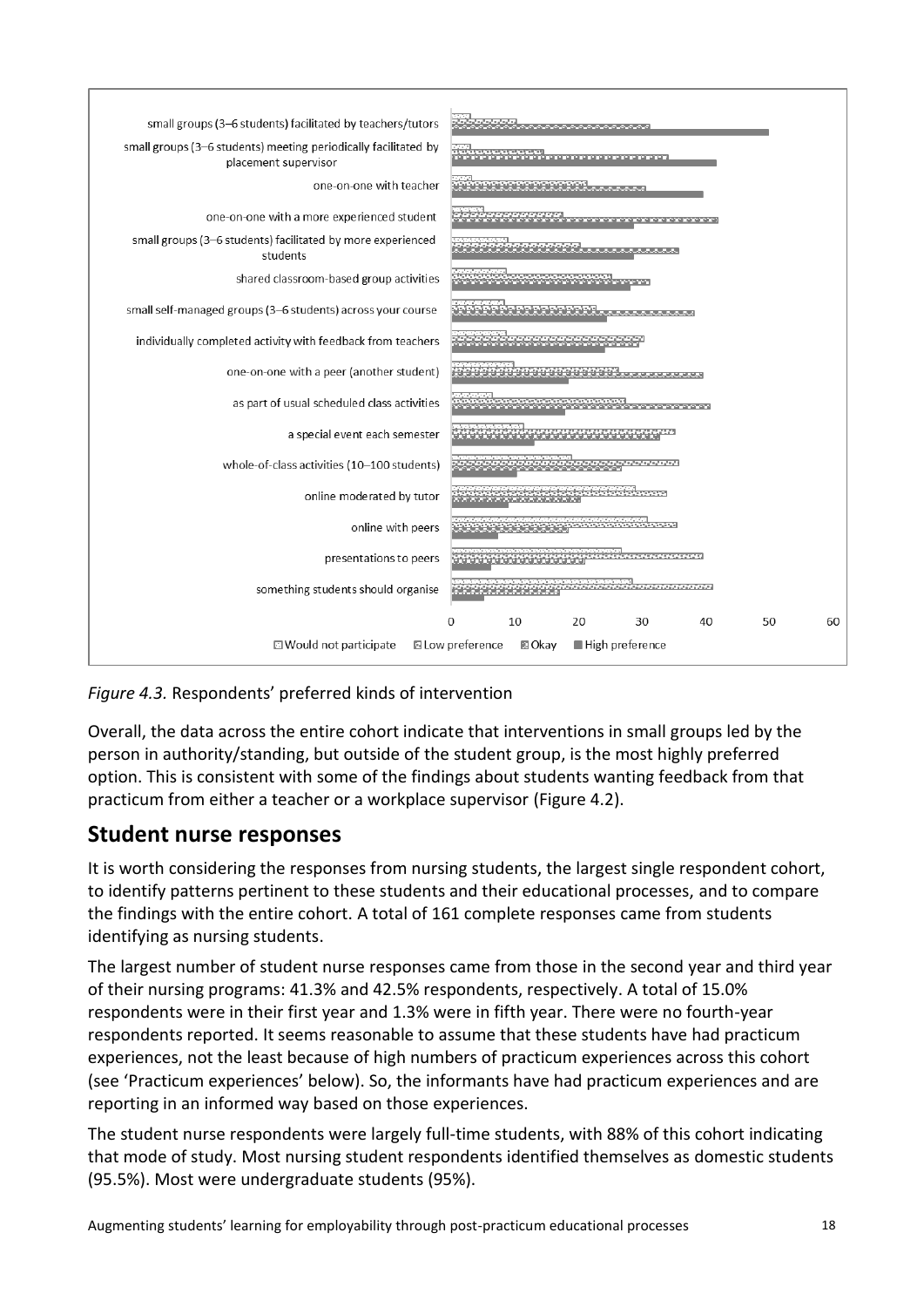The age cohort of the students was quite diverse, with clusters in the 20–24-year age group (42%) and 40 years and over (26%) (Table 4.9). This suggests that students with a range of experiences, including school leavers and mature-age students, likely bring particular kinds of attributes. Some may have undertaken vocational qualifications in nursing and may already be enrolled nurses or nursing assistants. Such students may have had previous extensive work experience, before undertaking the course and engaging in university organised practicum experiences, in ways distinct from those of school leavers.

| Age group (years) | n (%)   |
|-------------------|---------|
| $15 - 19$         | 9(6)    |
| $20 - 24$         | 67 (42) |
| $25 - 29$         | 12(8)   |
| $30 - 34$         | 15(9)   |
| $35 - 39$         | 14 (8)  |
| $\geq 40$         | 42 (26) |

<span id="page-28-1"></span>Table 4.910*Age groups of student nurse cohort*

The gender of the student nurse respondents was largely female (90%).

#### <span id="page-28-0"></span>**Reasons for participation**

All respondents were asked about their what educational purposes they preferred to be realised through post-practicum interventions. Purposes are presented in Figure 4.1 for all student cohorts and in Figure 4.4 for the student nurse cohort.

The four most frequently reported purposes are associated with using these experiences to make informed choices about nursing work and to become more employable, which extended to securing feedback about performance and learning more about the occupation of nursing. In the fifth-ranked response, this emphasis extends to understanding how the occupation is practised across different healthcare work settings. So, the first and most weighted responses were those associated with using these experiences to understand the nature of nursing work and how these respondents can learn and work towards being employable and effective in those settings. Following these, the purposes were associated with making links between what is taught within the university and practice settings and making choices about courses and specific majors (i.e. educational specialisms). The next most frequently reported purpose was to provide feedback to improve the experiences for the next group of students undertaking practicum in that workplace setting. Then, perhaps surprisingly, given the emphasis on pragmatic concerns about employment and employability above, there was the concern about linking the work experience with the requirements within the respondents' higher education courses (relevance to coursework and assessments).

Also surprising was the relatively low ranking of using post-practicum experiences that were seen to be worthwhile, interesting or confronting to reconcile those experiences with the study focus of their courses and are personal responses to what they had witnessed or experienced directly. Finally, and most lowly ranked, was the purpose of learning about other students' experiences during their practicum.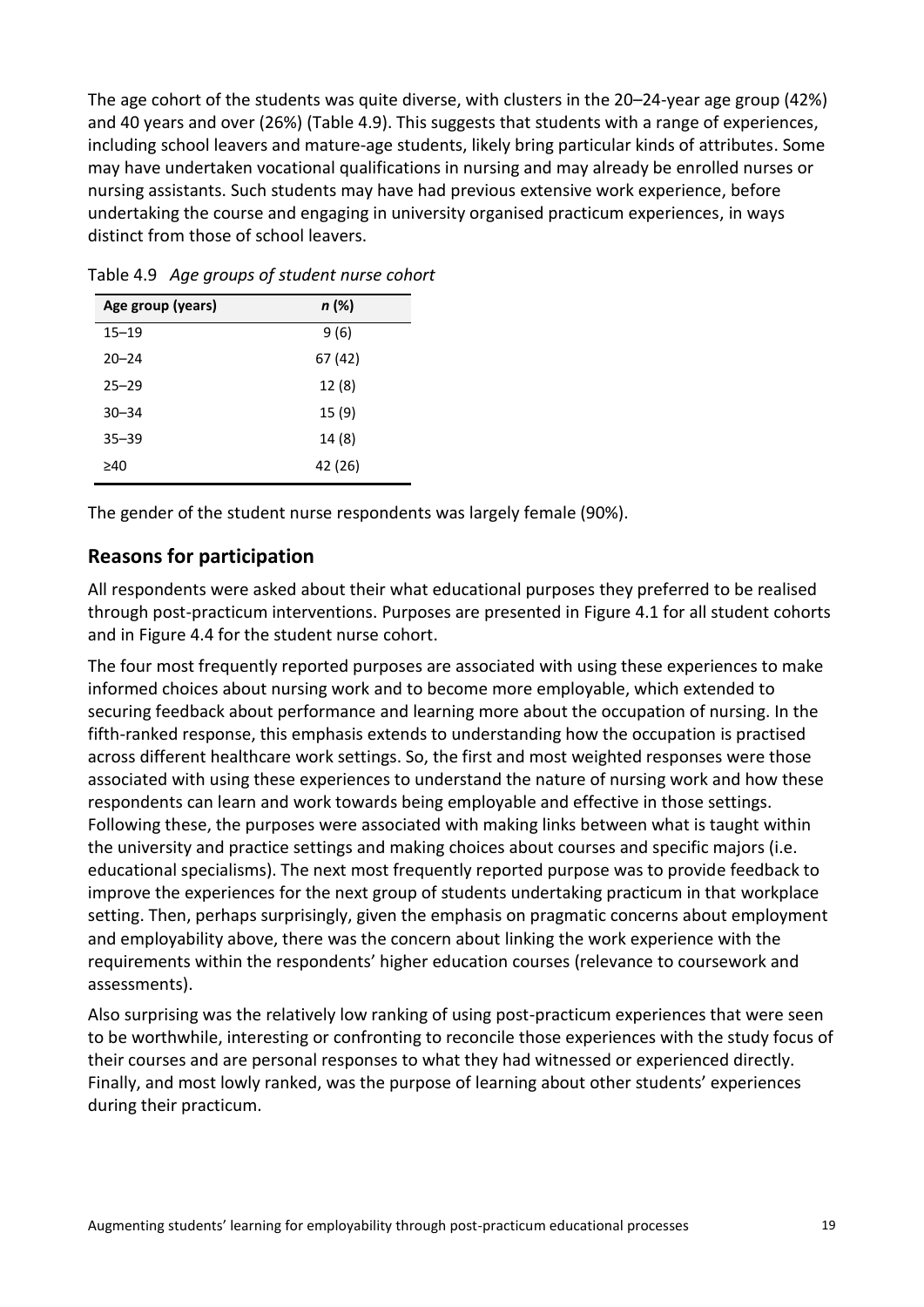

#### <span id="page-29-0"></span>*Figure 4.4.* Student nurse respondents' preferred educational purposes

Further analyses of the student nurse data were undertaken to discern whether there are difference amongst age grouping of student nurses in their interest in the purposes for postpracticum interventions. This analysis was prompted by presence of distinct clusters of ages in the nursing informants and knowledge of there being two distinct pathways into nurse training. Two tables were generated through a three-way cross-tabulation to provide a descriptive analysis of any patterns of differences in frequencies of preferences for interventions the purposes of educational.

Table 4.10 presents the same data but collapsed into three age groupings. Common across all three age groups was the high frequency of 'making informed choices about career, work options or specialisation'. So, regardless of age grouping and level of clinical or other kinds of work experience, the informants appear to want to use these experiences to inform future planning. Shared across both the younger and older cohorts were high levels of interest in processes informing about employability.

Some differences amongst the three age cohorts are apparent. The younger (school leaver?) cohort gave high priority to wanting to learn about their selected occupation, which was of less interest to older students, perhaps for reasons already mentioned (i.e. older students having already had some experience of this work). Securing feedback on clinical performance was more highly valued by the younger cohorts than the older one, perhaps again because of the lack of procedural experiences and capacities.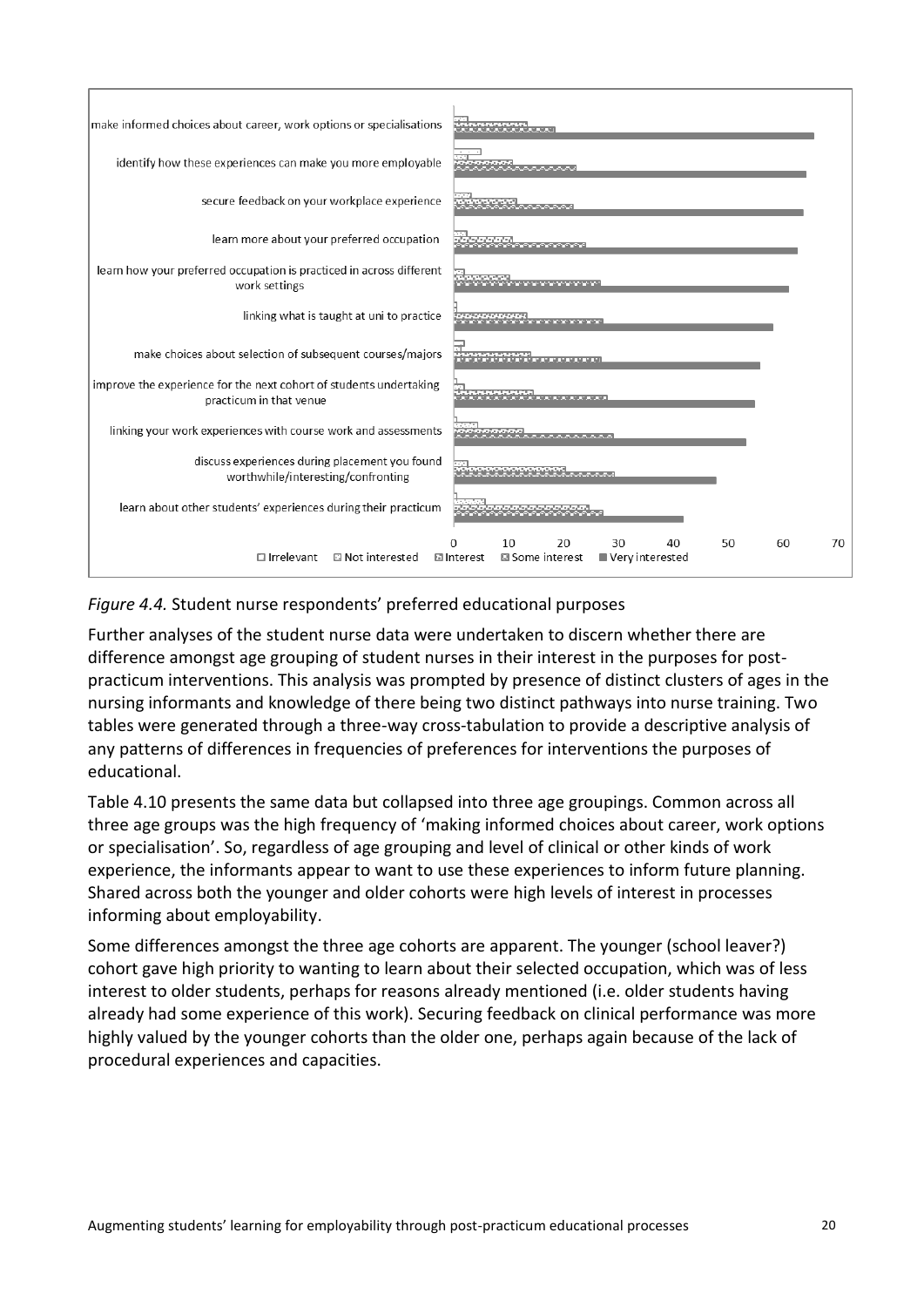|                                                                                                     | n (%)       |               |    |                |             |                 |   |                |    |                 |          |                |
|-----------------------------------------------------------------------------------------------------|-------------|---------------|----|----------------|-------------|-----------------|---|----------------|----|-----------------|----------|----------------|
| <b>Purpose</b>                                                                                      |             | $15-24$ years |    |                |             | $25 - 34$ years |   |                |    | $\geq$ 35 years |          |                |
| <b>Total</b>                                                                                        |             | 76 (48)       |    |                |             | 27(17)          |   |                |    | 56 (34)         |          |                |
|                                                                                                     | $\mathbf v$ | S             | i  | $\mathbf n$    | $\mathbf v$ | s               | i | $\mathbf n$    | v  | S               | $\prime$ | $\mathbf n$    |
| discuss issues you found<br>interesting                                                             | 31          | 28            | 13 | 2              | 12          | 6               | 9 | $\pmb{0}$      | 31 | 11              | 9        | 2              |
| linking what is taught at uni to<br>practice                                                        | 38          | 26            | 10 | $\pmb{0}$      | 14          | 9               | 4 | $\mathbf 0$    | 41 | $\overline{7}$  | 6        | 1              |
| learn more about your preferred<br>occupation                                                       | 45          | 22            | 8  | $\pmb{0}$      | 18          | 5               | 3 | $\overline{2}$ | 36 | 11              | 5        | 2              |
| learn about other students'<br>experiences during their<br>practicum                                | 25          | 21            | 23 | 4              | 13          | 6               | 7 | $\mathbf{1}$   | 28 | 15              | 8        | 4              |
| learn how your preferred<br>occupation is practiced across<br>different work settings               | 38          | 29            | 5  | $\overline{2}$ | 19          | 5               | 3 | $\mathbf{1}$   | 39 | 8               | 7        | $\mathbf 0$    |
| secure feedback on your<br>workplace experience                                                     | 41          | 20            | 5  | $\pmb{0}$      | 20          | $\overline{3}$  | 3 | $\mathbf{1}$   | 36 | 11              | 5        | 1              |
| linking your work experiences<br>with course work and<br>assessments                                | 33          | 27            | 9  | 6              | 16          | 6               | 5 | $\mathbf 0$    | 34 | 13              | 5        | $\overline{2}$ |
| identify how these experiences<br>can make you more employable                                      | 41          | 24            | 8  | $\mathbf{1}$   | 17          | 5               | 3 | $\overline{2}$ | 42 | 7               | 4        | 1              |
| make informed choices about<br>career, work options or<br>specialisations                           | 44          | 20            | 8  | $\overline{2}$ | 25          | 9               | 9 | 3              | 40 | 6               | 8        | $\pmb{0}$      |
| make choices about selection of<br>subsequent courses/majors                                        | 38          | 23            | 9  | $\mathbf{1}$   | 15          | 6               | 5 | $\mathbf{1}$   | 36 | 8               | 7        | $\overline{2}$ |
| improve the experience for the<br>next cohort of students<br>undertaking practicum in that<br>venue | 33          | 25            | 13 | $\overline{2}$ | 16          | 7               | 4 | $\mathbf 0$    | 36 | 12              | 5        | 1              |

#### <span id="page-30-1"></span>Table 4.1011*Student nurse respondents' preferred educational purposes by age group*

v, very interested; s, some interest; i, interest; n, not interested/irrelevant.

#### <span id="page-30-0"></span>**Preferred number, timing and focus of interventions**

All respondents were asked to indicate the number of practicums included in the current degree program. They reported this against a scale of 0 to ≥10. The nursing students indicated a wide range of practicums would occur in that current higher education program (Table 4.11). The most frequent numbers were 5 and 6 practicums (25.4% and 22.8%, respectively) with those reporting 7 and 8 practicums also at reasonable numbers (14.3% and 17.6%). In this way, the student nurses indicate that practicum experiences are an inherent part of their programs and that all report having practicums as part of their degree programs.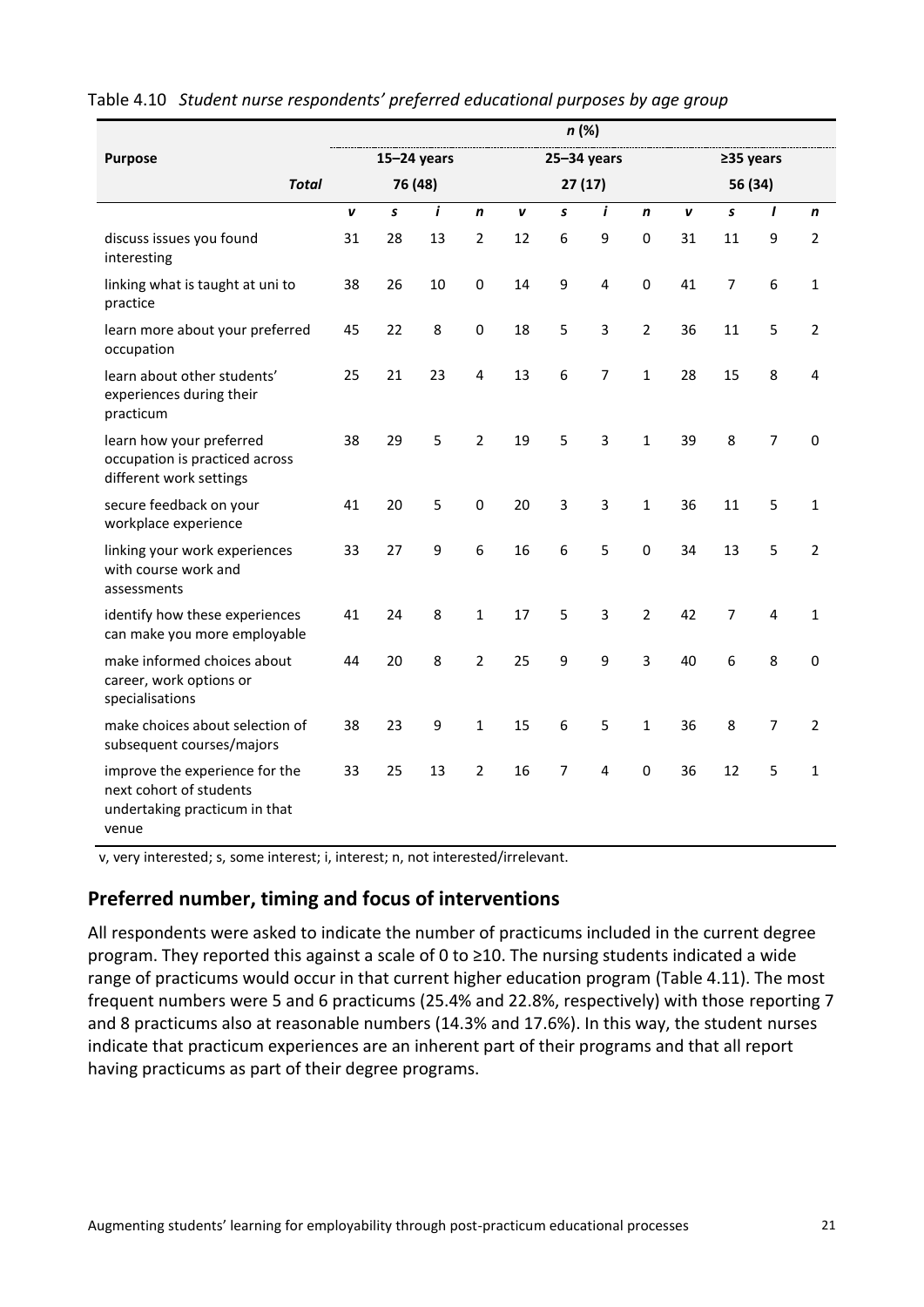| Number of<br>practicums | n (%)     |
|-------------------------|-----------|
| $\mathbf{1}$            | 5(3.3)    |
| $\overline{2}$          | 1(0.7)    |
| 3                       | 0(0)      |
| 4                       | 13 (8.5)  |
| 5                       | 39 (25.4) |
| 6                       | 35 (22.8) |
| 7                       | 22 (14.3) |
| 8                       | 27 (17.6) |
| 9                       | 2(1.3)    |
| $\geq 10$               | 9(5.6)    |

<span id="page-31-0"></span>Table 4.112*Number of practicums in current student nurse degree program*

All respondents were asked about their preferences for the timing of any post-practicum intervention. Preferences are presented in Table 4.8 for all student cohorts and in Table 4.12 for the student nurse cohort. As shown in Table 4.8, the most frequent response is that students prefer post-practicum interventions after each practicum experience, with 66.5% of the respondents reporting this preference. The second most frequent preference was for early in the program, after the first practicum (38.8%). Least preferred was having an intervention towards the end of the course. These data indicate the perceived importance of such interventions and to achieve the kind of educational purposes that were advanced in Table 4.12. This finding leads to considerations of the kinds of intervention students request and how frequently post-practicum intervention should be held.

<span id="page-31-1"></span>Table 4.1213*Student nurse respondents' preferred timing for interventions (n=161)*

| <b>Timing of interventions</b>                           | $n$ (%)    |
|----------------------------------------------------------|------------|
| after every practicum experience                         | 107 (66.5) |
| early in the program, perhaps after your first practicum | 62 (38.8)  |
| after having had a number of practicum experiences       | 44 (27.3)  |
| towards the end of your course                           | 27(16.8)   |

All respondents were asked to indicate their preferences for post-practicum interventions. Preferences are presented in Figure 4.3 for all student cohorts and in Figure 4.5 for the student nurse cohort.

The first of four preferences most frequently reported in this table indicates that these nursing students most value small-group work that involves or is led by individuals who are either teachers or practicum supervisors. The pattern here seems consistent with some of the findings about educational purposes reported in Figure 4.4– a desire to secure advice and feedback from individuals who seem to be informative and authoritative. The fifth most proposed intervention is of small-group processes led by a more experienced student, again emphasising a desire to be engaged in discussion and informed by a more informed partner than through peer interactions alone. This pattern then continues with individual activities and feedback from a teacher, and on to one-on-one interactions with more experienced students. The first instance in peer support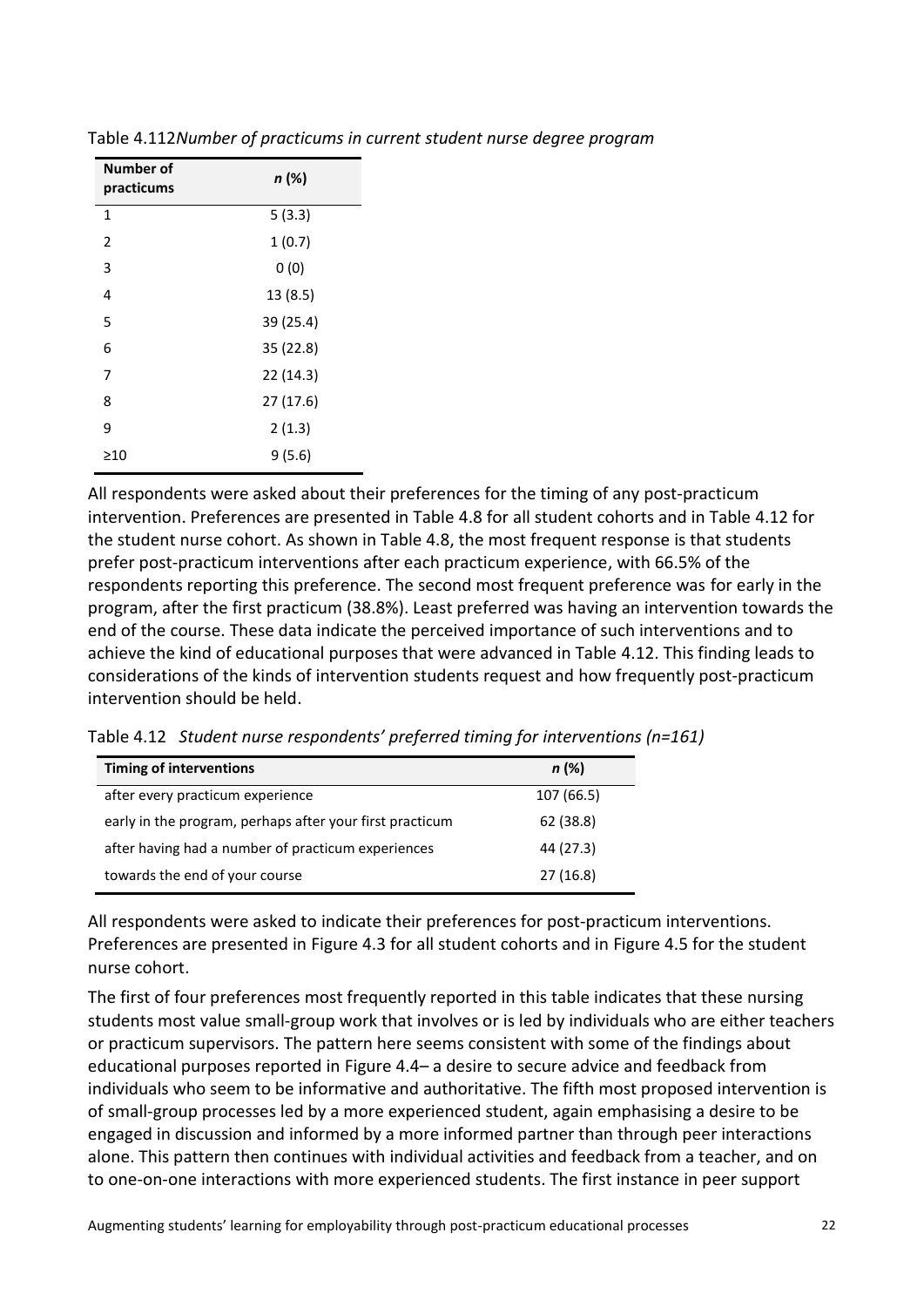processes is the eighth most preferred option, and only 25% of the students see this as a highly preferred option.



<span id="page-32-0"></span>*Figure 4.5.* Student nurse respondents' preferred kinds of intervention

The preferences reported in Figure 4.5 emphasises one-on-one interactions with peers and largegroup activities. At the same time, the percentage of student nurses claiming they would not participate in specific interventions increases as the high level of preference decreases. For instance, whilst 18% of the students suggest that whole-group activities are a highly preferred option, 20.8% claim they would not participate in such an activity. This pattern then follows with a special event each semester being supported by 16% of the student nurses whilst 16.7% of the students suggest they would not participate; online activity mediated by a tutor attracts only 9.2% of responses as a high preference but 39.4% of the students suggest they would not participate in this activity. Online interaction with peers and presentation to peers are supported by only 5.6% and then 5.5% of the student nurses respectively were as 35.9% and 31.5% of the students indicate they would not participate in such activity. Then, in reflecting the strong emphasis above on guidance and advice from the authoritative figure, the responses to the option for students to organise something themselves attracts only 4.2% as a high preference and 33.1% as something in which students suggest they would be reluctant to participate.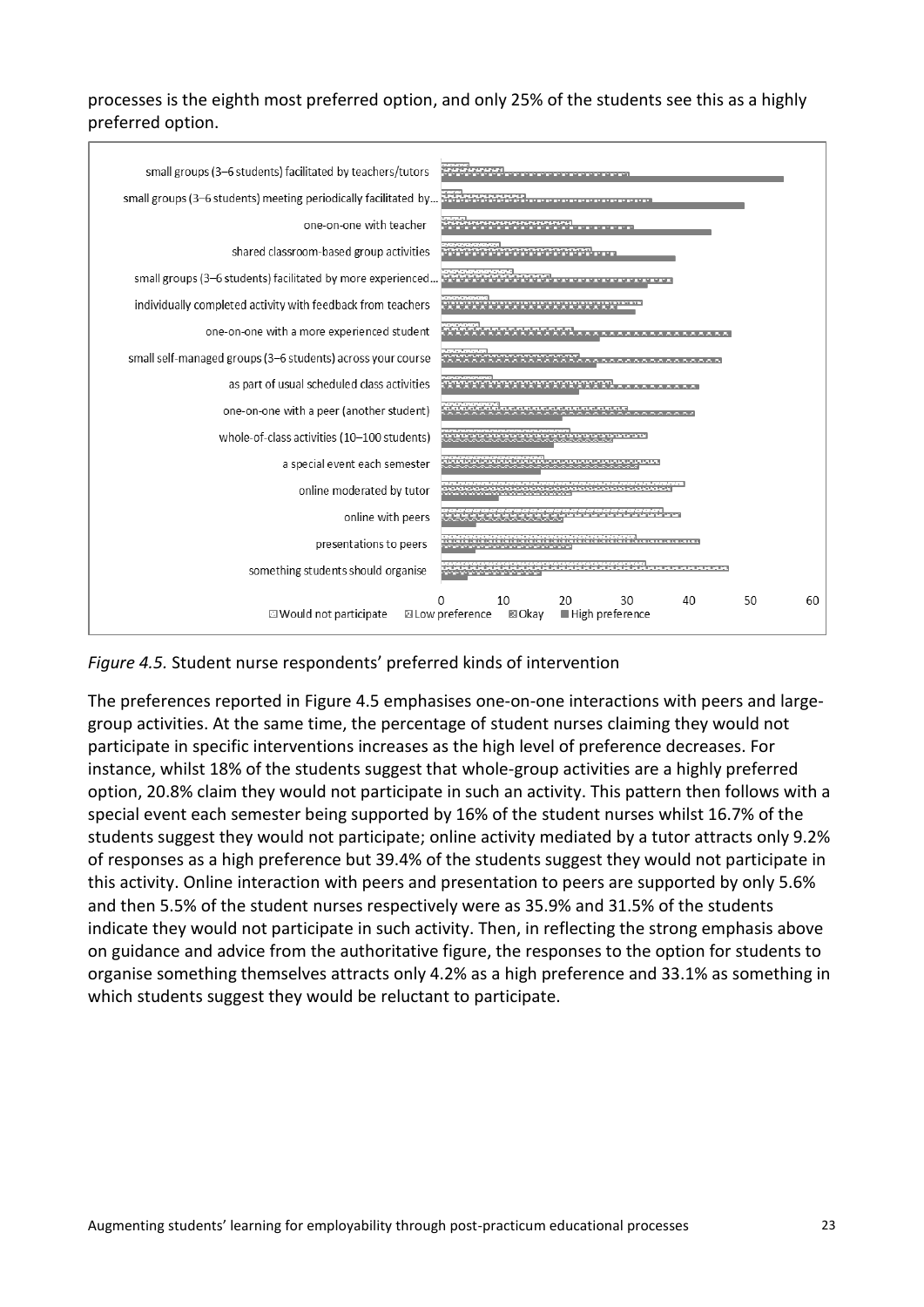## **Key survey findings**

The following are some key findings and deductions from the survey data.

The data show that students:

- are motivated to optimise the educational potential of their work experiences, for diverse reasons
- expect that their teachers or supervisors will play a role in this process through:
	- engaging them in activities
	- providing advice
	- providing feedback on their performance and progress.
- want interventions that lead to applicable (i.e. practical/tangible) outcomes related to their ability to practice
- prefer that these interventions occur frequently (e.g. after every practicum).

A key education question arising from such data is the degree to which and on what basis it is appropriate to accommodate students' preferences or contest them – that is, whether the findings here suggest agendas and priorities that need to be addressed or worked on to overcome.

For instance, the findings on purposes identify issues and concerns that stand as bases to be addressed through educational (i.e. teaching and learning) interventions. However, some of the preferences for interventions indicate that these are preferences that need to be redressed and changed. For example, preferences for others to act

may work against those in which students should be engaging.

### <span id="page-33-0"></span>**Findings on educational purposes**

Students reported priorities for using the post-practicum experiences for learning more about:

- their particular occupation, including specialisms
- their performance within the workplace
- what can lead/assist them to be employable.

The lowest level of interest was on utilising both their own and others' experiences to enhance educational processes. This is of concern, given the focus of this project is strongly on the latter – that is, using students' experiences, they are sharing, comparing and engaging critically to enrich the quality of the learning outcomes. Such a project is tough if students are reluctant to engage. Hence, feedback on individual performance, how that relates to occupational requirements and learning more about the occupation were purposes these students reported as being the strongest focus of the interest.

#### <span id="page-33-1"></span>**Findings on forms of interventions**

The strongest patterns of preferred interventions are those associated with small-group work being led by either teachers or placement supervisors. This preference is followed by one-on-one interactions with teachers. Overall, the data across the entire cohort indicate that interventions in small groups led by the person in authority/standing but outside of the student group are the most highly preferred option. So, these student data and findings are useful for planning postpracticum interventions.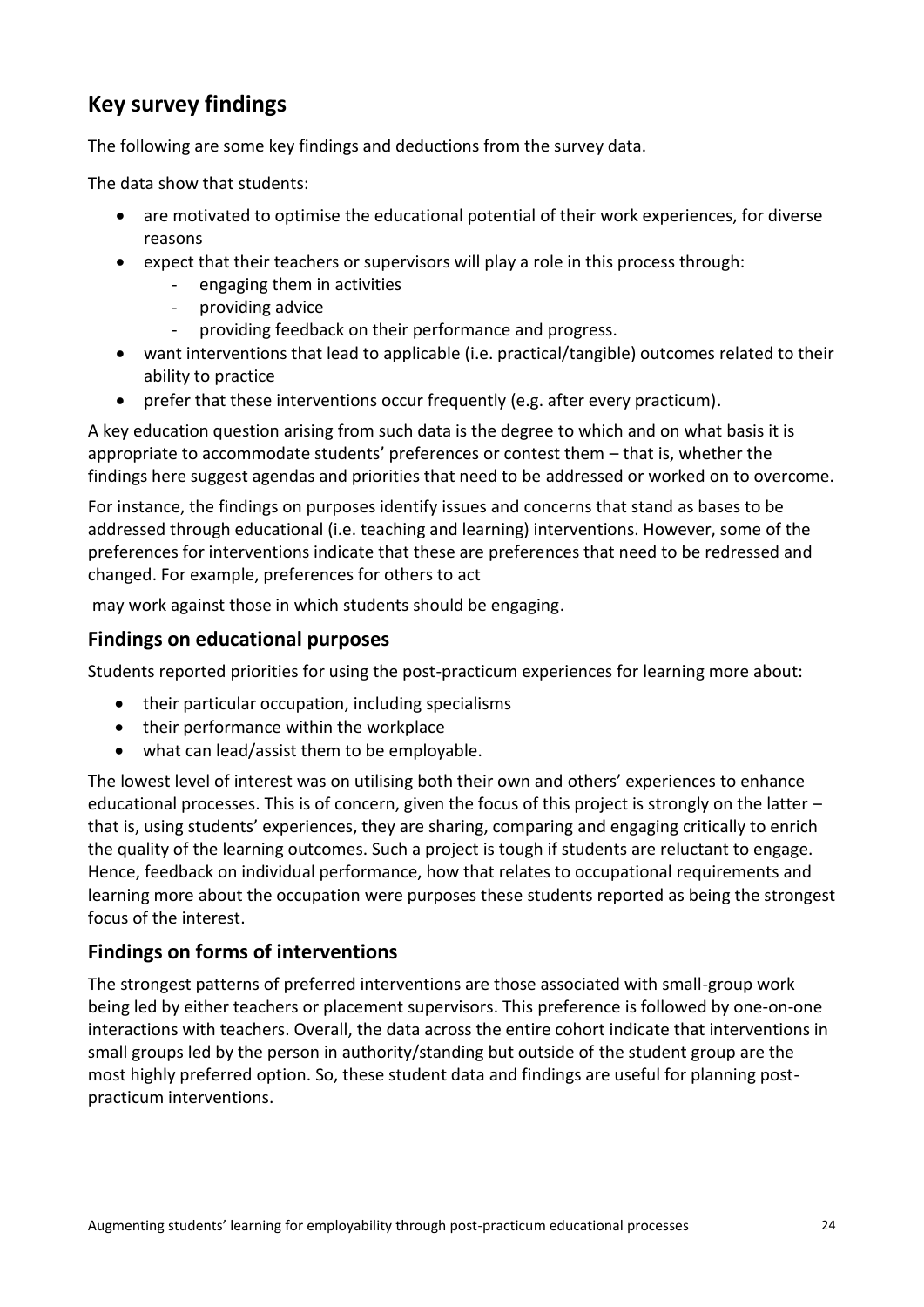# <span id="page-34-0"></span>**Chapter 5: Dialogue and development across project rounds**

This chapter describes the procedures and activities used to support the work across the two rounds of the project.

# <span id="page-34-1"></span>**Round 1 (healthcare sector) sub-projects**

As already mentioned, the Round 1 participants and 14 sub-projects were all from the healthcare sector. The majority of these were part of the initial application. These participants were contacted and invited to participate based on securing a range of institutions, healthcare disciplines and localities.

Each of the sub-project leaders was provided with a sub-project proposal template that was used to structure and guide the development of a proposal that had to include a consideration of what educational purposes were to be achieved, proposed means of achieving them and the procedures adopted for the implementation and evaluation of the post-practicum interventions. A related concern was to have a uniform approach to proposals and subsequent sub-project work. The grant work commenced in August 2015, and the shaping up of the project, the literature review and survey were undertaken in the remainder of that year.

# <span id="page-34-2"></span>**Round 2 sub-projects**

The participants for Round 2 were selected based on responses to a call for expressions of interest in May 2016 through the Australian Cooperative Education Network for up to 30 sub projects. These participants were from a range of institutions and represented a diverse set of disciplines. This allowed an investigation into whether the kind of findings that came from students in healthcare sector courses could provide insights that are more broadly applicable across a range of other disciplines.

The majority of the 30 sub-project leaders were interested in WIL and many of them held educational and/or administrative roles associated with WIL. Most of these already had identified a sub-project that they were interested in pursuing within this activity and had drafted their subproject plan accordingly.

Across 2017 and into 2018 these sub-projects were enacted. Many had delayed commencements as there was a need to clarify the focus, secure ethical clearance and enact the interventions on one or more occasions. During this period, the project leader engaged with sub-projects individually and collectively but through sharing information and site visits and through other kinds of engagements. Ultimately, the completed sub-projects used the same format as used for the Round 1 sub-projects to produce reports, which were then collated as a report (see separate document).

## <span id="page-34-3"></span>**Dialogue forums**

On 10–11 February 2016 a dialogue forum was organised at the Gold Coast campus of Griffith University. Participants from the 14 sub-projects attended and engage in discussions about the project, what it aimed to achieve and how it would be achieved. There were presentations on the literature review and the findings of the student survey, which had been completed by January 2016. Also, each of the sub-project leads gave a short presentation and engaged in discussions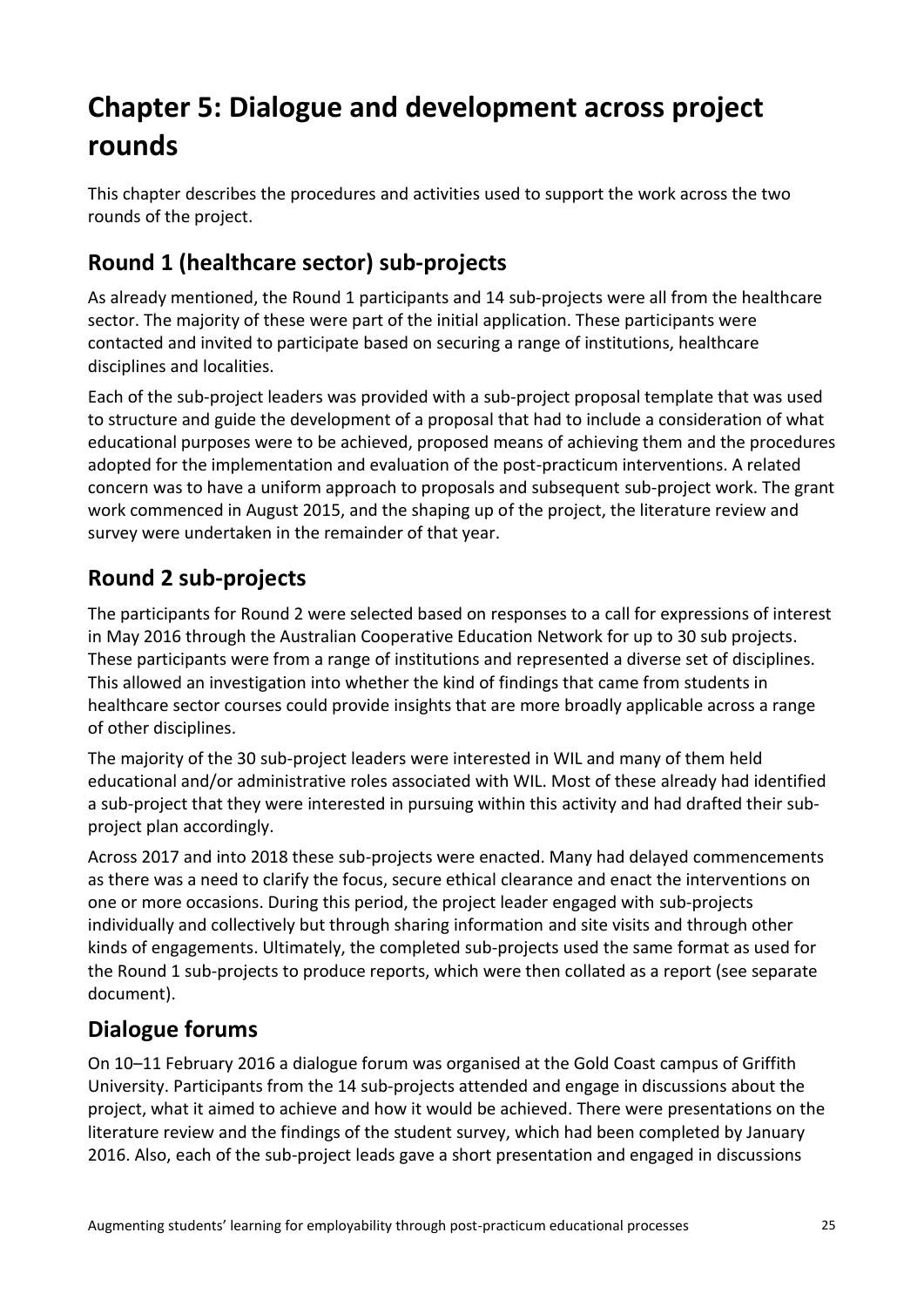with other participants about their proposed sub-project. This process was used to inform and assist the further development of the sub-project.

The 14 sub-projects were enacted across 2016, and a range of communications was enacted directly with sub-projects but also across them. During this time, the project lead communicated directly with sub-project teams and visited most institutions to discuss sub-projects with each of the teams. There was correspondence with specific sub-projects and across all sub-projects to inform, brief and guide the enactment of the sub-projects across that 12-month period.

In February 2017 a two-day dialogue forum was held at the premises of the Gold Coast University Hospital. This forum was attended by the round 1 participants and those who had indicated and been accepted as sub-projects within round 2, to be undertaken across 2017.

## <span id="page-35-0"></span>**Development conference**

The development conference, held on 15–16 February 2017, was an important event for the overall teaching and learning project. It allowed the round 1 sub-projects to present their processes, evaluations and findings and permitted up to 30 sub-projects in round 2 to engage with and learn from what had occurred in the round 1 sub-projects. The 2016 sub-project teams provided a short that built upon but augmented the template used for the planning of the subprojects originally. The participants for the 2017 sub-projects had commenced planning prior to the development conference using the same sub-project template that the round 1 sub-projects have used. In this way, the 2016 sub-projects had a focus on presenting what they had done and engaging with the 2017 sub-project participants, who had all drafted plans for their own subprojects.

After an initial introduction to the teaching and learning grant, its aims and processes, and the program for the two-day developmental conference, the majority of the first day was given over to the presentation of the 14 sub-projects. The aim here was for a sharing with an informed and engaged audience of the sub-projects undertaken in 2016, about what these sub-projects aimed to achieve, the processes used and outcomes achieved, and issues confronted (Appendix D). More than just presentations, it was intended that there would be rich interaction between the participants and the presenters of a kind directed towards a set of common goals associated with how teachers working in higher education can utilise and augment student experiences in work settings. At the end of this first day was a group activity in which participants shared what they found to be of interest and relevance.

The second day comprised two sets of interrelated activities and a concluding session. The participants who engaged in sub-projects in 2016 used their experiences, data and deliberations to identify some tentative principles and practices associated with augmenting students' postpracticum experiences. This progressed across most of the day, culminating in a presentation to all participants. The participants who enacted sub-projects across 2017 worked individually and in groups to prepare their sub-projects and advance their sub-project proposals. As part of that development process was interactions with participants from 2016, so that the former could discuss and advise Round 2 participants about their plans and processes. The day concluded with a joint session in which issues were raised, shared and collated. As part of that process, the tentative principles and practices identified by the 2016 group were shared with all participants.

The second day of the development conference provided the opportunity for the further development and refinement of the Round 2 sub-projects. Several the sub-project leaders decided to collaborate with others undertaking similar kinds of interventions, and this led to institutionalbased and cross-institutional sub-project teams.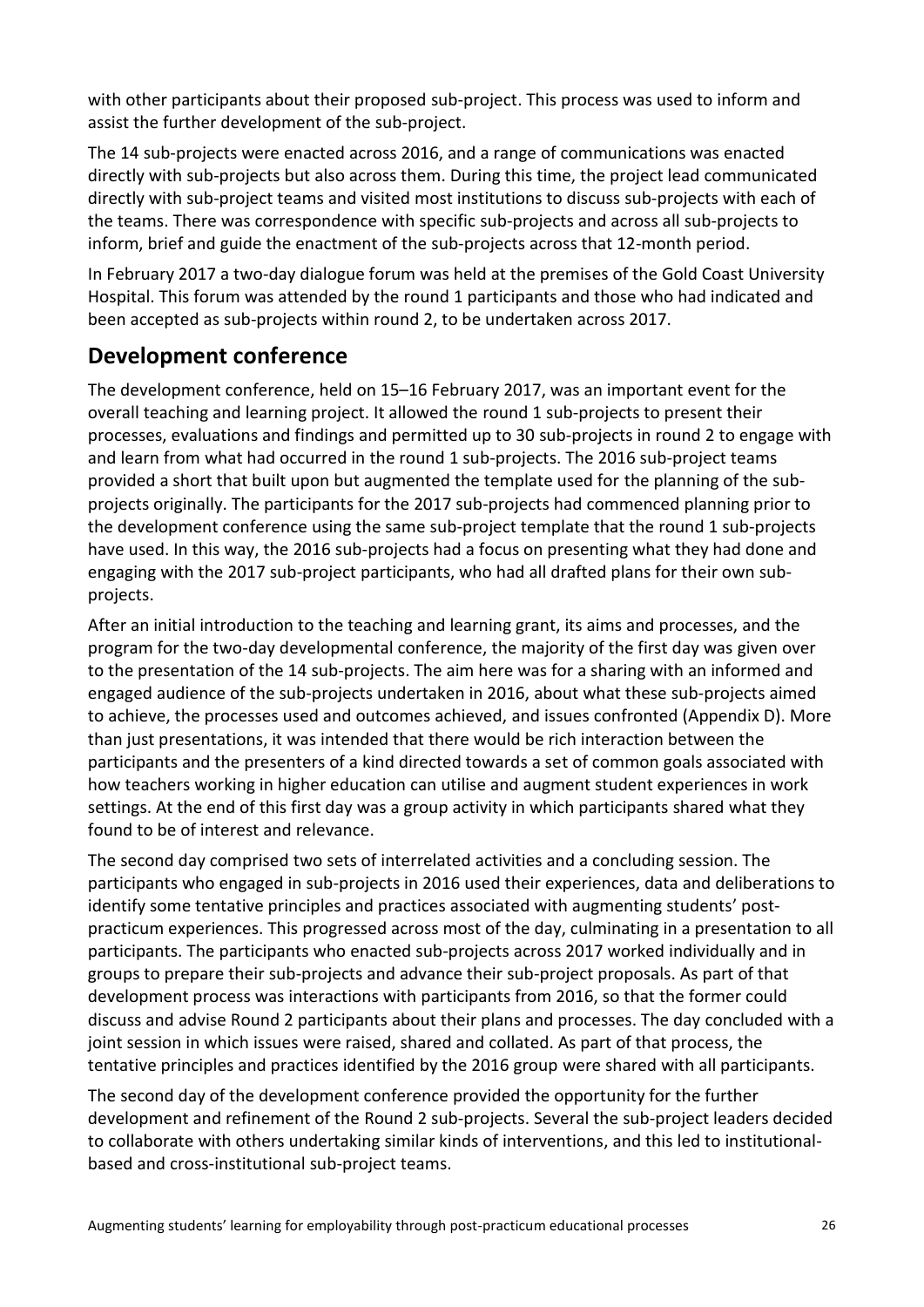# **Chapter 6: Implementing post-practicum interventions**

This chapter overviews the focuses, procedures used and outcomes of the interventions and the post-practicum activities undertaken during Round 1 interventions. During intervention development, sub-projects were aligned with broad educational goals and with the forms of domain-specific knowledge that underpin effective occupational performance and therefore employability.

# **Aligning sub-projects with reasons for interventions**

Based on Dewey's stated purpose of education for occupations, the broad educational reasons for engaging students in post-practicum interventions that seek to utilise and integrate their experiences in work settings are of three kinds (Billett 2018). These are those associated with:

- informing students about their suitability for their preferred occupations
- developing their capacities to practise their selected occupation
- developing capacities associated with being able to learn across working life in interdependent but independent mediated ways.

In terms of the first purpose, two of the sub-projects intentionally structured experiences to assist students in coming to understand pathways into occupations, helping them appreciate how the occupations are enacted (Clanchy et al. 2018; Kirwan et al. 2018). Sweet and Bass (2018) also discussed how post-practicum interventions provide a vehicle for assisting midwifery students in understanding work and career trajectories.

Some sub-projects addressed the second purpose of assisting in developing the capacities for students to practice their selected occupation. Levett-Jones et al. (2018) focused on developing clinical reasoning skills through instructional and assessment interventions, and Steketee et al. (2018) sought to intentionally extend medical students' clinical knowledge through engaging medical students in a modified debriefing process to discuss, share and compare clinical experiences. Developing the ability to work interprofessionally was the aim of the sub-project by Rogers et al. (2018), and the intervention of Sweet and Bass (2018) aimed to generate midwifery students' critical and strategic thinking processes to initiate care for patients in uncertain circumstances. Grealish et al. (2018) sought to promote strategies for nurses to develop shared understanding or intersubjectivity and conceptual understanding for effective nursing practices. In the field of speech pathology, Cardell and Bialocerkowski (2018) sought to develop self-awareness, self-efficacy, resilience and positive occupational identities. To understand the requirements of and processes for community nursing, Newton and Butler (2018) engaged students in the production of videos to capture the scope and breadth of community nursing work. A similar aim was exercised by Williams et al. (2018) to draw together, consolidate, contrast and compare the range of work experiences undertaken by dietetics students.

For the third purpose, developing lifelong learning capacities, Noble et al. (2018) focused on responses to feedback, and so enacted an intervention for students to develop self-assessment capacities to respond productively to feedback. Harrison et al. (2018) sought to develop habits of professional engagement that would prepare medical students to initiate and engage in these activities across their professional working lives as practising doctors. Similarly, the processes to prepare midwifery students as critical and strategic practitioners (Sweet & Bass 2018) had the ability to inform their ongoing professional learning in their future careers in health care.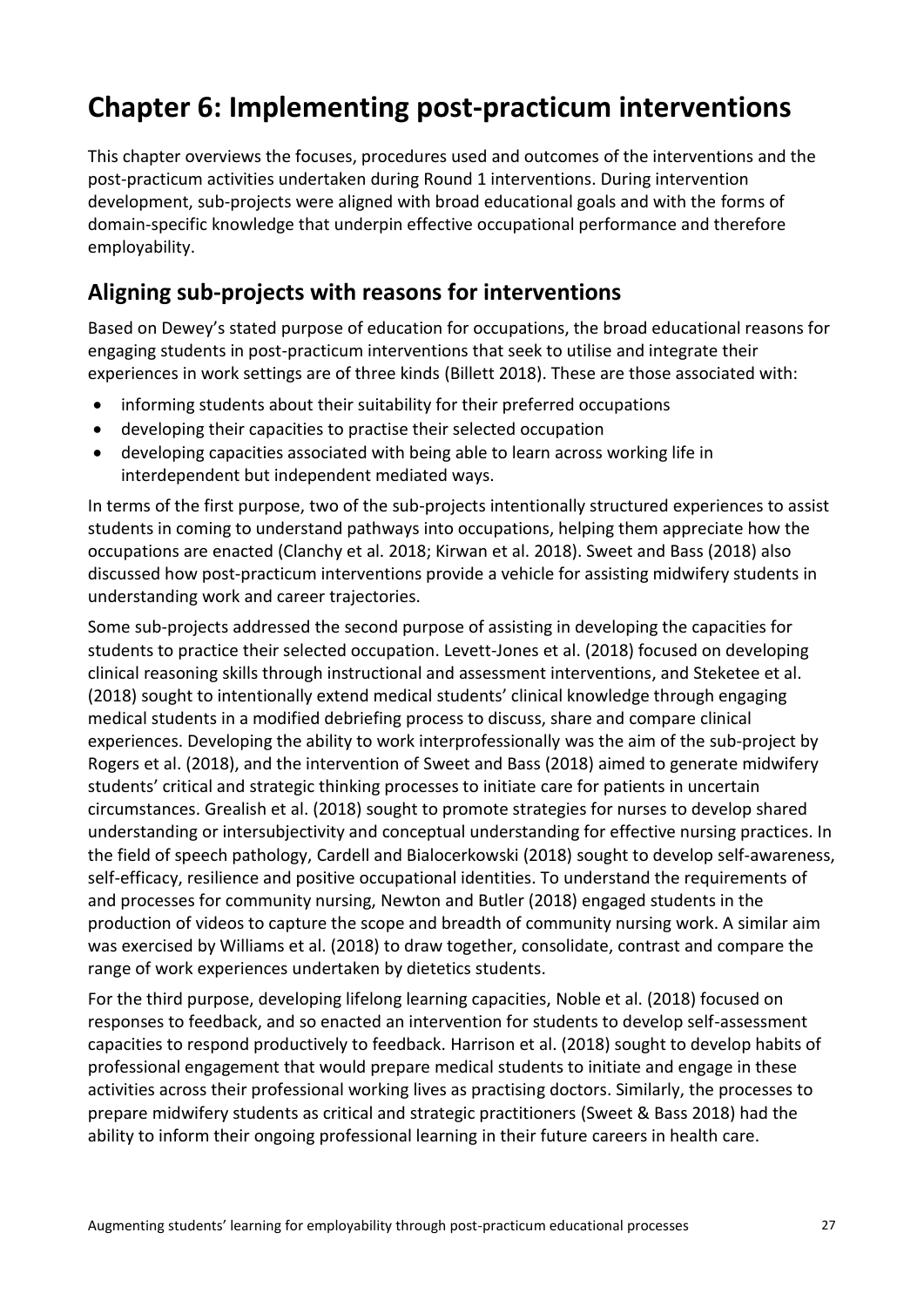Much of the emphasis across these three broad educational goals is on employability. Here, employability is taken as having the capacities required for employment: securing initial employment and sustaining that employment across working life. In this way, educational interventions can seek to address purposes associated with employability such as developing occupation-specific capacities, identifying and securing situation-specific capacities and developing capacities for practitioners to engage in and mediate their ongoing learning, and possibly that of others.

Some educational purposes that have been identified for participation in post-practicum activities were identified in Chapter 4 ('Possible models for post-practicum interventions'). They were:

- discuss experiences during placement that you found worthwhile/interesting/confronting
- link what is taught at university to practice
- learn more about preferred occupation
- learn about other students' experiences during their practicum
- learn how preferred occupation is practiced across different work settings
- secure feedback on workplace experience
- align work experiences with course work and assessments
- identify how these experiences can increase employability
- make informed choices about career, work options or specialisations
- make choices about selection of subsequent courses/majors
- improve the experience for the next cohort of students (Billett 2015a).

All purposes except for the last in this list were the focus of one or more sub-projects. The subprojects investigated how post-practicum interventions can be used to support students' learning as directed towards employability. Employability includes securing and sustaining employment.

This support includes smoothing the transition to employment, including providing insights into the kinds of work activities the students have not directly experienced, yet might be expected to be aware of upon being employed. There is also the preparation of students for the important lifelong learning goal of being active and intentional in their personal practices. Being active and agentic in practicum situations, purposefully engaging with practice experiences and integrating students within their coursework hopefully establishes personal habits and practices that support ongoing development associated with employability in the longer term. So, more than being about the teaching of content associated with the particular occupation, there are considerations about the requirements for practice and how they vary across work settings (hence, preparing for effective transitions), and preparing students to be effective in directing and managing their learning across lengthening working lives.

# **Aligning sub-projects with domain-specific knowledge**

Beyond these broad purposes, and as discussed in chapter 1 (Billett 2018) and elsewhere (Billett et al. 2018), three forms of domain-specific knowledge underpin effective occupational performance and are the focus for educational provisions. Those forms of knowledge together encompass what those practising an occupation need to know (conceptual knowledge), do (procedural knowledge) and value (dispositional knowledge). Occupational standards and national curricula often attempt to capture this domain of knowledge. These can be seen as addressing the canonical knowledge required to practise an occupation and what all of those who undertake that practice would be expected to demonstrate in practising it.

A salient issue for the practising of an occupation is that its performance requirements vary across the diverse circumstances of its practice (e.g. different healthcare settings) and their needs. So,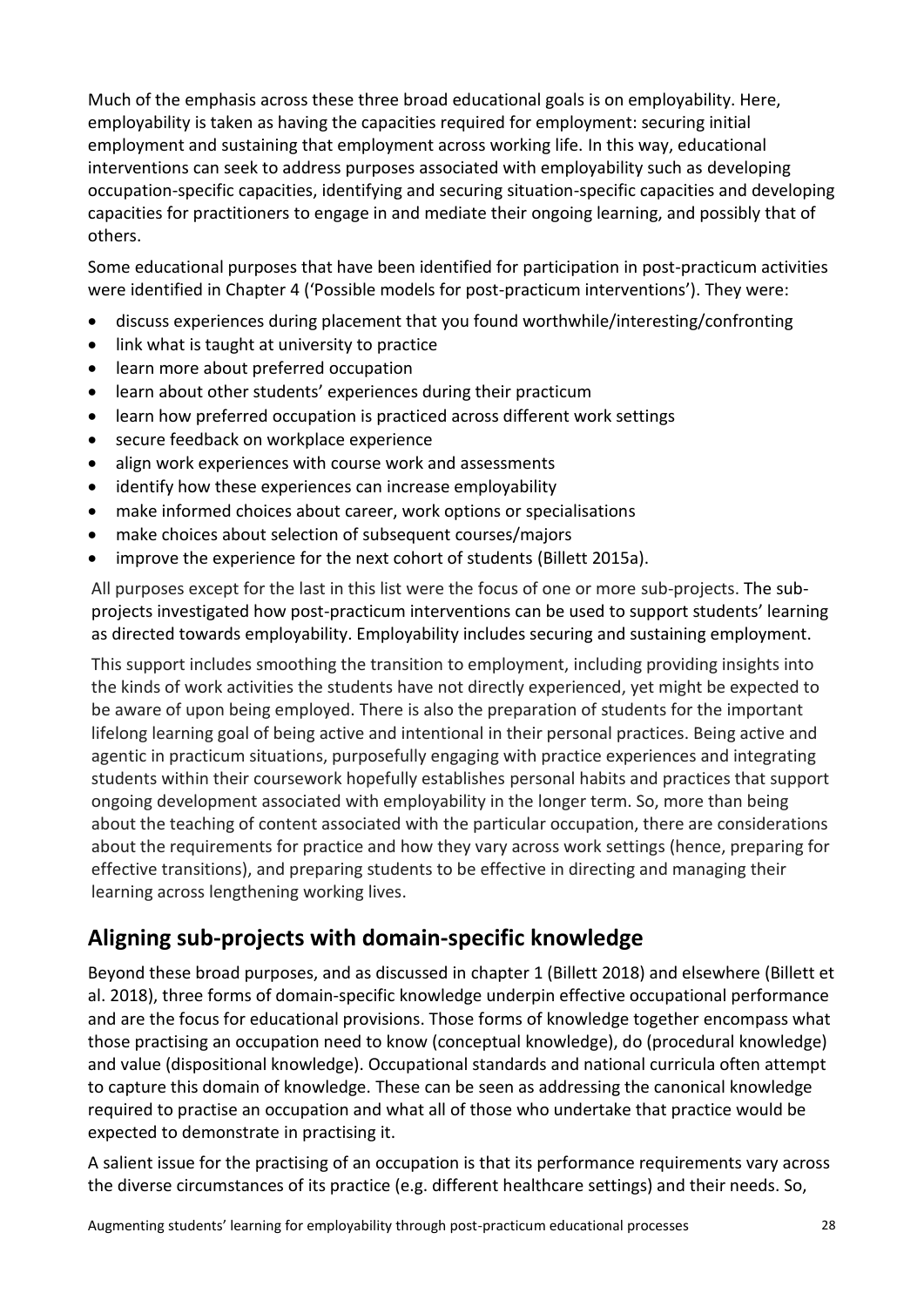the particular kinds and combination of knowledge, and the requirements for performance vary across the work settings in which this knowledge is deployed. In this way, the actual requirements for performance are quite situational. Beyond the canonical domain of occupational knowledge is that required for effective work performance in a particular healthcare setting where graduates will find employment and need to demonstrate competence and advance their careers. Therefore, an important goal for WIL is to provide opportunities for students to develop not only the canonical knowledge of the occupation, but also some experiences and possibly interventions to illuminate and assist them in understanding some of the diversity in how the occupation is practised and its performance requirements. Their personal domain of knowledge (what they know, can do and value) should address both the canonical and situational dimensions of practice.

Whilst both personal and occupational knowledge exist in the social world, ultimately it is the domain of occupational knowledge constructed by individuals that shapes what they know, can do and value (Billett et al. 2018). These are the kinds of domain-specific knowledge that students need to access and construct as they generate their personal domain of professional knowledge. These kinds of knowledge are:

- conceptual knowledge 'knowing that' (Ryle 1949; Sun et al. 2001), i.e. concepts, facts, propositions – surface to deep (e.g. Glaser 1989; Greeno & Simon 1988; Groen & Patel 1988)
- procedural knowledge 'knowing how' (Donald 1991; Ryle 1949), i.e. specific to strategic procedures (e.g. Anderson 1993)
- dispositional knowledge 'knowing for', i.e. values, attitudes, related to both canonical and situated instances of practice (e.g. Perkins et al. 1993); includes criticality (e.g. Mezirow 1981).

Higher education programs seeking to prepare graduates for occupational roles need to provide experiences to assist students develop those capacities. It is likely that specific pedagogic practices are required to develop these forms of knowledge.

Each of these three kinds of domain-specific knowledge has its own qualities (e.g. specific and strategic procedures, factual to complex conceptual premises, personal and institutional dispositions), which have cultural relevance and situational pertinence (Billett 2003). When humans think and act, they use all three forms of this knowledge together and interconnectedly. Procedures are deployed when thinking, concepts are what is used to organise and direct thinking and acting, and dispositions shape how both procedures and concepts are deployed and monitored. However, the sources and processes of developing these three kinds of knowledge are quite distinct. Basic factual information can be learnt from books or interactions with others (Pea 1993; Sun et al. 2001). However, links and associations between concepts likely arise from having experiences of a particular kind (Groen & Patel 1988). Equally, procedural skills need to be initially developed, then practised and honed so that they can be used successfully (Anderson 1982). Strategic procedures also arise through repertoires of experiences from which individuals can learn (Stevenson 2001). Dispositions are often shaped by the experiences that people have had and their reactions to them, and it is these that shape how they think and act (Cleland et al. 2014; Perkins et al. 1993; Prawat 1989). These forms of knowledge are likely developed by individuals through their opportunities to engage in and construct personal domains of this occupational knowledge through accessing and engaging in a range of experiences.

In many instances, educational interventions have been introduced to address the development of specific knowledge that is seen to be hard to learn or hard to access (see Table 6.2). Educational efforts to mediate access to, and the development of these forms of knowledge are, therefore, far from new. Indeed, there is often, and quite rightly, strong alignment between particular pedagogic practices and the development of specific knowledge. All of this is informed by the fundamental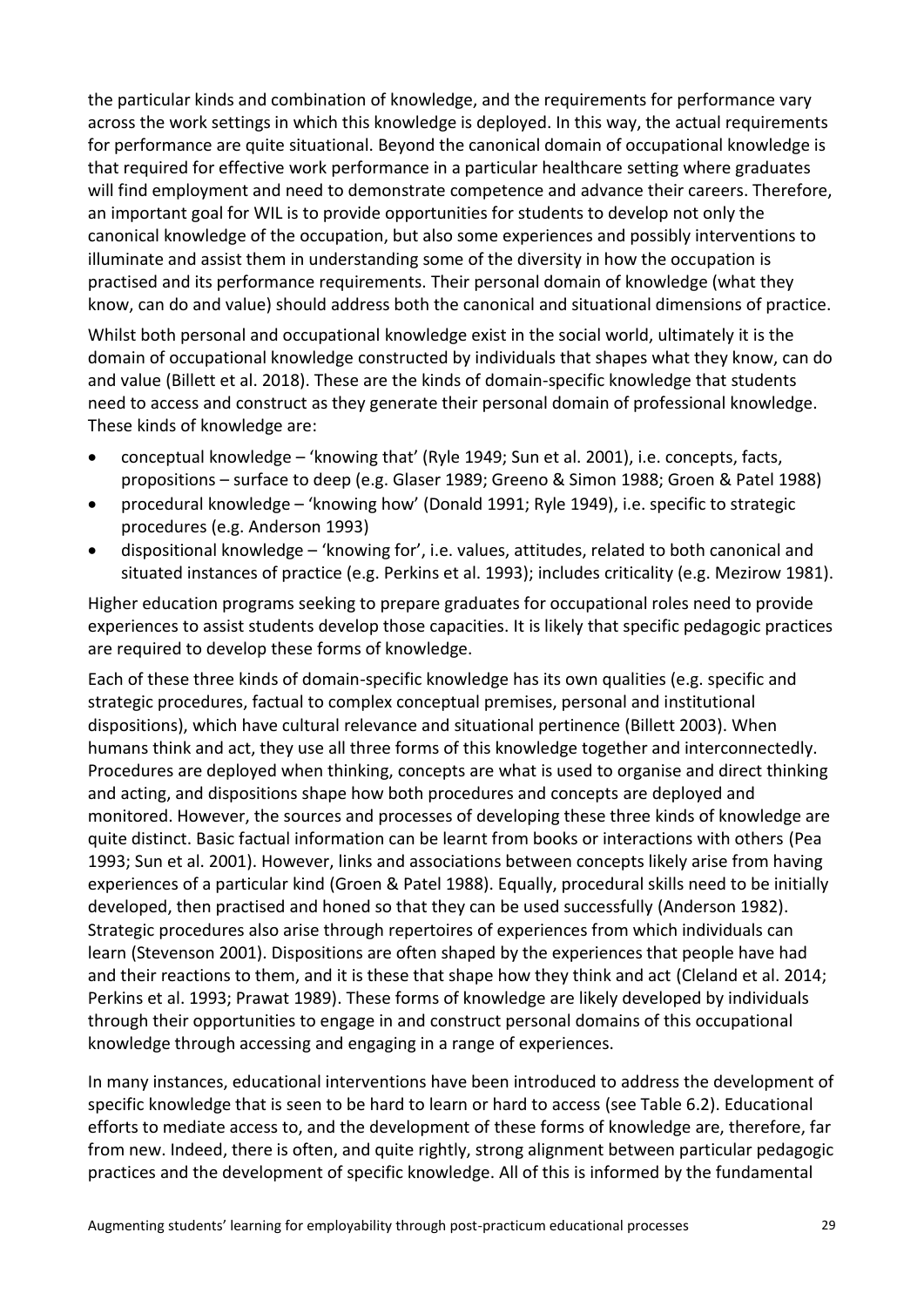understanding that education provisions and practices should be intentional, and should be directed towards achieving specific outcomes. This need for alignment between intentions and processes to realise those outcomes then leads to a consideration of the kinds of strategies that have been adopted in these sub-projects, and as directed towards these purposes and specific forms of knowledge.

# **Post-practicum strategies**

In the Round 1 sub-projects, a range of activities were trialled to secure intended outcomes and achieve specific purposes. As can be seen in Table 6.1, these included assessment tasks, smallgroup interactions among students (professional exchanges, learning circles, clinical and postpracticum debriefings), written tasks in the form of preparing resumes and appraisals of practicum experiences, interview preparation, workshops, personalised feedback and production of video clips. Common across the sub-projects is a concern for engaging students in intentional ways and for specific educational purposes – that is, intentional efforts to engage students to achieve particular kinds of learning outcomes. Universally, the selection and trialling of activities to achieve these educational purposes arises from concerns that, without these kinds of intervention, those educational outcomes may not be achieved.

| Sub-project<br>lead | Post-practicum activity                                                                                                                                                                                                                                                                             |
|---------------------|-----------------------------------------------------------------------------------------------------------------------------------------------------------------------------------------------------------------------------------------------------------------------------------------------------|
| Cardell             | Post-practicum workshop organised and enacted by students emphasising: i) retrospection; ii) self-<br>evaluation; and iii) reorientation, augmented by a collaborative learning strategy of students<br>developing personal perspectives on issues that were shared with a peer, and group.         |
| Clancy              | Workshops comprising resume writing, interviews and networking with distinct focuses on<br>briefings prior to work placements, how students might engage in practicum circumstances; and<br>post-practicum promoting immediate employment.                                                          |
| Grealish            | Structured learning circles accommodated students' readiness and engaged them in shared<br>analyses of practice experiences through group discussion.                                                                                                                                               |
| Harrison            | Structured approach for students' professional exchanges, comprising: i) a number of students'<br>circles; ii) small peer-led groups w/o direct teacher facilitation; and iii) relatively open-ended<br>discussion topics on recent events during clinical practice.                                |
| Kirwan              | Assisting students in the written and interview components of applying for employment through<br>mock job application processes.                                                                                                                                                                    |
| Levett-Jones        | Assessment task using patient healthcare scenarios focused on pressing students into 'deep<br>thinking' about clinical scenarios and options through oral examination.                                                                                                                              |
| Newton              | Students contributed short video clips to a web-based interface to share their practicum<br>experiences and as a vehicle for developing critical reflective capacities.                                                                                                                             |
| Noble               | Intervention provided personalised feedback comprising: i) online primer; ii) workshop; and iii)<br>subsequent activities to support students' self-evaluation of their placement and to seek, receive,<br>share and compare feedback with peers.                                                   |
| Rogers              | Written assessment appraising interprofessional practices students observed during practicums<br>comprising: i) description of team work; ii) e.g., effective collaborative practices; iii) e.g.,<br>ineffective collaborative practices; and iv) suggestions to improve interprofessional working. |
| Steketee            | Augmenting learning during clinical rotations through structured clinical debriefing tutorials for<br>students to share, compare and appraise experiences and complexities of clinical practice.                                                                                                    |
| Sweet               | Reflective writing on students' clinical experiences to develop reflective practices, using a<br>structured approach based on prompting students' responses when writing.                                                                                                                           |

| Table 6.14Post-practicum activities |  |  |  |  |  |
|-------------------------------------|--|--|--|--|--|
|-------------------------------------|--|--|--|--|--|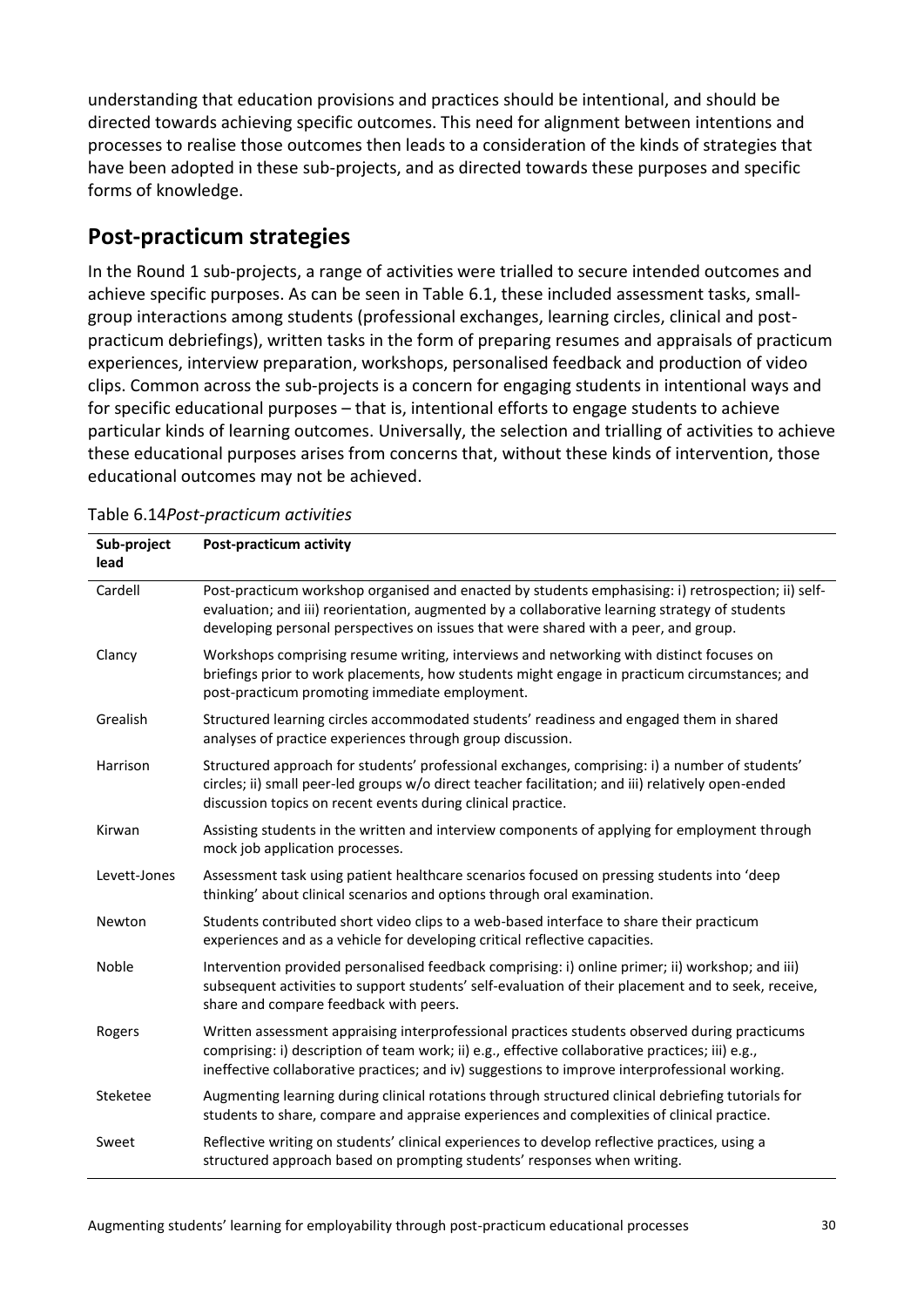| Williams | Face-to-face reflective post-practicum debriefs which assisted students who worked in relative |
|----------|------------------------------------------------------------------------------------------------|
|          | social isolation to integrate and synthesise personal experiences in a supportive learning     |
|          | environment.                                                                                   |

Table 6.2 brings together to identify alignments amongst focus (i.e. broad purpose), specific forms of knowledge being targeted for development (i.e. educational goals or objectives) and interventions (i.e. strategies) selected to secure all those intentions. This tabulation is provided to indicate and emphasise the importance of alignments across these three related sets of educational considerations.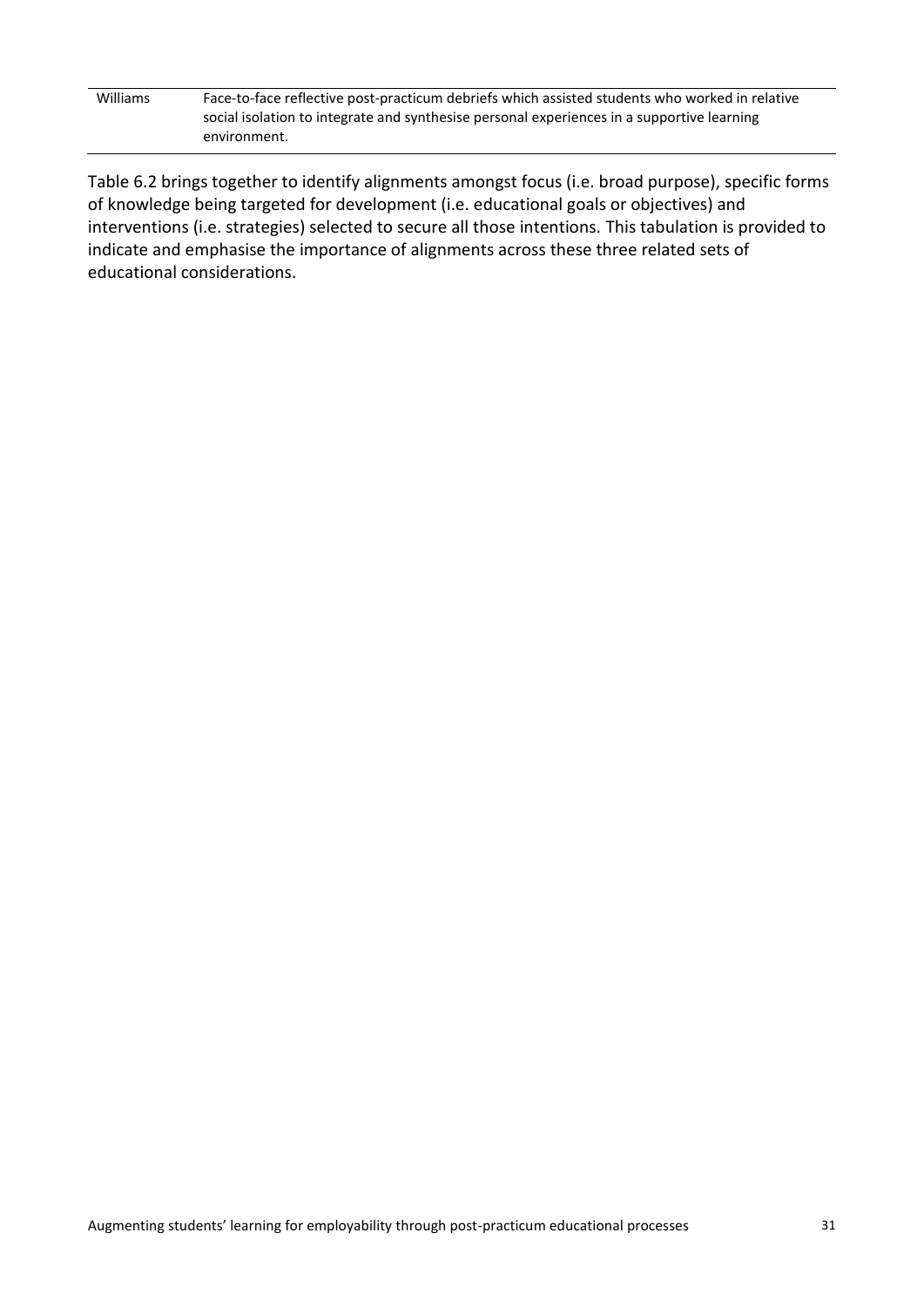| Sub-project<br>lead | <b>Focus</b>                                                                                                                | Knowledge targeted                             | <b>Intervention activity</b>                                                                                                                                                                                                                                                                |
|---------------------|-----------------------------------------------------------------------------------------------------------------------------|------------------------------------------------|---------------------------------------------------------------------------------------------------------------------------------------------------------------------------------------------------------------------------------------------------------------------------------------------|
| Cardell             | Developing students' professional<br>identity, self-efficacy and resilience<br>to address non-routine work tasks.           | Dispositional, conceptual<br>and dispositional | Post-practicum workshop organised and enacted by students emphasising (i) retrospection, (ii) self-<br>evaluation and (iii) reorientation, augmented by a collaborative learning strategy of students<br>developing personal perspective on issues that were shared with a peer, and group. |
| Clancy              | Developing students' self-<br>awareness, opportunity awareness,<br>decision-making and transitional<br>learning capacities. | Conceptual, procedural<br>and dispositional    | Workshops comprising resume writing, interviews and networking with distinct focuses on briefings<br>prior to work placements, how students might engage in practicum circumstances; and post-<br>practicum promoting immediate employment.                                                 |
| Grealish            | Developing capacities to co-work.                                                                                           | Procedural and conceptual                      | Structured learning circles accommodated students' readiness and engaged them in shared analyses<br>of practice experiences through group discussion.                                                                                                                                       |
| Harrison            | Utilising and extending students'<br>clinical knowledge.                                                                    | Procedural, conceptual<br>and dispositional    | Structured approach for students' professional exchanges, comprising (i) a number of student<br>circles, (ii) small peer-led groups without direct teacher facilitation and (iii) relatively open-ended<br>discussion topics on recent events during clinical practice.                     |
| Kirwan              | Enhancing ability to communicate<br>attributes to potential employers.                                                      | Procedural and conceptual                      | Assisting students in the written and interview components of applying for employment through<br>mock job application processes.                                                                                                                                                            |
| Levett-Jones        | Improving clinical reasoning.                                                                                               | Procedural and conceptual                      | Assessment task using patient healthcare scenarios focused on pressing students into 'deep<br>thinking' about clinical scenarios and options through oral examination.                                                                                                                      |
| Newton              | Developing abilities to critically<br>appraise clinical cases.                                                              | Procedural                                     | Students contributed short video clips to a web-based interface to share their practicum<br>experiences and as a vehicle to develop critical reflective capacities.                                                                                                                         |
| Noble               | Developing students' feedback<br>literacy in workplace situations.                                                          | Conceptual, conceptual<br>and dispositional    | Intervention provided personalised feedback comprising: (i) online primer, (ii) workshop and (iii)<br>subsequent activities to support students' self-evaluation of their placement and to seek, receive,<br>share and compare feedback with peers.                                         |
| Rogers              | Assisting develop understandings<br>about and the capacities to work<br>interprofessionally.                                | Conceptual                                     | Written assessment appraising interprofessional practices students observed comprising (i)<br>description of team work, (ii) e.g. effective collaborative practices, (iii) e.g. ineffective collaborative<br>practices and (iv) suggestions to improve interprofessional working.           |
| Steketee            | Utilising and extending students'<br>clinical knowledge.                                                                    | Procedural, conceptual<br>and dispositional    | Augmenting learning in clinical rotations through structured clinical debriefing tutorials for students<br>to share, compare and appraise experiences and complexities of clinical practice.                                                                                                |
| Sweet               | Developing abilities to critically<br>appraise clinical cases.                                                              | Procedural, conceptual<br>and dispositional    | Reflective writing on students' clinical experiences to develop reflective practices using a structured<br>approach to prompt students' responses when writing.                                                                                                                             |
| Williams            | Developing further student's<br>understandings of their<br>occupational practice.                                           | Conceptual, conceptual<br>and dispositional    | Face-to-face reflective post-practicum debrief assisted students who worked in relative social<br>isolation to integrate and synthesise personal experiences in a supportive learning environment.                                                                                          |

### Table 6.215*Alignment amongst sub-project focus, forms of knowledge and intervention activities*

Augmenting students' learning for employability through post-practicum educational processes 32 SOS and the students' learning for employability through post-practicum educational processes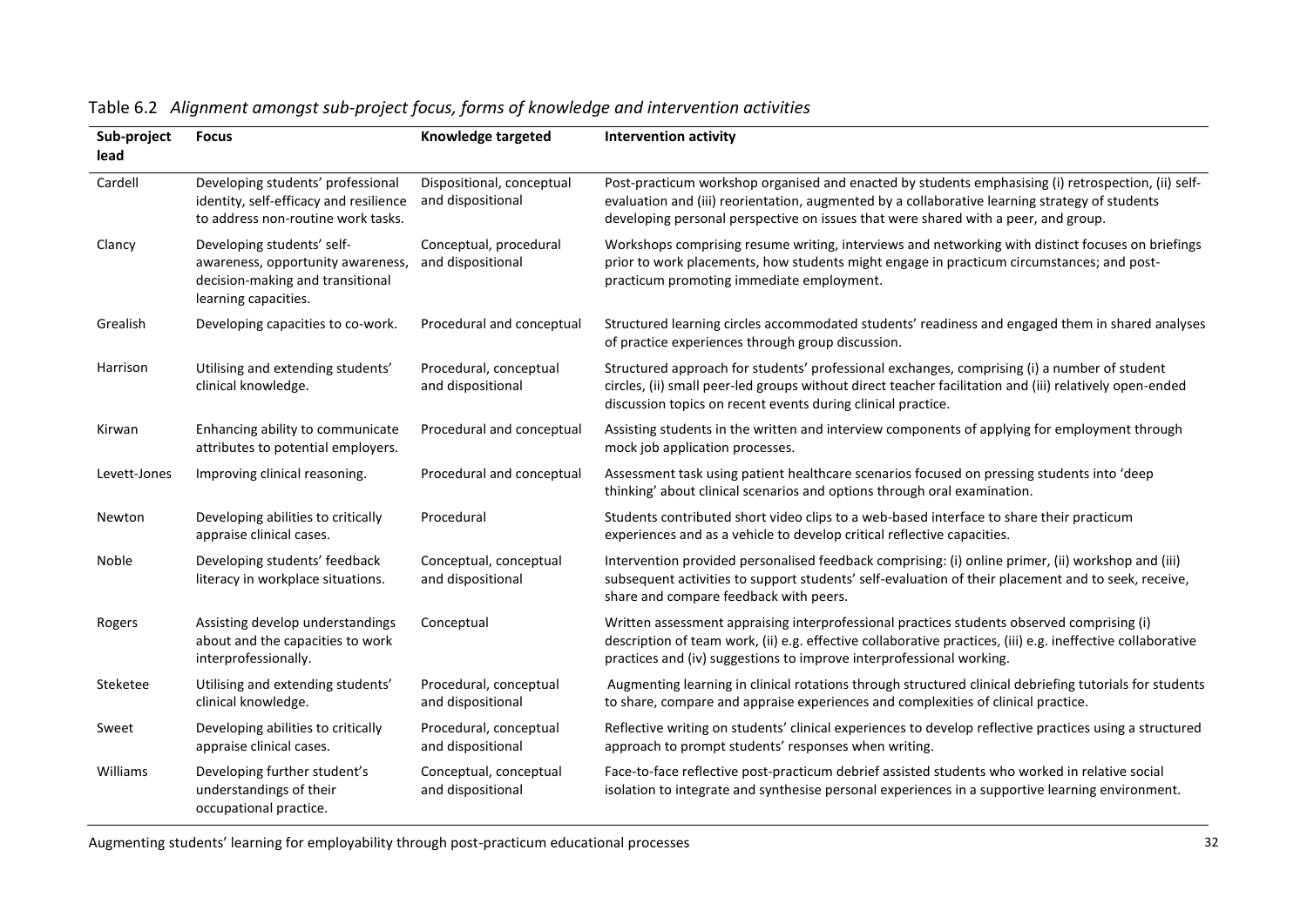# **Chapter 7: Project outcomes and discussion**

This chapter synthesises the contributions and findings from the Round 1 sub-projects. It reports and discuss specific post-practicum interventions within the healthcare sector. It discusses purposes, principles and practices associated with curriculum and pedagogies, and their interrelationships, to understand how to effectively and purposefully utilise information about post-practicum experiences. In doing this, a concern is to identify and evaluate the particular educational purposes that these interventions have sought to achieve through the use of specific curriculum and pedagogic practices. This review of the sub-projects aims to assist in the informed and intentional provision of these interventions within tertiary education. It considers the educational and learning process issues that arose through the intervention enactments, outcomes achieved and bases that might be secured for improvement.

How students come to engage in post-practicum intervention and for what purposes, is central to their learning, as reported earlier (Billett et al. 2017 and elaborated in Cain et al. 2018). The bases of these engagements – what is referred to as students' personal epistemologies – are central to how students come to participate in and learn through activities and interactions in which they engage at work and through their tertiary studies. This includes how they reconcile those two sets of experiences, which is so central to their learning from both of these sets of experiences, and how, together, these experiences contribute to individual learning.

Chapter 6 included the range of purposes identified in these 14 contributions from Round 1 and from other sources, a review of the kinds of curriculum considerations (the sequencing, ordering and kinds of experiences) and pedagogic practices (the means by which these experiences have been enriched). These were aligned with particular kinds of educational purposes. This helps to identify principles and practices that might be utilised within tertiary education and across a range of disciplines to support the effective use of post-practicum experiences.

Considerations of the 'experienced curriculum' (what students come to experience and learn) needs to be considered within what is planned (the 'intended curriculum') and what experiences are being provided through these interventions ('enacted curriculum'). Earlier studies appraising WIL arrangements (Billett 2011, 2015a) indicated that optimising the educational benefits of practicum experiences requires preparing students prior to their engagement in practicums, supporting them during their practicums and identifying ways to enrich those experiences after they have completed their practicums. From these studies, particularly rich learning experiences were identified as those arising through engaging students in considering, sharing and comparing what they had encountered in their practicums. By this stage, students have had authentic experiences of occupational practices in action and have experienced the circumstances of their enactment. Therefore, they are well positioned to actively evaluate what they have experienced (Billett et al. 2017). That appraisal can occur through processes they can share and compare with peers and/or their teachers or workplace supervisors (e.g. clinicians) or engage in processes such as writing journals and reflective logs, where they are able to review their experiences and those of other students.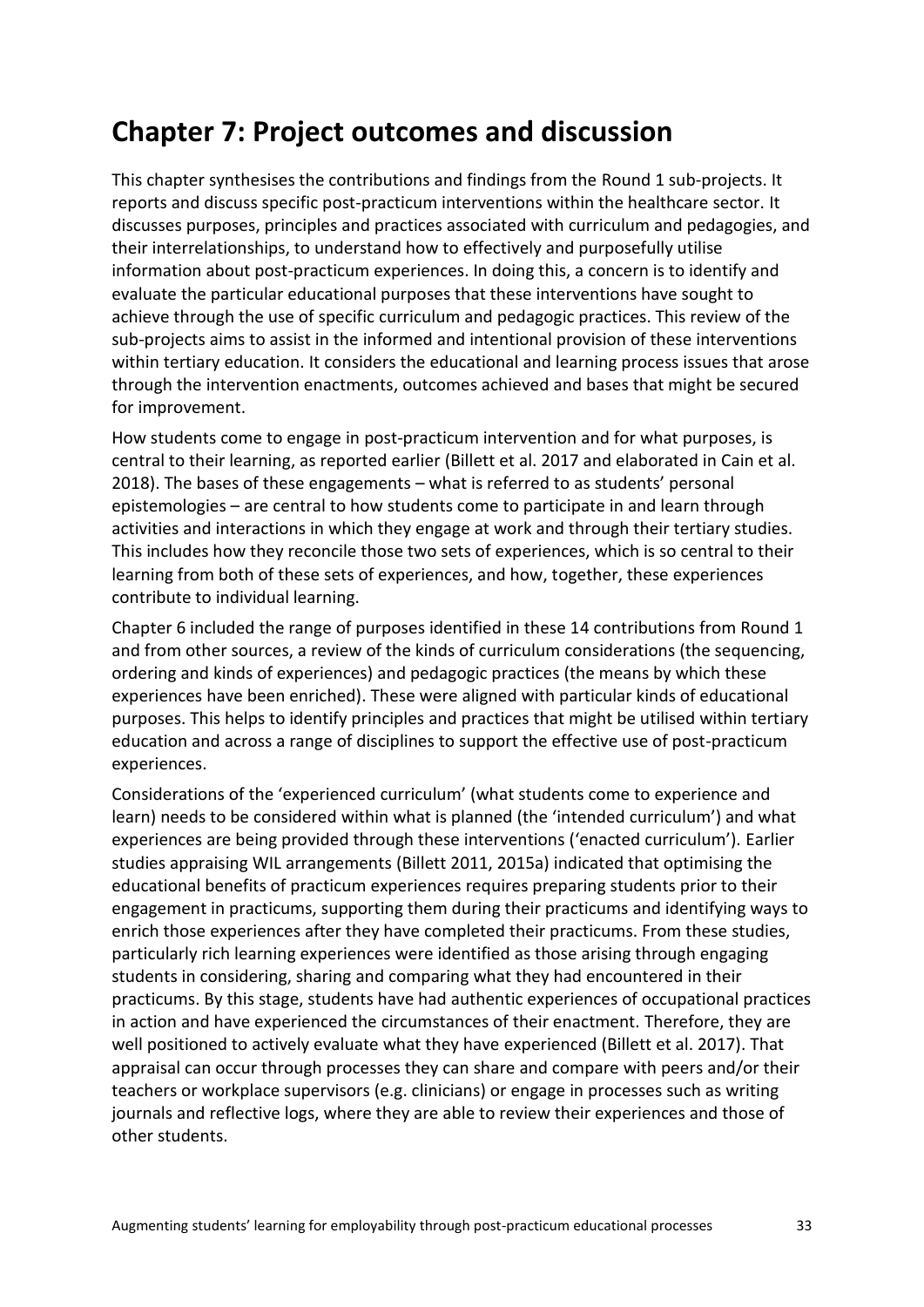The projects conducted prior to this project set out some initial findings about curriculum and pedagogic practices (Billett 2015a). Experiences in work settings can assist students in learning the kinds of occupational goals and processes that are important for their transition to effective practice and employability. Those experiences can be diverse and varied in quality, because the activities and interactions in which students engage are the product of the specific requirements of work practice, not pre-determined by educational intents. Therefore, these experiences require means for learners to mediate them to secure effective and comprehensive learning and educational outcomes. The learning is something that can often best arise through processes of sharing with peers and comparing each other's experiences in a structured way, to direct considerations and appraisals towards the range of circumstances in which their occupation is practised, and to learn something of the variations in performance requirements. Importantly, learning processes are not hybrid or reserved for experiences organised through specific institutions (e.g. universities). Instead, learning is something that arises through thinking and acting, whatever the context of the physical circumstance.

If that thinking and acting can be augmented in productive ways and can be directed towards the intended outcomes of students' experiences, these outcomes are likely to be richer and far more effectively directed towards achieving intended outcomes. In particular, the ability for students to articulate, share, compare and critique those experiences is likely to lead to informed and adaptable outcomes through means that are structured and focused, and can go beyond what can be achieved through students' own mediated experiences (i.e. their zone of potential development) (Grealish et al. 2018; Harrison et al. 2018; Levett-Jones et al. 2018; Noble et al. 2018; Rogers et al. 2018). Whether experiences alone or processes of augmentation are being considered, the learning process needs to be interdependent, rather than independent or dependent. Learners need to be engaging actively with, and being informed by, the contributions of activities and interactions in which they think and act. Ultimately, experiences provided by educational programs and in work settings are nothing more than invitations to change; it is the learners who decide how and for what purposes they take up that invitation.

Hence, finding ways of engaging students, placing them in the driver's seat, supporting their construal and construction of what is provided for them will be central to the success of educational programs and interventions. It is for this reason that some studies have emphasised the importance of positioning a student in this way (Cardell & Bialocerkowski 2018; Harrison et al. 2018; Noble et al. 2018; Steketee 2018).

# **Issues for implementation in higher education**

Crucial implementation issues emerged during the enactment of these post-practicum strategies. Identifying such issues is important because it is necessary to understand how best such interventions should be enacted and what factors shape their enactment. In particular, factors that either support or inhibit the enactment of these interventions need to be delineated and understood to assist them be enacted effectively. Through reviewing these chapters, four sets of issues were delineated:

- students' readiness to engage in these interventions
- managing student engagement
- considerations about both voluntary and compulsory activities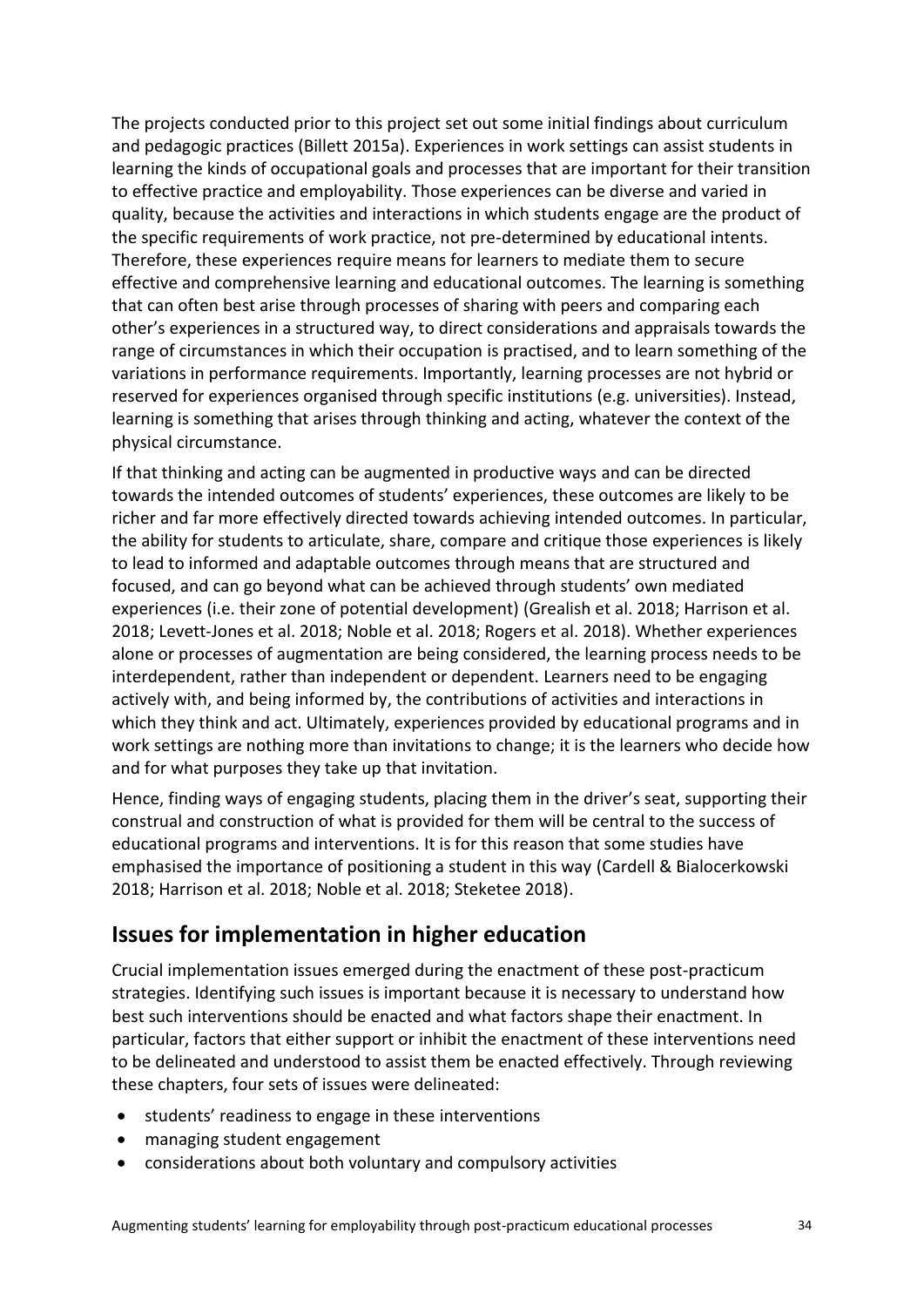• the social and psychological environment in which these interventions were enacted.

#### **Readiness**

Readiness comprises learners' abilities and interest in engaging and learning productively from particular experiences (Billett 2015b) – that is, whether they have the existing conceptual, procedural and dispositional knowledge to fruitfully engage and learn from the experiences they encounter in work and educational settings, and, thereby, realise the intended outcomes. For instance, if students are totally new to a work environment and their practicums are at the commencement of their studies, then they may lack the readiness to fruitfully learn through these experiences. Instead, rather than learning what is intended, these experiences might be overwhelming and lead to dissonance, rather than to effective learning. Hence, there are issues associated with student readiness and the kind of experiences provided for them. One way of addressing this issue is to provide opportunities that are commensurate with their level of readiness, and that offer mechanisms to build on that level. For instance, an opportunity in which they might initially observe practice in action, or attend meetings where the occupation is discussed first, may assist them to develop a level of readiness to engage in more demanding activities. Without having the concepts associated with what is being discussed or experienced, the procedures to helpfully utilise those interactions and the interest to do so, immersion in authentic work activities in busy healthcare settings may simply be too much, too soon. That readiness is particularly important when it is anticipated that the students will learn specific knowledge from experiences, albeit in the education or workplace setting. It also needs to be remembered that in work settings, students will likely mediate their own learning, because there can be no guarantee that others will be available or in a position to mediate that knowledge for them via explanation or modelling.

If students lack readiness to engage in these activities, what was intended is unlikely to be achieved. Problem-solving activities might become guessing games; group activities might become individually focused attempts to contribute; activities based on assumptions about students' existing knowledge may become flawed. Consequently, and particularly in circumstances where students are positioned as solely mediating their learning, the degree of readiness to engage in the activities is crucial. For instance, the assessment tasks set for nursing students (Levett-Jones et al. 2018) were similar to those in which they had previously engaged. Consequently, students were familiar with these activities, and the assessment tasks provided fresh scenarios and prompting by teachers, which added novel dimensions to this way of augmenting the students' practicum experiences. This is referred to as managing the cognitive load of educational experiences (Kirschner 2002) to facilitate effective learning. Hence, because the students were familiar with part of the task, they were able to effectively manage novel aspects of those tasks and thereby build upon what they knew, could do and valued. The new requirements were not, therefore, overwhelming, as might have been the case if students were unfamiliar with this process; rather, they sat within their zone of potential development (Cole 1985).

In the Sweet and Bass (2018) sub-project, students from two universities were engaged in reflective writing tasks, yet only one of these universities had provided similar experiences to these students earlier. Therefore, this task was quite unfamiliar and was a challenge for students from the second university, compared with those from the first. In the first university, it was a requirement that all students had to engage in a reflective development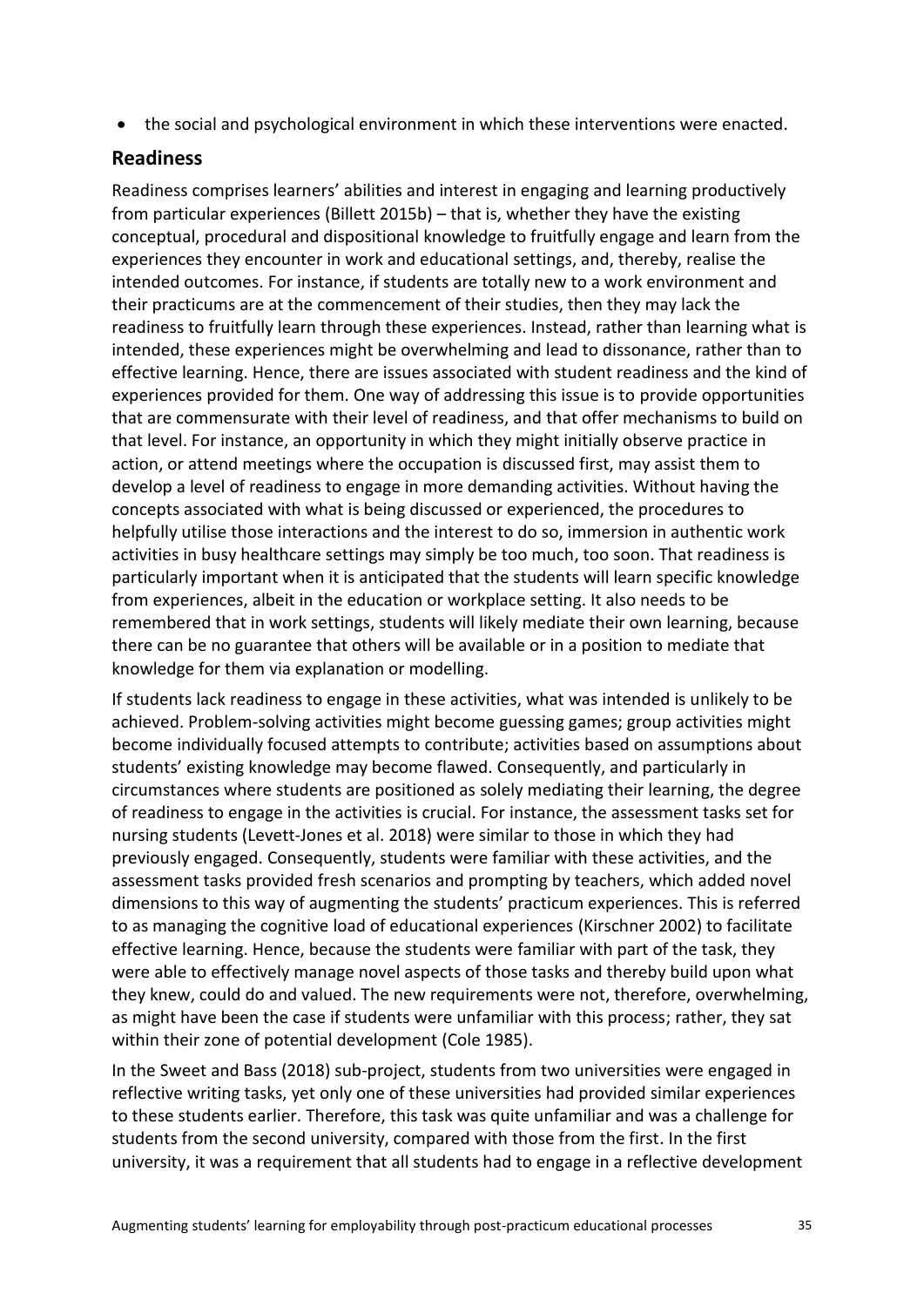process that was used to prompt and structure their reflective writing activities. As a consequence, the students at this university could manage this task quite successfully and productively, and their cognitive resources could be directed towards engaging in learning through the novel aspects of the task in which they engaged. However, students from the second university had to engage in an entirely new pedagogical process (reflective writing) whilst also seeking to engage with the intended focus of the intervention. Accordingly, this lack of readiness, support was required for the cohort from the second university, so that the students could come to understand and engage effectively in the critical writing task. The point is that for students to effectively use this kind of intervention, they must have the capacity to utilise it before engaging with it effectively. So, when the students were asked to engage with two new tasks simultaneously, one of which was the focus of the intended learning outcomes, these may not have been realised as effectively because the students were not ready to engage in the process focused on that activity. In this way, familiarity and competence with the actual pedagogic process was a prerequisite for effective learning.

In a similar way, the intervention trialling the use of feedback (Noble et al. 2018) also found that students' ability to engage effectively with feedback was quite limited (i.e. teachers and clinical supervisors cannot rely on it). Students were not ready to engage in appraising feedback. This group of researchers concluded that students should have the capacity to engage in these processes, and the processes should not be merely integrated in their programs without support and guidance. It follows, they enacted an intervention which students were provided with experiences in how to engage effectively with feedback prior to participating in the intervention itself.

Student readiness, therefore, stands as an important basis for the successful use of these interventions. If a particular kind of intervention is being used to promote learning, as was the case in the intervention by Newton and Butler (2018) where students had to construct videos, unless the students were competent in with presentational media required (e.g. making videos, reflective logs) then the learning associated with the intended outcomes may be limited because students have been directing their efforts to learnings not directly associated with the course. However, as with the oral assessments and reflective processes, these presentational capacities are required to be learnt either prior to or during these intervention in addition to those earning associated with course content. All this suggests that not only should something of students' readiness be understood, but also consideration should be given to how that readiness is aligned with what is intended to be learnt and the means selected to promote that learning.

### **Managing student engagement ('time-jealous' students)**

Managing student participation and engagement with these interventions proved to be a key challenge for some of the sub-projects, in ways that are quite instructive. Put simply, engaging students in activities that they might view as being extracurricular and not part of their assessable program of study is an increasing challenge for those teaching in higher education. The key issue is that contemporary higher education students are often 'time jealous'. They have a range of conflicting demands upon their time, which include paid parttime work, friend and family commitments, along with their studies (Billett 2015a). As a consequence, they are often highly selective about how they direct their time and energy. Programs with work placements add another element that consumes their time and resources. Sometimes this element of the program is not part of their assessment or is not seen as being central to students' progress within their courses. Consequently, they may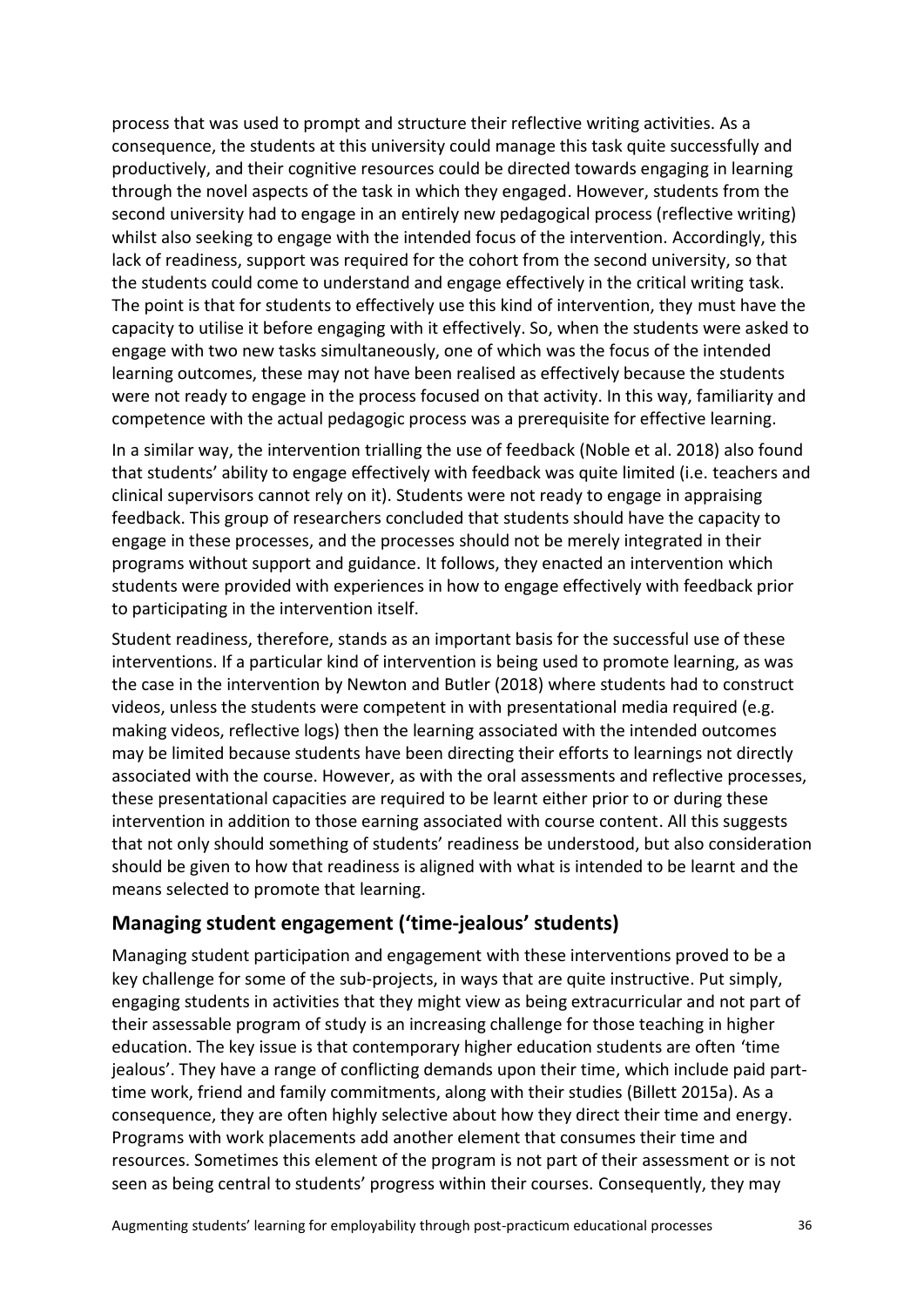view a work placement as being a lesser priority than course elements that are assessed. Of course, it is these kinds of programs that these sub-projects represent and in which interventions of different kinds were being piloted.

Most of those interventions that sit outside of directly assessable items encountered difficulty in encouraging engagement by students. Even some interventions that were deemed to be highly successful (Harrison et al. 2018) but that were voluntary had difficulty securing and sustaining engagement by and interaction with students. A factor here is how students perceive these activities. Hence, a different term was used in the Harrison intervention to describe these essential interventions, avoiding the terms 'reflection' and 'learning circles'. Interestingly, the processes used in this sub-project, although having similar qualities to the above-mentioned processes, were deemed by students to be highly effective. However, even feedback from students who deem these processes as highly effective does not necessarily guarantee that they will engage in them subsequently. For instance, despite the processes used in the intervention of Cardell and Bialocerkowski (2018) being judged as highly satisfactory by students, less than half of them indicated that they would engage in a subsequent activity of the same kind in the future.

Other interventions (e.g. those of Grealish et al. 2018; Newton & Butler 2018), reported considerable difficulty in securing student participation, even when incentives were offered. For instance, Newton and Butler (2018) reportedly had considerable difficulty in securing engagement by students, particularly in an activity that was not obviously related to assessment tasks and required particular sets of skills and time to enact (producing a video clip). Repeated efforts to engage with students were frustrated and students had many queries and questions about the approach. There were also some technical difficulties associated with students' access to the website. Students were given an incentive (\$50 gift card) to participate. A total of six (ultimately, eight) students out of 54 engaged in this activity. Even those accepting the incentive were sometimes parsimonious in the kind and extent of their engagement in this task. Forced or reluctant participation is unlikely to lead to students engaging in the kind of thinking and acting that is conducive to the higher order outcomes (deep conceptual knowledge, strategic procedures) that can potentially be realised through such experiences.

Not all issues associated with student engagement were negative. Many sub-projects referred to successful engagements and outcomes from students' participation. Indeed, in one intervention (Cardell & Bialocerkowski 2018) the concern was that students were progressing too quickly and in ways that were difficult to manage. This was particularly the case when there was a sharing activity with the entire group. This caused problems with timing, organisation and advancing experiences in intended ways. Yet, given the demands upon students and their strategies to manage these demands means that the risk is that only tasks associated with assessment are likely to attract the kinds of engagements required by students to deeply learn. This concern leads to a consideration of whether these activities should be voluntary or compulsory.

#### **Voluntary or compulsory activities**

A conundrum is whether activities such as these interventions should be made compulsory, so that students are required to engage, or voluntary, so that students engage only of their own volition and as motivated by their interests. Whilst making activities compulsory means that students engage with them, the basis of the compulsion is usually that they are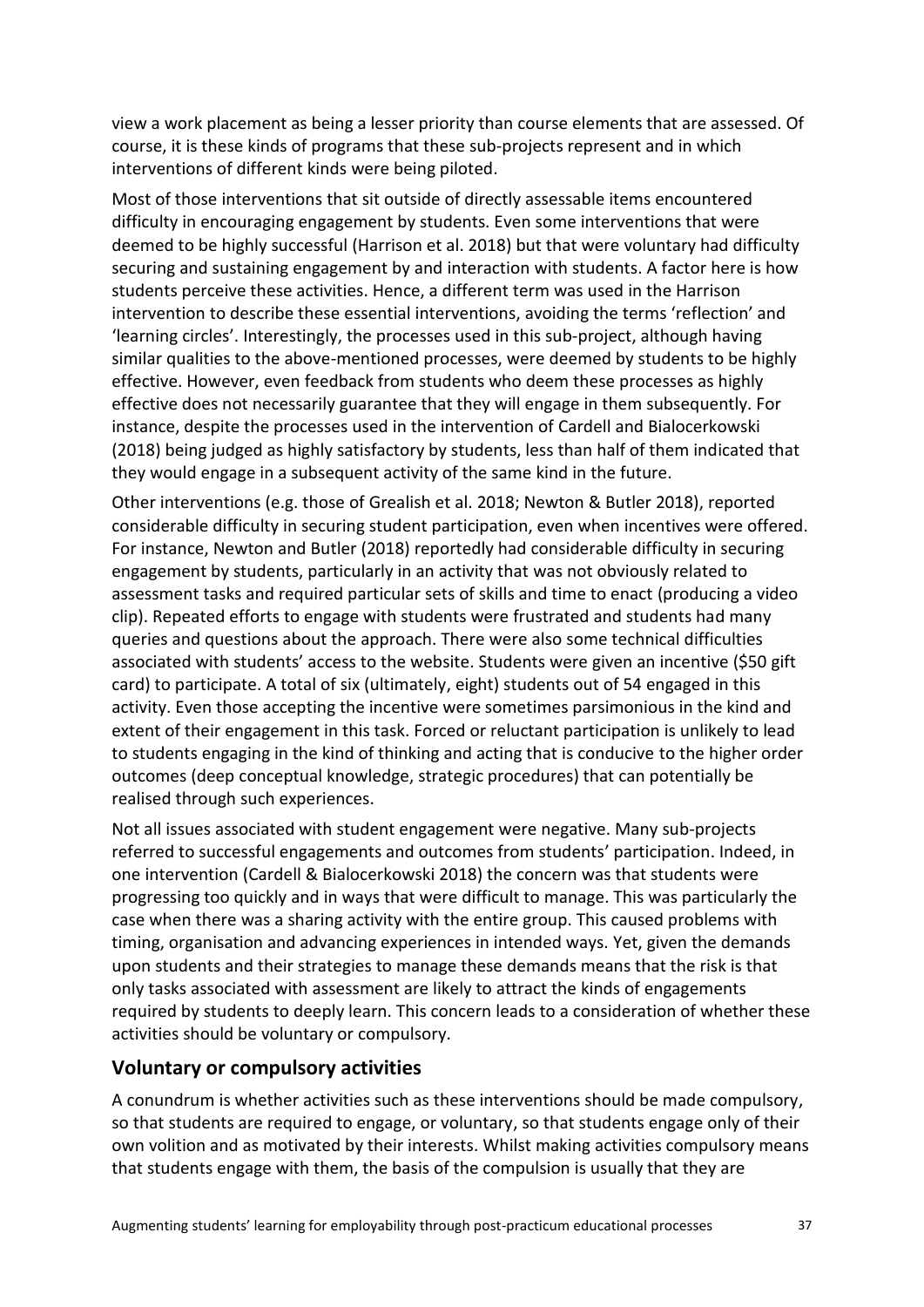assessed. Whilst this is often helpful and constructive, the great concern is that students will respond to the tasks in ways shaped by the assessment and, ultimately, this may well constrain the potential of their engagement and learning. With processes such as providing reflective logs, responses to feedback and critical accounts, students may elect to respond to the assessment criteria more than what they experienced, concluded or actually believe to be the case (Sweet & Glover 2011). If the activities are voluntary then not all students will engage with them and, indeed, fairly small numbers may take up these invitations. Again, participation in these circumstances might also be influenced by students who volunteer, seeking to curry favour with their teachers. Also, if experience is deemed necessary, it should be included for all students. For instance, Clanchy et al. (2018) used a process that involved the entire year cohort (albeit only 20 students) because the interventions they provided were essential for all the physiotherapy students to be prepared for practice after graduation. Similarly, Rogers et al. (2018) and Levett-Jones et al. (2018) made their interventions compulsory because they were part of the student assessment activities, and both of these studies reported that students positively engaged.

Perhaps the best option is to have activities that students find inherently interesting and would wish to engage in, either as part of assessment or outside of it. For instance, medical students are deemed to be very time jealous, and in previous activities were seen to only engage in those they were pressed into. Nevertheless, Harrison et al. (2018) enjoyed considerable success with their intervention because the students found it worthwhile and interesting, and they were provided with a safe and secure environment in which to discuss the aspects of their clinical experience that they found interesting and others found worthwhile. In this circumstance, as the teachers were not directly involved in the students' discussion, the students reported that they could share stories about errors that had made or seen, and that were of interest to the other students within a group of confidants.

Even in this seemingly successful intervention, not all students volunteered to engage, and some who did were not particularly supportive of the intervention; however, the majority were. Importantly, it is unlikely that an educational intervention that all students are willing to engage in and find helpful and express appreciation for will ever be identified and enacted. Another example of a compulsory, structured intervention in which students engaged effortfully was the structured case presentation that Steketee et al. (2018) enacted. In this intervention, there was a high level of student involvement, they identified and enacted the structured case presentation as identified by themselves, and they engaged in generating responses. Beyond this case presentation was an opportunity for students to compare and contrast their experiences and discuss them with peers.

It can be concluded that, under any circumstances, offering activities that students find relevant and can contribute to may secure the best and most effortful kinds of engagement. Similarly, compulsory activities associated with assessment may need criteria that are carefully crafted to align with the kind of outcome intended, and being open to the likelihood of students being most influenced in their responses by that criterion.

#### **Safe environments in which to share**

One issue identified across some of the sub-projects was the quality of the environment in which students could come together to share, compare their experiences. Having a safe (confidential) environment was an important factor, not only to encourage and engage students, but also to shape the progress of interventions. For instance, in the circumstances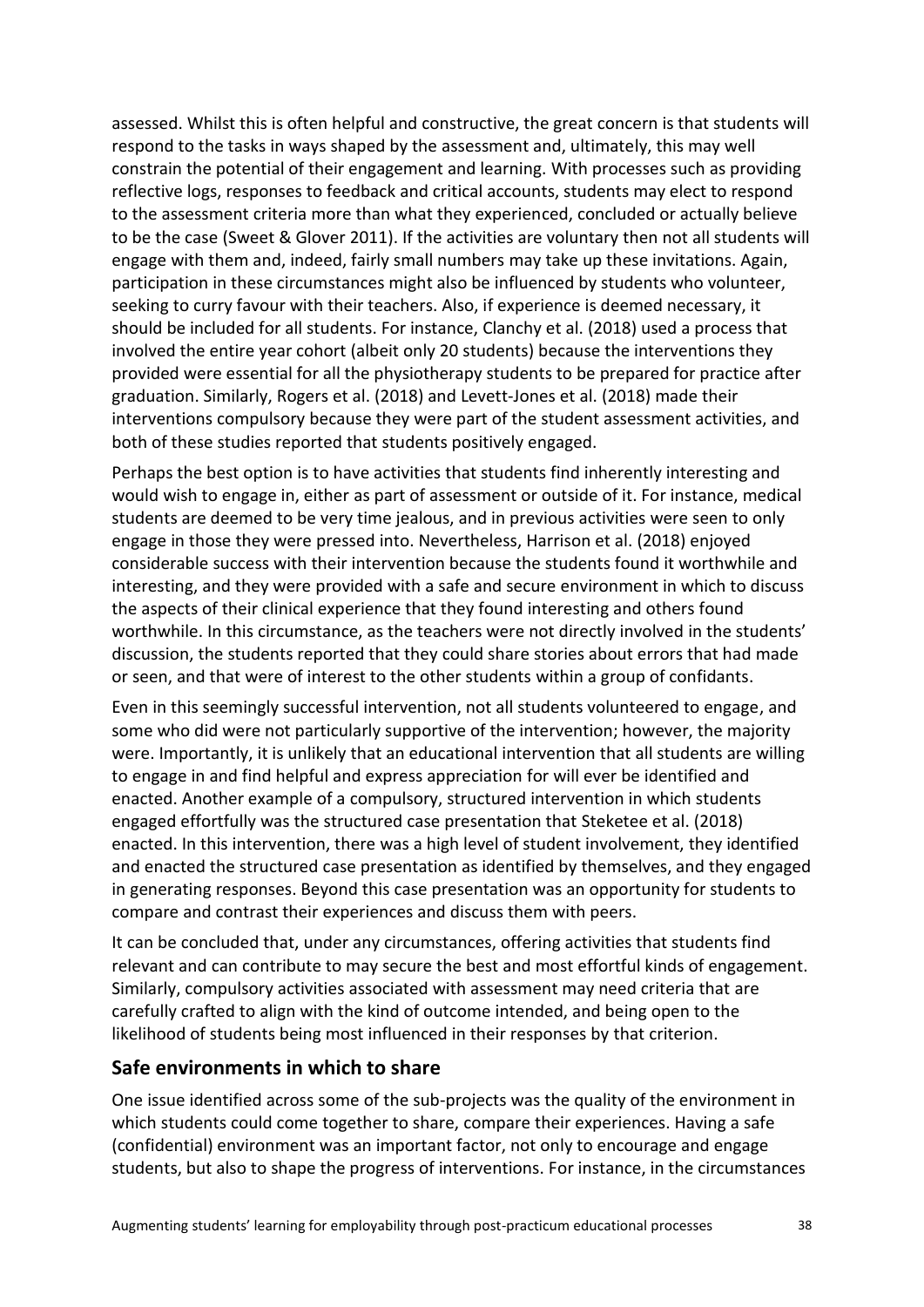in which medical students wanted to discuss learning through errors (Harrison et al. 2018), it was important that they had a safe and supportive environment that included minimal intervention by teachers. It was organised by the students and involved small-group participation. These groups appeared to permit a diversity of levels and kinds of engagement by the students, and were able to accommodate different student needs, at least to some degree. The environment and the activities of the student-led component of the intervention were shaped by the scope of what students wanted to discuss, and how those discussions would progress.

Similarly, with the dietetics program (Williams et al. 2018), a series of small-group interactions was provided for initial debriefing sessions and discussions of two or three critical incidents. Quite deliberately, these groups were structured to be small and intimate to assist students in overcoming the difficulties they faced in being relatively socially isolated within their practicums. The concern was to have a supportive environment that would allow them to share their experiences in a way that would be conducive for that sharing and the provision of responsible and responsive feedback. The imperative for the educators was to provide participant comfort and an environment in which openness was exercised by the students. In another medical education intervention (Steketee et al. 2018), effort was similarly exercised to ensure the small-group activities were collegial and supportive, and this was the key role undertaken by the teachers, rather than intervening in the discussions students were having about cases.

When students lead processes, there may well be potentially adverse outcomes for some or all students. Hence, there is a need for careful management of these experiences. In the speech therapy intervention (Cardell & Bialocerkowski 2018), the process of managing the student engagement of this kind was almost compromised by students themselves wishing to press on with the activity. The idea was for small groups to hold intimate discussions, and then for issues to be advanced and made available to the entire group. The teachers' concerns arose when students want to move too quickly into open disclosure of experiences, which for some students may have been too quick and potentially confronting.

In all, readiness, engagement, having voluntary or compulsory activities and the quality of the environment were identified as being salient for the effective implementation of these interventions.

# **Processes and forms of learning**

From the sets of findings reported in the contributions to this report, it is possible to categorise the outcomes in terms of those associated with educational learning processes and those associated with outcomes in the form of knowledge learnt by students (Table 29). Both sets of outcomes are important. Ultimately, the concern within this report is to identify how learning can be enhanced by augmenting students' practicum experiences after they have been undertaken. Therefore, outcomes associated with the processes that were enacted and with which students engage are important. Moreover, being able to identify the kinds of learning outcome that have arisen is also helpful, particularly when it is possible to associate particular activities with particular learning outcomes.

### **Process outcomes**

Engaging students in activities that represent a more authentic approach to the tasks they will need to do upon being employed in their preferred occupation was deemed to have a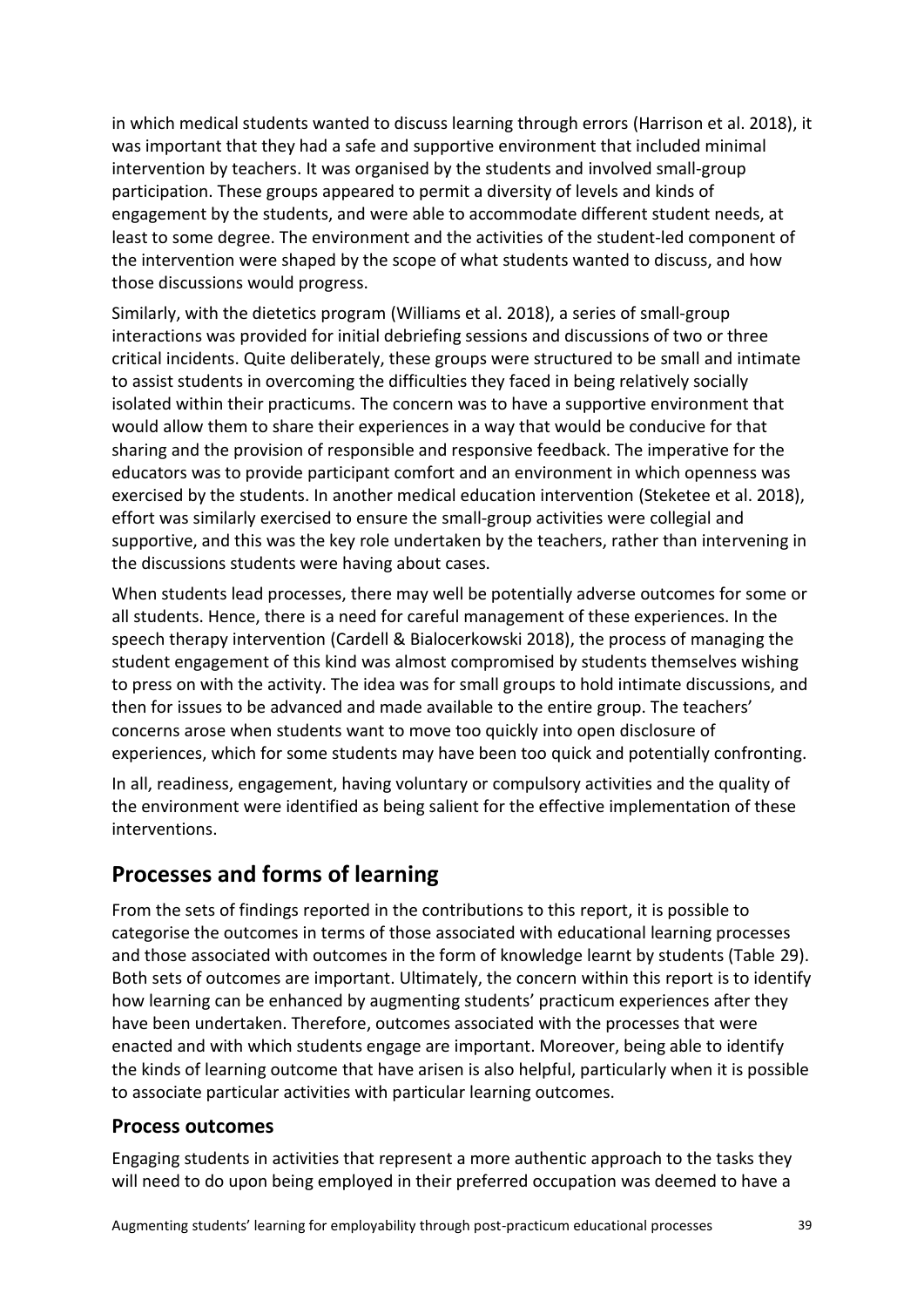range of benefits. For instance, nursing students reported that oral examinations were now better than assignments in demonstrating their ability to engage in clinical reasoning, as this approach more closely replicated what they would need to do in practice.

One successful set of arrangements in the interventions was using an element that was structured, followed by one that allowed students to initiate and discuss issues that were relevant to them. For instance, Harrison et al. noted that providing experiences in which all students could engaged, and then subsequently providing an opportunity where they could discuss specific experiences (including errors they had made) in small groups, was engaging and effective. Steketee et al. (2018) reported a similar outcome. In that intervention, a clinical rotation debrief was subsequently augmented by small-group discussions about experiences students found interesting during their recent practicums. Important in both of these instances was the structure provided by the educator, which included an element that was a presentation and discussion of topic aligned with the course, followed by studentinitiated and led interactions. In this intervention, the students reported that the opportunity for them to articulate, discuss and share perspectives effectively augmented their clinical rotations. Indeed, activities that pressed students into declaring or articulating their ideas and sharing them with others are reported as having positive learning outcomes. This is because they require students to be active, make decisions and engage in judgements and processes such as justifying and extending what they know, can do and value. One of these activities was the use of concept maps that provided a vehicle for nursing students to articulate and share ideas and propositions about their recent practicum experiences (Grealish et al. 2018).

The structuring of experiences for students that included a space for their own engagement and discretion in the content and process was evident in a number of studies. For instance, in organising a workshop for speech therapy students that focused on three specific topics, the initial structured experience provided the platform for students to engage in processes of sharing with progressively larger numbers of peers (Cardell & Bialocerkowski 2018). It was this aspect of the workshop about which students reported the most satisfaction. Similar process outcomes were reported in the workshops organised for student dieticians (Williams et al. 2018). As noted, a particular concern was for students who had engaged in practicums in fairly socially isolated circumstances to be able to engage, share and compare experiences. Also, the kinds of process used (small groups) permitted students to be open about their experiences and share difficulties, challenges and problems they had encountered. Providing structure, which includes organising the event, and having an activity that was more than student discussion, led to an engagement that then exercised and extended student-led discussion.

The issue of structure was also emphasised in the intervention that assisted students to understand and develop competence in feedback processes (Noble et al. 2018). Students were provided with online experiences to help them understand the purposes and processes of providing feedback and then engage in and develop the capacities to provide and respond to feedback. Pressing students into approaching critical appraisals of an area of nursing practice (community nursing) through a novel means (video clips) appeared to press the students into a fresh consideration of this nursing practice, and using visual media emphasised aspects that might be different than those privileged by assignments. This approach, with its emphasis away from written assignments and using visual imagery, was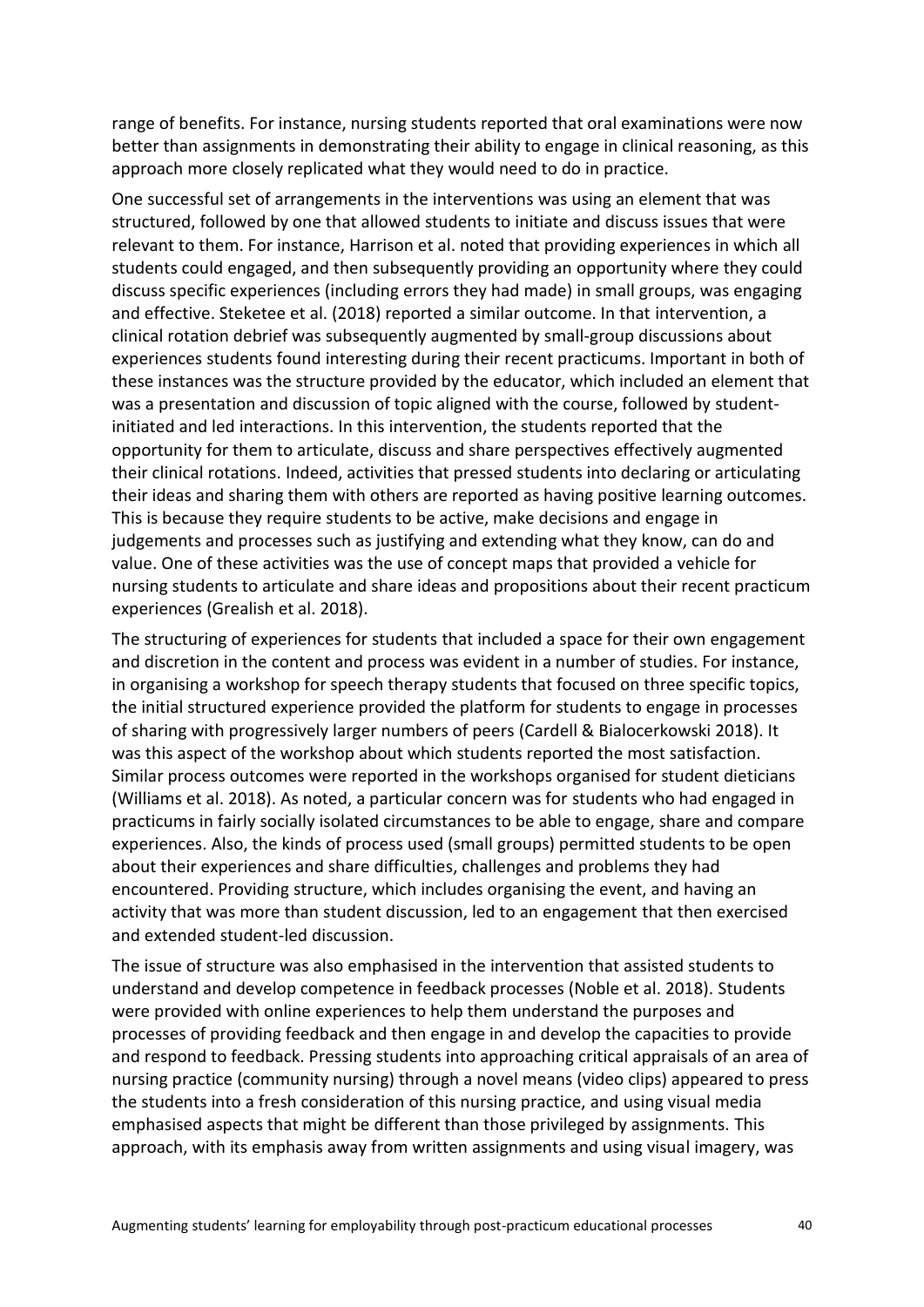seen to generate particular insights that may not have easily been developed in written form.

In these ways, it is possible to identify some key process outcomes that can inform the organisation and enactment of interventions to realise effective post-practicum experiences for higher education students.

### **Learning outcomes**

The intended learning outcomes of many of these interventions were intentionally aligned with the development of the knowledge that students required to engage in their preferred occupation. Where appropriate and defensible, links are made to the formation of conceptual, procedural and dispositional knowledge, as outlined earlier and as presented in Table 6.1 and Table 6.2. As a consequence, it is worthwhile considering the way that these particular interventions progress, and their prospects for developing these kinds of knowledge. These are presented in Table 7.1.

| Sub-project<br>lead | <b>Outcomes</b>                                                                                                                                                                                                                                                                                                                                                                                                                                                                                                                                            |
|---------------------|------------------------------------------------------------------------------------------------------------------------------------------------------------------------------------------------------------------------------------------------------------------------------------------------------------------------------------------------------------------------------------------------------------------------------------------------------------------------------------------------------------------------------------------------------------|
| Cardell             | Students reported satisfaction with the opportunity to engage in the workshop and focus on the three<br>key topics and their interrelationships. The process of sharing with their peers and then with the<br>entire group indicates a level of satisfaction and confidence in the process. However, less than half of<br>the students expressed an interest in wanting to repeat the activity in the future.                                                                                                                                              |
| Clancy              | The intervention was judged effective from the participants' perspectives as it provided them with<br>insights and the opportunity to consider post-graduation pathways. Students particularly valued<br>experiences that were relevant to themselves and their circumstances. For instance, only those<br>students intending to have their own businesses rated content about business models as being<br>relevant to their needs and pathways.                                                                                                           |
| Grealish            | Concept maps were useful for understanding students' development through the learning circles,<br>which provided a vehicle for the students to share, compare and contrast experiences. The initial and<br>post experience student evaluations reinforced the importance of learning circles and concept maps,<br>insofar as they allowed students to articulate and share their experiences. Clinical facilitators noted<br>that the student-led discussions were important pedagogically, and allowed them to assess student<br>engagement and learning. |
| Harrison            | The process was engaging for students: both observational and reports from students. Students<br>reported these effective means for learning, including comfort in reporting errors they had made in<br>this environment and through these processes that they would not ordinarily do.                                                                                                                                                                                                                                                                    |
| Kirwan              | This outcome indicates the intervention was successful in improving students' ability to demonstrate<br>attributes of employability when writing a new graduate application.                                                                                                                                                                                                                                                                                                                                                                               |
| Levett-Jones        | Identified strengths and deficits and students' learning and applicability to patient care and safety.<br>Students endorsed this approach over written assessments in clinical reasoning; authenticity of tasks<br>valued.                                                                                                                                                                                                                                                                                                                                 |
| Newton              | Students' reported developing nuanced understandings about (i) the role and requirements of a<br>community nurse, (ii) intersections between this kind of nursing work and acute-care, (iii) enhanced<br>understanding about care of elderly people, (iv) particularly those with chronic conditions and (v) how<br>this experience shaped student nurses' practices in the future.                                                                                                                                                                        |
| Noble               | Students reported high levels of satisfaction with the intervention process and outcomes. This<br>included being more effectively engaged with feedback processes because of the approach adopted.<br>Students reported developing a more nuanced understanding of the quality of feedback they are<br>receiving (i.e. its utility and focus) and developing criticality associated with feedback. For the majority<br>of students, this was the first time that the feedback process had been explicitly addressed in their<br>education.                 |

Table 7.16*Sub-project outcomes*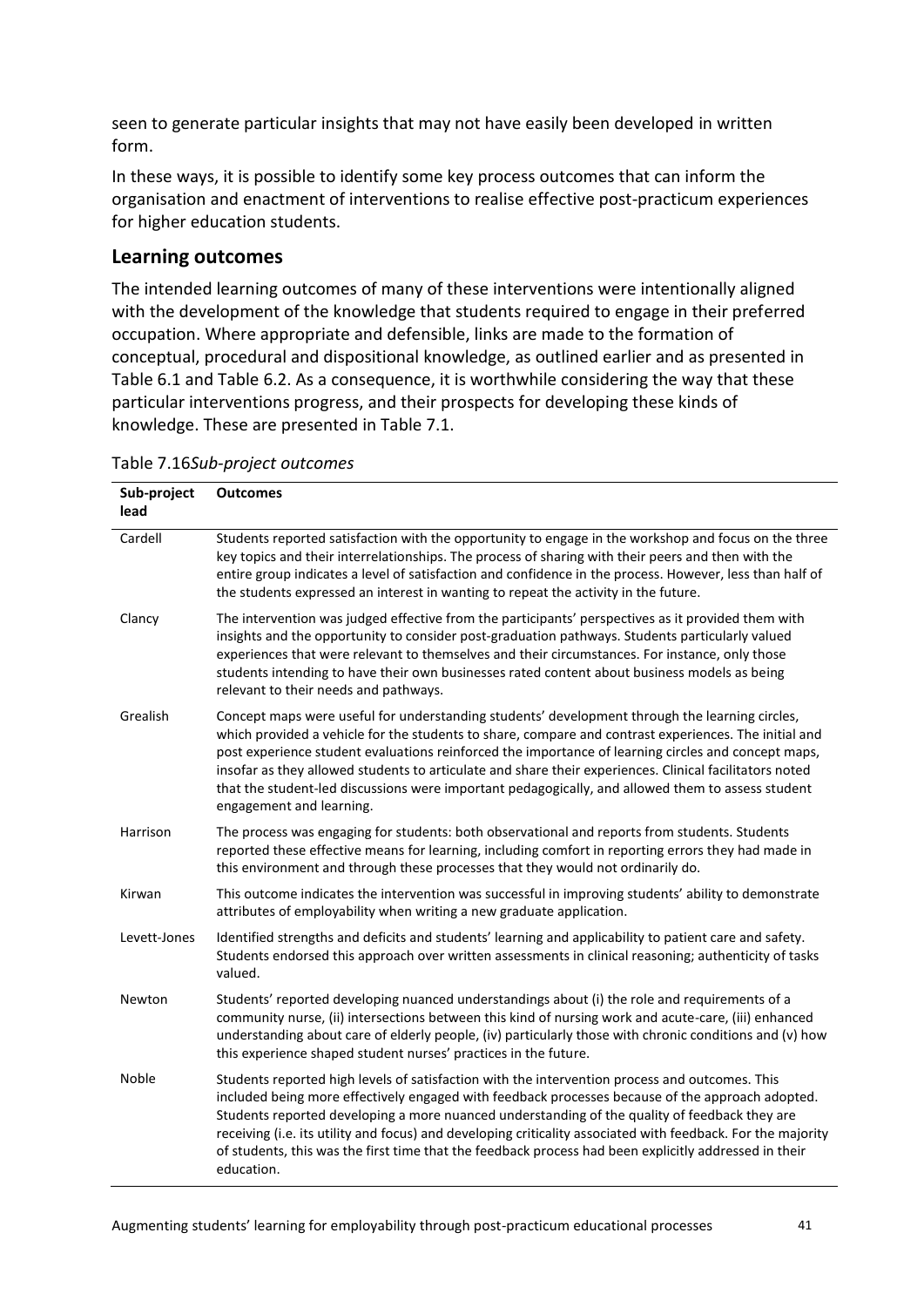| Rogers   | Claims this process had been effective in developing 'rich and nuanced' understanding of<br>interprofessional working, based on analyses of written assessment tasks and how key elements of<br>the interprofessional working paradigm are addressed.                                                                                                                                                                                                                               |
|----------|-------------------------------------------------------------------------------------------------------------------------------------------------------------------------------------------------------------------------------------------------------------------------------------------------------------------------------------------------------------------------------------------------------------------------------------------------------------------------------------|
| Steketee | The majority of students found the clinical debriefs to be useful, based on the combination of the<br>clinical event and the opportunity to discuss it with peers. These discussions were seen as building a<br>trustworthy, safe and supportive environment for students to share and learn from each other.<br>Overall, students claimed these as a valuable supplement to their clinical rotations, including a source<br>of feedback informing their progress.                  |
| Sweet    | Introduction of the structured approach to generating critical analyses through students' evaluation<br>of practicum experiences. It is claimed students demonstrated greater depth of critical analysis of the<br>kind required to be reflective practitioners.                                                                                                                                                                                                                    |
| Williams | Facilitators reported positive outcomes in terms of students' ability to share openly and engage with<br>others in constructive appraisals of their experiences, including commonalities and differences to be<br>articulated, shared and appraised. Mixed views about whether facilitators (i.e. competent clinicians)<br>should intervene or merely observe. Students reported positive outcomes on a set of four measures<br>designed to support their professional preparation. |

Assessment processes, such as those enacted by Levett-Jones et al. (2018), were able to identify what students know, and deficits in their knowledge. The development of understanding (conceptual knowledge) was identified as being the product of students engaging in written assignments. For instance, Rogers et al. (2018) identified written assignment tasks as being an effective way of allowing students to understand what constitutes interprofessional working, when these assignments were focused on events they had encountered in their clinical placements. In this instance, the students were pressed into identifying what was deemed to be effective and ineffective about these interprofessional working arrangements. In this way, grounded instances of practice observed by the students can be used to instantiate and to justify decisions about whether these were positive or negative instances of this way of working. The concern is that students may simply rehearse what they have been advised in the classroom about what constitutes effective interprofessional working and examples from their practice experiences accordingly. This might be the case for a more open form of assessment that allow students to support but also to contest the orthodoxies of what might lead to effective interprofessional working and learning.

Procedural outcomes in terms of students being ready to engage in applying for employment and being interviewed were evident in the contributions of Clanchy et al. (2018) and Kirwan et al. (2018). In both instances, experiences were provided for students to engage in the processes through which they would apply and be selected for employment. Of course, there are conceptual outcomes as well in terms of understanding the processes and goals for engaging in the procedures leading to seeking and being employed in both sub-projects. Both procedural and conceptual outcomes were reported from the use by Sweet et al. (2018) of reflective writing activities to develop critical capacities required for nursing practice. The procedures were those associated with considering, appraising and evaluating what has been observed, thereby seeking to develop the kinds of higher order procedure required for engaging critically in clinical work. The conceptual development was associated with the concept and practices that needed to be appraised, compared, and linked and associated, through a consideration of the clinical cases. Moreover, dispositional development (e.g. interest, values and beliefs) likely arose through critical appraisal of clinical cases.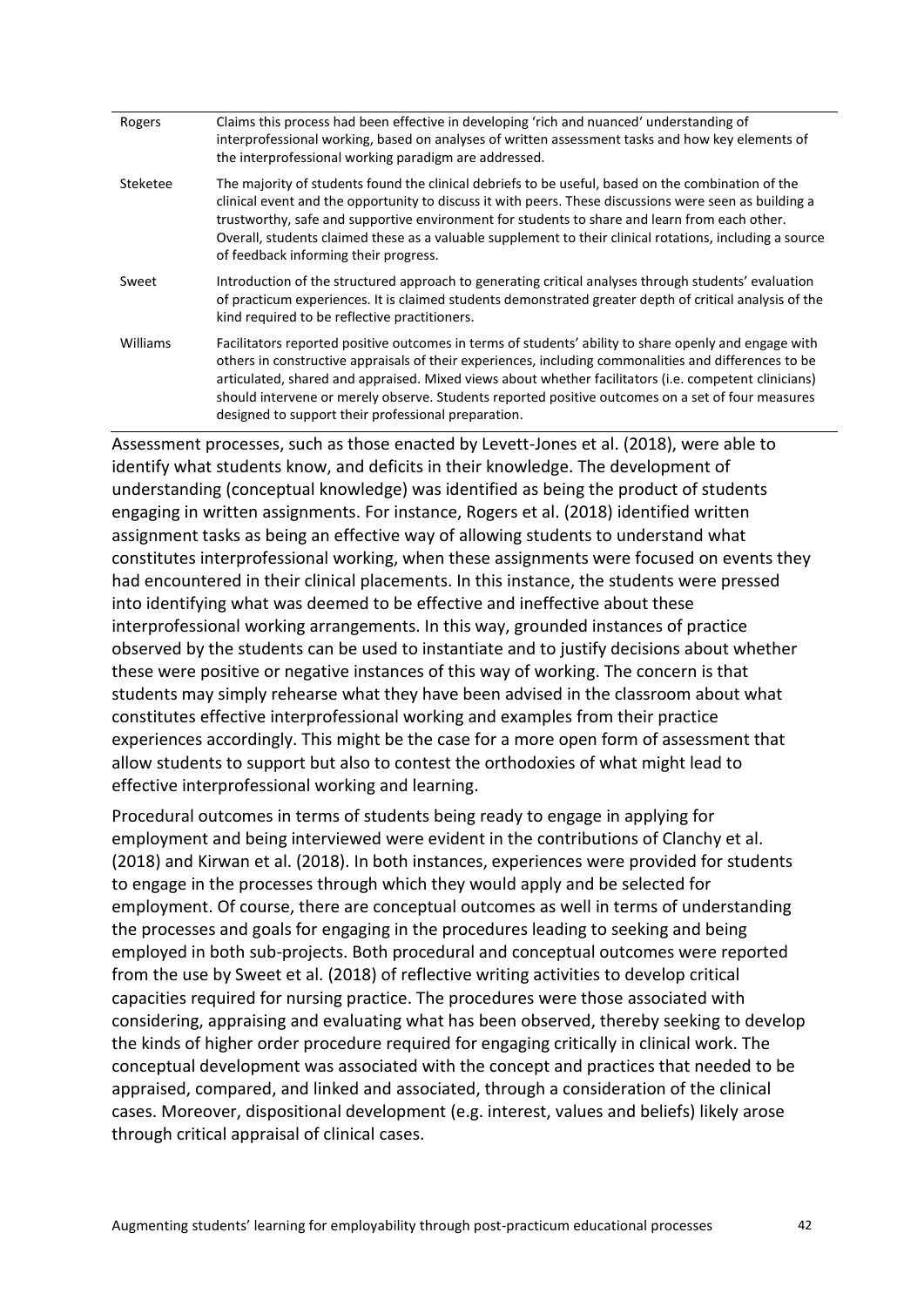Equally, concept maps were helpful for engaging students in considering and appraising concepts that were abstracted (Grealish et al. 2018). The use of concept maps is usually associated with conceptual development because it presses students into engaging with concepts, but also into identifying links and associations amongst them. In this way, this is an activity that can capture, utilise and develop higher forms of propositional knowledge required for activities such as clinical reasoning. Grealish et al. (2018) reported that engaging with concept maps presses students into articulating and sharing those constructions and associations, which is likely to further assist the development of their personal domain of knowledge.

Evident in the development of feedback literacy were all three forms of knowledge: conceptual (understandings and goals for feedback processes), procedural (ability to engage in and optimise these processes) and dispositional (how one's beliefs and values are enacted) (Noble et al. 2018). As an indication of achieving a specific outcome from a specific pedagogic means, Newton et al. (2018) were able to develop nuanced understanding about the work of community nurses by encouraging students to use their practicum experiences to produce a brief video clip about that kind of work. The use and selection of images required these students to make value judgements and reflect these in that process of selection.

In this way, it is possible to identify how specific educational interventions have come to secure particular kinds of learning outcomes for students. This analysis is particularly important because, as stated earlier, educational provisions are intended to achieve specific kinds of outcomes. Therefore, knowing which kinds of intervention are more likely to develop the intended kinds of knowledge permits greater efficacy in the design and enactment of interventions such as these.

# **Potential improvements**

Most of the contributions also suggested areas for further or future improvements to the interventions. A range of suggested improvements to post-practicum processes trialled within these various sub-projects were advanced through critical appraisal of their enactment. These can be categorised in terms of improvements to intervention processes, and student engagement (Table 7.2).

# **Improving intervention processes**

Ensuring that there is an adequate and appropriate level of structure in the experiences, including the sequencing of activities and the management of student progress (Cardell & Bialocerkowski 2018), is likely to be an important basis for improving these processes. Part of that structuring can be to include more of the kinds of experience that comprise an overall structure with a compulsory focused activity, and then one that provides opportunities for students to discuss issues of immediate interest. Even within these processes, there is concern to provide a structure that permits students to engage in their interactions in measured ways. For instance, in the intervention of Cardell and Bialocerkowski (2018), the intention was for students to work through a process in which they initially discuss issues in pairs, then in groups and then with an entire cohort. However, it was found that whilst it was important to allow these processes to be student led, it was helpful to guide the pace and means of their progression. One concern is that students may be rushing through these rounds, rather than relishing and optimising the experience at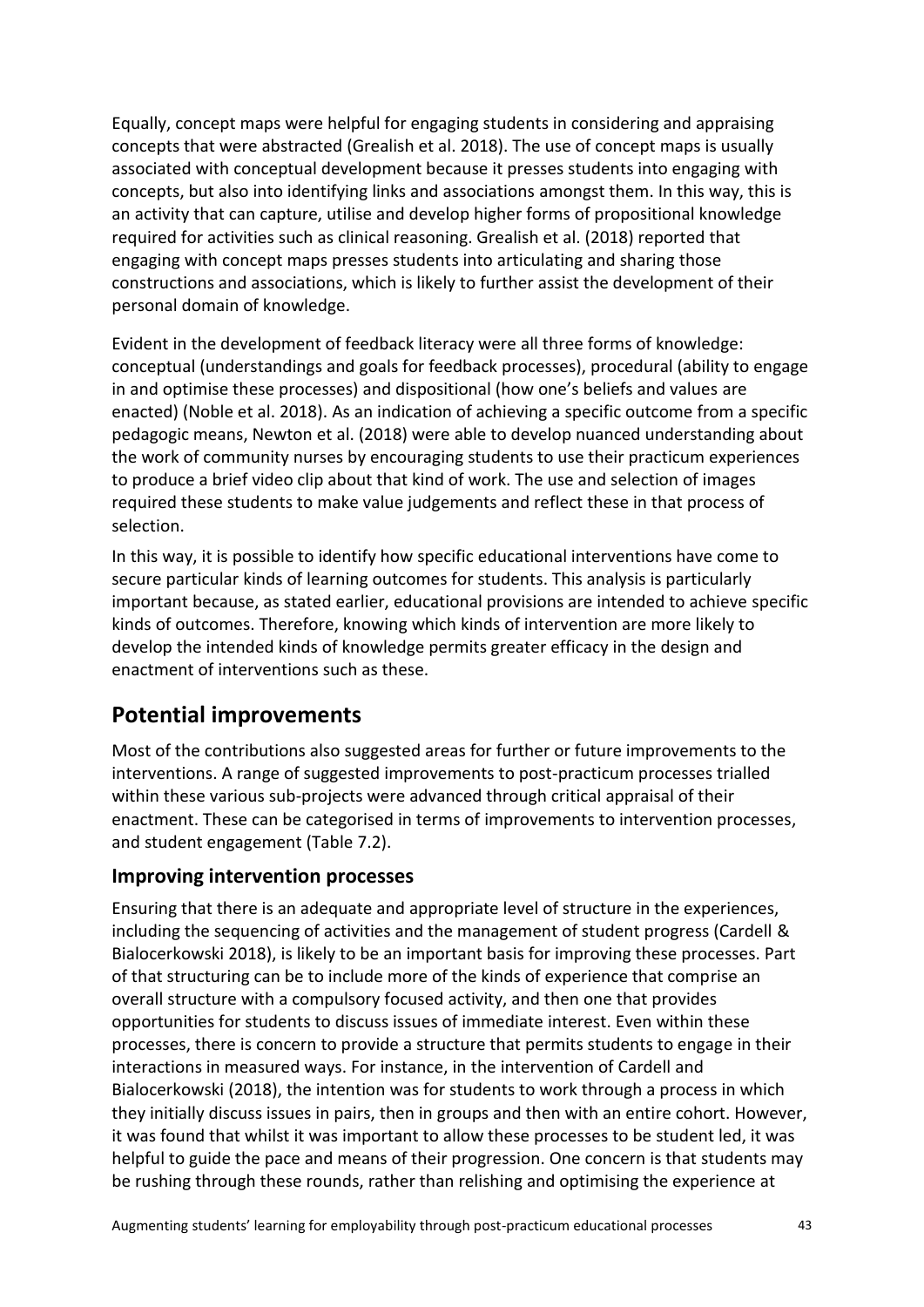each stage. Also, there was concern that the process was designed to permit students to manage what is shared with others, and if the process progresses too quickly, students may lose the ability to manage the nature and content of what is discussed with ever larger groups. So, there is a balance to be achieved between initiating and encouraging student engagement, including granting them discretion to progress with a process, and then to manage the process in a way that is aligned with achieving the desired outcomes. A similar concern was articulated by clinical facilitators who were concerned that the process of engaging students and guiding them in their conversations needed to be incremental and managed to achieve the best learning outcomes (Grealish et al. 2018). So, from these we learn that the process of student-initiated and led processes may need to be managed, particularly in the first instances.

Part of the structuring of the experiences should be, if it is required, to develop the students' capacities to engage effectively in these activities. For instance, Levett Jones et al. (2018) note that if students were to engage more in oral assessments, they may well develop further their clinical reasoning skills, but this needs to be premised upon practice in considering and articulating their ideas orally. Hence, the importance of practice and frequency of experiences that support the development of these capacities that, in turn, will be used to develop clinical competence. Of course, when there is alignment between the kinds of activity being used and those that will be required in practice, the justification for rehearsing such activities becomes stronger, as is the case here. As noted below, there is a range of activities that students were not necessarily ready to engage in. Much of this readiness was associated with the kinds of capacity required to participate effectively and constructively in these interventions. Part of that is to understand the process and outcomes of such activities, so that they can be seen as being worthwhile educational experiences. If students do not view the didactic presentation of information as being a legitimate and worthwhile educational experience, then how they come to engage with such activities is likely to be limited. So, it might be necessary to emphasise the process aspects of such educational interventions to promote student engagement. Issues associated with the location of these activities (Grealish et al. 2018), their duration (e.g. short and intense or longer term and accumulative) (Williams et al. 2018) were also raised in these discussions.

A concern often raised about student-led processes is that they may be informed and progress in erroneous ways. This issue was raised by the clinical facilitators in the learning circles sub-project (Grealish et al. 2018) and in the discussions by medical students (Steketee et al. 2018). While there is genuine reason to be concerned about such processes and outcomes, there is also a view by some educators that an educational experience not mediated by teachers is inherently a weaker proposition than one in which they are involved. Yet, perhaps most student interactions occur outside of directly taught or facilitated processes. Of course, such processes should leave open the options for teachers to facilitate and to encourage areas of uncertainty or lack of clarity, in order that they be raised and discussed. Certainly, such processes need to be followed at some point by assessments, to ensure that what is learned through these experiences is appropriate and in accordance with the domain of learning. What is clear, however, is that processes of knowledge construction are at the core of individuals' learning and these arise through their activities and interactions, rather than being passive recipients of knowledge.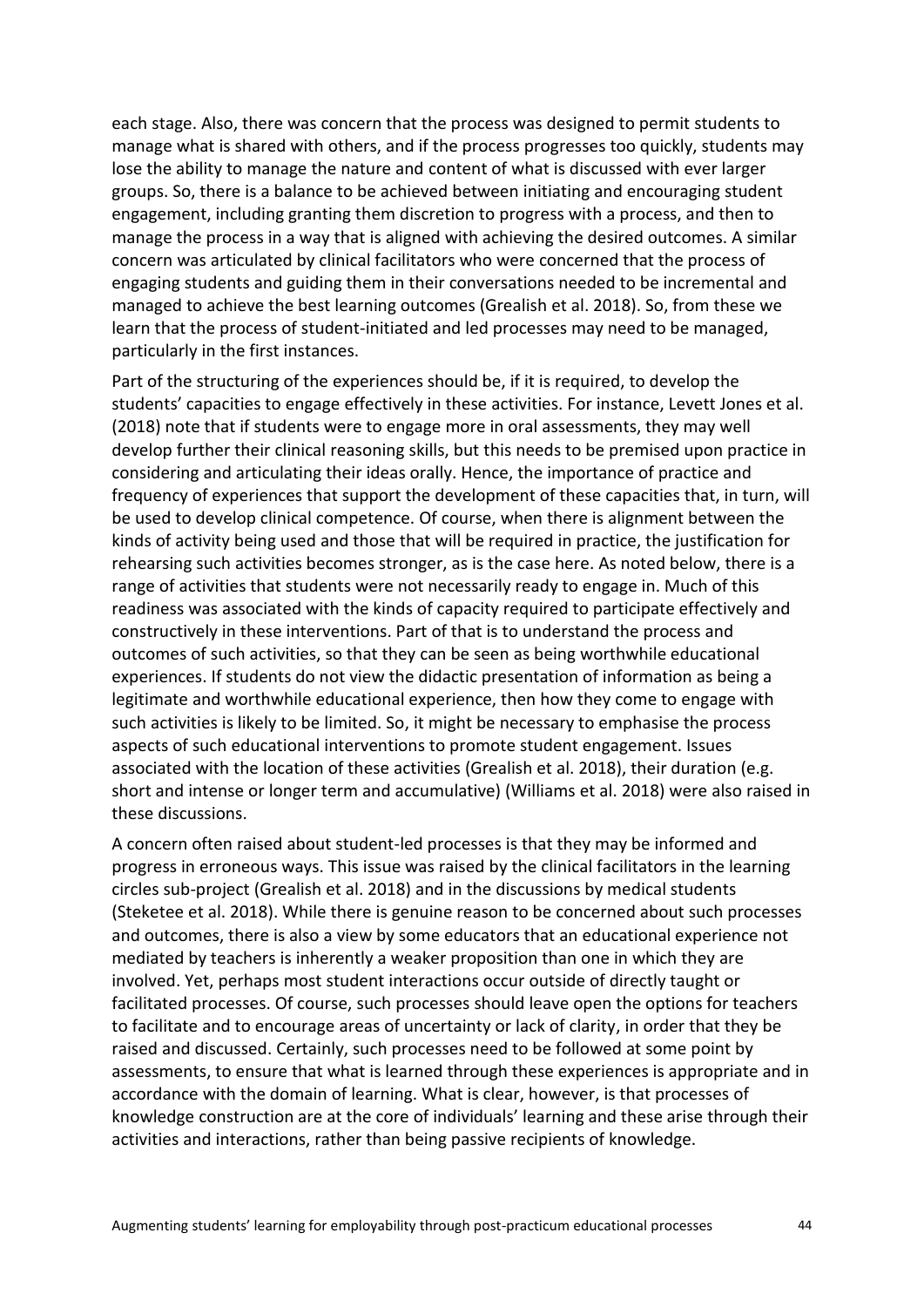So, there are a range of issues associated with the focus for these activities, how they are managed and the circumstances in which they are enacted. All of which suggests that there is a role for the educator in organising, establishing and managing these experiences that goes beyond being the communicator of information. Process considerations become an important component of teachers' work.

#### **Improving student engagement**

Evident in some studies was that the preparedness and readiness of students to engage effectively in interventions was a key issue and a focus for improvement. This preparedness included the ability to participate in oral assessments (Levett-Jones et al. 2018), familiarity with processes of written critical reflections (Sweet et al. 2018), familiarity with accessing and engaging with online learning support (Noble et al. 2018) and ability to produce video clips (Newton et al. 2018). So, where there is a particular capacity or set of capacities required to engage in these interventions, it may be necessary to prepare students or ensure that they possess the capacities to be able to effectively engage in those activities. Clearly, if students are being expected to do something for which they are not ready or adequately prepared to productively engage, the learning outcomes are likely to be inferior or even potentially negative.

The other key issue with students' engagement is their willingness to participate. The evidence from across nearly all sub-projects was of difficulty with engaging students in activities not perceived to be an inherent element of their existing program. If students elect not to participate or participate in ways that are grudging, it is unlikely that productive learning outcomes will be achieved. For instance, at least one group of students indicated reluctance to participate in particular kinds of activity (learning circles and critical reflections) (Harrison et al. 2018) because of their overuse. Hence, a different term had to be used, but also perhaps a slightly different focus was adopted. The consideration here is that learner engagement is essential, and the quality of that engagement is likely to be aligned with the effort they will expend in these interventions and, therefore, the kind and extent of learning likely to arise from them.

Whilst some interventions were part of compulsory student activities, it is not possible to know how students elected to engage in these kinds of activity. In particular, the concern is that students merely respond to the assessment criteria in a superficial and intentional way, rather than engage in ways that lead them to learn what is intended. Throughout, it was reported that wherever the content and activities were pertinent to student needs and interests, their engagement was far stronger. In the group work organised by Steketee et al. (2018) and Harrison et al. (2018) there was evidence of rich interaction and effortful engagement by students because the topics and the conversations were relevant to their interests and studies. However, even then the participation was not universal or universally valued. Nevertheless, this suggests that relevance of activities, pertinence to student needs and alignment with what they are engaging with currently are likely to be what attracts their interest.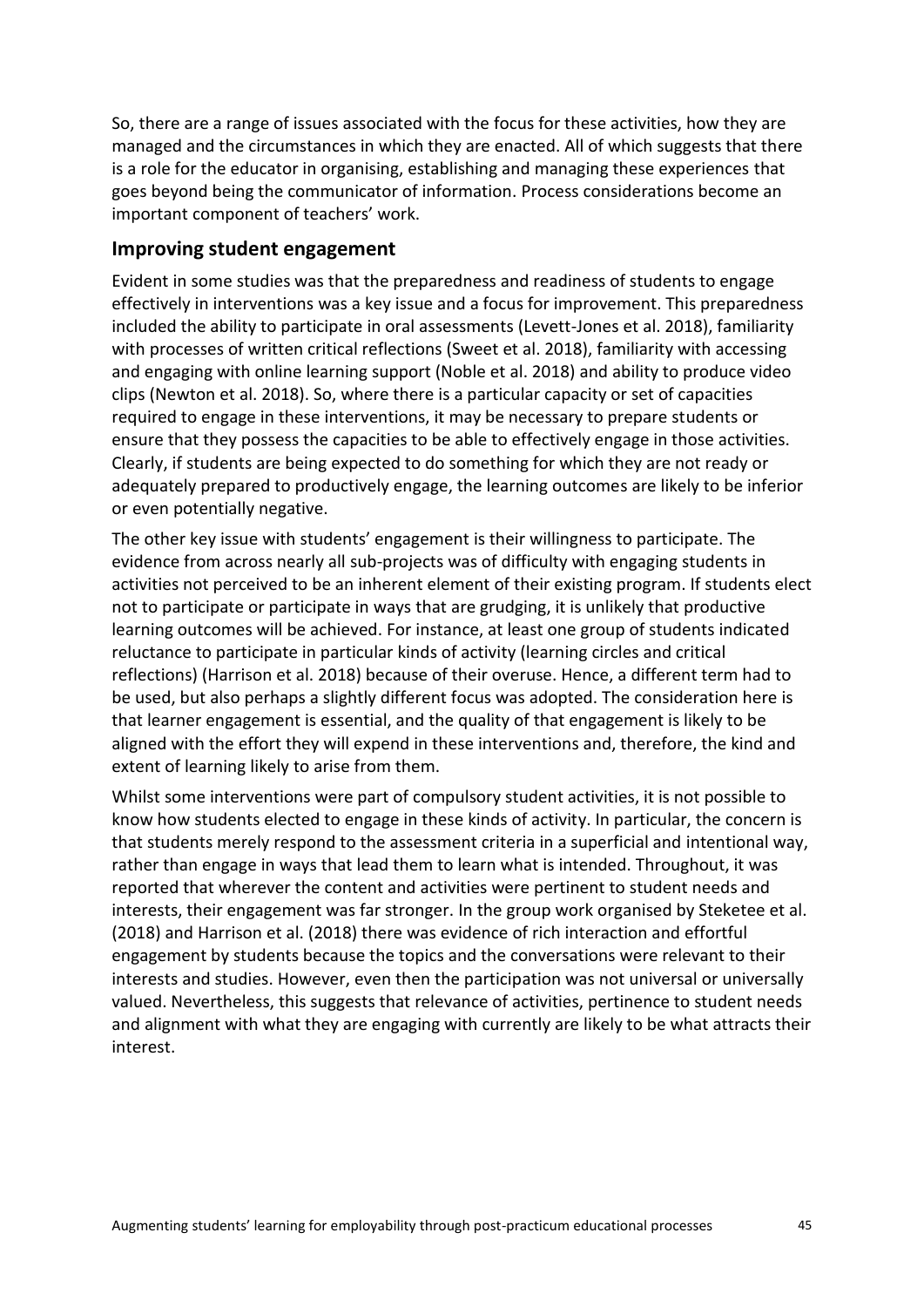Table 7.217*Potential improvements identified in interventions*

| Sub-project  | <b>Improvements</b>                                                                                                                                                                                                                                                                                                                                                                                                                                                                                                                                                                                                                                        |
|--------------|------------------------------------------------------------------------------------------------------------------------------------------------------------------------------------------------------------------------------------------------------------------------------------------------------------------------------------------------------------------------------------------------------------------------------------------------------------------------------------------------------------------------------------------------------------------------------------------------------------------------------------------------------------|
| Cardell      | These interventions are an initial attempt to promote professional identity, self-efficacy and<br>resilience and much was learnt about structured approaches to achieving these outcomes.<br>Essential here is that students would have had practicum experiences to achieve the intended<br>outcomes. Yet the prospects for ongoing participation and further engagement in these activities<br>will be constrained without students more fully appreciating the worth of these experiences. This<br>stands as a challenge for their teachers.                                                                                                            |
| Clancy       | The evaluation suggested the need for activities that increase participants' industry knowledge,<br>i.e. work opportunities and potential pathways. Enhancing the relevance to their sector and<br>needs was a key basis for promoting engagement by students.                                                                                                                                                                                                                                                                                                                                                                                             |
| Grealish     | Issues faced in this study were associated with finding rooms or spaces to undertake learning<br>circles in busy hospitals, and the time for them to occur. Clinical facilitators reinforced the<br>importance of them shifting from initiating these interactions to being able to observe, and<br>coaching and guiding the conversations within them. Overall, feasibility seems strong. Students<br>reported specific outcomes from these learning processes, including deepening their<br>understanding, having opportunities to articulate and understand concepts and the usefulness of<br>concept maps as a mechanism for realising these outcomes. |
| Harrison     | Broader engagement by larger number of students, enhancing environments for students to<br>report their learning and work through errors in a supportive and non-judgemental environment.                                                                                                                                                                                                                                                                                                                                                                                                                                                                  |
| Levett-Jones | Student readiness (ill prepared) and need for more adequate preparation. Assessment instrument<br>refined through the process. Offer students more of these kinds of experiences to develop that<br>clinical reasoning capacity.                                                                                                                                                                                                                                                                                                                                                                                                                           |
| Newton       | Four themes emerged that shape future consideration of this kind of initiative: (i) reasons for<br>participation, (ii) barriers encountered, (iii) pressing the student into thinking and (iv) potential<br>use of this strategy. There is a need to prepare students to engage in these kind of activities -<br>designing the activity so it encourages descriptive and reflective activities, as well as dialogue and<br>critical engagement.                                                                                                                                                                                                            |
| Noble        | Some students reported difficulty in accessing and engaging with the electronic resources prior to<br>the workshops. Also, students suggested feedback should be integrated within their university<br>studies, not offered as a one-off intervention. Students also commented that their supervisors<br>might benefit from similar training.                                                                                                                                                                                                                                                                                                              |
| Rogers       | Need to be more widely applied.                                                                                                                                                                                                                                                                                                                                                                                                                                                                                                                                                                                                                            |
| Steketee     | While students reported that the interventions were effective opportunities for rich learning, it<br>was not always evident that transformative learning had occurred. It was unclear whether the<br>survey device was sufficiently sensitive to pick up these kinds of outcome. However, other<br>outcomes indicated that students' personal knowledge had been transformed through these<br>experiences.                                                                                                                                                                                                                                                 |
| Sweet        | If students are provided with a more structured experience based around this particular model<br>and then their efforts are assessed on the elements of that model, then there are likely to be<br>stronger outcomes.                                                                                                                                                                                                                                                                                                                                                                                                                                      |
| Williams     | Key lessons included: (i) even relatively short interventions to gather evidence-based approaches<br>requires considerable resources, (ii) care about the overlap between assessment and these kinds<br>of interventions, (iii) the importance of gathering both quantitative and qualitative data and (iv)<br>the importance of having skilled facilitators to maximise these processes. However, issues still<br>exist associated with the degree of intervention by facilitators, particularly when occupationally<br>competent.                                                                                                                        |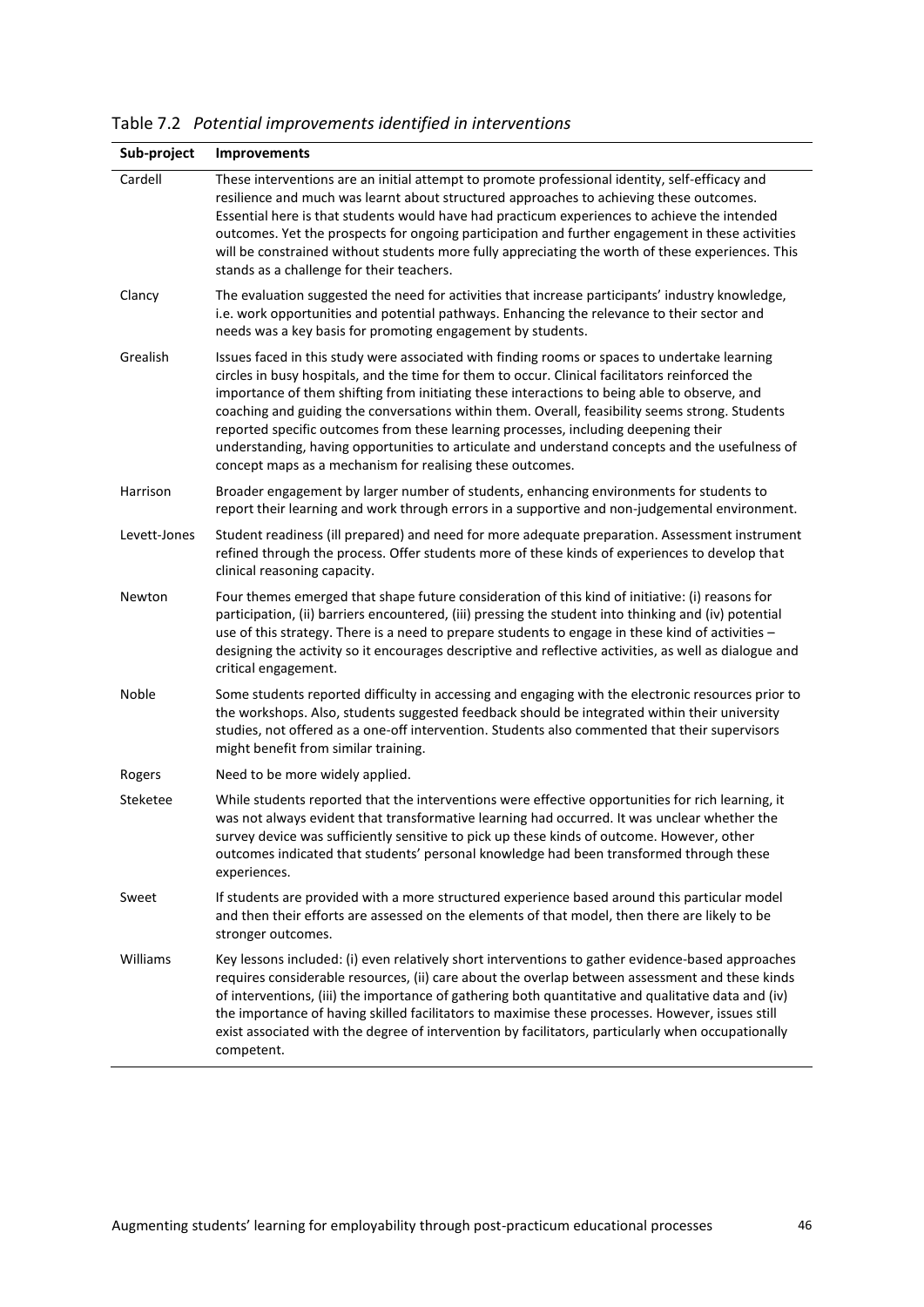# **Considerations for curriculum and pedagogy**

Having reviewed the purposes, strategies, implementation issues, outcomes and suggestions for improvement, it is possible to identify some key considerations for curriculum and pedagogy.

### **Relationship between assessment and interventions**

One strategy for encouraging students' engagement and participation in post-practicum interventions is to make it part of the assessment of the course in which they are enrolled. This has a number of advantages. These include the likelihood that all students will participate in the activity, and engage with the assigned task with a high degree of interest. Moreover, such an approach allows the intervention to be directly related to the intended outcomes of the course or unit. However, there are also some disadvantages when postpracticum interventions are intermingled with assessment of students' performance. This includes students' responses being constrained to the specific focus or topics of the intervention and this may ignore important learning outcomes that sit outside of those specific intentions. There is a danger that students' participation and responses to these activities will be mediated by their concerns about grades, and by providing the kind of responses which they conclude their teachers or clinical supervisors want. In addition, such processes inhibit students' sharing with others openly and honestly, because their responses might be constrained by concerns associated with disadvantaging themselves and advanced in others in an assessment process where they will be rated and ranked. The limitations here are particularly important when there is an intention to have an open discussion amongst students and for the students to feel free to share their experiences, compare them with others, and also within the safety of a non-judgemental process.

# **Structuring of interventions**

Staged processes that either permit students to discuss, share, compare seem to render the most significant outcomes. Various patterns of sequencing of structured experiences are evident in the interventions reported here and there is no set pattern that offers an unequivocal way forward. In some instances, a case is presented and discussed, and then from that students discuss the case, and share experiences. In other circumstances, the students commence by having discussions with peers and then engage in a more structured activity. Elements of structuring the engagement, however, appear to have a more common focus – that is, starting from smaller group engagement, including working in pairs, then moving through to larger group engagement, and then engagement involving an entire cohort.

One pattern of the structuring of successful interventions was reported across some of the interventions. Having a structured experience in which students collectively focus on a specific activity (e.g. presentation, case study, clinical case), which is then followed by a student-led discussion, seemed to be effective in initiating and engaging students in critical discussions. The majority of these were student led and students have the discretion in terms of the content and process adopted. One of the qualities of this approach is that it provides a safe environment for students to discuss any mistakes they may have made, problems they may have encountered, and matters associated with their preparation that sat outside of the control and engagement by teachers.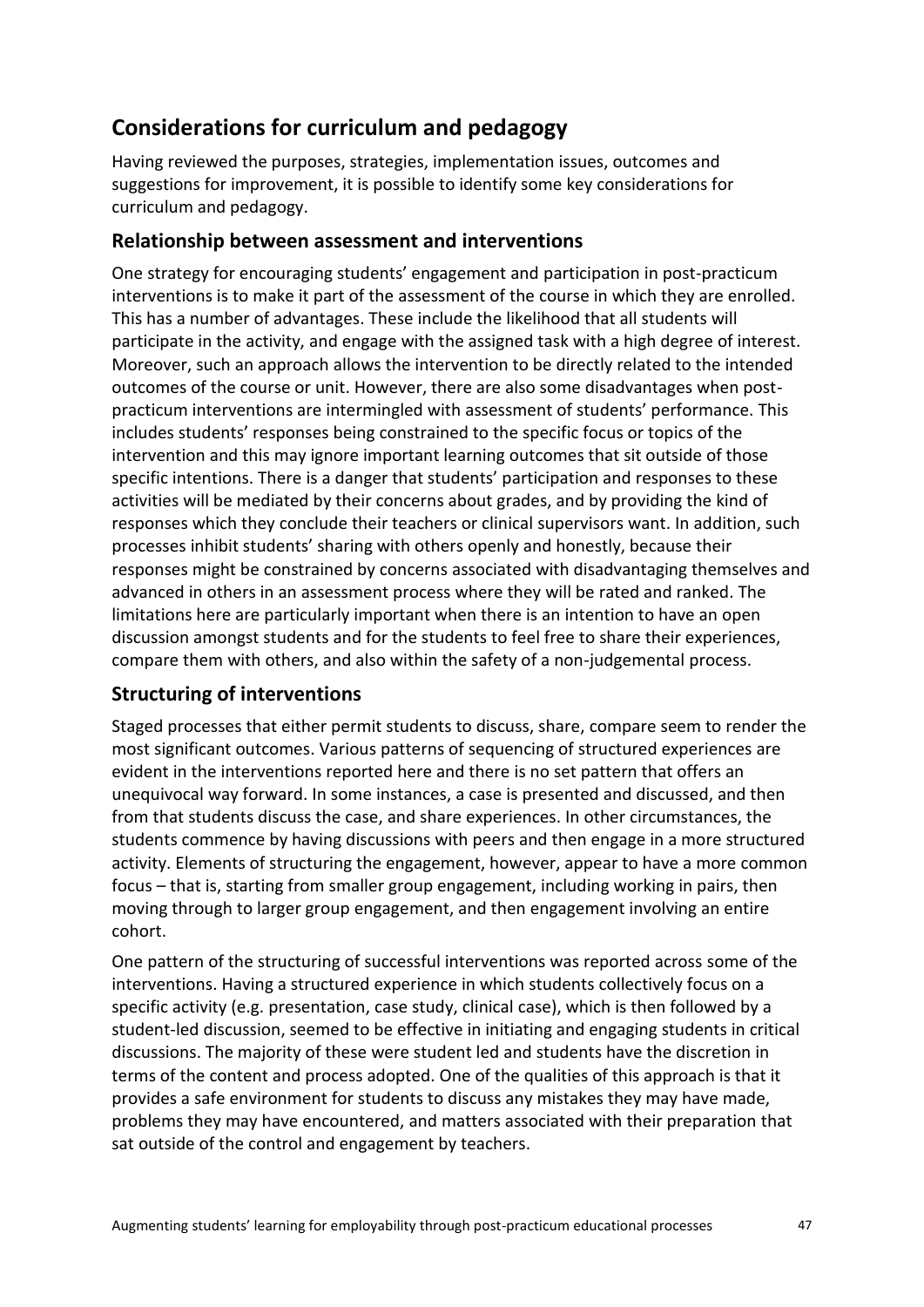### **Student-led or facilitated intervention activities**

The issue of whether intervention activities should be entirely student-led and managed, facilitated by a teacher, or facilitated in a way that permits interventions on the part of the teacher or clinical supervisor, is discussed in some of the sub-project reports. In some processes, students are allowed and encouraged to lead, manage and shape the experiences for themselves and their peers. This approach, when the students elect to engage in it, seems to elicit some of the highest outcomes. However, there are concerns that such processes can lead to the pooling of ignorance and misery. Students become distracted by negative experiences and may arrive at incorrect judgements and erroneous outcomes because of not being guided by a more experienced interlocutor (i.e. teacher, clinical supervisor). So, there are concerns about facilitation being directed towards the process of student participation (i.e. directing towards intended outcomes), and the risk of inappropriate or perilous learning outcomes arising because of limits in students' knowledge and competence. These are perennial issues. One way of advancing them is to be clear about the purposes of the interventions and what they seek to achieve, and then act accordingly.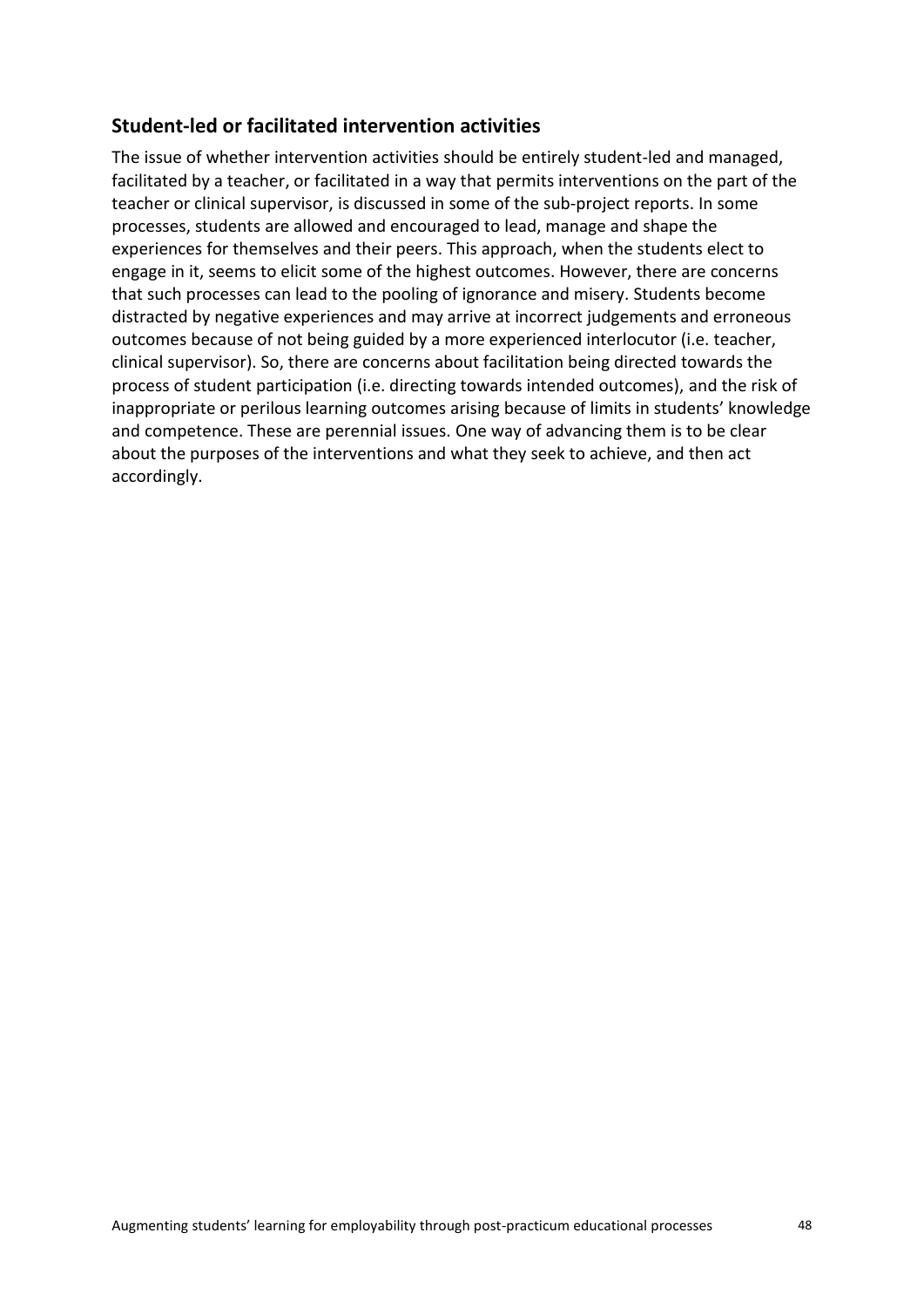# **References**

- Abuzar, M. A., Burrow, M. F., & Morgan, M. (2009). Development of a rural outplacement programme for dental undergraduates: Students' perceptions. *European Journal of Dental Education*, 13(4), 233. doi:10.1111/j.1600-0579.2009.00581.x
- Amini, H., Moghaddam, Y., Nejatisafa, A., Esmaeili, S., Kaviani, H., Shoar, S.& Mafi, M. (2013). Senior medical students' attitudes toward psychiatry as a career choice before and after an undergraduate psychiatry internship in Iran. *Academic Psychiatry*, 37(3), 196-201. doi:10.1176/appi.ap.10120171n
- Anderson, J. R. (1982). Acquisition of cognitive skill. *Psychological Review, 89*(4), 369-406.
- Anderson, J. R. (1993). Problem solving and learning. *American Psychologist, 48*(1), 35-44.
- Bain, J. D., Mills, C., Ballantyne, R., & Packer, J. (2002). Developing reflection on practice through journal writing: Impacts of variations in the focus and level of feedback. *Teachers and Teaching*, *8*(2), 171-196. doi:10.1080/13540600220127368
- Berntsen, K., & Bjørk, I. T. (2010). Nursing students' perceptions of the clinical learning environment in nursing homes. *Journal of Nursing Education*, *49*(1), 17-22. doi:10.3928/01484834-20090828-06
- Billett, S. (2003). Sociogeneses, activity and ontogeny. *Culture and Psychology, 9*(2), 133- 169.
- Billett, S. (2011). *Curriculum and pedagogic bases for effectively integrating practice-based experiences.* Retrieved from www.olt.gov.au/resource-integrating-practice-basedexperiences-griffith-2011
- Billett, S. (2015a). *Integrating practice-based experiences into higher education*. Dordrecht: Springer.
- Billett, S. (2015b). Readiness and learning in healthcare education. *Clinical Teacher, 12*, 1-6.
- Billett, S. (2018). Augmenting post-practicum experiences: purposes and practices. In S. Billett, J. Newton, G. D. Rogers, & C. Noble (Eds.), *Augmenting health and social care students' clinical learning experiences.* Dordrecht: Springer.
- Billett, S., Cain, M., & Le, A. (2017). Augmenting higher education students' work experiences: Preferred purposes and processes. *Studies in Higher Education*. Vol 43(7) 1279-1294. doi:doi.org/10.1080/03075079.2016.1250073
- Billett, S., Harteis, C., & Gruber, H. ( 2018). Developing occupational expertise through everyday work activities and interaction. In K. A. Ericsson, R. R. Hoffman, & A. Kozbelt (Eds.), *Cambridge handbook of expertise and expert performance.* 2nd Edition. New York: Cambridge University Press, pp. 105-126.
- Cain, M., Le, A., & Billett, S. (2018). Student preferences for purposes and processes of post practicum interventions. In S. Billett, J. Newton, G. D. Rogers, & C. Noble (Eds.), *Augmenting health and social care students' clinical learning experiences: Outcomes and processes*. Dordrecht: Springer.
- Cardell, L., & Bialocerkowski, A. (2018). Bouncing Forward: A Post-practicum workshop to promote professional identity, self-efficacy, and resilience in Master of Speech Pathology students. In S. Billett, J. Newton, G. D. Rogers, & C. Noble (Eds.),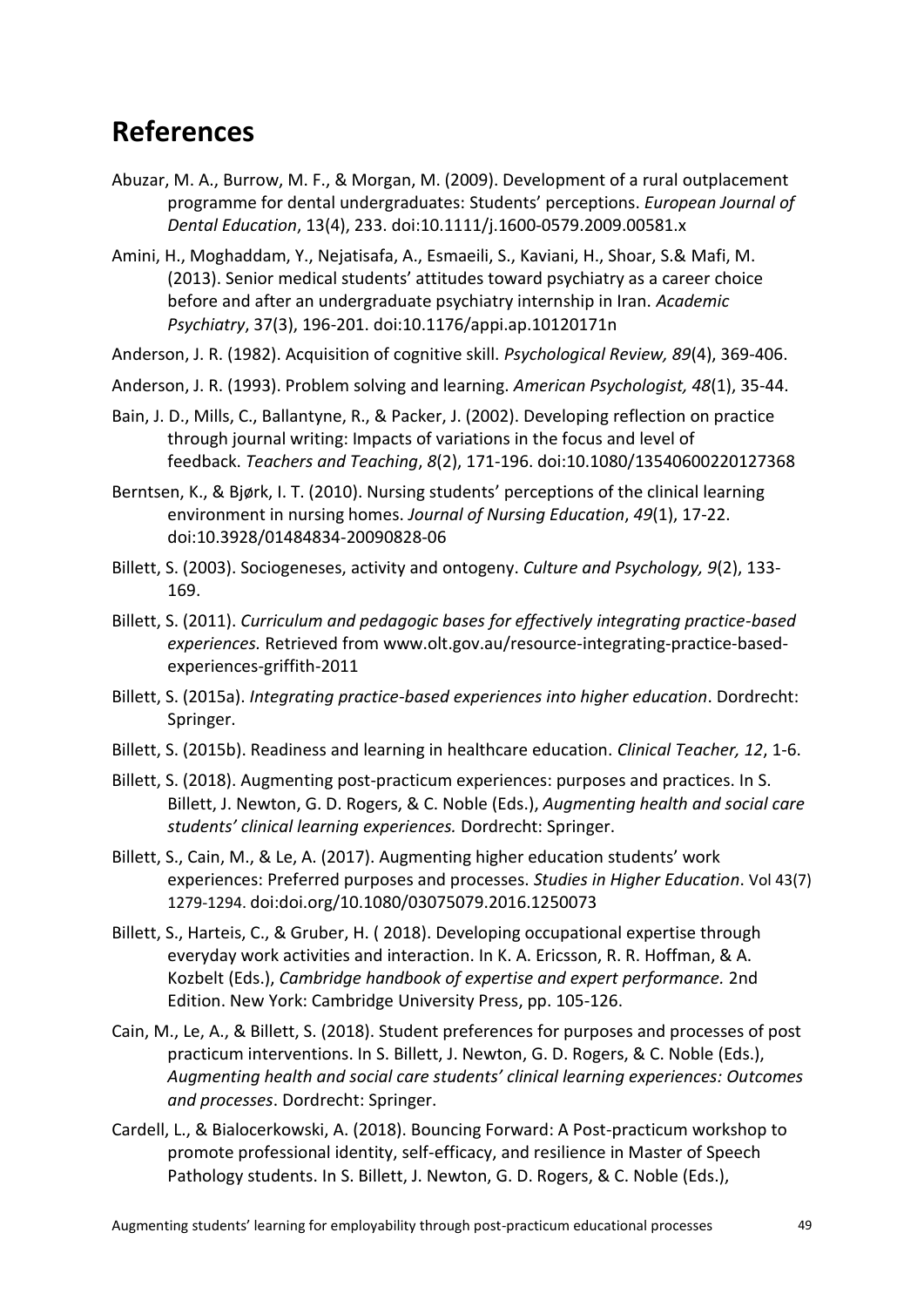*Augmenting health and social care students' clinical learning experiences: Outcomes and processes*. Dordrecht: Springer.

- Chan, D. (2001a). Combining qualitative and quantitative methods in assessing hospital learning environments. *International Journal of Nursing Studies*, *38*(4), 447-459. doi:10.1016/S0020-7489(00)00082-1
- Chan, D. (2001b). Development of an innovative tool to assess hospital learning environments. *Nurse Education Today*, *21*(8), 624-631. doi:10.1054/nedt.2001.0595
- Chan, D. S. K. (2002). Associations between student learning outcomes from their clinical placement and their perceptions of the social climate of the clinical learning environment. *International Journal of Nursing Studies*, *39*(5), 517-524. doi:10.1016/S0020-7489(01)00057-8
- Chan, D. S. K., & Ip, W. Y. (2007). Perception of hospital learning environment: A survey of Hong Kong nursing students. *Nurse Education Today*, *27*(7), 677-684. doi:10.1016/j.nedt.2006.09.015
- Clanchy, K., Sabapathy, S., Reddan, G., Reeves, N., & Bialocerkowski, A. (2018). Integrating a career development learning framework into work-integrated learning practicum debrief sessions. In S. Billett, J. Newton, G. D. Rogers, & C. Noble (Eds.), *Augmenting health and social care students' clinical learning experiences: Outcomes and processes*. Dordrecht: Springer.
- Cleland, J., Leaman, J., & Billett, S. (2014). Developing medical capacities and dispositions through practice-based experiences. In C. Harteis, A. Rausch, & J. Seifried (Eds.), *Discourses on professional learning: On the boundary between learning and working*. Dordrecht: Springer.
- Cole, M. (1985). The zone of proximal development where culture and cognition create each other. In J. V. Wertsch (Ed.), *Culture, communication and cognition: Vygotskian perspectives*. Cambridge, UK: Cambridge University Press, pp. 146-161.
- Courtney‐Pratt, H., FitzGerald, M., Ford, K., Marsden, K., & Marlow, A. (2012). Quality clinical placements for undergraduate nursing students: A cross‐sectional survey of undergraduates and supervising nurses. *Journal of Advanced Nursing*, *68*(6), 1380- 1390. doi:10.1111/j.1365-2648.2011.05851.x
- Curran, L. (2004). Responsive law reform initiatives by students on clinical placement at La Trobe law. *Flinders Journal of Law Reform*, 7(2), 287-301.
- Dean, B.A. & Clements M. (2010). *Pathway for student self-development: A learning orientated internship approach*. University of Wollongong Research Online. Accessed at: http://ro.uow.edu.au/cgi/viewcontent.cgi?article=2478&context=commpapers
- Dean, B.A., Sykes, Ch., Agostinho, S. & Clements M. (2012). *Reflective assessment in workintegrated learning: To structure or not to structure, that was our question*. University of Wollongong Research Online. Accessed at: http://ro.uow.edu.au/cgi/viewcontent.cgi?article=3617&context=commpapers
- Doel, S. (2008). Fostering student reflection during engineering internships. *10th anniversary edition of the Asian-Pacific Journal of Cooperative Education. Selected papers from the 2008 Biennial Asia-Pacific Conference on Cooperative Education*, Manly, Australia.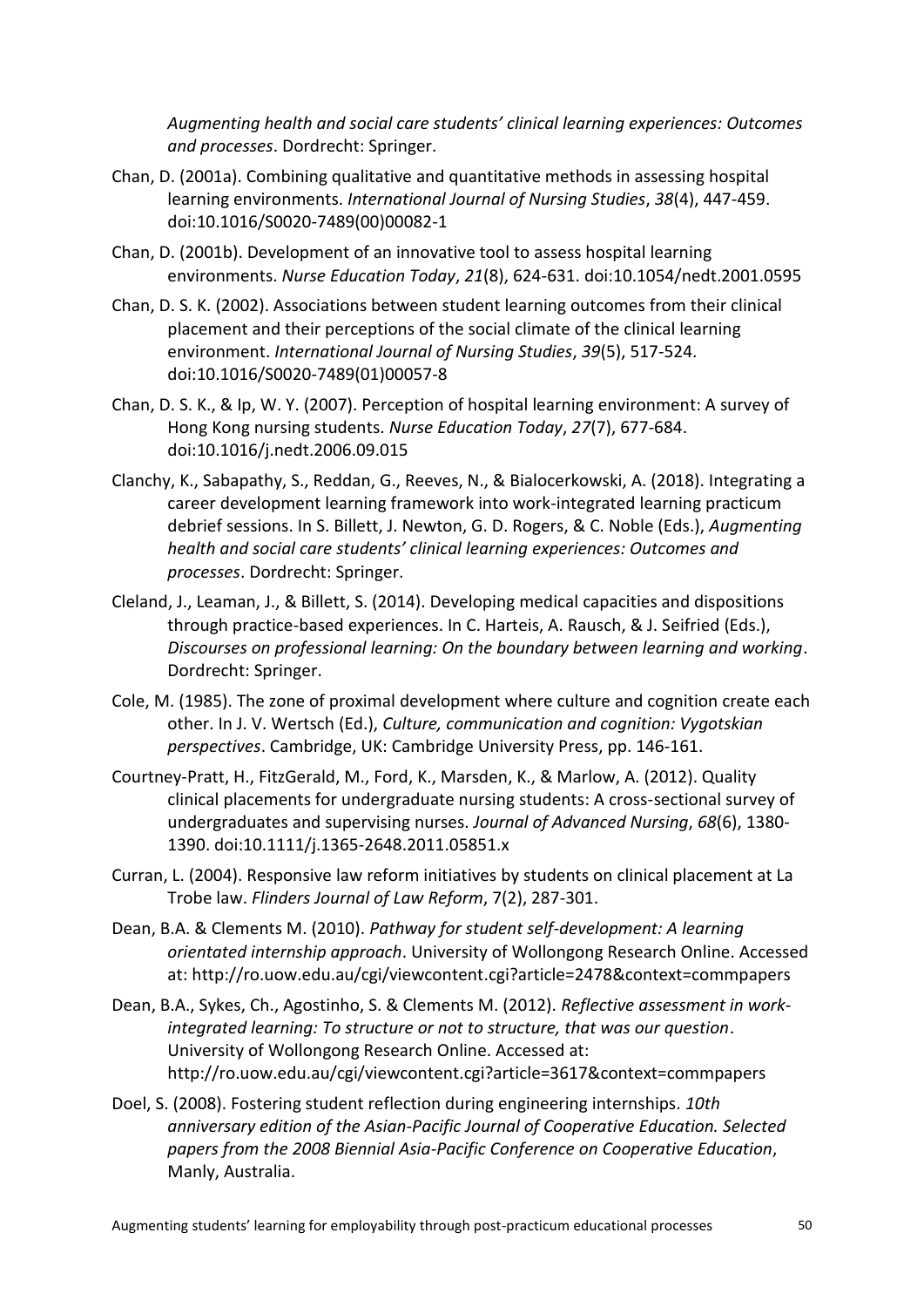- Donald, M. (1991). *Origins of the modern mind: Three stages in the evolution of culture and cognition*. Cambridge, MA: Harvard University Press.
- English, L. (2014). Assessing undergraduate nursing students' integration of theory and practice within a capstone clinical stream. Sydney: Office for Teaching and Learning.
- Forde, S., & Meadows, M. (2011*). Industry placements in journalism education: Exploring enhanced learning and professional growth for interns*. Journalism Research and Education Section of IAMCR. Accessed at: [http://jrejournal.com/ojs-](http://jrejournal.com/ojs-2.3.7/index.php/jre/article/view/12)[2.3.7/index.php/jre/article/view/12](http://jrejournal.com/ojs-2.3.7/index.php/jre/article/view/12)
- Fuscaldo, G. (2013). *Addressing cultural diversity in health ethics education*. Accessed at: http://chs.unimelb.edu.au/programs/ethics\_in\_human\_research\_practice/projects/ addressing cultural diversity in health ethics education
- Glaser, R. (1989). Expertise and learning: How do we think about instructional processes now that we have discovered knowledge structures? In D. Klahr & K. Kotovsky (Eds.), *Complex information processing: The impact of Herbert A. Simon*. Hillsdale, NJ: Erlbaum & Associates, pp. 289-317.
- Grealish, L., Mitchell, M., Armit, L., van de Mortel, T., Shaw, J., Mitchell, C., et al. (2018). Using learning circles to develop intersubjectivity. In S. Billett, J. Newton, G. D. Rogers, & W. Nijhof (Eds.), *Augmenting health and social care students' clinical learning experiences: Outcomes and processes*. Dordrecht: Springer.
- Greeno, J. G., & Simon, H. A. (1988). Problem solving and reasoning. In R. C. Aitkinson, R. J. Hormiston, G. Findeyez, & R. D. Yulle (Eds.), *Steven's handbook of experimental psychology and education, Vol 2* (pp. 589-672). New York: Wiley.
- Groen, G. J., & Patel, P. (1988). The relationship between comprehension and reasoning in medical expertise. In M. T. H. Chi, R. Glaser, & R. Farr (Eds.), *The Nature of Expertise* (pp. 287-310). New York: Erlbaum.
- Harrison, J., Molloy, E., Bearman, M., Ting, C. Y., & Leech, M. (2018). Clinician Peer Exchange Groups (C-PEGs): Augmenting medical students' learning on clinical placement. In S. Billett, J. Newton, G. D. Rogers, & C. Noble (Eds.), *Augmenting health and social care students' clinical learning experiences: Outcomes and processes*. Dordrecht: Springer.
- Hartigan-Rogers, J. A., Cobbett, S. L., Amirault, M. A., & Muise-Davis, M. E. (2007). Nursing graduates' perceptions of their undergraduate clinical placement. *International Journal of Nursing Education Scholarship*, *4*(1), 9-12. doi:10.2202/1548-923X.1276
- Henderson, A., Beattie, H., Boyde, M., Storrie, K., & Lloyd, B. (2006). An evaluation of the first year of a collaborative tertiary–industry curriculum as measured by students' perception of their clinical learning environment. *Nurse Education in Practice*, *6*(4), 207-213. doi:10.1016/j.nepr.2006.01.002
- Holt, D., Mackay, D., & Smith R. (2004). Developing professional expertise in the knowledge economy: Integrating industry-based learning with the academic curriculum in the field of Information Technology. *Asia-Pacific Journal of Cooperative Education, 5*(2), 1-11.
- Johnson, G., & Blinkhorn, A. (2012). Faculty staff and rural placement supervisors' pre- and postplacement perceptions of a clinical rural placement programme in NSW Australia. *European Journal of Dental Education*, 17, 100-108.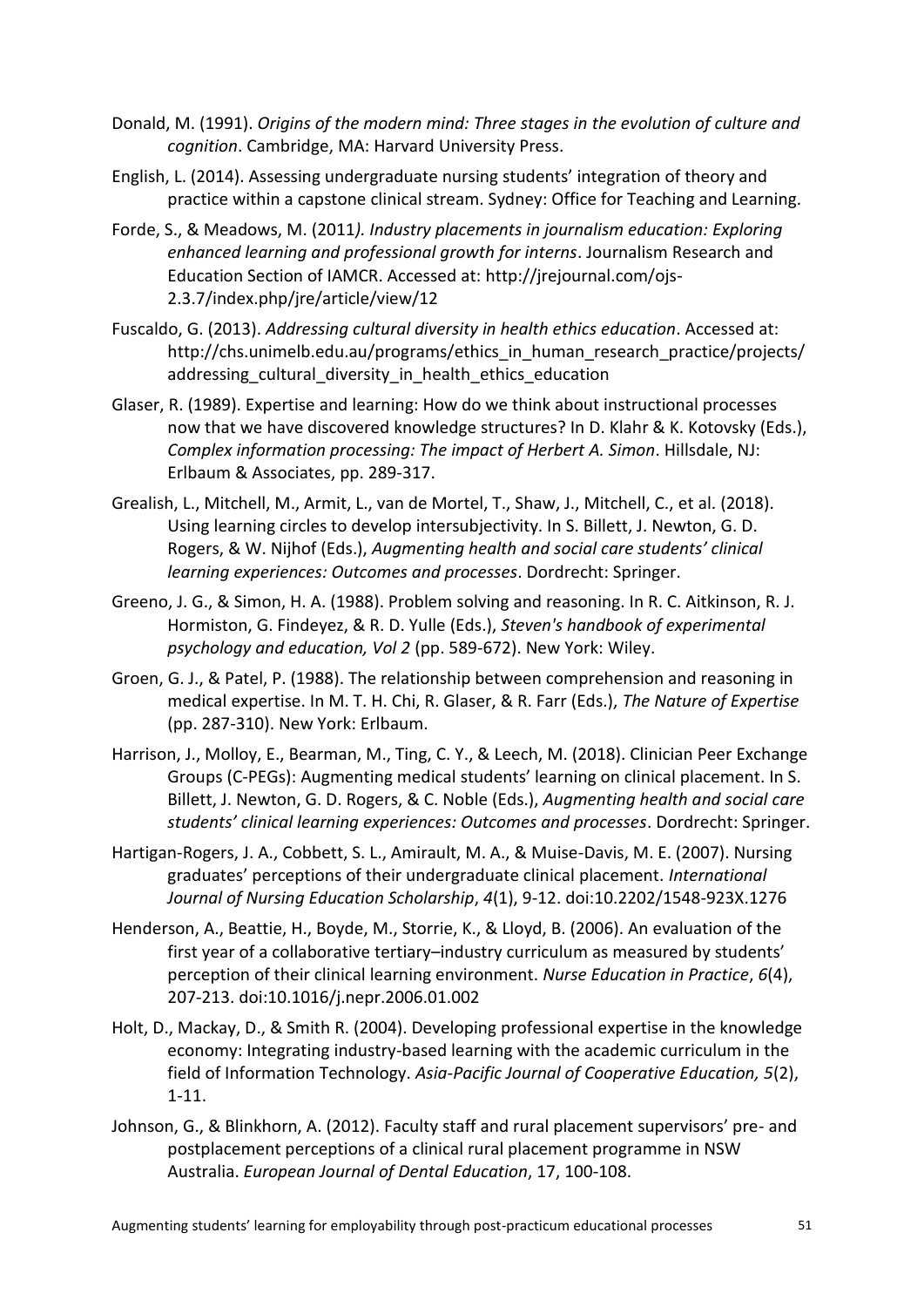- Kirschner, P. A. (2002). Cognitive load theory: Implications of cognitive load theory on the design of learning. *Learning and Instruction, 12*(1-10).
- Kirwan, G., Tuttle, N., Weeks, B., & Laakso, L. (2018). Post-practicum strategies to translate clinical experience to attributes of employability: Responding to graduate selection criteria. In S. Billett, J. Newton, G. D. Rogers, & C. Noble (Eds.), *Augmenting health and social care students' clinical learning experiences: Outcomes and processes*. Dordrecht: Springer.
- Levett-Jones, T., Cortney-Pratt, H., & Govind, N. (2018). Implementation and evaluation of the post-practicum clinical reasoning exam. In S. Billett, J. Newton, G. D. Rogers, & C. Noble (Eds.), *Augmenting health and social care students' clinical learning experiences: Outcomes and processes*. Dordrecht: Springer.
- Lindgren, B., Brulin, C., Holmlund, K.&, Athlin, E. (2005). Nursing students' perception of group supervision during clinical training. *Journal of Clinical Nursing*, *14*(7), 822-829. doi:10.1111/j.1365-2702.2005.01245.x
- Macleod, C., Sweet, L., Cavaye, A., Fanning, C., Mills, D., & Oliphont, J. (2011). Learning and leading: An innovative approach towards maximising the effectiveness of workintegrated learning at Flinders University. *Ergo 1*(2). Accessed at: http://www.ojs.unisa.edu.au/index.php/ergo/article/view/1068/758
- Mak, D. B., & Miflin, B. (2012). Living and working with the people of 'the bush': A foundation for rural and remote clinical placements in undergraduate medical education. *Medical Teacher*, *34*(9), e603-e610. doi:10.3109/0142159X.2012.670326
- Maire, J. (2010). Bridging the gap between learning at work and in the classroom through a structured post-placement seminar. *Special Issue of the Asia-Pacific Journal of Cooperative Education Work Integrated Learning (WIL): Responding to Challenges*, 103-113. Accessed at:

[http://www.apjce.org/files/APJCE\\_11\\_3\\_103\\_113.pdf](http://www.apjce.org/files/APJCE_11_3_103_113.pdf)

- Mezirow, J. (1981). A critical theory of adult learning and education. *Adult Education 32*(1), 3-24.
- Midgley, K. (2006). Pre-registration student nurses perception of the hospital-learning environment during clinical placements. *Nurse Education Today*, *26*(4), 338-345. doi:10.1016/j.nedt.2005.10.015
- Nash, R. (2012). *Good practice report. Clinical teaching.* Sydney: Australian Learning and Teaching Council.
- Newton, J., & Butler, A. E. (2018). Facilitating students' reflections on community practice: a new approach. In S. Billett, J. Newton, G. D. Rogers, & C. Noble (Eds.), *Augmenting health and social care students' clinical learning experiences: Outcomes and processes*. Dordrecht: Springer.
- Noble, C., Armit, L., Collier, L., Sly, C., Hilder, J., & Molloy, E. (2018). Enhancing feedback literacy in the workplace: a learner-centred approach. In S. Billett, J. Newton, G. D. Rogers, & C. Noble (Eds.), *Augmenting health and social care students' clinical learning experiences: Outcomes and processes*. Dordrecht: Springer.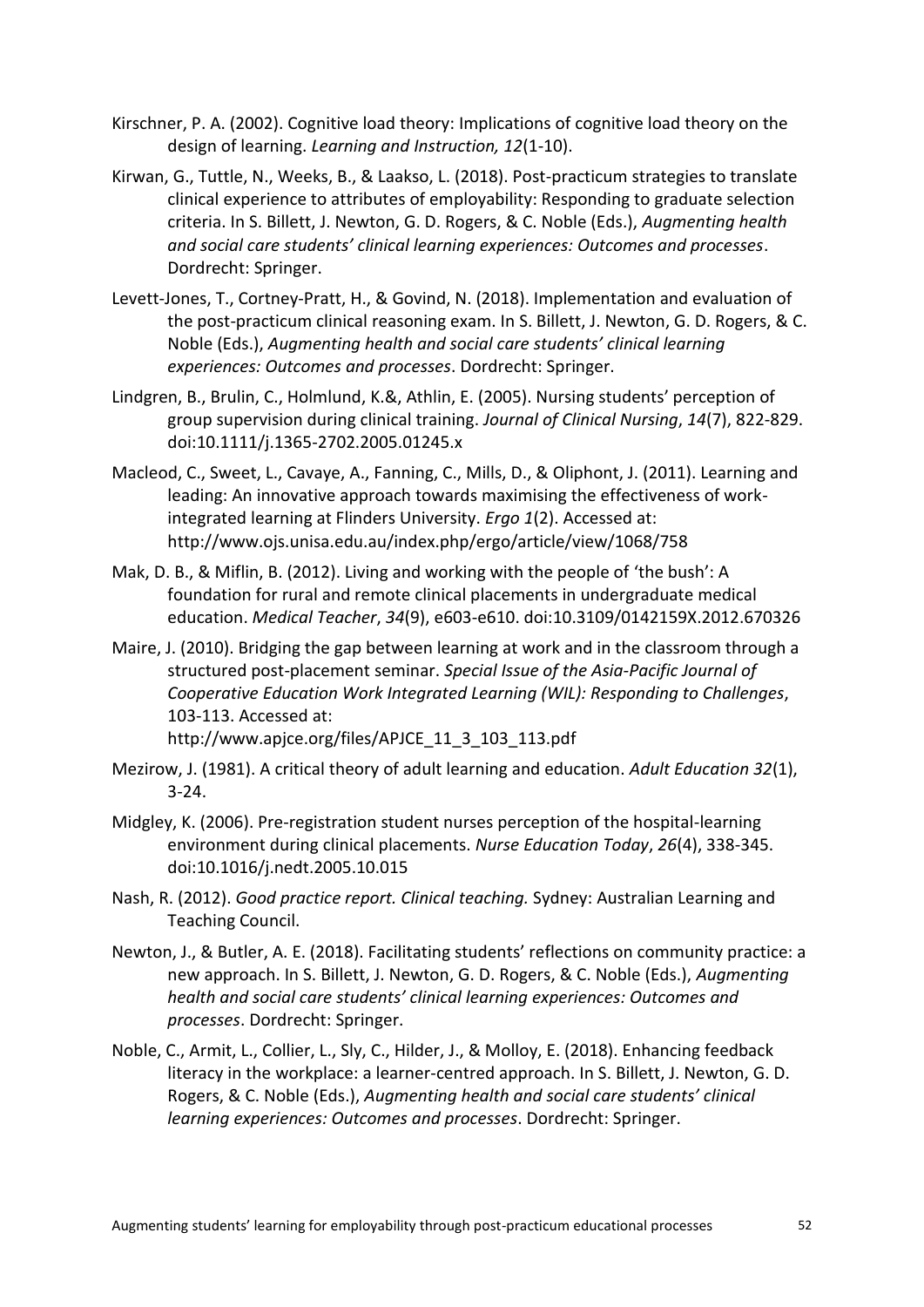- Owen, S., & Stupans, I. (2008). *Experiential placements in Pharmacy. Quality indicators for best practice approaches to experiential placements in Pharmacy programs*. Adelaide: Carrick Institute, University of South Australia.
- Pailhez G., Bulbena A., Coll J, Ros, S., & Balon, R. (2005). Attitudes and views on psychiatry: A comparison between Spanish and U.S. medical students. *Academic Psychiatry*, *29*, 82-91.
- Papathanasiou, I. V., Tsaras, K., & Sarafis, P. (2014). Views and perceptions of nursing students on their clinical learning environment: Teaching and learning. *Nurse Education Today*, *34*(1), 57-60. doi:10.1016/j.nedt.2013.02.007
- Pea, R. D. (1993). Learning scientific concepts through material and social activities: Conversational analysis meets conceptual change. *Educational Psychologist, 28*(3), 265-277.
- Perkins, D., Jay, E., & Tishman, S. (1993). Beyond abilities: A dispositional theory of thinking. *Merrill-Palmer Quarterly, 39*(1), 1-21.
- Perrone, L., & Vickers, M. (2003). Life after graduation as a 'very uncomfortable world': an Australian case study. Education + Training, 45, 69-78
- Peters, K., Halcomb, E. J., & McInnes, S. (2013). Clinical placements in general practice: Relationships between practice nurses and tertiary institutions. *Nurse Education in Practice*, *13*(3), 186. doi:10.1016/j.nepr.2012.09.007
- Prawat, R. S. (1989). Promoting access to knowledge, strategy, and dispositions in students: A research synthesis. *Review of Educational Research, 59*(1), 1-41.
- Ralph, E., Walker, K., & Wimmer, R. (2009). Practicum and clinical experiences: Postpracticum students' views. *Journal of Nursing Education*, *48*(8), 434-440. doi:10.3928/01484834-20090518-02
- Rogers, G. D., Parker-Tomlin, M., Clanchy, K., & Townshend, J. (2018). Utilising a postplacement critical assessment task to consolidate interprofessional learning. In S. Billett, J. Newton, G. D. Rogers, & C. Noble (Eds.), *Augmenting health and social care students' clinical learning experiences: Outcomes and processes*. Dordrecht: Springer.
- Ruth-Sahd, L., Beck, J., & McCall, C. (2010). During a nursing internship program: The reflections of senior nursing students. *Nursing Education Perspectives, 31*(2), 78-83.
- Ryle, G. (1949). *The concept of mind*. London: Hutchinson University Library.
- Sierles F. S., & Taylor, M. A. (1995). Decline of U.S. medical student career choice of psychiatry and what to do about it. *American Journal of Psychiatry*, *152*, 1416-1426.
- Steketee, C., Keane, N., & Gardiner, K. (2018). Consolidating clinical learning through postrotation small group activities. In S. Billett, J. Newton, G. D. Rogers, & C. Noble (Eds.), *Augmenting health and social care students' clinical learning experiences: Outcomes and processes*. Dordrecht: Springer.
- Stevenson, J. (2001). Vocational knowledge and its specification. *Journal of Vocational Education and Training, 53*(4), 647-662.
- Stockhausen, L. (2005). Learning to become a nurse: Students' reflections on their clinical experiences. *Australian Journal of Advanced Nursing, 22*(3), 8-14.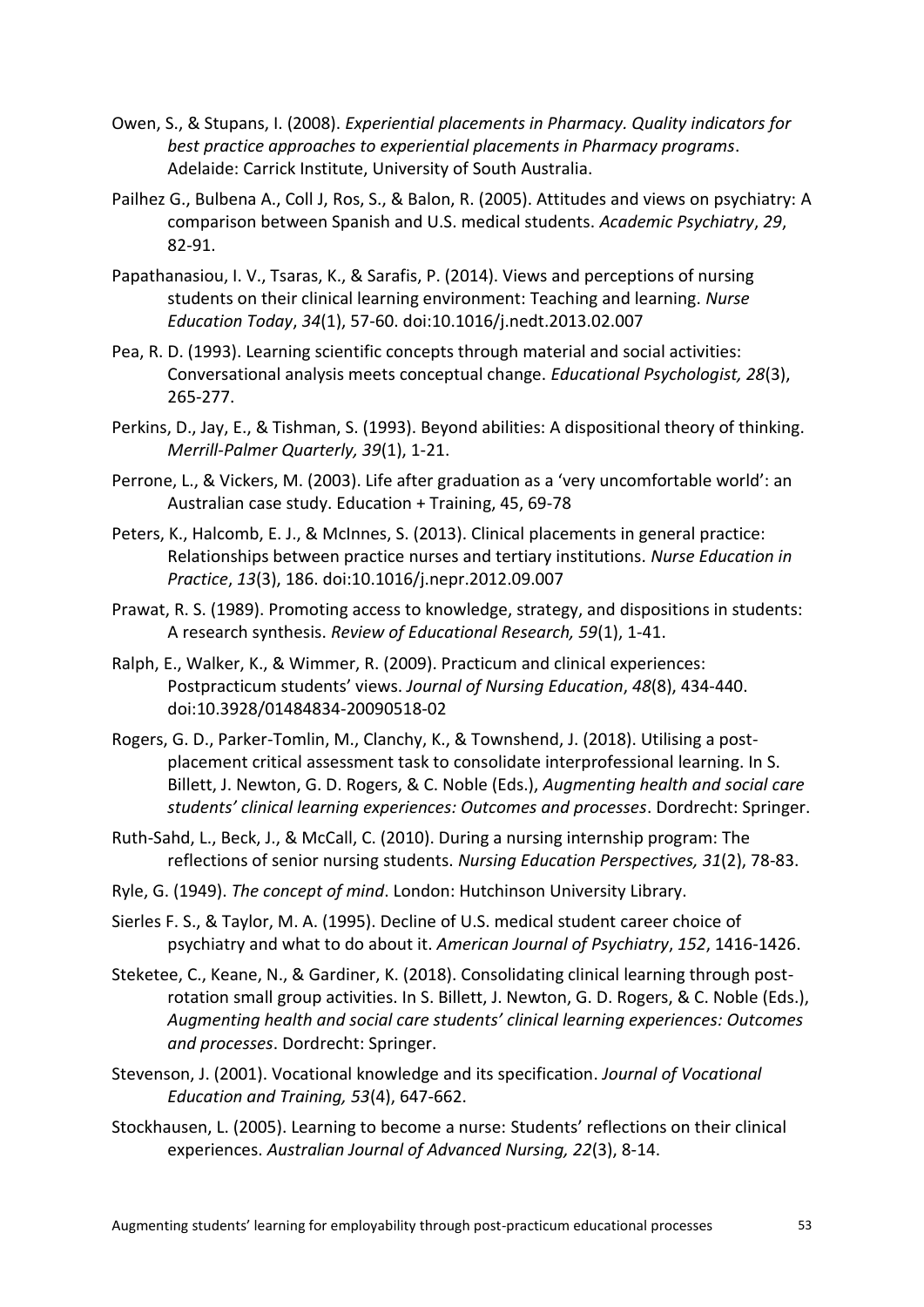- Sun, R., Merrill, E., & Peterson, T. (2001). From implicit skills to explicit knowledge: A bottom-up model of skill development. *Cognitive Science, 25*, 203-244.
- Sweet, L., & Bass, J. (2018). The continuity of care experience and reflective writing: Enhancing post-practicum learning for midwifery students. In S. Billett, J. Newton, G. D. Rogers, & C. Noble (Eds.), *Augmenting health and social care students' clinical learning experiences: Outcomes and processes*. Dordrecht: Springer.
- Sweet, L., & Glover, P. (2011). Optimising the follow through for midwifery learning. In S. Billett & A. Henderson (Eds.), *Developing learning professionals: Integrating experiences in university and practice settings*. Dordrecht: Springer, pp. 83-100.
- Tarquin, K. M., & Truscott, S. D. (2006). School psychology students' perceptions of their practicum experiences. *Psychology in the Schools*, *43*(6), 727-736. doi:10.1002/pits.20182
- Watson, B., Cooke, M., & Walker, R. (2016). Using Facebook to enhance commencing student confidence in clinical skill development: A phenomenological hermeneutic study. *Nurse Education Today*, *36*, 64.
- Williams, L., Ross, L., Mitchell, L., & Markwell, K. (2018). Using students' placement experiences to enrich understandings of distinct kinds of nutrition and dietetics practice. In S. Billett, J. Newton, G. D. Rogers, & C. Noble (Eds.), *Augmenting health and social care students' clinical learning experiences: Outcomes and processes*. Dordrecht: Springer.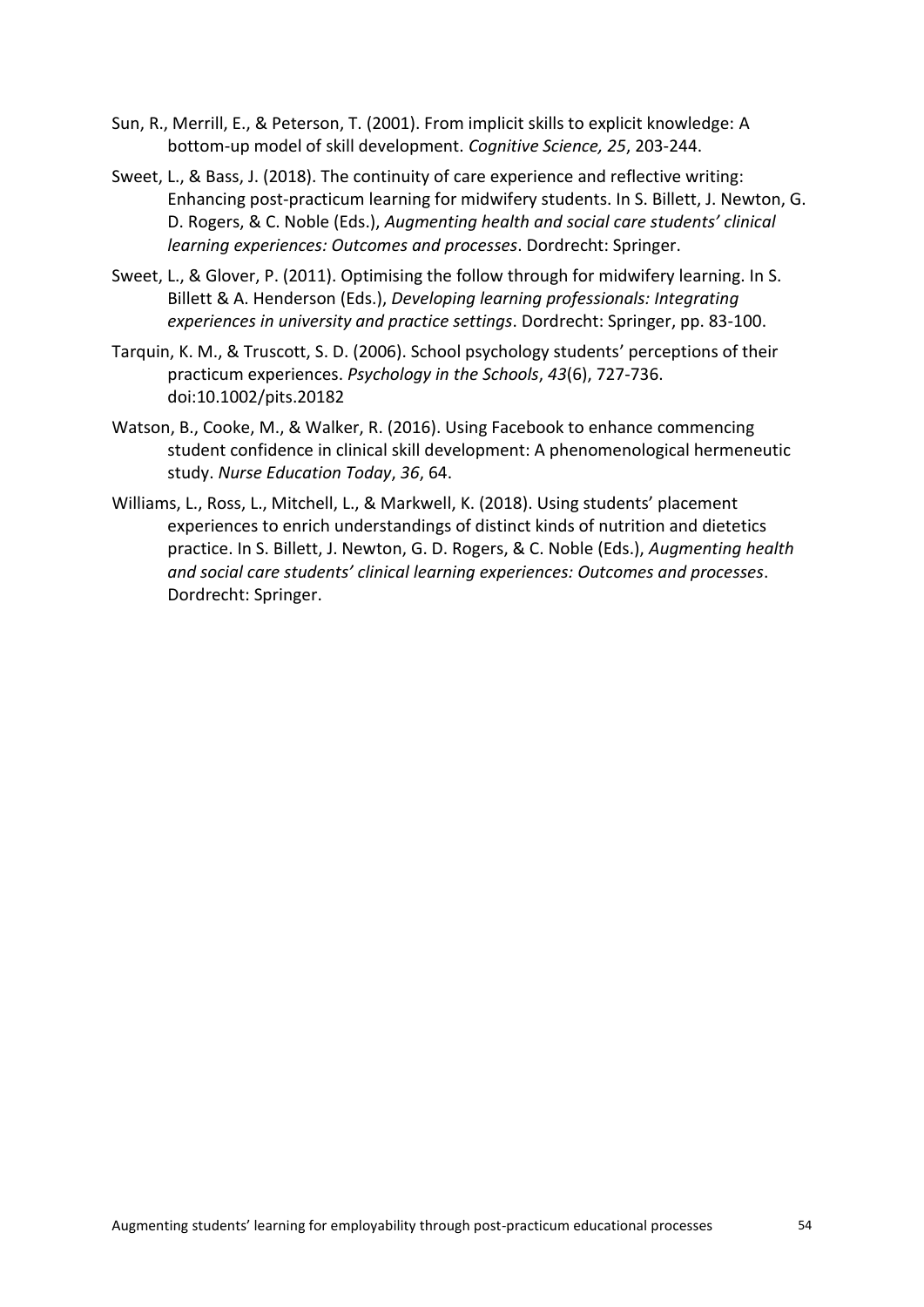# **Appendix A**

### *Certification by Deputy Vice-Chancellor (or equivalent)*

I certify that all parts of the final report for this OLT grant/fellowship (remove as appropriate) provide an accurate representation of the implementation, impact and findings of the project, and that the report is of publishable quality.

Professor Debra Henly Date: 04/01/2019 Senior Deputy Vice-Chancellor (Academic) Griffith University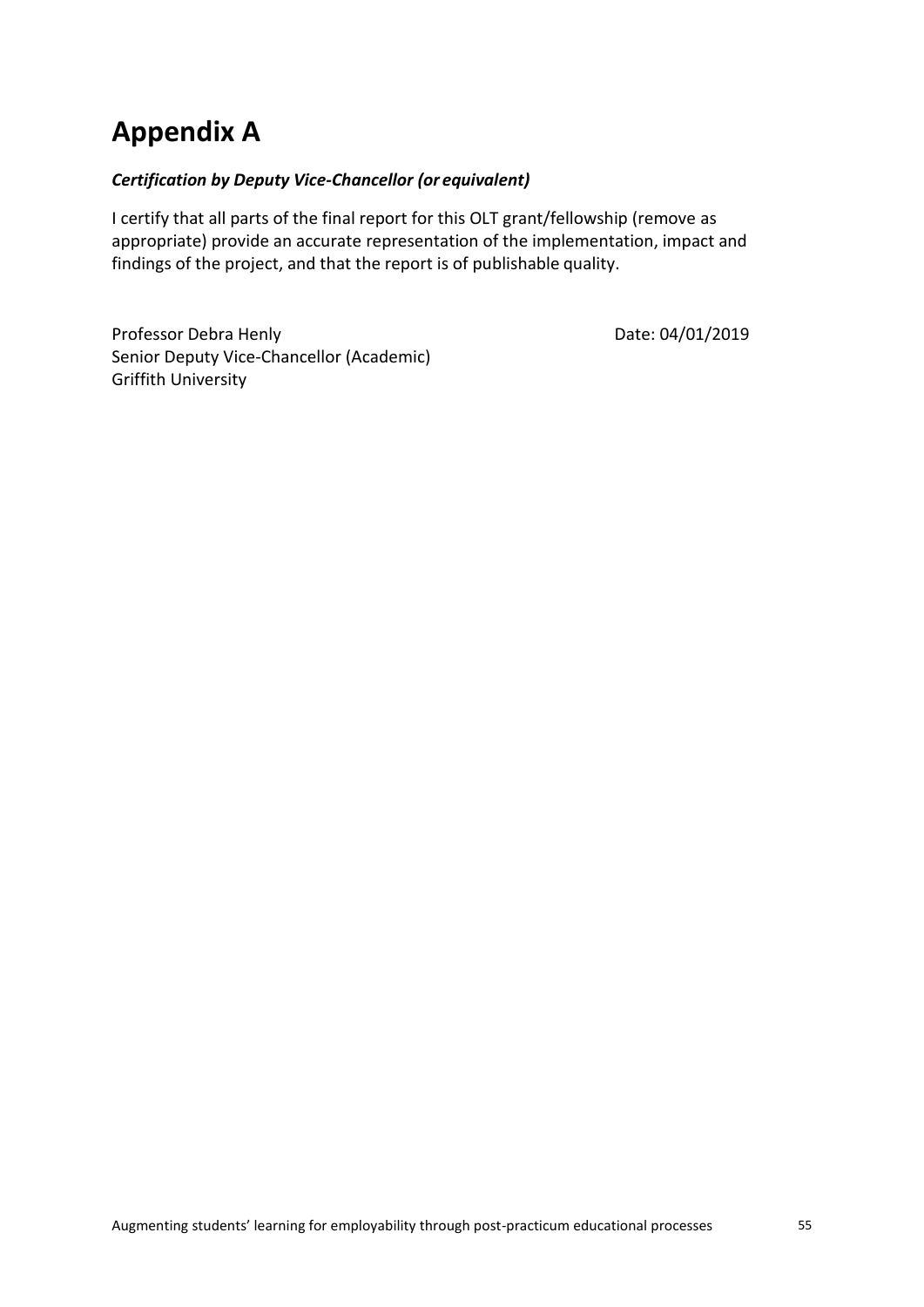# **Appendix B**

This appendix comprises a report of the progressive evaluation conducted by Professor Janice Orrell (Flinders University) that was used to guide the project during its enactment and make judgements about its overall efficacy.

# **Office of Learning and Teaching (OLT) Key Evaluation Questions**

### **1***. What processes were planned and what were actually put in place in the project?*

All the plans described in the original submission to the OLT were implemented and very effectively led by Stephen Billett at Griffith University. In addition, a survey of students regarding their opinions about post-placement (practicum) activities was conducted, analysed, and shared with the stage one group of sub-project leaders. This information, together with a comprehensive literature review, was also shared at the February 2016 conference, and ensured that those initiating the sub-projects had a shared knowledge base that was elaborated through critical discussion within the initial 2016 conference procedures.

### *2. How might the project be improved?*

Thus far, this has been a thoughtfully planned, and well-executed and supported project. In an evaluation survey seeking advice from the participants of the sub project, their only suggestions was that there was a need for greater time allowance for projects. For the most part, this is beyond the control of the project leader, as many of the projects experienced delays due to drawn out ethics approval processes before they could commence. This need for greater lead-time in setting up projects is not at all uncommon. Participants also suggested that they would find it helpful if there was some way to foster small working groups of like projects and perhaps quarterly updates on all projects

#### *3. What are the observable short-term outcomes?*

Observable short-term outcomes at this stage include:

- A comprehensive literature review of research on augmenting post placement (practicum) learning.
- An informative survey of student opinions regarding post-placement support and learning.
- Supportive leadership and advising of sub-projects by Stephen Billet.
- Careful project management by Melissa Cain.
- Successful execution of 14 health care professions education projects from 5 higher education institutions.
- Collaborative partnerships between professionals in health services and academics in universities.
- Initiation of a second group of projects in areas such as education, journalism, media and communication, engineering, business, exercise science, and psychology.
- A summary of advice from the first group of project leaders for the second group of project leaders.
- A draft of key principles for consideration for designing post-practicum experiences.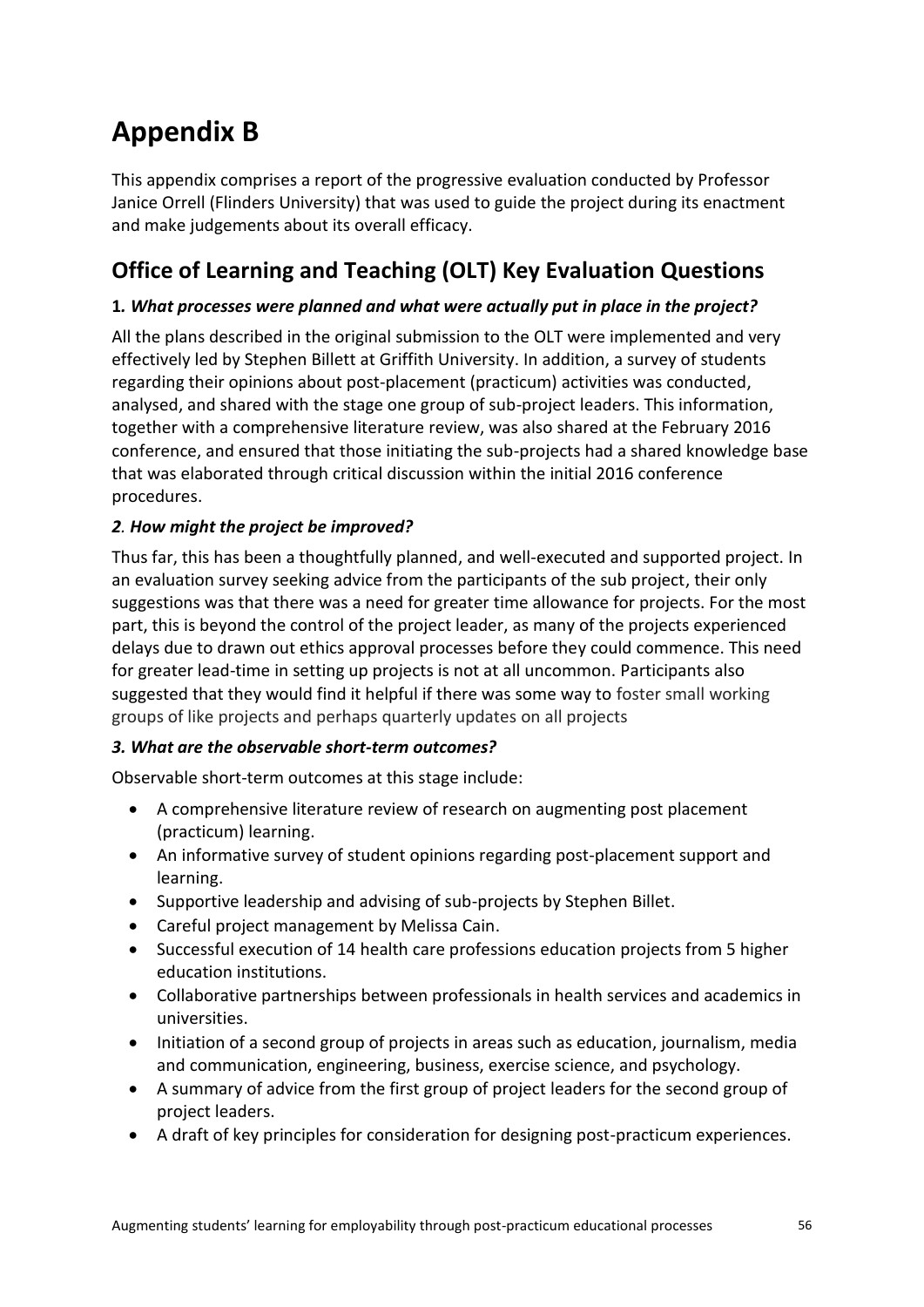#### *4. To what extent have the intended outcomes been achieved?*

The intended outcomes of this project were:

| 1. | Identify and appraise the effectiveness of post-practicum<br>interventions promoting outcomes associated with students'<br>employability, including readiness to practice;                                       | This has already been achieved in<br>the first round of sub-projects and<br>the evaluation and learning from<br>those initial projects has been<br>distilled and shared with those in<br>the second round of projects. |
|----|------------------------------------------------------------------------------------------------------------------------------------------------------------------------------------------------------------------|------------------------------------------------------------------------------------------------------------------------------------------------------------------------------------------------------------------------|
| 2. | Identify how these interventions are aligned with achieving<br>specific educational goals across a range of occupational<br>sectors;                                                                             | In progress.                                                                                                                                                                                                           |
| 3. | Generate and test principles and practices supporting the<br>effective enactment of these educational interventions<br>realising particular learning goals across a range of disciplines<br>and occupations; and | In progress.                                                                                                                                                                                                           |
| 4. | Initiate and support a systematic process of adoption,<br>evaluation and adaptation of these processes across<br>Australian universities.                                                                        | Round one completed<br>Round two commenced<br>On target with project plan                                                                                                                                              |

The completion of Stages 1 and 3 set the ground-work to achieve the intentions of Stages 3 and 4**.** 

#### *5: What factors helped achieve the outcomes of the project?*

Factors that helped achieve the outcomes of the project included:

- A project leader who has an established reputation in the scholarship of work place learning as well as a sound track record leading multiple practice-based projects.
- Good engagement from key staff at the partner health care institutions and universities.
- Funding for groups to address a strongly felt issue.
- Ongoing support from the project leader and the project manager for the leaders running the sub projects.
- Being required to engage in regular reporting.
- Willingness of students to volunteer to participate.
- Team work was highly underscored.
- The presence of a larger community of practice of similar people coming together to develop similar projects which grew from being a part of the bigger collegial environment created by the February 2016 workshop.
- Concern for Quality Student Learning. The presence of a strong motivation and desire to maximize students' learning in a meaningful way was a significant factor in successfully enacting the project.

#### *6. What factors may have inhibited achievement of the outcomes.*

- **Time:** project leaders found finding time for the project especially difficult when it competed with the work demands of the primary employment. In addition, it was felt that there was a relatively short time frame to enact the project.
- **Recruiting:** Complexities of the clinical environment for recruiting and conducting the intervention.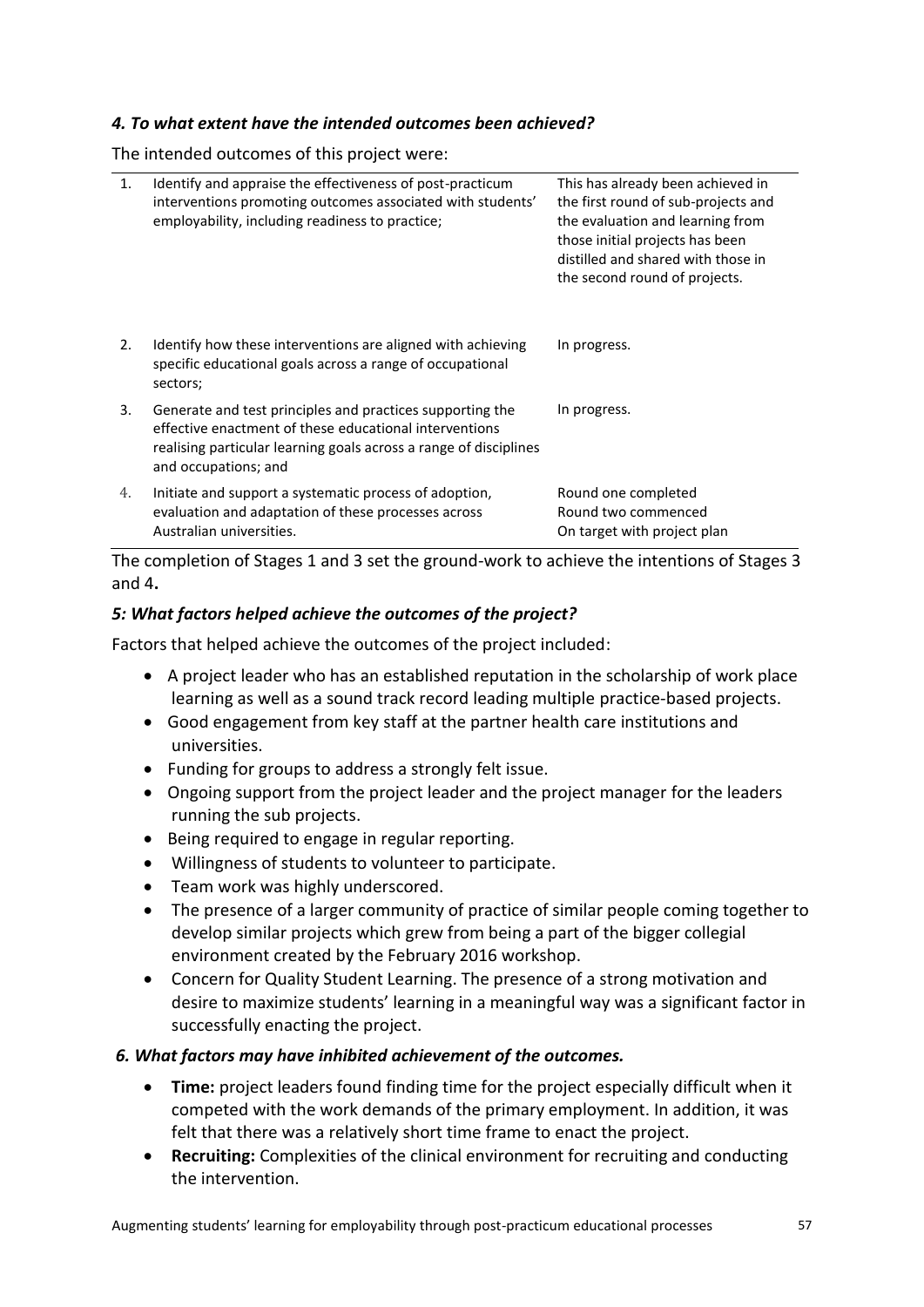- **Managing and Overseeing Projects:** This included managing the input of busy team members who had varying levels of engagement with the project.
- **None**: Many reported that they had experienced no constraints.

### *7. What measures, if any, have been put in place to promote the sustainability of the project's focus and outcomes?*

The project has been carefully staged to incrementally develop frameworks and strategies generated from practice by the practitioners to foster embedding and upscaling of new initiatives in post-practicum learning. For example, the literature review and survey analysis, and templates for developing the reporting progress ensured that learning within the projects was grounded on what is already known, and captured and recorded new learning for the future use by groups of academic or academic units.

# **Evaluation conclusions**

This project is being well led, achieving its intended goals, adheres to its original intentions, and is well within its planned time frame. The attached survey provides good evidence that participants who are leaders of the project are well motivated and intentioned and applaud the project leader and manager for their accessibility and the quality of support provided. The projects themselves are well on the way to establishing and embedding new practices in related practicum education, and have been systematically evaluated so that they are evidence based and can then be shared, embedded, and upscaled. Most projects were systematically evaluated using summative assessment, however, it was noted that many of the projects had devised sound learning activities that, outside of a context of project evaluation, would have been formative and productive of sound learning in and of themselves. In addition, these projects have been vehicles for the enhancement of mature, productive relationships between health care providers and academic educators of the next generation of health care practitioners.

# **Commendations arising from the evaluation:**

- 1. The quality of scholarship that has been generated to underpin the sub-project.
- 2. The leadership and the support to the sub-projects by both the leader and manager of the larger project.
- 3. The creativity and effectiveness of the first round of projects.
- 4. The generation of principles to guide future initiatives that have been derived from the first round of sub-projects.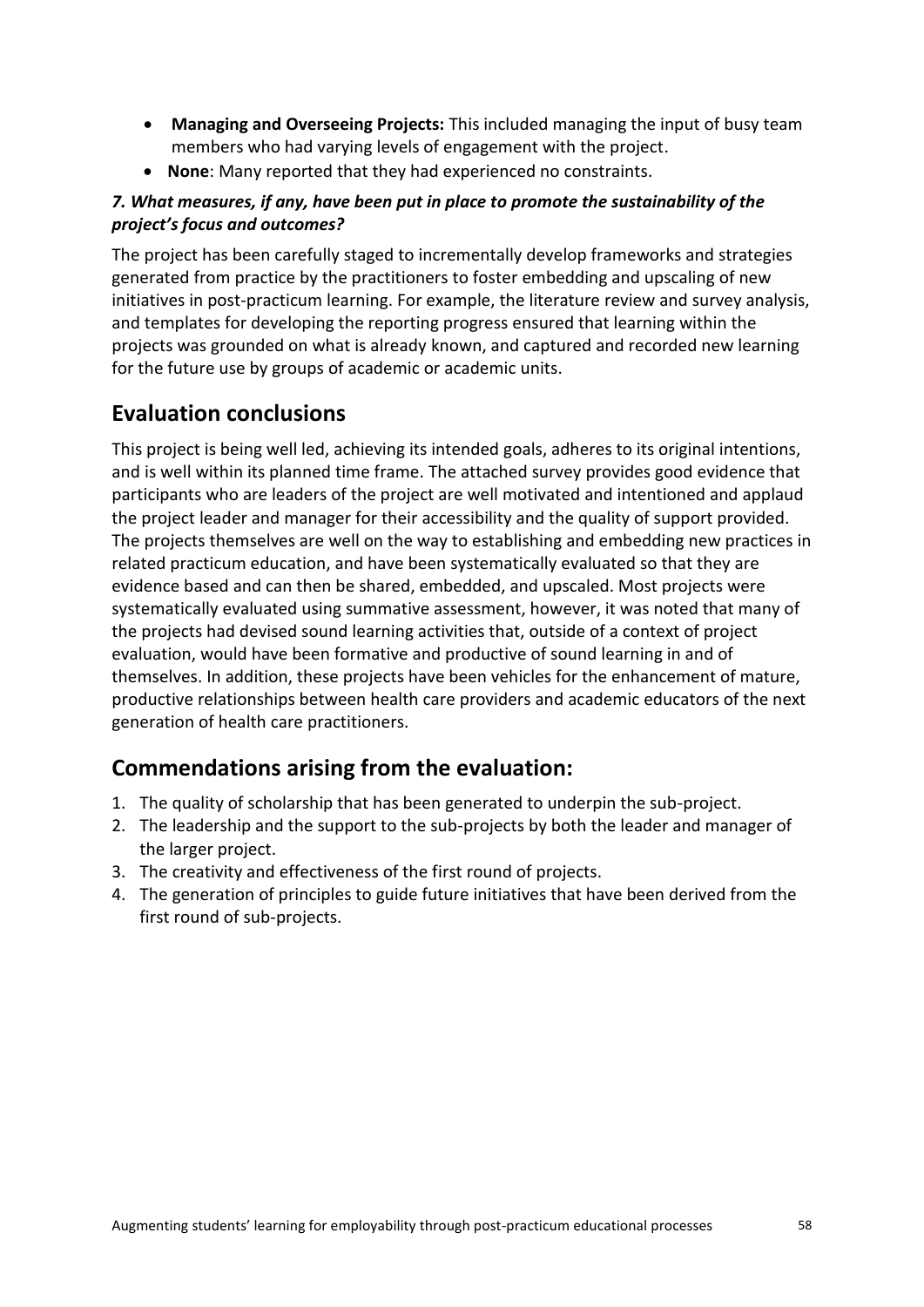# **Recommendations from the evaluation**

Several factors were crucial to the success of the project and it is important they are acknowledged and included in this type of project in future. The following recommendations outline these factors.

- 1. Appoint a respected scholar in the field and one who has prior experience in leading complex Teaching and Learning projects as the project leader.
- 2. Ensure that projects have effective and well supported project management.
- 3. Provide appropriate support to participating staff. This need became clear from staff feedback.
- 4. Allow sufficient start up time in which the project intentions can be transformed into action and ethics approval gained to allow for dissemination via publication.

Professor Janice Orrell Flinders University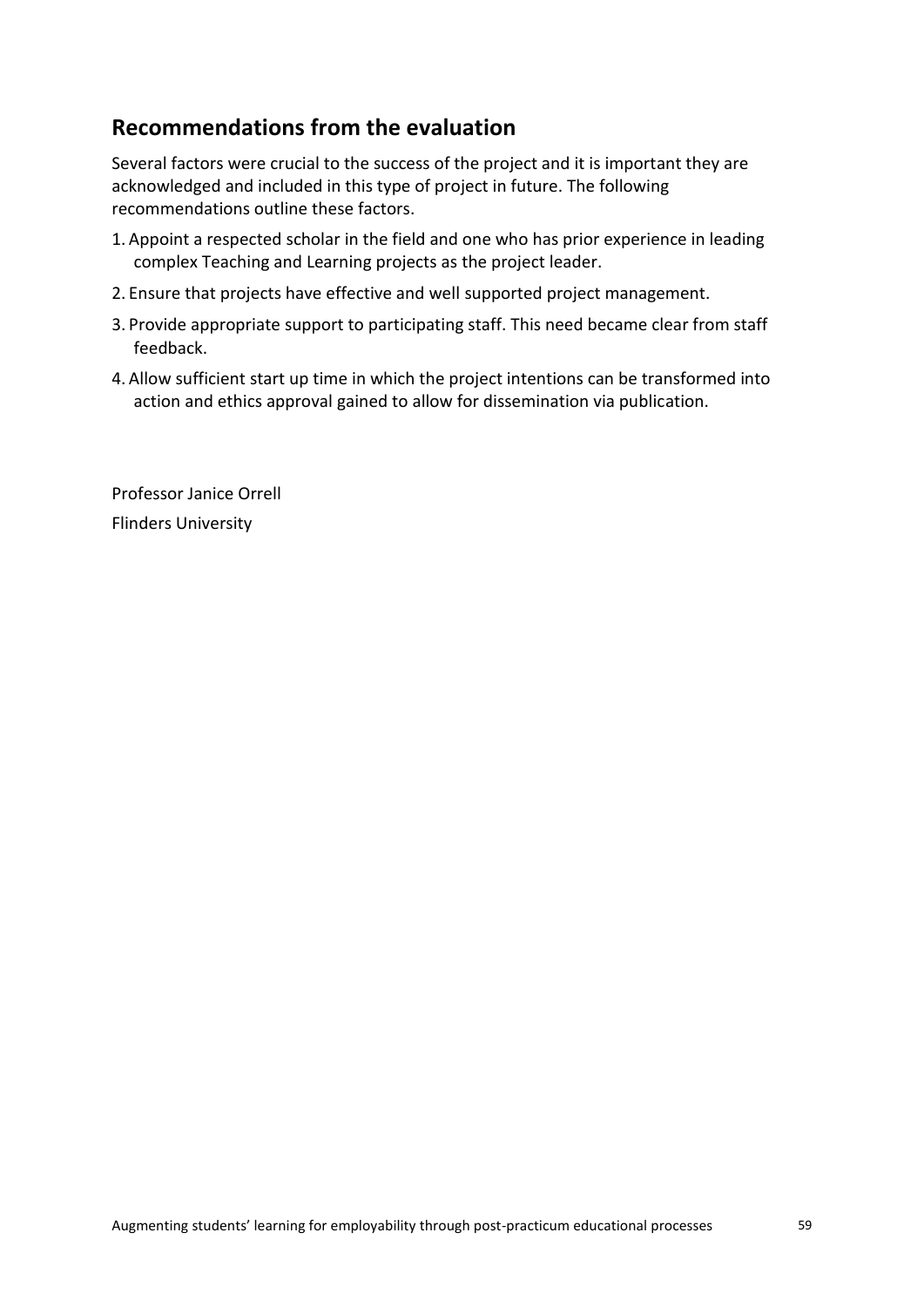# **Appendix C: Student survey**

#### **Post-practicum project (student survey/focus group items)**

Dear students – Staff at Griffith, Newcastle, Monash, Flinders and Notre Dame universities have recently been funded by the Commonwealth government for a teaching and learning project that aims to identify how to optimise students' experiences in work placements (e.g. practicum, clinical experiences). The project focus is on engaging with students **after** they have completed those placements so that they can discuss, share, contrast and compare their experiences with peers and their teachers. We aim to trial and evaluate a range of individual, small group and large group educational activities designed to optimise work placements with students across a range of programs. So, we would like your perspective and ideas about these activities before we trial them.

Your responses to this survey will assist the design and enactment of these activities. It will take about 10 minutes to complete this survey. Your responses will be anonymous and treated confidentially. No one who teaches you or assesses you will be able to identify you or your responses. So, your anonymity is assured.

Please note: the term practicum is used here to capture the range of students' work experiences.

- Griffith Notre Dame Newcastle Monash Flinders
- 1. Your host university is (please indicate):
- 2. Please indicate your field of study (indicate two areas if you are undertaking a double major)

| Field of study   | Field of study       |                      |  |
|------------------|----------------------|----------------------|--|
| Education        | Speech pathology     | Exercise physiology  |  |
| <b>Nursing</b>   | Pharmacy             | Occupational therapy |  |
| Midwifery        | Psychology           | Rehabilitation       |  |
| <b>Dietetics</b> | Social work          | Medicine             |  |
| Physiotherapy    | Other (please state) |                      |  |

3. What year level do you identify as a student (please indicate):

| Year level | 1 st<br>- | $\mathsf{and}$<br>- | $\mathsf{C}$ rd<br>- | 4th | $F+h$<br><b>JULI</b> | $f$ <sup>th</sup><br>ັບ |
|------------|-----------|---------------------|----------------------|-----|----------------------|-------------------------|
|            |           |                     |                      |     |                      |                         |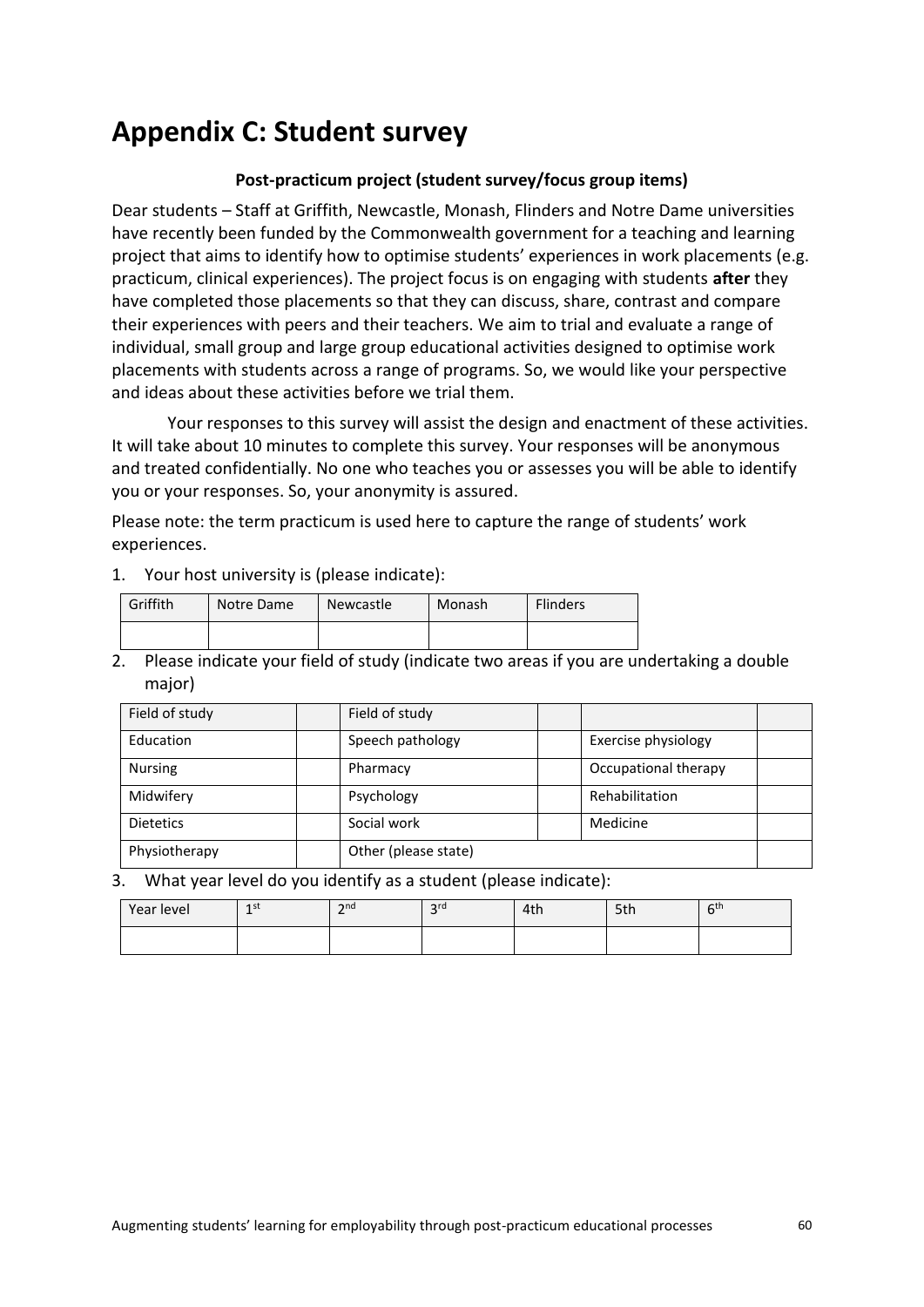#### 4. Are you a:

| Full-time student | Part-time student |
|-------------------|-------------------|
|                   |                   |
|                   |                   |

#### 5. Are you a:

| Domestic student | International student |
|------------------|-----------------------|
|                  |                       |

#### 6. Are you an:

| Undergraduate student | Postgraduate student |  |  |  |
|-----------------------|----------------------|--|--|--|
|                       |                      |  |  |  |

# |<br>T. Your age grouping is:

| 15-19 | $20 - 24$ | $25 - 29$ | 30-34 | 35-39 | 40 and over |  |
|-------|-----------|-----------|-------|-------|-------------|--|
|       |           |           |       |       |             |  |

### 8. Your gender is:

| Female | Male | Transgender, (inter-sex) |  |  |  |  |
|--------|------|--------------------------|--|--|--|--|
|        |      |                          |  |  |  |  |

### 9. How many practicums are included in your current degree program?

|  | - |  | - | . | $\overline{\phantom{0}}$ |  | 10 <sup>1</sup><br>τU<br>$\cup$ $\sim$ |
|--|---|--|---|---|--------------------------|--|----------------------------------------|
|  |   |  |   |   |                          |  |                                        |

### 10. In what format do you undertake practicum and for how many days?

| Format                                                          | Duration (days) |
|-----------------------------------------------------------------|-----------------|
| Full-time, intensive blocks during the program                  |                 |
| Full-time during the latter part of the program                 |                 |
| Part-time, continuously throughout the duration of your program |                 |
| Part-time, one day per week                                     |                 |
| Other (please describe)                                         |                 |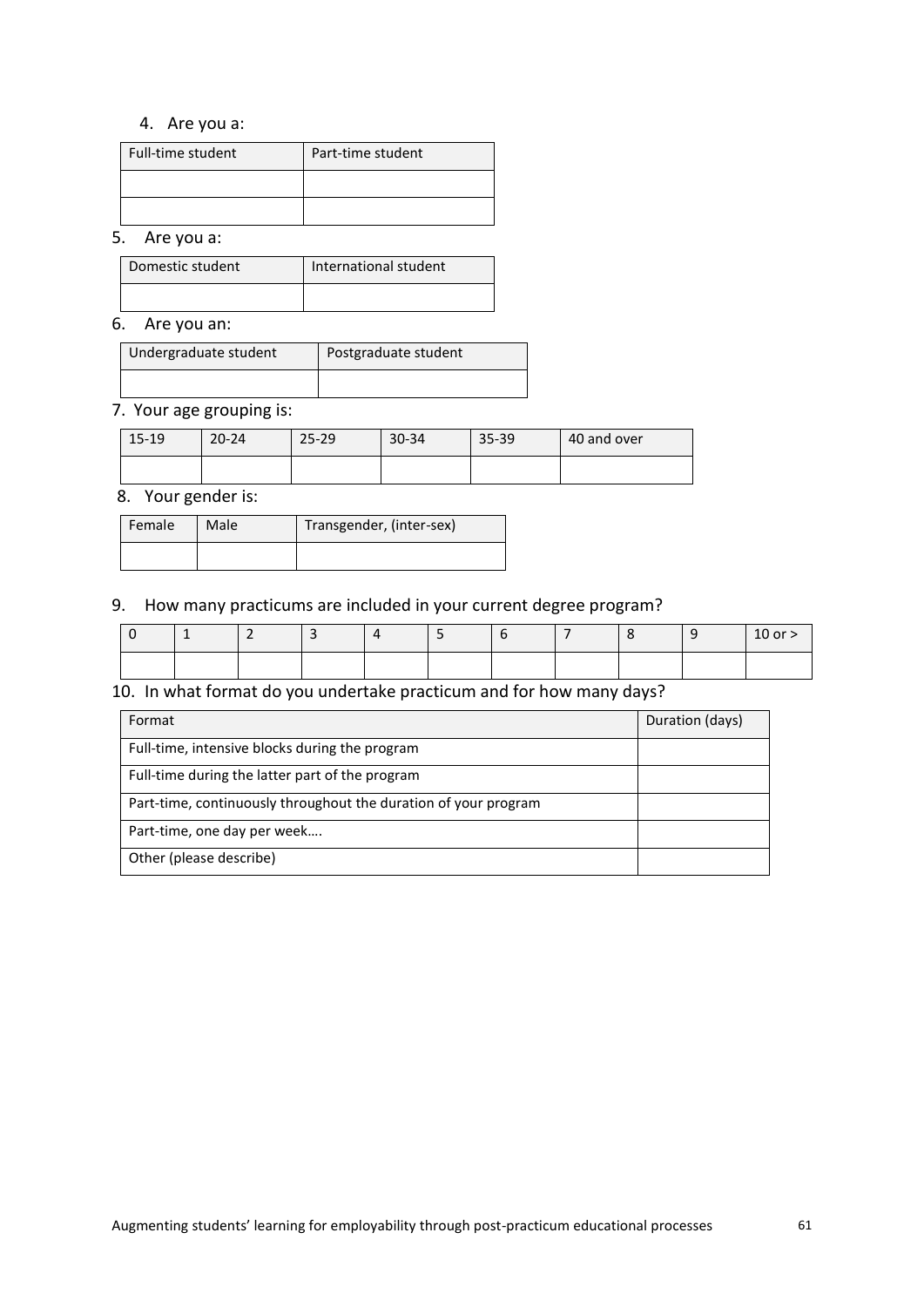#### **Purposes**

This project is about optimising the educational worth of students' practicums after their completion.

- 11. How interested are you in participating in post-practicum activities for the following
	- reasons?

| <b>Educational purpose</b>                                                                    | Very<br>interested | Some<br>interest | Interest | <b>Not</b><br>interested | Irrelevant |
|-----------------------------------------------------------------------------------------------|--------------------|------------------|----------|--------------------------|------------|
| discuss experiences during placement you found<br>worthwhile/interesting/confronting          |                    |                  |          |                          |            |
| linking what is taught at uni to practice                                                     |                    |                  |          |                          |            |
| learn more about your preferred occupation                                                    |                    |                  |          |                          |            |
| learn about other students' experiences during<br>their practicum                             |                    |                  |          |                          |            |
| learn how your preferred occupation is practiced in<br>across different work settings         |                    |                  |          |                          |            |
| secure feedback on your workplace experience                                                  |                    |                  |          |                          |            |
| linking your work experiences with course work<br>and assessments                             |                    |                  |          |                          |            |
| identify how these experiences can make you<br>more employable                                |                    |                  |          |                          |            |
| make informed choices about career, work options<br>or specialisations                        |                    |                  |          |                          |            |
| make choices about selection of subsequent<br>courses/majors                                  |                    |                  |          |                          |            |
| improve the experience for the next cohort of<br>students undertaking practicum in that venue |                    |                  |          |                          |            |
| Some other purpose (please specify)                                                           |                    |                  |          |                          |            |

12. Please provide 1 or 2 statements about why having the opportunity to discuss/share/compare practicum experiences is educationally important for you

1

2

OR:

If you believe that there is **no need** to discuss and consider your practicum experiences, please say why that is:-

1

2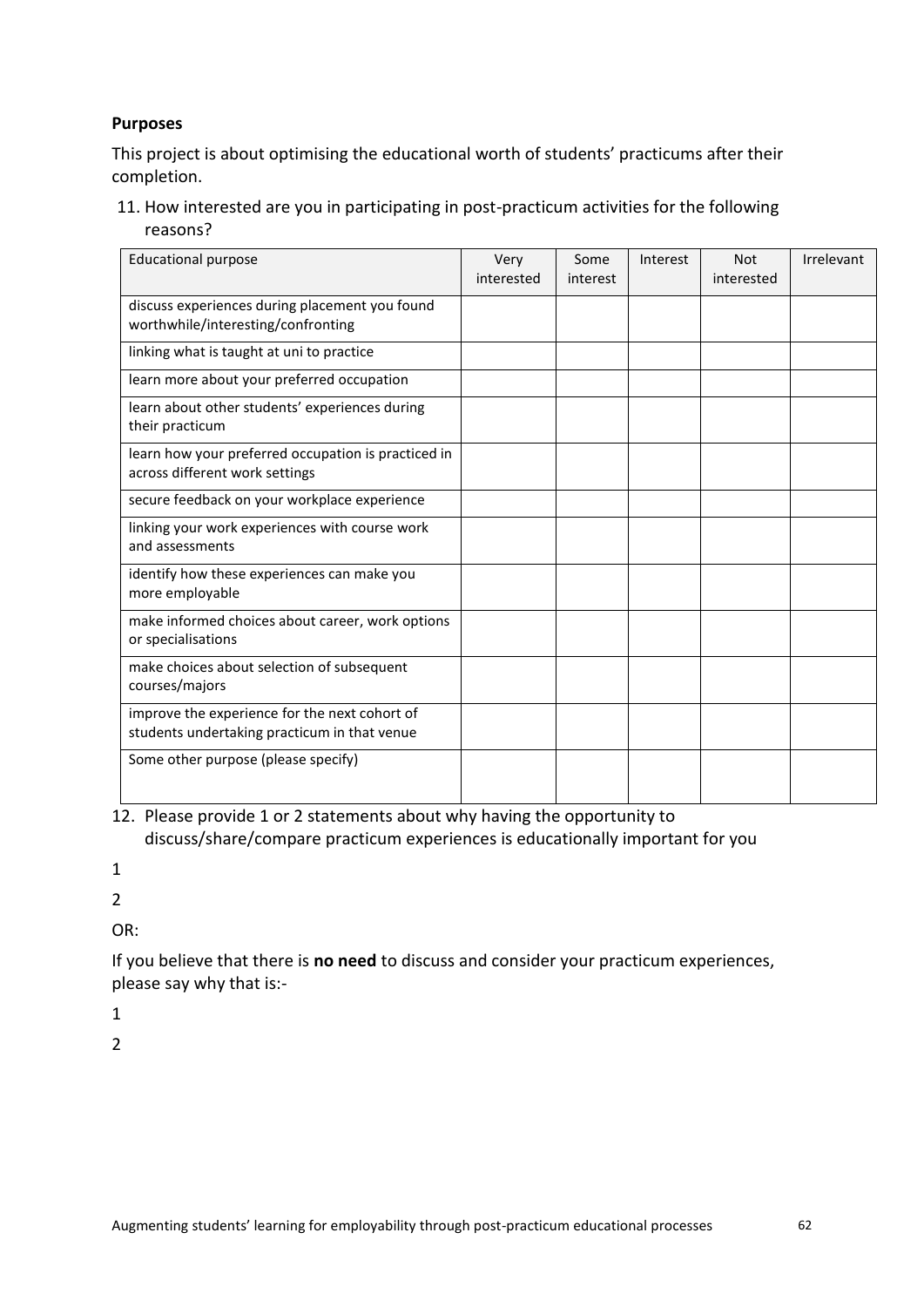#### **Timing and process of engagement**

13. Having opportunities to engage in structured discussions about your practicum experience would best support my learning:

| Timing of interventions                                  | Yes | No |
|----------------------------------------------------------|-----|----|
| early in the program, perhaps after your first practicum |     |    |
| after having had a number of practicum experiences       |     |    |
| towards the end of your course                           |     |    |
| after every practicum experience                         |     |    |
| some other time (please state)                           |     |    |
|                                                          |     |    |

14. What are your preferences for engaging in post-practicum activities with other students and/or teachers? Please respond to all items.

| Intervention                                                                               | High<br>preference | Okay | Low<br>preference | Would not<br>participate |
|--------------------------------------------------------------------------------------------|--------------------|------|-------------------|--------------------------|
| one-on-one with teacher                                                                    |                    |      |                   |                          |
| one-on-one with a peer (another student)                                                   |                    |      |                   |                          |
| one-on-one with a more experienced student                                                 |                    |      |                   |                          |
| small self-managed groups (3 to 6 peers) across<br>your course                             |                    |      |                   |                          |
| small groups (3 to 6 students) facilitated by<br>more experienced students                 |                    |      |                   |                          |
| small groups (3 to 6 students) facilitated by<br>teachers/tutors                           |                    |      |                   |                          |
| shared classroom-based group activities                                                    |                    |      |                   |                          |
| whole of class activities (i.e. large group<br>processes 10-100 students)                  |                    |      |                   |                          |
| small groups (3 to 6 students) meeting<br>periodically facilitated by placement supervisor |                    |      |                   |                          |
| individually completed activity with feedback<br>from teachers                             |                    |      |                   |                          |
| presentations to peers                                                                     |                    |      |                   |                          |
| as part of usual scheduled class activities                                                |                    |      |                   |                          |
| a special event each semester                                                              |                    |      |                   |                          |
| something students should organise                                                         |                    |      |                   |                          |
| on-line with peers                                                                         |                    |      |                   |                          |
| on-line moderated by tutor                                                                 |                    |      |                   |                          |
| Other - please specify                                                                     |                    |      |                   |                          |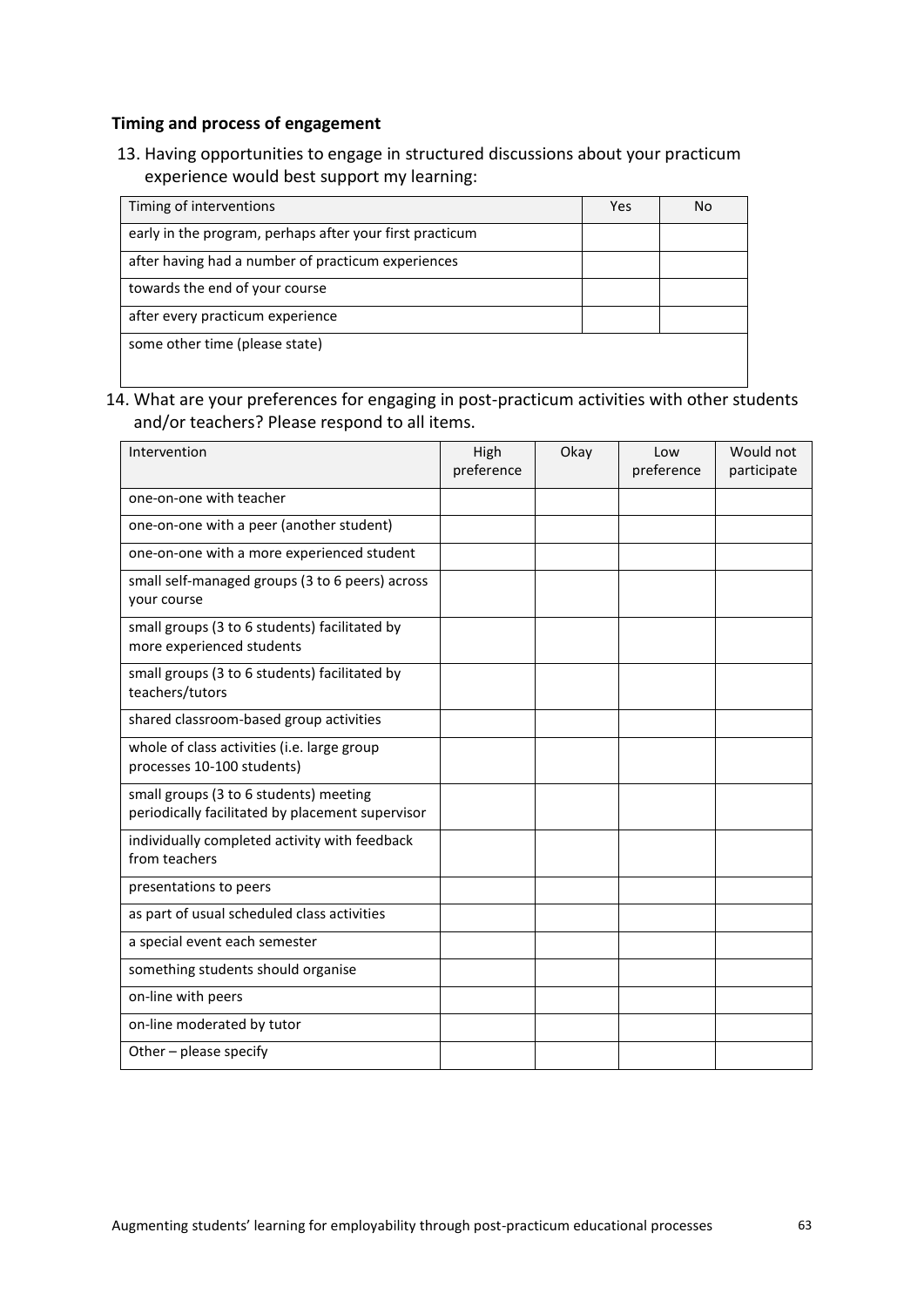### 15. What would be important features of post-practicum experiences for you?: (please respond to all items)

| Features                                                                              | Essential | Very<br>important | Important | Not very<br>important | Irrelevant |
|---------------------------------------------------------------------------------------|-----------|-------------------|-----------|-----------------------|------------|
| focused on course content                                                             |           |                   |           |                       |            |
| linked to assessment items                                                            |           |                   |           |                       |            |
| focussed on work activities of selected<br>occupation                                 |           |                   |           |                       |            |
| student-led and implemented                                                           |           |                   |           |                       |            |
| teacher-led and implemented                                                           |           |                   |           |                       |            |
| engaging as many students' perspectives<br>as possible                                |           |                   |           |                       |            |
| engaging with students at similar stages<br>in the program                            |           |                   |           |                       |            |
| engaging with students at different<br>stages in the program                          |           |                   |           |                       |            |
| engaging with students from other<br>disciplines                                      |           |                   |           |                       |            |
| opportunity to share and discuss with<br>peers                                        |           |                   |           |                       |            |
| opportunity to share and engage in<br>structured consideration of experiences         |           |                   |           |                       |            |
| input from a practicing professional                                                  |           |                   |           |                       |            |
| opportunity to provide feedback to the<br>practicum site about student<br>experiences |           |                   |           |                       |            |
| development of coping skills for the<br>workplace                                     |           |                   |           |                       |            |

16. If you had the opportunity to organise a post-practicum experience for yourself and other students, what would it seek to achieve, what would it comprise, and when would it occur?

Purpose of activity -

What would happen? -

How and when would it occur? –

Thank you for your time and contributions to this survey

Stephen Billett for the project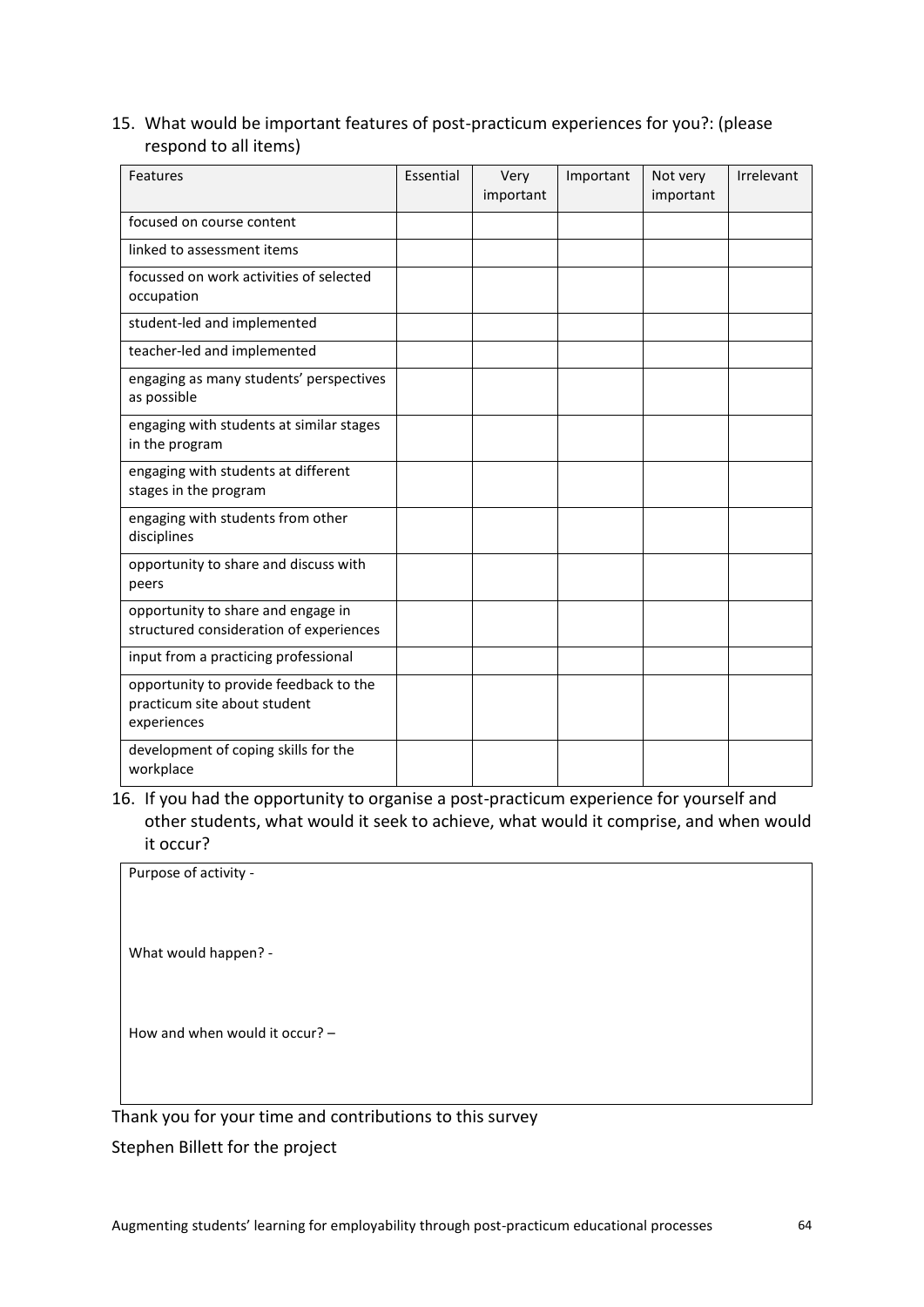# **Appendix D: Round 1 projects**

Reports of these projects can be found on: <https://vocationsandlearning.wordpress.com/resources/>

## **Round 1 project titles, contacts, institutions and disciplines**

The titles, contact, institutions and disciplines of the 14 Round 1 projects undertaken in 2016 are set out below, as provided at the Development Conference held in February 2017.

|    | Project                                                                                                                                   | Participants/contacts                                                                            | Institution          | <b>Discipline</b>          |
|----|-------------------------------------------------------------------------------------------------------------------------------------------|--------------------------------------------------------------------------------------------------|----------------------|----------------------------|
| 1  | Evaluation of the Post-Practicum<br>Clinical Reasoning Oral Exam                                                                          | Tracy Levett-Jones, Helen<br>Courtney-Pratt and Natalie<br>Govind                                | <b>UTS</b>           | <b>Nursing</b>             |
| 2  | Peer group simulation activity post-<br>practicum                                                                                         | Helen Courtney-Pratt and<br><b>Tracy Levett-Jones</b>                                            | <b>UTAS</b>          | <b>Nursing</b>             |
| 3  | Post-practicum strategies to translate<br>clinical experience to attributes of<br>employability                                           | Garry Kirwan, Neil Tuttle,<br>Ben Weeks and Liisa<br>Laakso                                      | Griffith (AH)        | Physiotherapy              |
| 4  | Post-placement week - using students'<br>experiences to enrich understandings<br>of distinct kinds of nutrition and<br>dietetics practice | Lauren Williams Lynda<br>Ross, Lana Mitchel and<br>Katherine Markwell                            | Griffith (AH)        | Nutrition and<br>dietetics |
| 5  | Post-practicum debrief focussing on<br>the development of resilience and<br>occupational identity                                         | Andrea Bialocerkowsk,<br>Libby Cardell and Shirley<br>Morrisey                                   | Griffith (AH)        | Speech<br>therapy          |
| 6  | Integrating an Employability<br>Intervention into Clinical Practicum<br><b>Debrief Sessions</b>                                           | Kelly Clanchy; Grad Dip Ex<br>Sci Teaching Team.                                                 | Griffith (AH)        | Exercise<br>Physiology     |
| 7  | Individual student feedback: critical<br>reflective piece of writing                                                                      | <b>Gary Rogers</b>                                                                               | Griffith             | Medicine                   |
| 8  | Feedback from practicum using web-<br>based engagements with peers                                                                        | Julia Harrison and Liz<br>Molloy                                                                 | Monash/Melbo<br>urne | Medicine                   |
| 9  | Reflective learning circles                                                                                                               | Julia Harrison and Liz<br>Molloy                                                                 | Monash/Melbo<br>urne | Medicine                   |
| 10 | Graduate entry students community<br>practice/facilitating reflective group<br>activities                                                 | Jenny Newton                                                                                     | Monash               | <b>Nursing</b>             |
| 11 | Midwifery continuity of care<br>experiences: enhancing learning<br>through reflective practice                                            | Linda Sweet, Trudi Mannix,<br>Kristen Graham, Janice<br>Bass, Mary Sidebotham &<br>Jenny Fenwick | Flinders/Griffith    | Midwifery                  |
| 12 | Learning circles to develop inter-<br>subjectivity                                                                                        | Laurie Grealish, Lyn Armit,<br>Thea van de Mortel and<br><b>Marion Mitchell</b>                  | Griffith/GCH         | <b>Nursing</b>             |
| 13 | Using programmed de-briefs to<br>augment students' experiences                                                                            | Niamh Keane and Carole<br>Steketee                                                               | Notre Dame           | Medicine                   |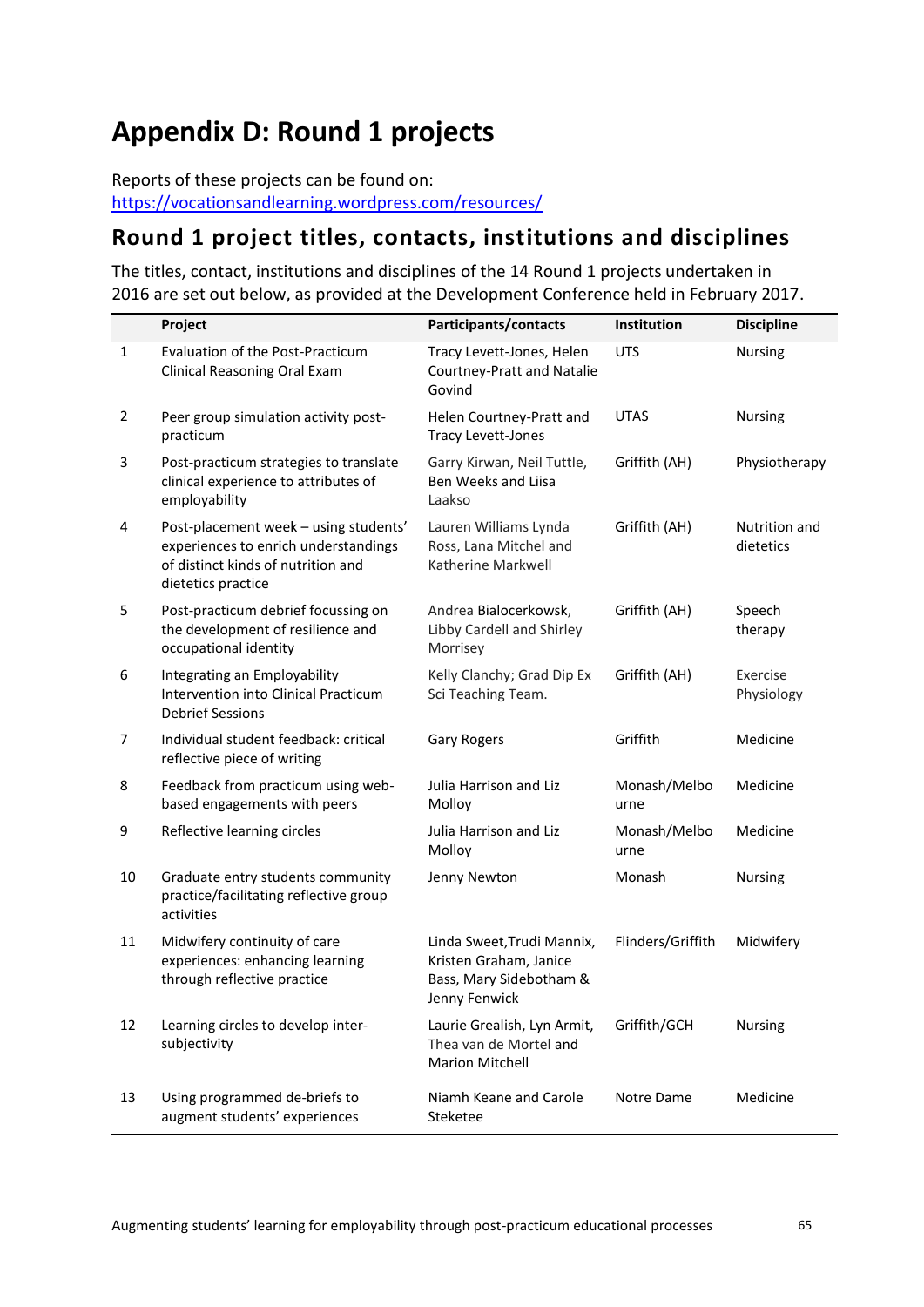| 14 | Enhancing students' feedback literacy | Christy Noble, Lyn Armit,   | GCH/Melbourne | Medical, Allied |
|----|---------------------------------------|-----------------------------|---------------|-----------------|
|    | in the workplace: a learner-centred   | Leigh Collier Christine Sly |               | Health,         |
|    | approach                              | and Liz Molloy              |               | Nursing,        |
|    |                                       |                             |               | Midwifery       |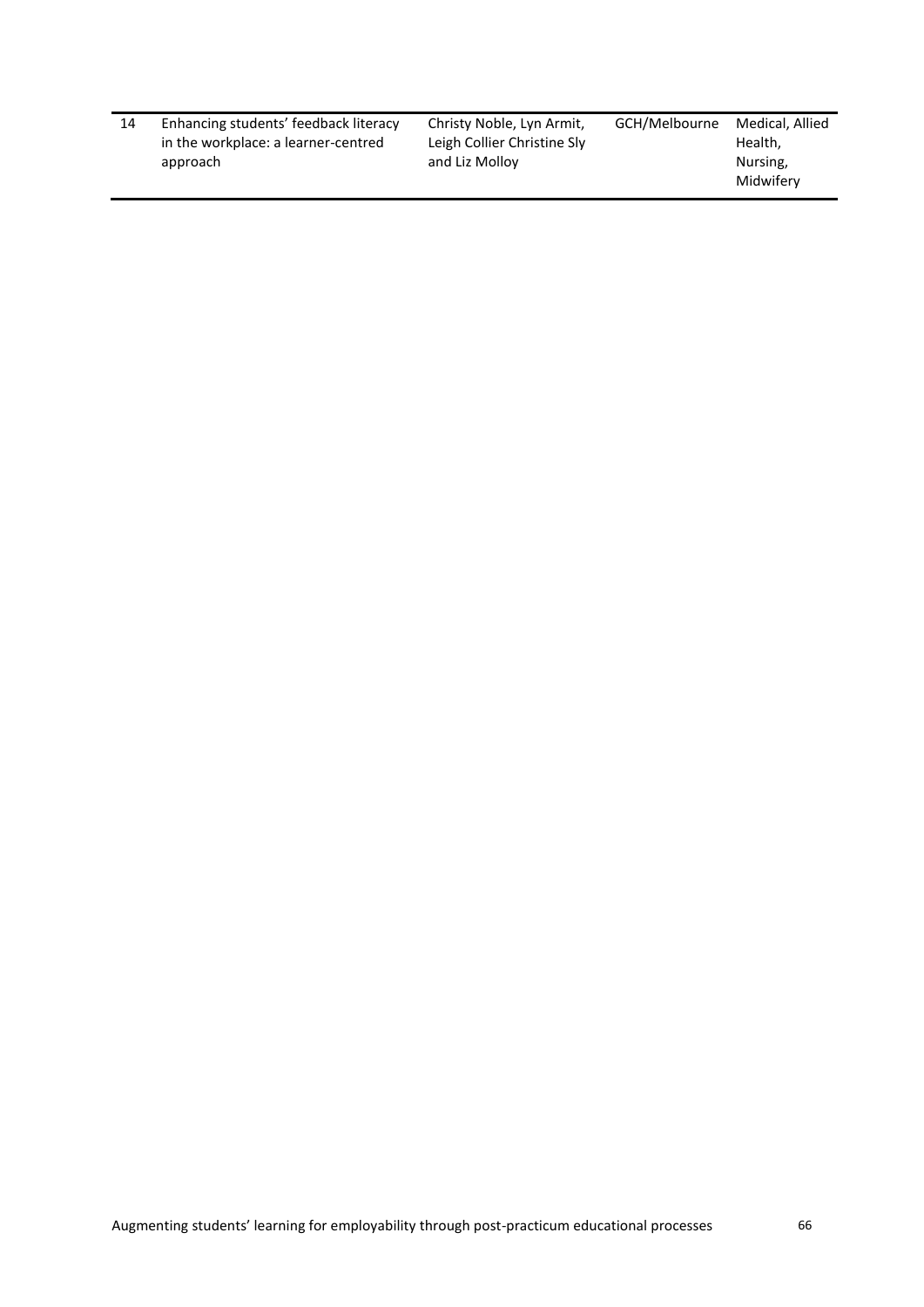|                | Project                                                                                                  | <b>Actors</b>                                                        | <b>Principal focus (Day One)</b>                                            | <b>Implementation (Day Two)</b>                                                                                             |
|----------------|----------------------------------------------------------------------------------------------------------|----------------------------------------------------------------------|-----------------------------------------------------------------------------|-----------------------------------------------------------------------------------------------------------------------------|
| $\mathbf{1}$   | Post-Practicum Clinical Reasoning Oral<br>Exam -                                                         | Tracy, Helen & Natalie                                               | Peer feedback                                                               | Approximately 100 second year<br>undergraduate nursing students                                                             |
| $\overline{2}$ | Peer group simulation activity post-<br>practicum                                                        | Tracy & Helen Newcastle - Nursing                                    | Simulation - pre-brief activity                                             | 60 first year nursing students                                                                                              |
| 3              | Post-practicum strategies to translate<br>clinical experience to attributes of<br>employability          | Garry K, Neil, Ben & Liisa,<br>Physiotherapy                         | Specific post-placement learning tasks                                      | 72 second year students                                                                                                     |
| 4              | Using students' experiences to enrich<br>understandings of distinct nutrition and<br>dietetics practices | Lauren, Lynda, Lana and Katherine,<br><b>Nutrition and Dietetics</b> | Sharing and comparing group activities<br>during week-long debrief event    | All final year undergrad ND students                                                                                        |
| 5              | Debrief focussing on the development<br>of resilience and occupational identity                          | Andrea, Libby & Shirley, Speech therapy                              | Debriefing workshops                                                        | All first and second year masters<br>students 35-40 per year)                                                               |
| 6              | Integrating the Employability<br>Framework into Grad Dip of Exercise<br>Science Post-Practicum Debrief   | Kelly & Grad Dip Ex Sci Teaching Team                                | Enhancing debriefing sessions                                               | 20 students enrolled in                                                                                                     |
| $\overline{7}$ | Individual student feedback: critical<br>reflective piece of writing                                     | Gary Rogers, Medicine                                                | Reflective writing pieces based on<br>critical observation task             | 150 final year medical, ~30 pharmacy,<br>~80 physiotherapy, ~20 exercise<br>physiology, ~30 clinical psychology<br>students |
| 8              | Feedback from practicum using web-<br>based engagements with peers                                       | Julia & Liz, Medicine                                                | Online engagement with critical<br>thinking, reflection and peer discussion | 500 final year medical students via on-<br>line forums                                                                      |
| 9              | Using reflective learning circle post<br>clinical placement                                              | Julia & Liz, Medicine                                                | Facilitated learning circles                                                | 120 final year medical students                                                                                             |
| 10             | Students discussing placement<br>experiences through producing a video<br>clip                           | Jenny, Nursing                                                       | On-line discussion forums                                                   | 60 masters level nursing practice<br>students                                                                               |
| 11             | Midwifery continuity of care<br>experiences: enhancing learning<br>through reflective practice           | Linda, Trudi, Kirste, Janice, Mary &<br>Jenny, Midwifery             | Reflective writing and group discussion                                     | $1st$ year: 60 (approx.), $2nd$ year: 60<br>(approx.) and 3 <sup>rd</sup> year: 40 (approx.)<br>midwifery students          |

### **Projects: Principal focus for teaching and learning strategies and participants**

Augmenting students' learning for employability through post-practicum educational processes 67 and 1992 and 19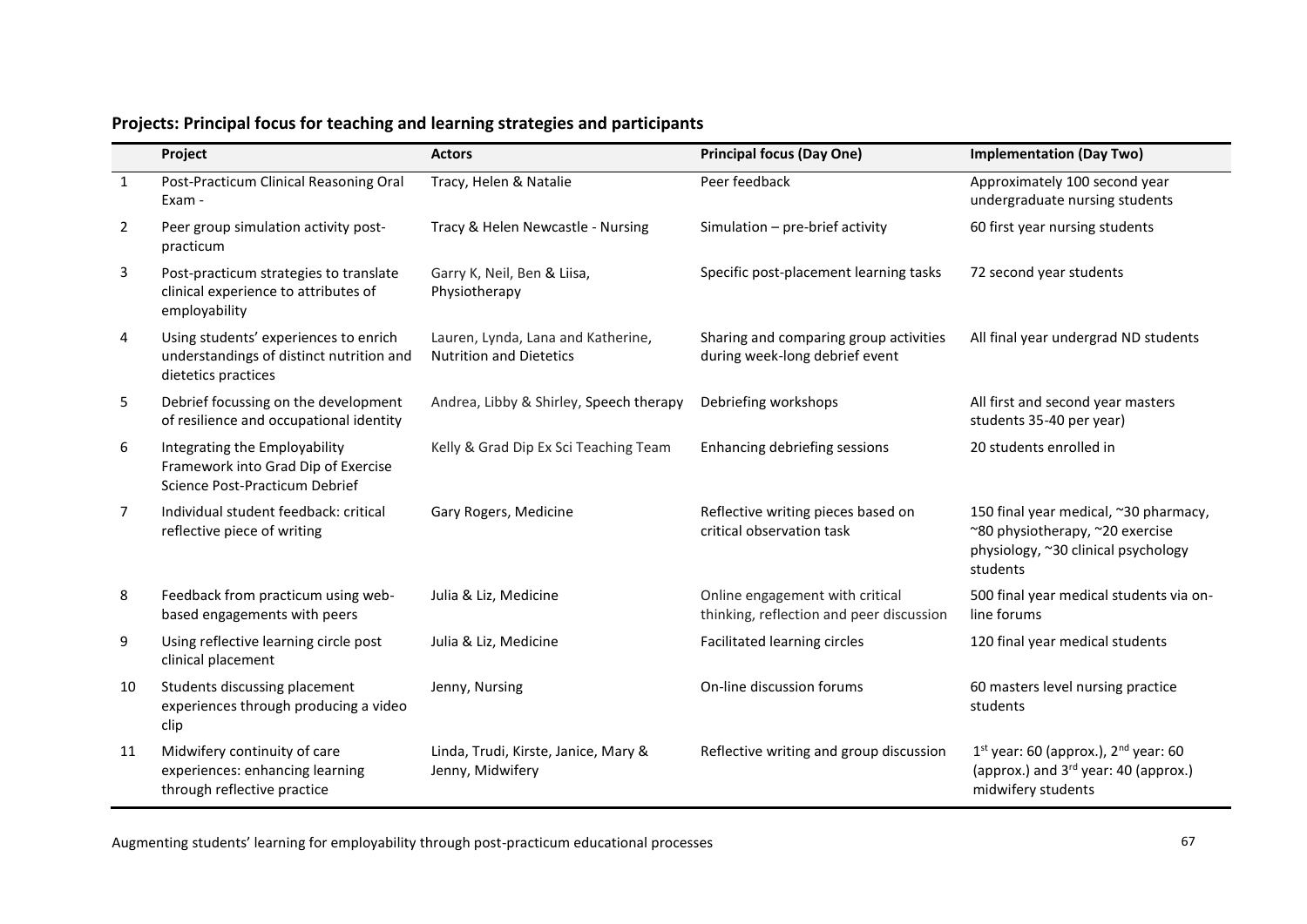| 12 | SUCCEED 2.1: Learning circles to<br>develop inter-subjectivity | Laurie, Lyn, Thea & Marion, Nursing  | Facilitated student appraisal of practice                         | $2nd$ and 3 <sup>rd</sup> year nursing students (70-<br>120)                          |
|----|----------------------------------------------------------------|--------------------------------------|-------------------------------------------------------------------|---------------------------------------------------------------------------------------|
| 13 | Using programed de-briefs to augment<br>students' experiences  | Niamh & Carole, Medicine             | Debriefs of work activities                                       | Two groups of 20 Fourth year medical<br>students                                      |
| 14 | Feedback strategies at end of<br>practicums                    | Christy, Lyn, Leigh, Christine & Liz | Combination of self-evaluation and<br>feedback from expert others | Three groups of 6-8 students from<br>allied health, medical, nursing and<br>midwifery |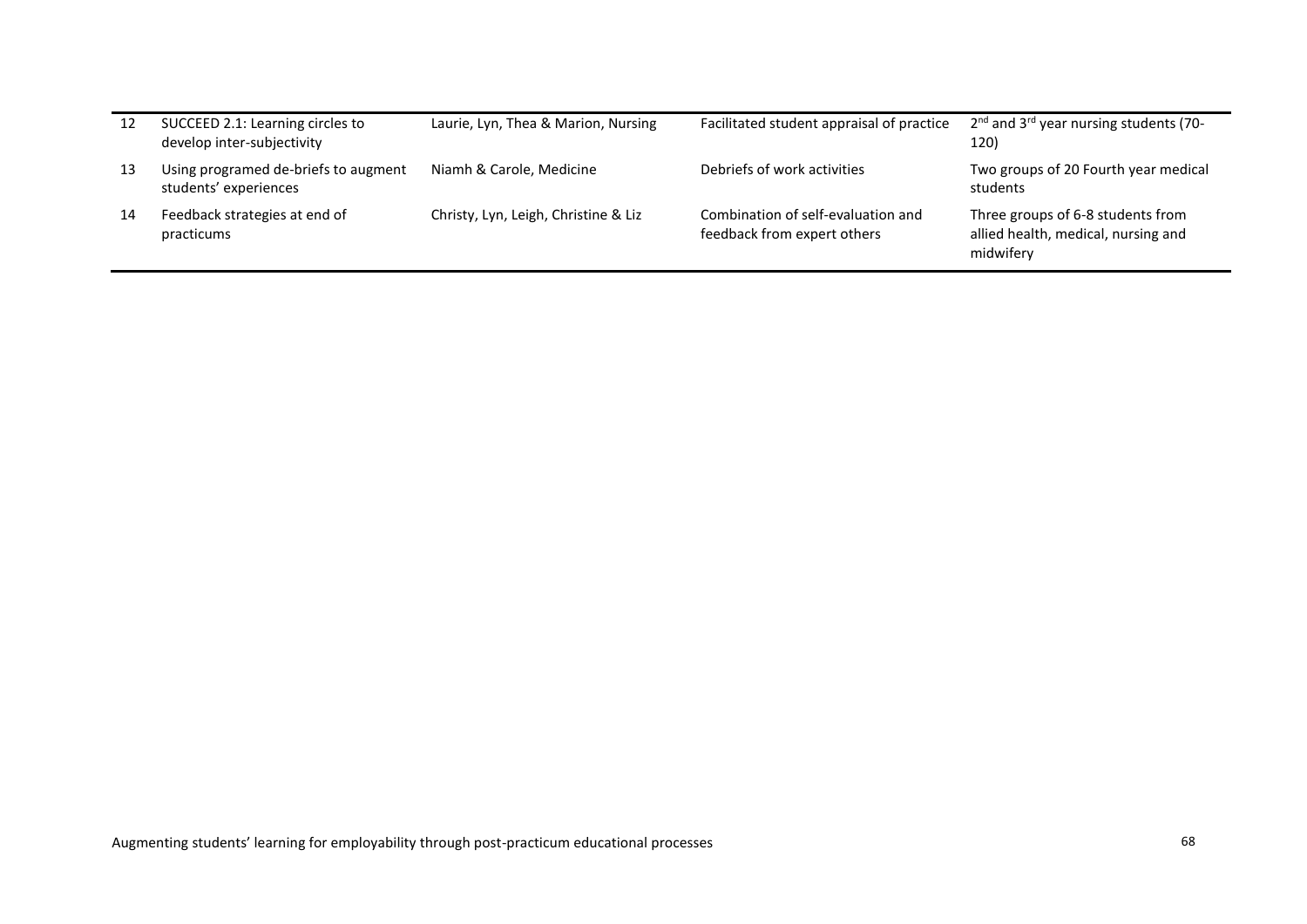## **Appendix E: Round 2 projects**

Reports of these projects can be found on:

<https://vocationsandlearning.wordpress.com/resources/>

## **Round 2 project titles, participants and institutions**

|                | Project                                                                                                                                                                                                          | <b>Participants</b>                                                                                 | Institution                                             |
|----------------|------------------------------------------------------------------------------------------------------------------------------------------------------------------------------------------------------------------|-----------------------------------------------------------------------------------------------------|---------------------------------------------------------|
| 1              | Responding to Feedback at QUT - a post-practicum<br>workshop                                                                                                                                                     | Yasmin Antwertinger, Ingrid Larkin,<br>Esther Lau, Erin O'Connor, &<br><b>Manuel Serrano Santos</b> | QUT                                                     |
| $\overline{2}$ | Increasing employability through sustainable<br>assessment practices and familiarity with recruitment<br>practices                                                                                               | Rachel Bacon, Jane Kellett, Yui Ting<br>Chan & Jie Yie Yong                                         | Canberra                                                |
| 3              | The Development and Evaluation of an Organisational<br>Psychology Postgraduate Competency Trajectory                                                                                                             | Christine Boag-Hodgson, Kaitlyn<br>Cole, & Liz Jones                                                | Griffith                                                |
| 4              | Integrating career development learning interventions<br>into an exercise science professional practice<br>curriculum: students' perception of understanding and<br>confidence in their employability attributes | Jessica Colliver, Kagan Ducker, &<br>Peter Gardner                                                  | Curtin                                                  |
| 5              | Implementing post-practicum strategies to enhance<br>professional identity and employability in final year<br>physiotherapy students                                                                             | Susan Edgar, Joanne Connaughton,<br>& Stacy Sutherland                                              | Notre Dame                                              |
| 6              | Optimizing Post Graduate Enterprise Skills and<br>Professional Identity Development: Collaborative<br>Workshops in a Google+ Community                                                                           | Kerin Elsum                                                                                         | RMIT                                                    |
| 7              | Supporting professional identity and personal<br>resilience in a first semester professional experience<br>course for graduate entry occupational therapy<br>students                                            | Susan Gilbert Hunt, Wendy Cearns,<br>& Susie Owens                                                  | South Australia                                         |
| 8              | Occupational therapy students preferred method of<br>reflection during a fieldwork placement: video, written<br>or artistic?                                                                                     | Nigel Gribble, & Julie Netto                                                                        | Curtin                                                  |
| 9              | Business students' perceptions of completing<br>teamwork as part of post-practicum learning<br>experiences                                                                                                       | Y Rachael Hains-Wesson & Kaiying Ji                                                                 | Sydney                                                  |
| 10             | AGRIWIL - "Embedding Employability into the<br>Experience"                                                                                                                                                       | Julie Harbert, Kelly McDermott,<br>Marnie Long, & Michael Healy                                     | La Trobe                                                |
| 11             | Master of Teaching: Developing the first practicum<br>experience                                                                                                                                                 | Deborah Heck, Susan Simon, Peter<br>Grainger, Alison Willis, & Julie Karyn<br>Smith                 | <b>Sunshine Coast</b>                                   |
| 12             | Augmenting career development learning and<br>professional identify development through post-<br>practicum interventions                                                                                         | Denise Jackson <sup>1</sup> , & Franziska Trede <sup>2</sup>                                        | <sup>1</sup> Edith Cowan,<br><sup>2</sup> Charles Sturt |
| 13             | Developing resilience, self-efficacy and professional<br>identity in allied health students                                                                                                                      | Abigail Lewis, & Janica Jamieson                                                                    | Edith Cowan                                             |
| 14             | Embedding Clinical Reasoning beyond theory using<br>simulation: Nursing students' rural placements                                                                                                               | Fiona Little <sup>1</sup> & Michael Grande <sup>2</sup>                                             | <sup>1</sup> Newcastle,<br><sup>2</sup> Southern Cross  |
| 15             | Augmenting public health and environmental health<br>student learning through pre- and post-practicum<br>educational processes                                                                                   | Zoe Murray                                                                                          | Griffith                                                |